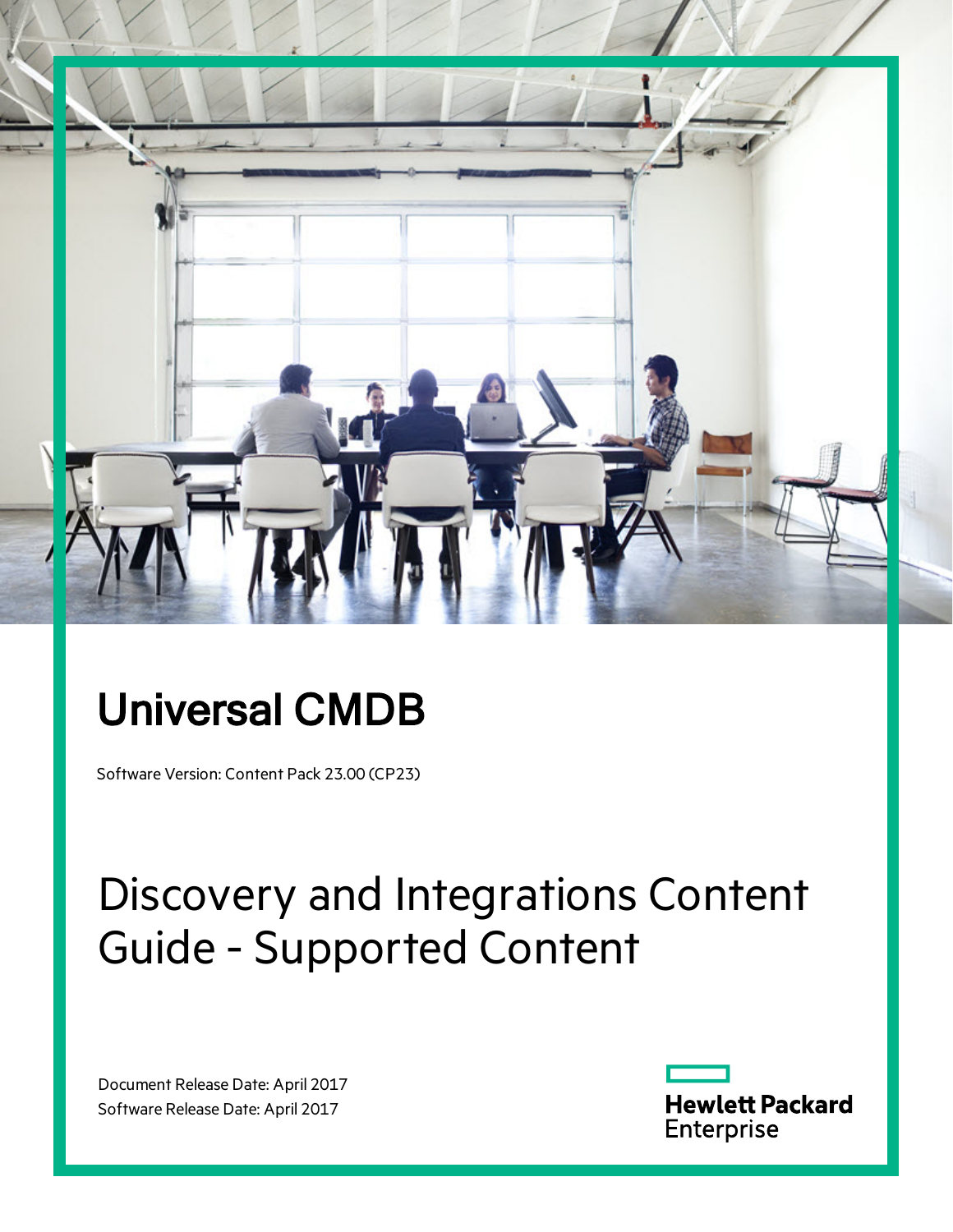### Legal Notices

#### **Warranty**

The only warranties for Hewlett Packard Enterprise products and services are set forth in the express warranty statements accompanying such products and services. Nothing herein should be construed as constituting an additional warranty. Hewlett Packard Enterprise shall not be liable for technical or editorial errors or omissions contained herein. The information contained herein is subject to change without notice.

#### Restricted Rights Legend

Confidential computer software. Valid license from Hewlett Packard Enterprise required for possession, use or copying. Consistent with FAR 12.211 and 12.212, Commercial Computer Software, Computer Software Documentation, and Technical Data for Commercial Items are licensed to the U.S. Government under vendor's standard commercial license.

#### Copyright Notice

© 2002 - 2017 Hewlett Packard Enterprise Development LP

#### Trademark Notices

Adobe™ is a trademark of Adobe Systems Incorporated.

Microsoft® and Windows® are U.S. registered trademarks of Microsoft Corporation.

UNIX® is a registered trademark of The Open Group.

### Documentation Updates

To check for recent updates or to verify that you are using the most recent edition of a document, go to: <https://softwaresupport.hpe.com/>.

This site requires that you register for an HPE Passport and to sign in. To register for an HPE Passport ID, click **Register** on the HPE Software Support site or click **Create an Account** on the HPE Passport login page.

You will also receive updated or new editions if you subscribe to the appropriate product support service. Contact your HPE sales representative for details.

#### **Support**

#### Visit the HPE Software Support site at: <https://softwaresupport.hpe.com/>.

This website provides contact information and details about the products, services, and support that HPE Software offers.

HPE Software online support provides customer self-solve capabilities. It provides a fast and efficient way to access interactive technical support tools needed to manage your business. As a valued support customer, you can benefit by using the support website to:

- Search for knowledge documents of interest
- Submit and track support cases and enhancement requests
- Download software patches
- Manage support contracts
- Look up HPE support contacts
- Review information about available services
- Enter into discussions with other software customers
- Research and register for software training

Most of the support areas require that you register as an HPE Passport user and to sign in. Many also require a support contract. To register for an HPE Passport ID, click **Register** on the HPE Support site or click **Create an Account** on the HPE Passport login page.

To find more information about access levels, go to: [https://softwaresupport.hpe.com/web/softwaresupport/access-levels](https://softwaresupport.hp.com/web/softwaresupport/access-levels).

**HPE Software Integration Catalog** accesses the new HPE Software Integrations and Solutions Catalog website. This site enables you to explore HPE Product Solutions to meet your business needs, includes a full list of Integrations between HPE Products, as well as a listing of ITIL Processes. The URL for this website is [https://softwaresupport.hpe.com/km/KM01702731.](https://softwaresupport.hpe.com/km/KM01702731)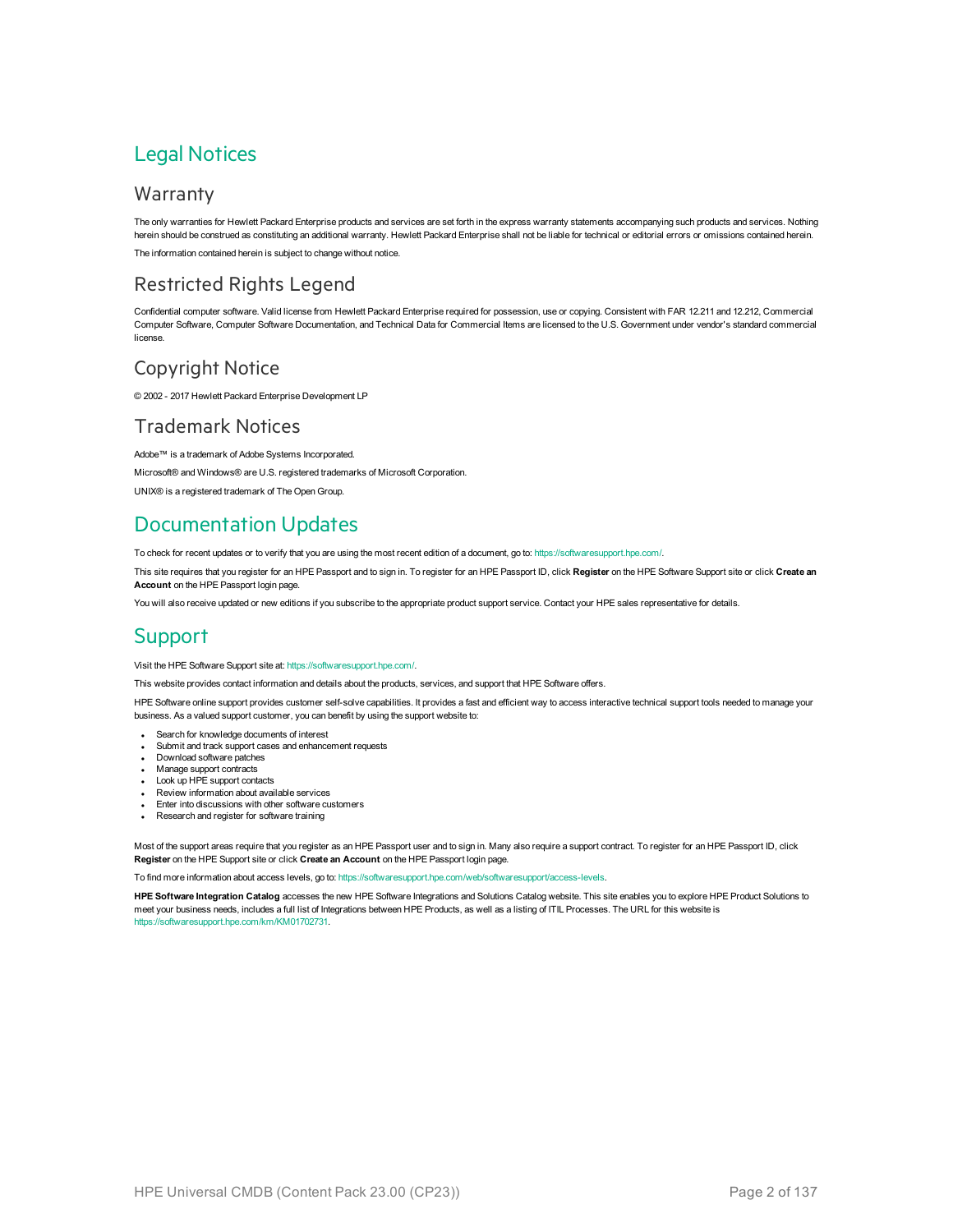### **Contents**

|                                                                     | 21  |
|---------------------------------------------------------------------|-----|
|                                                                     |     |
|                                                                     | 28  |
| Chapter 5: Universal Discovery Agent, Software Utilization Plug-In, |     |
|                                                                     | .29 |
|                                                                     |     |
|                                                                     |     |
|                                                                     |     |
|                                                                     |     |
|                                                                     |     |
|                                                                     |     |
|                                                                     |     |
|                                                                     |     |
|                                                                     |     |
|                                                                     |     |
|                                                                     |     |
|                                                                     |     |
|                                                                     |     |
|                                                                     |     |
|                                                                     |     |
|                                                                     |     |
|                                                                     |     |
|                                                                     |     |
|                                                                     |     |
|                                                                     |     |
|                                                                     |     |
|                                                                     |     |
|                                                                     |     |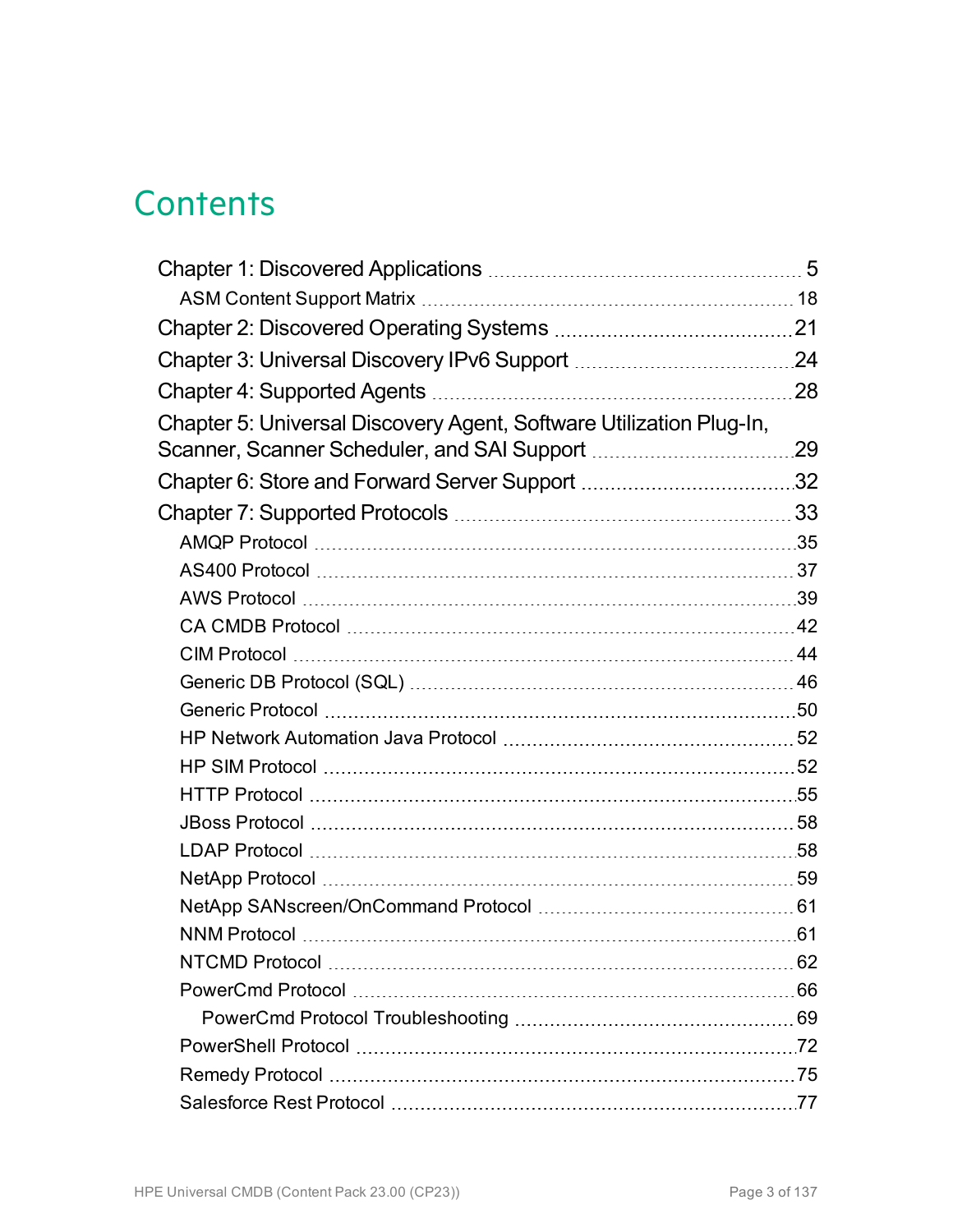| VMware Infrastructure Management (VIM) Protocol 110                |  |
|--------------------------------------------------------------------|--|
|                                                                    |  |
|                                                                    |  |
|                                                                    |  |
| Chapter 8: Default Ports for Supported Protocols 117               |  |
| Chapter 9: Supported Discovery Modules and Jobs 120                |  |
|                                                                    |  |
|                                                                    |  |
| Chapter 11: Support for HPE UCMDB Integration Service on Linux 135 |  |
|                                                                    |  |
|                                                                    |  |
|                                                                    |  |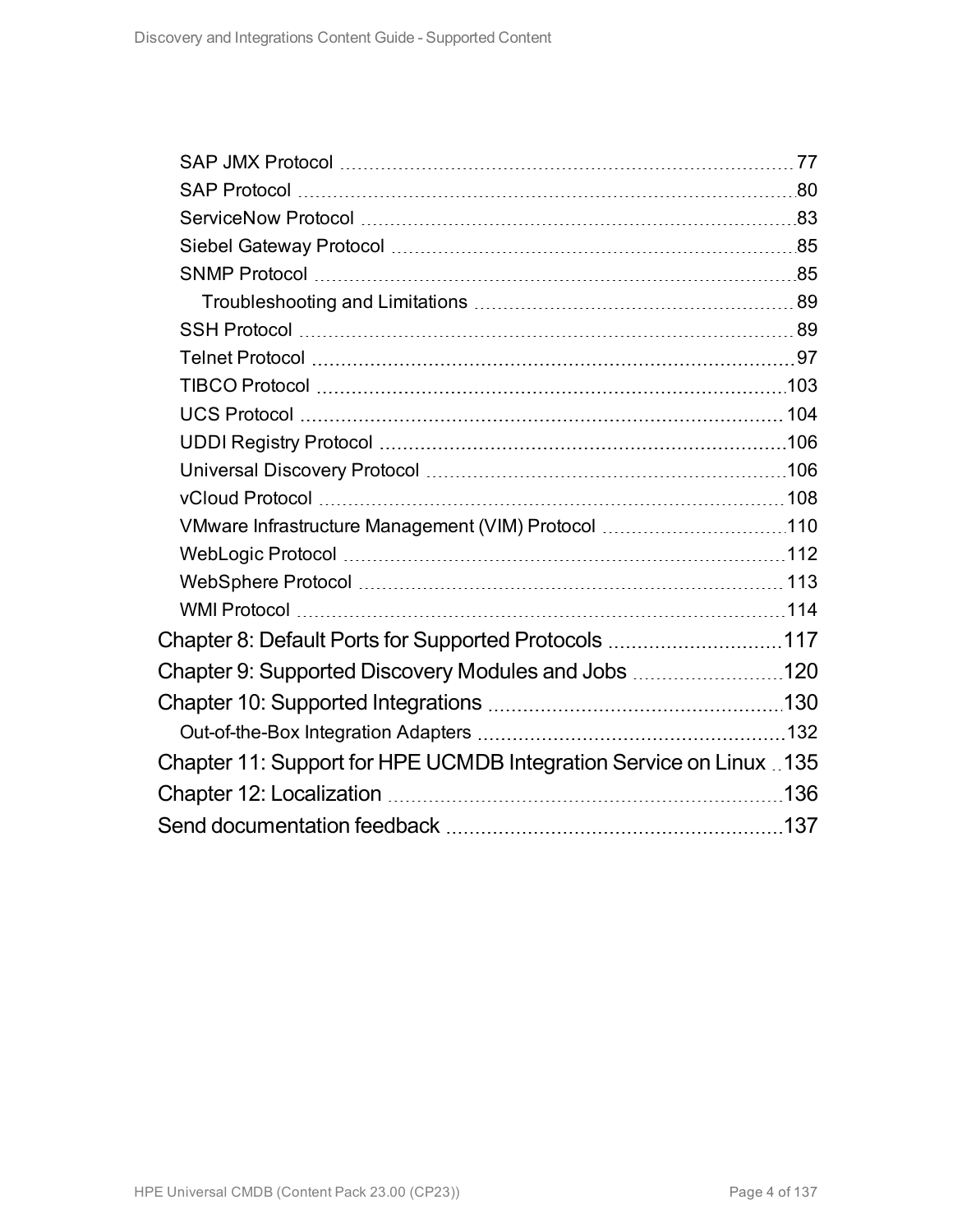### <span id="page-4-0"></span>Chapter 1: Discovered Applications

**Note:** Additional supported content is publicly available to download through the HPE [ITOM](https://marketplace.saas.hpe.com/itom/content/community-content-ud-0) [Marketplace](https://marketplace.saas.hpe.com/itom/content/community-content-ud-0). Follow the **Universal Discovery** quick link. You will need an HPE Passport user name and password.

| Vendor             | <b>Product</b>         | <b>Versions</b>                                                   | <b>Credentials</b>         | Discovers                                                                                                                                                                               |
|--------------------|------------------------|-------------------------------------------------------------------|----------------------------|-----------------------------------------------------------------------------------------------------------------------------------------------------------------------------------------|
| Amazon             | Amazon Web<br>Services |                                                                   | <b>AWS</b>                 | EC2 and RDS topologies.                                                                                                                                                                 |
| Apache             | <b>HTTP Server</b>     | 1.3, 2.0,<br>2.2, 2.4                                             | Shell                      | Apache Http server Listening<br>ports, Virtual hosts,<br>configuration files, Web<br>application, Apache Modules<br>(including mod_proxy and<br>mod_proxy_balancer.                     |
| Apache             | Tomcat                 | 5, 5.5, 6.x,<br>7.x, 8.x,<br>9.0                                  | Shell                      | Tomcat Server, Web<br>applications, configuration<br>files, virtual servers, listening<br>ports, Tomcat Cluster,<br><b>Tomcat Service.</b>                                              |
| <b>BMC</b>         | <b>Atrium CMDB</b>     | 2.0, 2.1,<br>7.5.x,<br>$7.6 \times$ and<br>earlier,<br>8.1.x, 9.x | Remedy                     | Pushes configuration items<br>(CIs) from HPE UCMDB to<br>the Atrium CMDB server using<br>mapping xml files.<br>Note: Synchronized<br>Content, not discovery of<br>application topology. |
| <b>BMC</b>         | <b>Remedy ARS</b>      | 7.0, 7.1,<br>7.5, 7.6                                             | Remedy                     | Pushes CIs from HPE<br><b>UCMDB to Remedy ARS</b><br>using mapping xml files.<br>Note: Synchronized<br>Content, not discovery of<br>application topology.                               |
| CA<br>Technologies | <b>CA CMDB</b>         | 12.0, 12.5                                                        | <b>CA CMDB</b><br>protocol | Pushes CIs from HPE<br>UCMDB to the CA CMDB<br>server using mapping xml<br>files.                                                                                                       |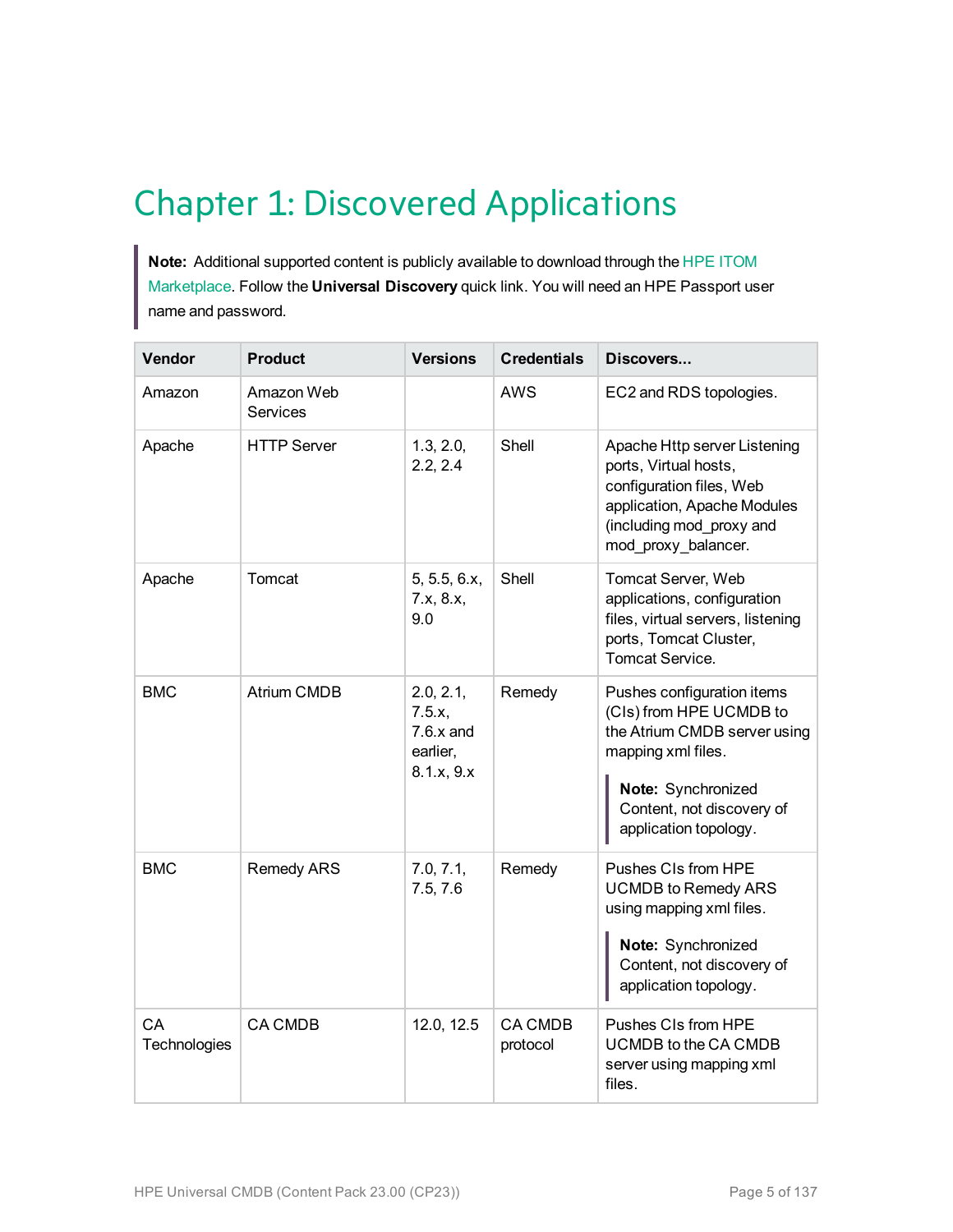| Vendor     | <b>Product</b>       | <b>Versions</b>                                                                      | <b>Credentials</b> | Discovers                                                                                                                                                                                                                                                                        |
|------------|----------------------|--------------------------------------------------------------------------------------|--------------------|----------------------------------------------------------------------------------------------------------------------------------------------------------------------------------------------------------------------------------------------------------------------------------|
| Cisco      | <b>CSS</b>           | 6.1, 7.4                                                                             | <b>SNMP</b>        | Mapping of Virtual IPs to real<br>IP addresses of servers<br>configured for load balancing;<br>configuration files, load<br>balancing algorithms, and end<br>user IP addresses.<br>Note: Cisco WebNS is<br>the software version<br>running on the 11000 and<br>11500 series CSS. |
| Citrix     | <b>XEN</b>           | 3.4, 4, 4.1,<br>4.2, 5.6,<br>5.6 FP1,<br>5.6 SP2,<br>6.0, 6.0.2,<br>6.1, 6.2,<br>6.5 | SSH, Telnet        | Bridge, CPU, Execution<br>Environment, File System,<br>File System Export, Interface,<br>Layer2Connection, Node,<br>Physical Port, Virtualization<br>Layer Software, Xen domain<br>config.                                                                                       |
| Citrix     | XenServer            | $6.2 - 6.5$<br>7.0                                                                   | <b>HTTP</b>        | Citrix Network, Citrix<br>PBD, Citrix Pool, Citrix<br>Storage Repository, Citrix<br>VBD, Citrix VDI, Citrix VM<br>Application, Computer,<br>ExecutionEnvironment,<br>Virtualization Layer Software.                                                                              |
| <b>EMC</b> | <b>EMC AutoStart</b> | 5.x                                                                                  | Shell              | ClusterResourceConfig,<br>ClusterResourceGroup,<br>ClusterResourceGroupConfig,<br>ClusterSoftware,<br>Containment, EMC AutoStart<br>Cluster, IpAddress, Node.                                                                                                                    |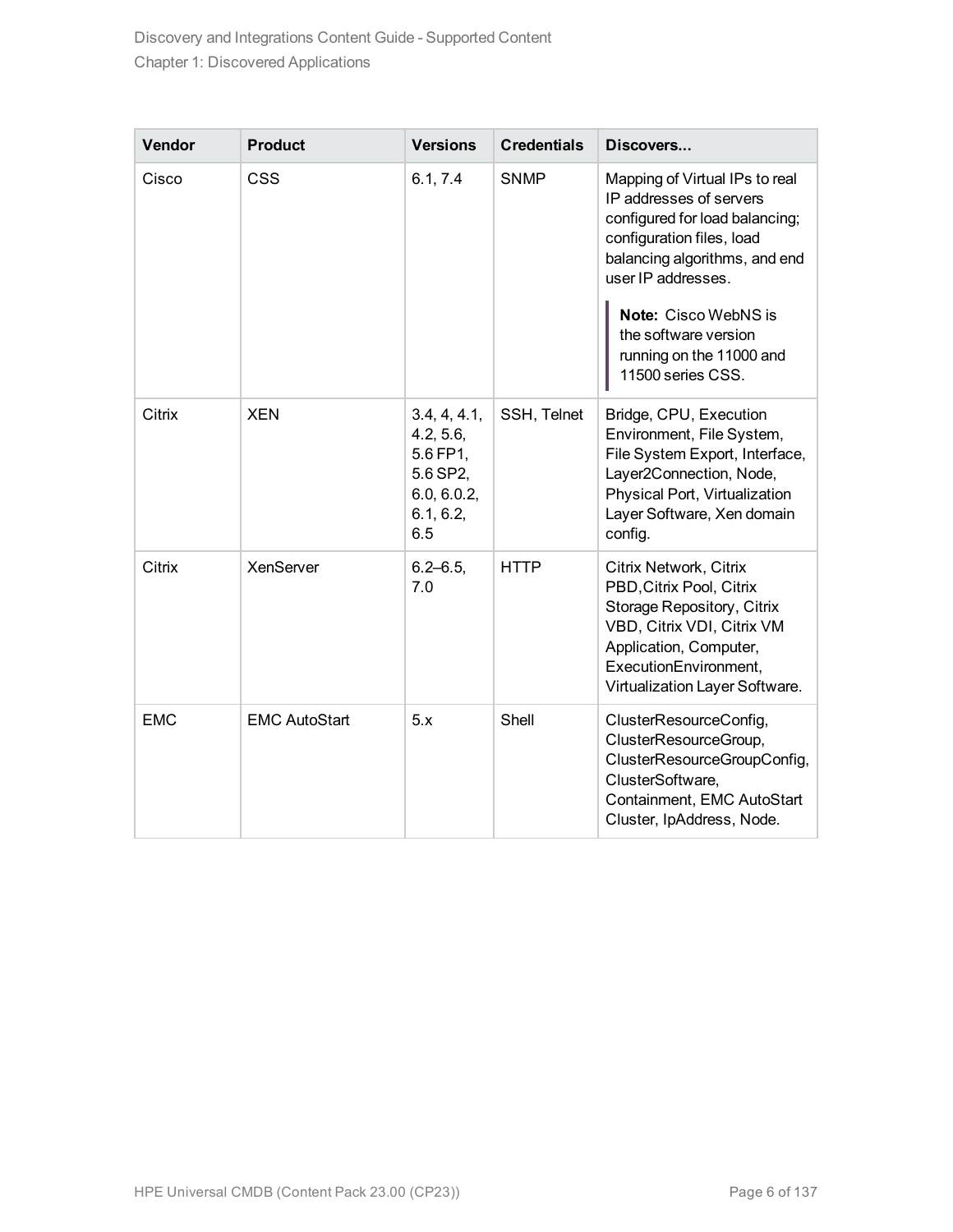| Vendor         | <b>Product</b>                     | <b>Versions</b>                                                                           | <b>Credentials</b> | Discovers                                                                                                                                                                                                                                                                                                                                                                                                                                                                                                                                                                                                                          |
|----------------|------------------------------------|-------------------------------------------------------------------------------------------|--------------------|------------------------------------------------------------------------------------------------------------------------------------------------------------------------------------------------------------------------------------------------------------------------------------------------------------------------------------------------------------------------------------------------------------------------------------------------------------------------------------------------------------------------------------------------------------------------------------------------------------------------------------|
| <b>EMC</b>     | <b>EMC Control Center</b><br>(ECC) | 6.0, 6.1                                                                                  | Oracle DB          | Synchronized Configuration<br>Items (CIs) currently include<br>Storage Arrays, Fibre Channel<br>Switches, Hosts (Servers),<br>Storage Fabrics, Storage<br>Zones, Logical Volumes, Host<br>Bus Adapters, Storage<br>Controllers, and Fibre Channel<br>Ports. Integration also<br>synchronizes physical<br>relationships between various<br>hardware and logical<br>relationships between Logical<br>Volumes, Storage Zones,<br>Storage Fabrics, and hardware<br>devices to enable end-to-end<br>mapping of the storage<br>infrastructure in UCMDB.<br>Note: Synchronized<br>content is discovered, not<br>the application topology. |
| F <sub>5</sub> | <b>BIG-IP LTM</b>                  | 4.6, 9.1,<br>10.2.2,<br>10.2.3,<br>10.2.4, 11,<br>11.1.0,<br>11.2.1,<br>11.3.0,<br>11.4.0 | <b>SNMP</b>        | Mapping of Virtual IPs to real<br>IP addresses of servers<br>configured for load balancing;<br>configuration files, load<br>balancing algorithms, and end<br>user IP addresses.                                                                                                                                                                                                                                                                                                                                                                                                                                                    |
| <b>HPE</b>     | <b>IVM</b>                         | B.06.10.05                                                                                | <b>SSH</b>         | Virtualization Layer Software,<br>Node, HP IVM Config,<br>Interface                                                                                                                                                                                                                                                                                                                                                                                                                                                                                                                                                                |
| <b>HPE</b>     | Network Node<br>Manager (NNM)      | 8.1, 8.11,<br>9.0, 9.1,<br>10.00,<br>10.10                                                | <b>NNM API</b>     | Discovered nodes, IPs,<br>networks, interfaces and<br>Layer 2 connection information<br>to create a Layer 2 topology in<br>UCMDB.                                                                                                                                                                                                                                                                                                                                                                                                                                                                                                  |
| <b>HPE</b>     | NonStop                            | H06.x                                                                                     | <b>SSH</b>         | Database, Database<br>Instance, HP NonStop,<br>NonStop SQL/MX.                                                                                                                                                                                                                                                                                                                                                                                                                                                                                                                                                                     |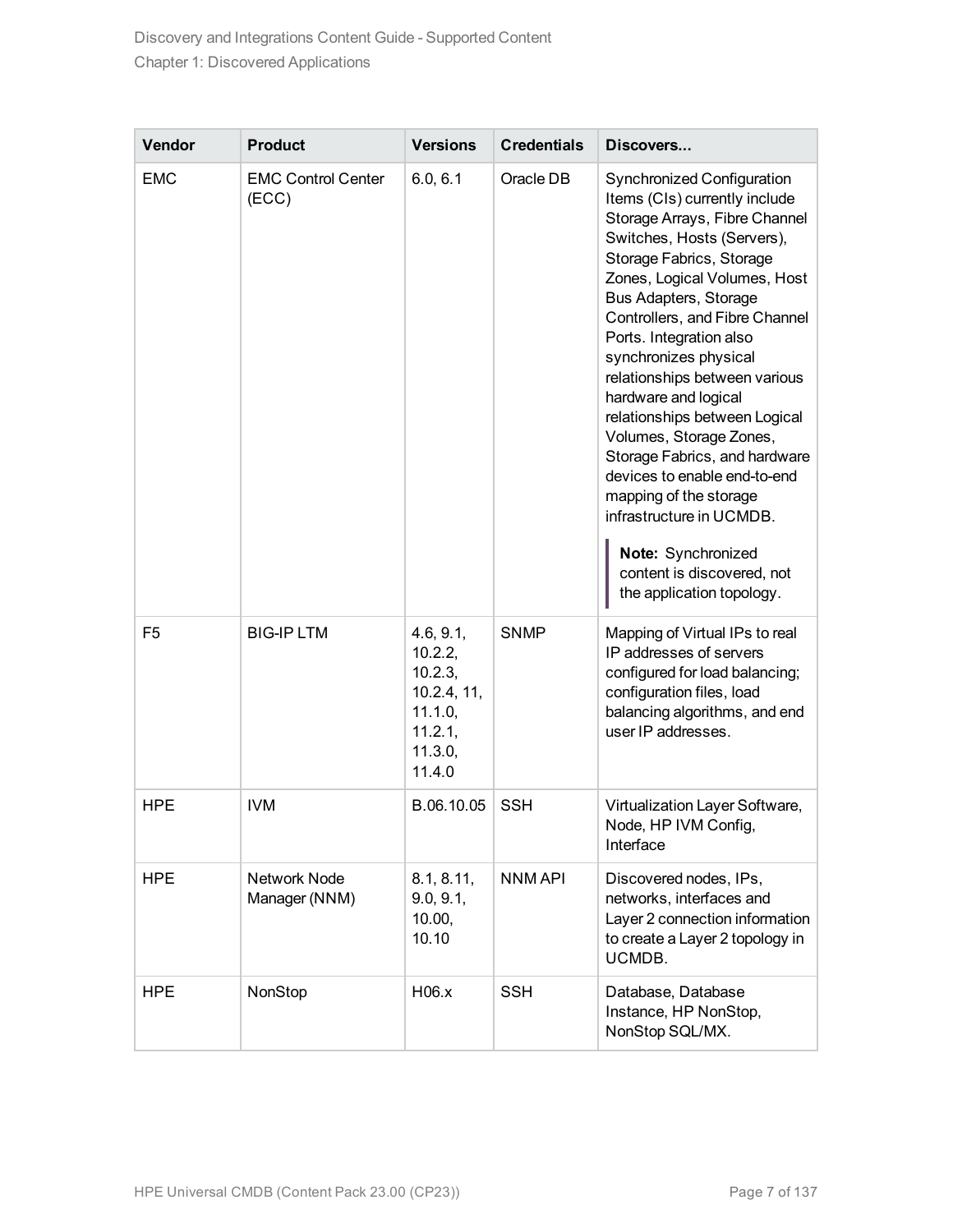| Vendor     | <b>Product</b> | <b>Versions</b>                                                                   | <b>Credentials</b> | Discovers                                                                                                                                                                                                                                                                                                                                                                                                                                                                                                                 |
|------------|----------------|-----------------------------------------------------------------------------------|--------------------|---------------------------------------------------------------------------------------------------------------------------------------------------------------------------------------------------------------------------------------------------------------------------------------------------------------------------------------------------------------------------------------------------------------------------------------------------------------------------------------------------------------------------|
| <b>HP</b>  | nPartitions    | A.03xx,<br>A.04xx,<br>A.05xx                                                      | SSH, Telnet        | CPU, Fibre Channel HBA, File<br>System, HP Complex, HP<br>nPar Config, HP vPar Config,<br>I/O Chassis, CellBoard,<br>Interface, nodes, Physical<br>Volume, SCSI Adapter,<br><b>Volume Group</b>                                                                                                                                                                                                                                                                                                                           |
| <b>HPE</b> | ServiceGuard   | 11.xx                                                                             | Shell              | SG cluster software, SG<br>packages, SG resources,<br>cluster members                                                                                                                                                                                                                                                                                                                                                                                                                                                     |
| <b>HPE</b> | <b>SIM</b>     | 5.1, 5.2,<br>5.3, 6.0,<br>6.1, 6.2,<br>6.3, 7.0,<br>7.1, 7.2,<br>7.3, 7.4,<br>7.5 | <b>HP SIM</b>      | Synchronized configuration<br>items (CIs) include nodes<br>such as Windows, and UNIX<br>servers, network devices,<br>printers, clusters,<br>cellular/partitioned systems,<br>blade enclosures, and racks.<br>Some server components, for<br>example, CPU, are also<br>synchronized. The integration<br>also synchronizes<br>relationships between blade<br>servers and blade enclosures,<br>virtual machines, physical<br>servers, and so on.<br>Note: Synchronized<br>Content, not discovery of<br>application topology. |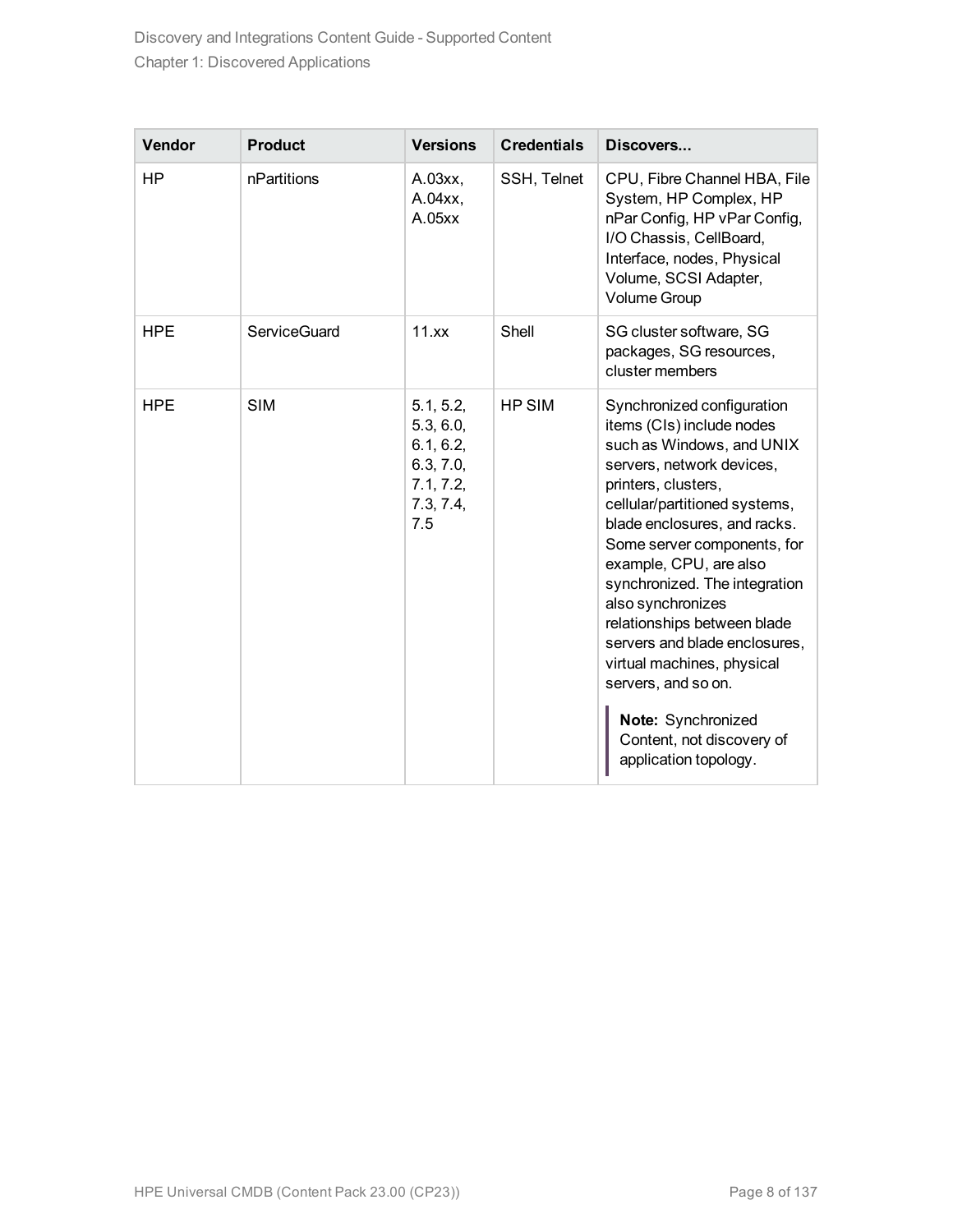| Vendor     | <b>Product</b>                         | <b>Versions</b>                                                             | <b>Credentials</b> | Discovers                                                                                                                                                                                                                                                                                                                                                                                                                                                                                                                                            |
|------------|----------------------------------------|-----------------------------------------------------------------------------|--------------------|------------------------------------------------------------------------------------------------------------------------------------------------------------------------------------------------------------------------------------------------------------------------------------------------------------------------------------------------------------------------------------------------------------------------------------------------------------------------------------------------------------------------------------------------------|
| <b>HPE</b> | <b>Storage Essentials</b><br>(SE)      | 6.0.0, 6.3,<br>9.4, 9.41,<br>9.5, 9.6,<br>9.7                               | SQL                | <b>Synchronized Configuration</b><br>Items (CIs) including Storage<br>Arrays, Fibre Channel<br>Switches, Hosts (Servers),<br>Storage Fabrics, Storage<br>Zones, Logical Volumes, Host<br>Bus Adapters, Storage<br>Controllers, and Fibre Channel<br>Ports. The integration also<br>synchronizes physical<br>relationships between various<br>hardware and logical<br>relationships between Logical<br>Volumes, Storage Zones,<br>Storage Fabrics, and hardware<br>devices to enable end-to-end<br>mapping of the storage<br>infrastructure in UCMDB. |
| <b>IBM</b> | AS/400 (renamed to<br>iSeries/IBM i)   | V3R2M0,<br>V3R2M1,<br>V4R2M0,<br>V4R5M0,<br>V5R3,<br>V5R4MO,<br><b>V6R1</b> | AS400              | AS400Agent, Interface,<br>IpSubnet, Node.                                                                                                                                                                                                                                                                                                                                                                                                                                                                                                            |
| <b>IBM</b> | <b>DB2 Universal</b><br>Database (UDB) | 8.2, 9.1,<br>9.5, 9.7,<br>9.8, 10.1,<br>10.5, 11.1                          | SQL                | DB2 databases, including<br>instances, tablespaces,<br>users, processes, jobs<br>(backup routines, log routines,<br>and so on), any database<br>objects.<br>Discovery through:                                                                                                                                                                                                                                                                                                                                                                       |
|            |                                        |                                                                             |                    | direct connection to DB2<br>database,                                                                                                                                                                                                                                                                                                                                                                                                                                                                                                                |
|            |                                        |                                                                             |                    | SQL queries<br>٠                                                                                                                                                                                                                                                                                                                                                                                                                                                                                                                                     |
|            |                                        |                                                                             |                    | HP DFM z/OS Mainframe                                                                                                                                                                                                                                                                                                                                                                                                                                                                                                                                |
|            |                                        |                                                                             |                    | Note: Discovery Agent,<br>9.2, 9.5 are recent<br>versions.                                                                                                                                                                                                                                                                                                                                                                                                                                                                                           |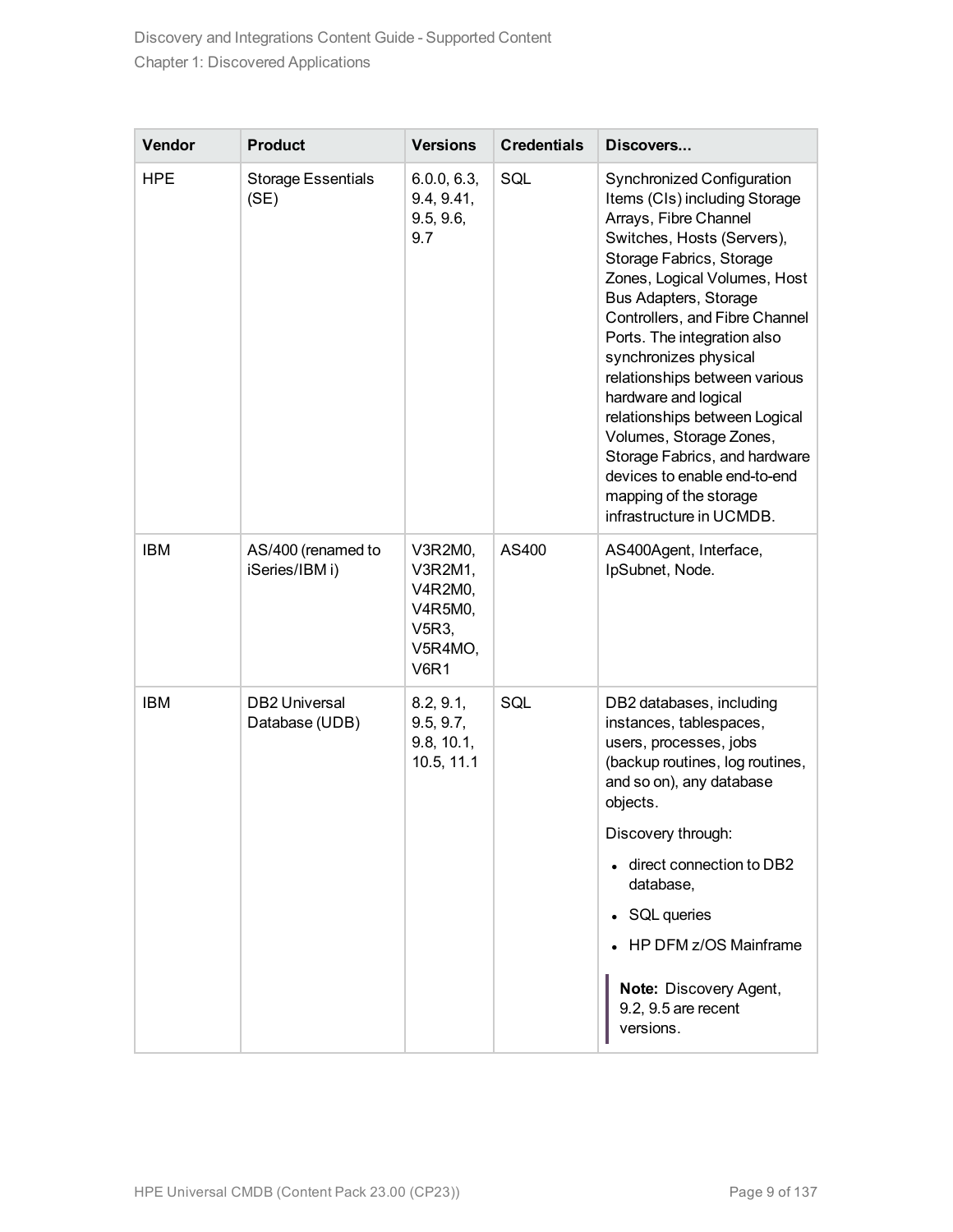| Vendor     | <b>Product</b>     | <b>Versions</b>                       | <b>Credentials</b> | Discovers                                                                                                                                                                                                                                   |
|------------|--------------------|---------------------------------------|--------------------|---------------------------------------------------------------------------------------------------------------------------------------------------------------------------------------------------------------------------------------------|
| <b>IBM</b> | <b>FSM</b>         | 1.x                                   | <b>SSH</b>         | Chassis, Composition,<br>Containment, IBM FSM, IBM<br>Frame, Interface, IpAddress,<br>Management, Node,<br>Realization, Storage Array,<br>and Switch.                                                                                       |
| <b>IBM</b> | <b>HACMP</b>       | 5.3, 5.4                              | SSH, Telnet        | Topology (configured<br>networks, node interfaces-<br>both public TCP/IP and serial<br>heartbeat, and service IPs)<br>and Application Resources<br>(configured resource groups,<br>application servers, and<br>volume groups).              |
| <b>IBM</b> | <b>HMC</b>         | 3.x, 4.x,<br>5.x, 6.x,<br>7.x, 8      | SSH, Telnet        | CPU, I/O Slot, IBM Frame,<br>IBM HMC, IBM LPar Profile,<br>IBM Processor Pool,<br>Interface, Node, Virtualization<br>Layer Software, SCSI<br>Adapter, Physical Port,<br>Physical Volume, Fibre<br>Channel HBA, File System,<br>SEA Adapter. |
| <b>IBM</b> | <b>HTTP Server</b> | 5, 6.1, 7,<br>8.0, 8.5,<br>8.5.5, 9.0 | Shell              | IBM Http Server's WebSphere<br>plug-in configuration by<br>parsing the IHS plug-in<br>configuration file.                                                                                                                                   |
| <b>IBM</b> | <b>IVM</b>         |                                       | SSH, Telnet        | CPU, I/O Slot, IBM Frame,<br>IBM IVM, IBM Processor<br>Pool, Node, Virtualization<br>Layer Software                                                                                                                                         |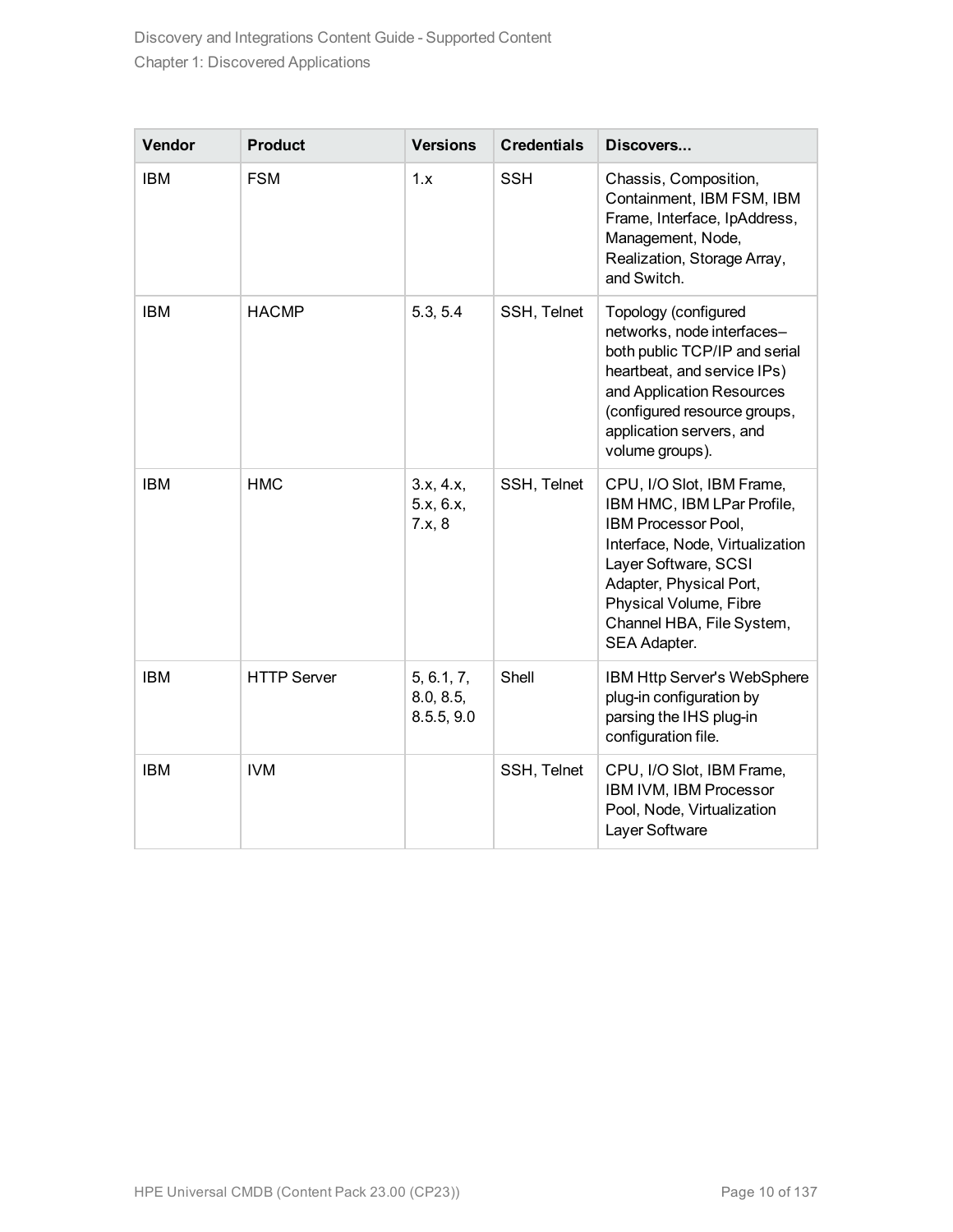| Vendor       | <b>Product</b>                            | <b>Versions</b>                              | <b>Credentials</b> | Discovers                                                                                                                                                                                                                                                                                                                                                                                                                                                                                                                          |
|--------------|-------------------------------------------|----------------------------------------------|--------------------|------------------------------------------------------------------------------------------------------------------------------------------------------------------------------------------------------------------------------------------------------------------------------------------------------------------------------------------------------------------------------------------------------------------------------------------------------------------------------------------------------------------------------------|
| <b>IBM</b>   | MQ Series (aka<br>WebSphere MQ)           | 5.x, 6.x,<br>7.0.1, 7.1,<br>7.5, 8.0,<br>9.0 | Shell              | MQ subsystems at the<br>system configuration level;<br>DFM does not monitor or<br>discover which active jobs or<br>applications are running<br>through the queues.                                                                                                                                                                                                                                                                                                                                                                 |
|              |                                           |                                              |                    | Discovery includes Queue<br>Managers, System<br>Parameters, Queue-Sharing<br>Groups, related DB2 Data-<br><b>Sharing Groups, Cross</b><br><b>Coupling Facility</b><br>groups/members, Channel<br>Initiator, Sender Channel,<br>Server Channel, Receiver<br>Channel, Requester Channel,<br><b>Client Connection Channel,</b><br>Server Connection Channel,<br>Cluster Sender Channel,<br>Cluster Receiver Channel,<br>Alias Queue, Model Queue,<br>Local Queue, Transmission<br>Queue, Remote Queue, MQ<br>Process, and MQ Cluster. |
| <b>IBM</b>   | <b>Security Access</b><br>Manager for Web | 8.x                                          | <b>HTTP</b>        | Security Access Manager for<br>Web.                                                                                                                                                                                                                                                                                                                                                                                                                                                                                                |
| <b>IBM</b>   | <b>Security Access</b><br>Manager for Web | $6 - 8.x$                                    | Shell              | Security Access Manager for<br>Web.                                                                                                                                                                                                                                                                                                                                                                                                                                                                                                |
| <b>IBM</b>   | WebSphere<br><b>Application Server</b>    | 5.x, 6.1,<br>7.0, 8.0,<br>8.5, 8.5.5,<br>9.0 | Shell              | J2EE Server, J2EE<br>application, JDBC<br>datasource, Database, EJB<br>Module, Web Module, J2EE<br>Domain and JMS resources                                                                                                                                                                                                                                                                                                                                                                                                        |
| <b>JBoss</b> | <b>Application Server</b>                 | 4.x, 5.x,<br>6.x, 7.x,<br>8.x, 9.x,<br>10.x. | <b>JMX</b>         | JBoss J2EE application<br>server, EJB Module, Entity<br>Bean, J2EE Application, J2EE<br>Domain, JDBC Data Source,<br><b>JMS Destination, JMS Server,</b><br>JVM, Message Driven Bean,<br>Servlet, Session Bean, Web<br>module.                                                                                                                                                                                                                                                                                                     |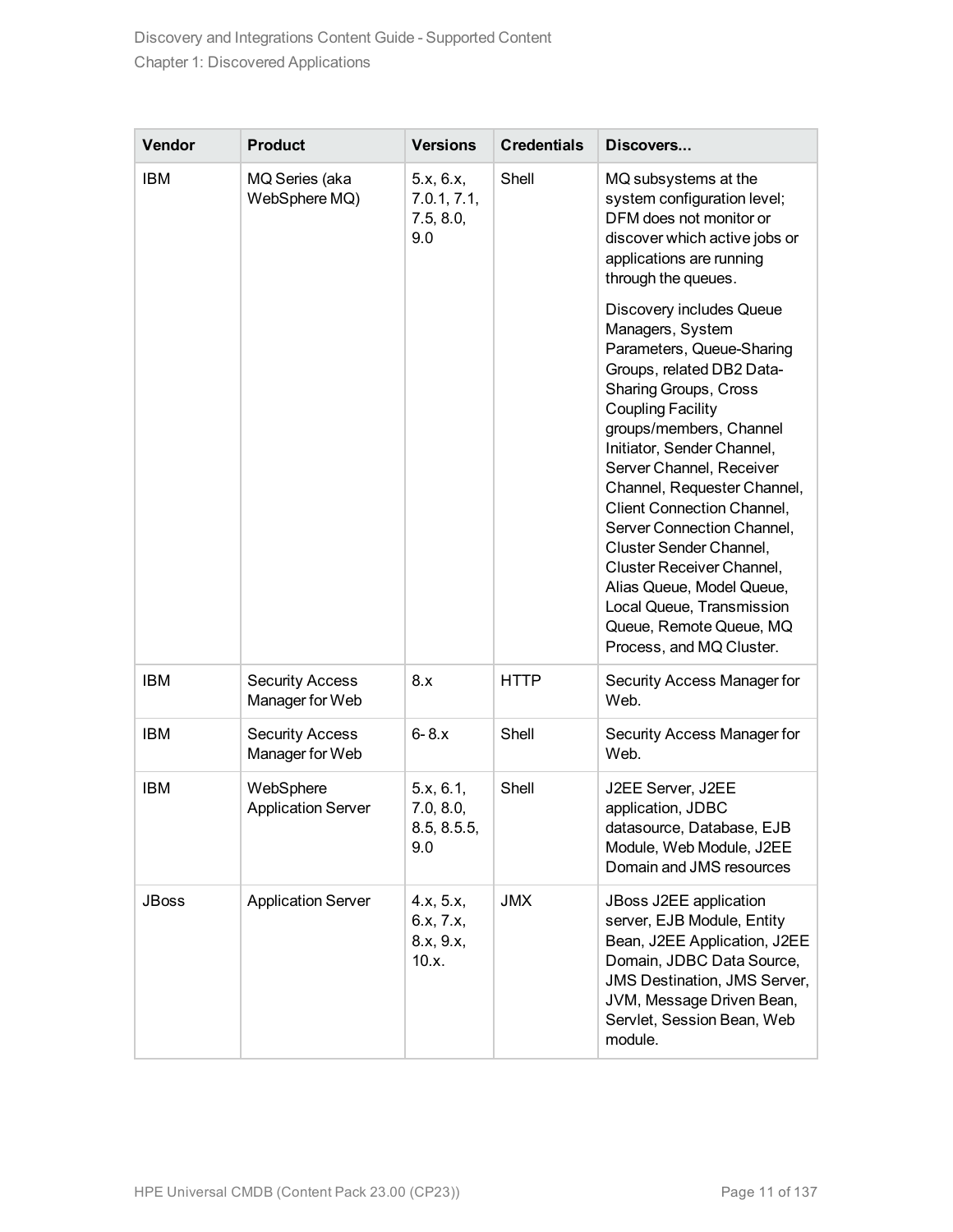| Vendor       | <b>Product</b>            | <b>Versions</b>                                                           | <b>Credentials</b>   | Discovers                                                                                                                                                                                                                      |
|--------------|---------------------------|---------------------------------------------------------------------------|----------------------|--------------------------------------------------------------------------------------------------------------------------------------------------------------------------------------------------------------------------------|
| <b>JBoss</b> | <b>Application Server</b> | 4.x, 5.x,<br>6.x, 7.x,<br>8.x, 9.x,<br>10.x                               | Shell                | JBoss J2EE application<br>server, EJB Module, Entity<br>Bean, J2EE Application, J2EE<br>Domain, JDBC Data Source,<br><b>JMS Destination, JMS Server,</b><br>JVM, Message Driven Bean,<br>Servlet, Session Bean, Web<br>module. |
| Microsoft    | <b>Active Directory</b>   | 2000,<br>2003,<br>2008, 2008<br>R2, 2012,<br>2012 R2,<br>2016             | <b>LDAP</b>          | Forest, Sites, Sitelinks,<br>Domain controllers, Networks,<br>and so on.                                                                                                                                                       |
| Microsoft    | App-V                     | 4.5, 5.0                                                                  | None                 | Detects virtual applications<br>that run under supported<br>application virtualization<br>technologies.                                                                                                                        |
| Microsoft    | <b>Cluster Services</b>   | Windows<br>Server<br>2003,<br>2008, 2008<br>R2, 2012,<br>2012 R2,<br>2016 | Shell                | Cluster software,<br>configuration files, cluster<br>members, MCS Resource<br>Groups, MCS Resources.                                                                                                                           |
| Microsoft    | <b>Exchange Server</b>    | 2003                                                                      | <b>WMI</b>           | Administrative Group,<br>Directory Service Access DC,<br>Exchange Folder, Exchange<br>Folder Tree, Exchange Links,<br>Exchange Message Queue,<br>Exchange System, Routing<br>Group.                                            |
| Microsoft    | <b>Exchange Server</b>    | 2003,<br>2007,<br>2010,<br>2013, 2016                                     | <b>LDAP</b>          | Forest, Sites, Exchange<br>folders, folder trees,<br>Administrative groups,<br>Connectors.                                                                                                                                     |
| Microsoft    | <b>Exchange Server</b>    | 2007,<br>2010.<br>2013, 2016                                              | NTCMD,<br>PowerShell | Exchange Server, Exchange<br>roles, Administrative group,<br>Exchange Organization,<br>Exchange Clustered Mailbox,<br>Exchange Database<br>Availability Group.                                                                 |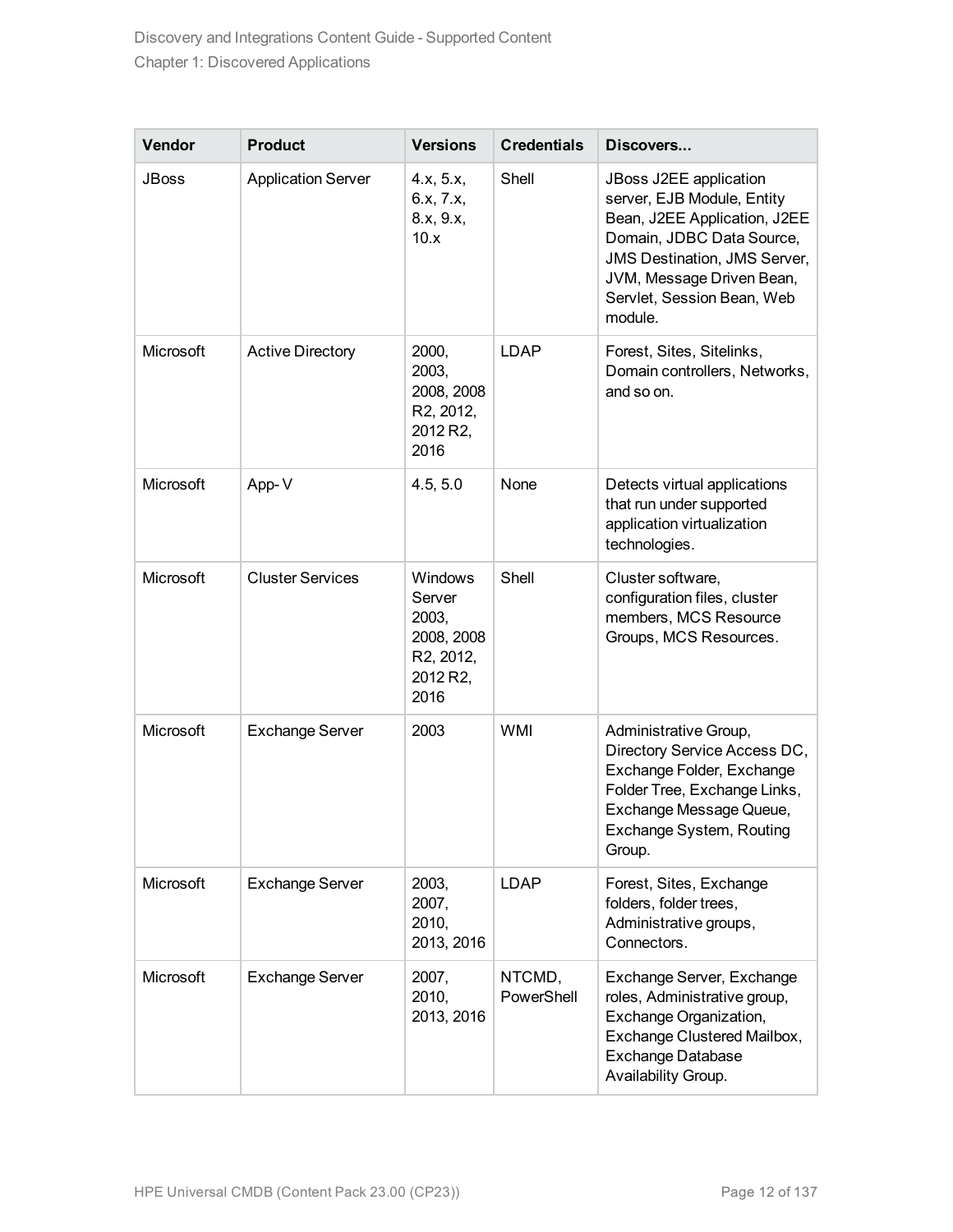| Vendor    | <b>Product</b>                  | <b>Versions</b>                                                                                                                            | <b>Credentials</b>    | Discovers                                                                                                                                                                                                                      |
|-----------|---------------------------------|--------------------------------------------------------------------------------------------------------------------------------------------|-----------------------|--------------------------------------------------------------------------------------------------------------------------------------------------------------------------------------------------------------------------------|
| Microsoft | Hyper-V                         | Windows<br>2008,<br>Windows<br>2008 R2,<br>Windows<br>Server<br>2012,<br><b>Windows</b><br>Server<br>2012 R2,<br>Windows<br>Server<br>2016 | NTCMD,<br><b>WMI</b>  | Resource pools, virtual<br>switches, virtual NICs, virtual<br>machines, and configuration<br>files.                                                                                                                            |
| Microsoft | <b>IIS</b>                      | 5, 6, 7,<br>7.5, 8, 8.5,<br>10                                                                                                             | Shell                 | Discover the IIS Web Server,<br>IIS Web Site, IIS virtual Dir,<br>IIS Application pool, web<br>services and configuration<br>files.                                                                                            |
| Microsoft | Message Queue                   | 3.0, 4.0,<br>5.2                                                                                                                           | LDAP,<br><b>NTCMD</b> | MSMQ Manager, MSMQ<br>Routing Link, MSMQ<br>Manager, MSMQ Queue,<br>MSMQ Rule, MSMQ Trigger.                                                                                                                                   |
| Microsoft | Network Load<br><b>Balancer</b> | 2000,<br>2003,<br>2008,<br>2012, 2012<br>R2, 2016                                                                                          | <b>NTCMD</b>          | <b>NLB Cluster, NLB Cluster</b><br>Software and Node.                                                                                                                                                                          |
| Microsoft | <b>SharePoint</b>               | 2007,<br>2010,<br>2013, 2016                                                                                                               | <b>NTCMD</b>          | Windows, SQL Server, IIS<br>Application Pool, IIS Web<br>Server, IIS Web Service, IIS<br>Web Site, SharePoint Farm.                                                                                                            |
| Microsoft | <b>SQL Server</b>               | 2000,<br>2005,<br>2008,<br>2008 R2,<br>2012, 2012<br>SP <sub>2</sub><br>2014, 2016                                                         | SQL                   | Discovery of MS SQL<br>databases, including<br>instances, tablespaces,<br>users, processes, jobs<br>(backup routines, log routines,<br>and so on), any database<br>objects, MS SQL clustering,<br>and log file shipping tasks. |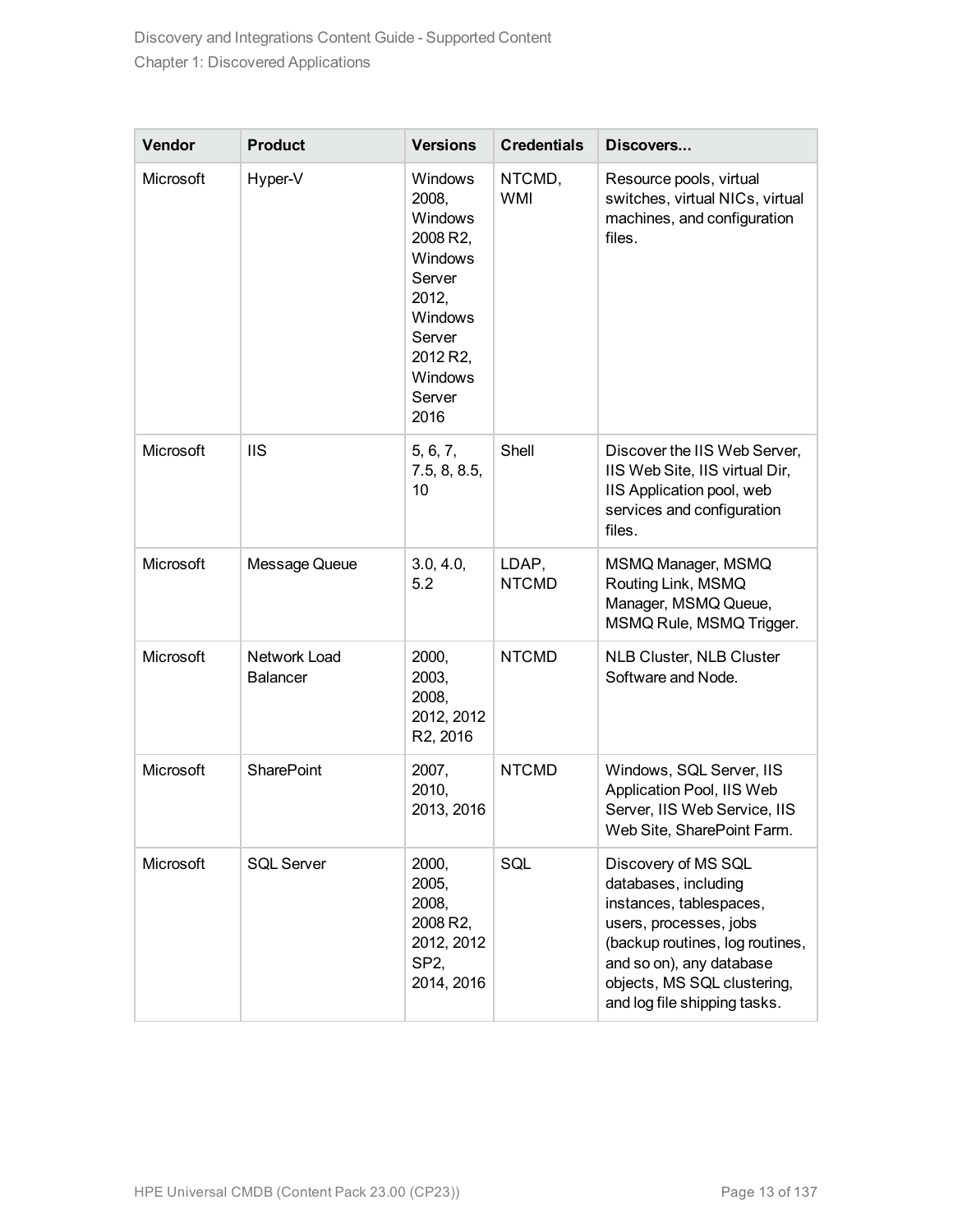| Vendor | <b>Product</b>                       | <b>Versions</b>                   | <b>Credentials</b> | Discovers                                                                                                                                                                                      |
|--------|--------------------------------------|-----------------------------------|--------------------|------------------------------------------------------------------------------------------------------------------------------------------------------------------------------------------------|
| NetApp | Data ONTAP                           | 7.2.x,<br>7.3.x, 8.x,<br>9.x      | NetApp             | Node, LogicalVolume, Logical<br>Volume Snapshot,<br>FileSystem,<br>FileSystemExport, IpAddress,<br>Interface, CPU, Memory.                                                                     |
| Nortel | Alteon                               | 2424, 2208                        | <b>SNMP</b>        | Mapping of Virtual IPs to real<br>IP addresses of servers<br>configured for load balancing;<br>configuration files, load<br>balancing algorithms, and end<br>user IP addresses.                |
| Oracle | <b>Application Server</b>            | 10g, 11g                          | Shell              | OC4J groups, OC4J<br>instances and its URLs.                                                                                                                                                   |
| Oracle | Database                             | 9, 10g,<br>11g, 12c,<br>12c R1    | Shell              | Oracle database, TNS<br>Listener software.                                                                                                                                                     |
| Oracle | Database                             | 8, 9, 10g,<br>11g, 12c,<br>12c R1 | SQL                | Oracle databases, including<br>SIDs, TNS names, instances,<br>tablespaces, users,<br>processes, jobs (backup<br>routines, ONP, jobs, log<br>routines, and so on), and any<br>database objects. |
| Oracle | E-Business Suite                     | 11i, 12                           | SQL                | Oracle E-Business<br>applications, such as Oracle<br>Financials; infrastructure<br>components, Web servers,<br>application servers, individual<br>components, and<br>configuration files.      |
| Oracle | <b>LDOM</b>                          | 1.x                               | SSH, Telnet        | LDOM Networking and<br>Storage topologies.                                                                                                                                                     |
| Oracle | Oracle VM Server for<br><b>SPARC</b> | 2.x, 3.x                          | SSH, Telnet        | <b>LDOM Networking and</b><br>Storage topologies.                                                                                                                                              |
| Oracle | MySQL Database                       | 3.x, 4.x,<br>5.0, 5.1,<br>6.0     | Shell              | Support MySQL Master-<br>Master and Master-Slave<br>configuration. Discover<br>MySQL Database,<br>configuration files, Replication<br>job                                                      |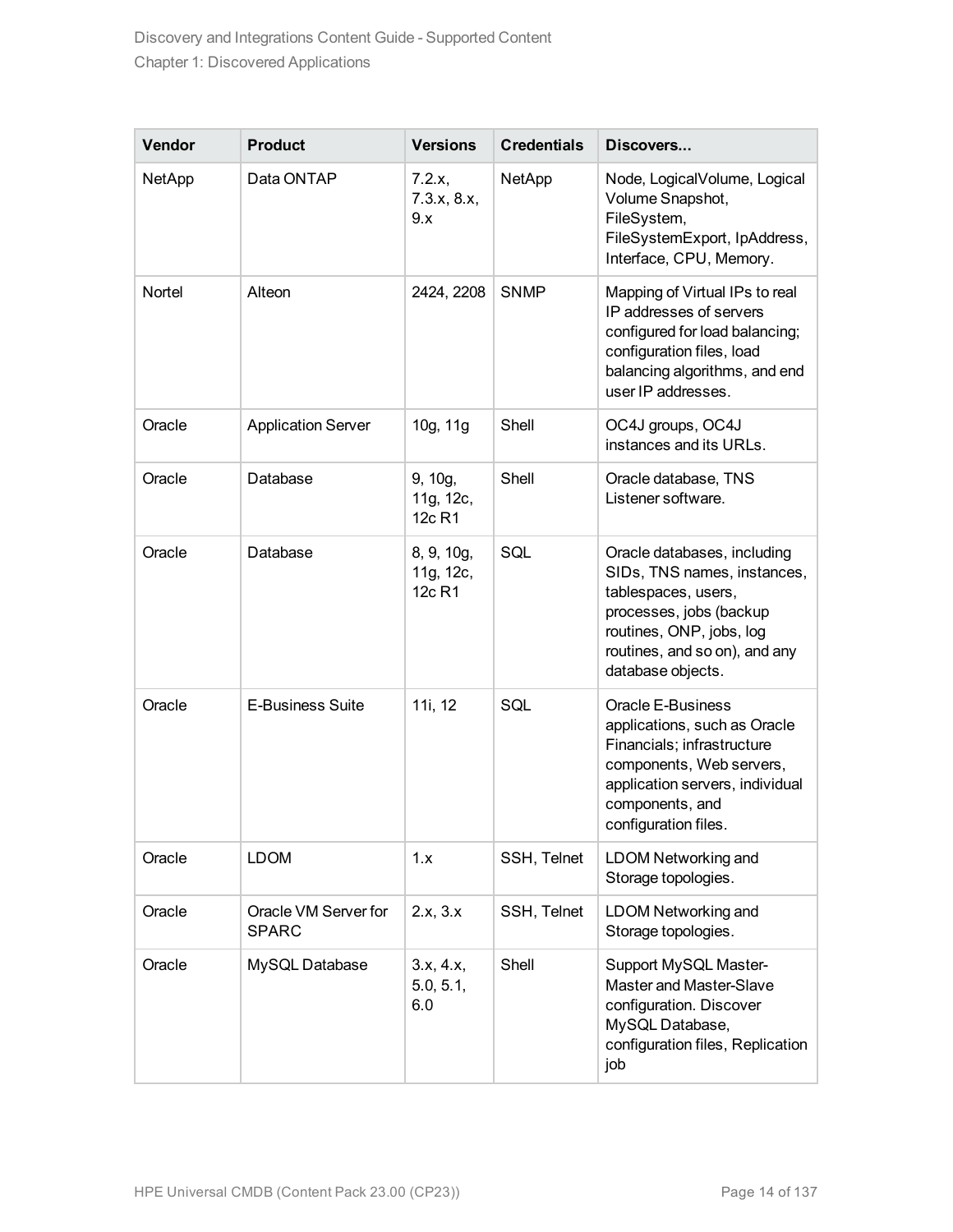| Vendor     | <b>Product</b>    | <b>Versions</b>                                                                                   | <b>Credentials</b> | Discovers                                                                                                                                                                                                                                                                       |
|------------|-------------------|---------------------------------------------------------------------------------------------------|--------------------|---------------------------------------------------------------------------------------------------------------------------------------------------------------------------------------------------------------------------------------------------------------------------------|
| Oracle     | Oracle VM for x86 | 3.2.1                                                                                             | <b>SSH</b>         | Virtualization topology, Virtual<br>Machines, Server Pools,<br><b>Hypervisors</b>                                                                                                                                                                                               |
| Oracle     | <b>RAC</b>        | 9, 10g,<br>11g, 12c,<br>12c R1                                                                    | Shell              | Oracle RAC.                                                                                                                                                                                                                                                                     |
| Oracle     | <b>RAC</b>        | 10g, 11g,<br>12c, 12c<br>R <sub>1</sub>                                                           | SQL                | Oracle RAC.                                                                                                                                                                                                                                                                     |
| Oracle     | Siebel CRM        | 7.5, 7.7,<br>8.0, 8.1,<br>8.2                                                                     | Shell              | Discovery of Siebel<br>Enterprise, including Siebel<br>applications (CallCenter,<br>Financial, and so on), Siebel<br>infrastructure components,<br>Siebel Web servers,<br>application servers, gateway<br>servers, individual Siebel,<br>components and configuration<br>files. |
| Oracle     | Solaris Cluster   | 3.2                                                                                               | SSH, Telnet        | Cluster Software,<br>Configuration file, Execution<br>Environment, Node, Sun<br>Cluster, Sun Cluster<br>Resource, Sun Resource<br>Group.                                                                                                                                        |
| Oracle     | Solaris Zones     | 5.1                                                                                               | Shell              | Containers, zones, and share<br>resources.                                                                                                                                                                                                                                      |
| Oracle     | WebLogic          | 9.x, 10.x,<br>11g,<br>11gR1<br>SP <sub>1</sub><br>11gR1<br>SP <sub>2</sub> ,<br>11gR1<br>SP3, 12c | Shell or JMX       | Weblogic J2EE Server, J2EE<br>application, JDBC<br>datasource, Database, EJB<br>Module, Web Module and JMS<br>resources, J2EE Domain,<br>J2EE Cluster.                                                                                                                          |
| <b>SAP</b> | <b>CCMS Agent</b> | 6.40-7.30                                                                                         | Shell              | <b>CCMS</b> instance<br>(RunningSoftware), SAP<br>Gateway, SAP System,<br>IpServiceEndpoint.                                                                                                                                                                                    |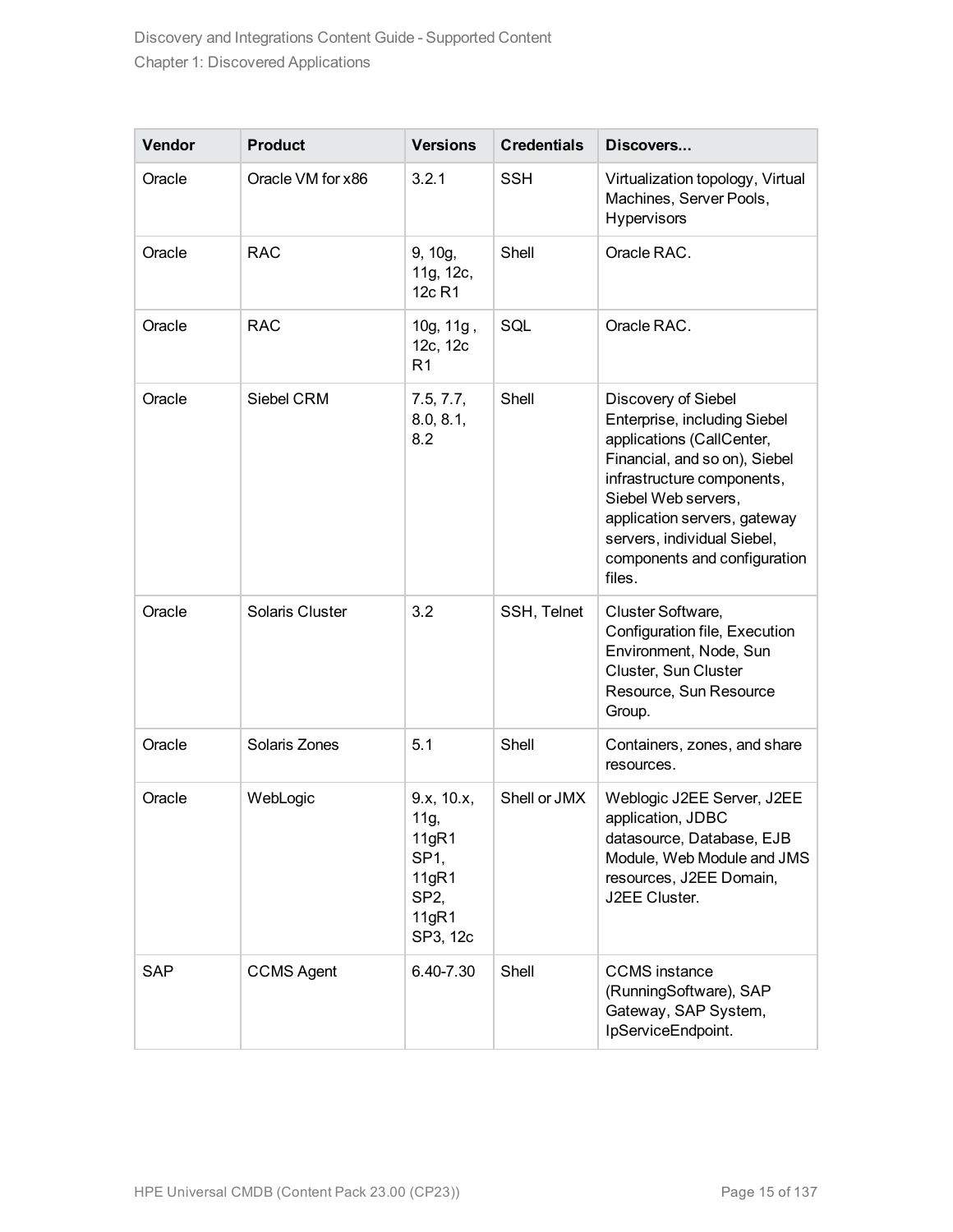| Vendor     | <b>Product</b>    | <b>Versions</b>     | <b>Credentials</b> | Discovers                                                                                                                                                                                                                                                                                                                                                                                                                                                                                                                                                                                                         |
|------------|-------------------|---------------------|--------------------|-------------------------------------------------------------------------------------------------------------------------------------------------------------------------------------------------------------------------------------------------------------------------------------------------------------------------------------------------------------------------------------------------------------------------------------------------------------------------------------------------------------------------------------------------------------------------------------------------------------------|
| <b>SAP</b> | Hana DB           | 1,0, 1.5            | Shell              | ConfigurationDocument,<br>Database Schema, DB Data<br>File, DB User, DbLogFile,<br>DbTraceFile, HanaDatabase,<br>IpAddress,<br>IpServiceEndpoint, Node,<br>RunningSoftware.                                                                                                                                                                                                                                                                                                                                                                                                                                       |
| <b>SAP</b> | <b>Host Agent</b> | 7.00-7.30           | Shell              | HostAgent instance<br>(RunningSoftware), SAP<br>Gateway, SAP System,<br>IpServiceEndpoint.                                                                                                                                                                                                                                                                                                                                                                                                                                                                                                                        |
| <b>SAP</b> | <b>IGS</b>        | 7.1                 | Shell              | <b>IGS</b> instance<br>(RunningSoftware), SAP<br>Gateway, SAP System,<br>IpServiceEndpoint.                                                                                                                                                                                                                                                                                                                                                                                                                                                                                                                       |
| <b>SAP</b> | MaxDB             | 7.x                 | Shell              | ConfigurationDocument, DB<br>Data File, Db User, Database<br>Schema, IpAddress,<br>IpServiceEndpoint, MaxDB,<br>Node, SQL Backup.                                                                                                                                                                                                                                                                                                                                                                                                                                                                                 |
| <b>SAP</b> | NetWeaver         | 2.x, 4, 7.0,<br>7.3 | JMX;<br>SAP JCo    | <b>SAP ABAP Application</b><br>Server, SAP Clients, SAP<br>Gateway, SAP System, SAP<br>Work Process, JDBC Data<br>Sources, Databases, Hosts in<br>deployment with IPs, SAP<br>J2EE Application Server, SAP<br>J2EE Dispatcher, SAP J2EE<br>Server Process, SAP J2EE<br>Central Services, J2EE<br>domain, EJBs, EJB Modules,<br>Entity Beans,<br><b>Stateful/Stateless Session</b><br>Beans, Web Module, SAP<br><b>Business Process, SAP</b><br><b>Business Scenario, SAP</b><br>Process Step, SAP Project,<br>SAP Transaction, SAP<br>Application Components, SAP<br>Transports, SAP ITS AGate,<br>SAP ITS WGate. |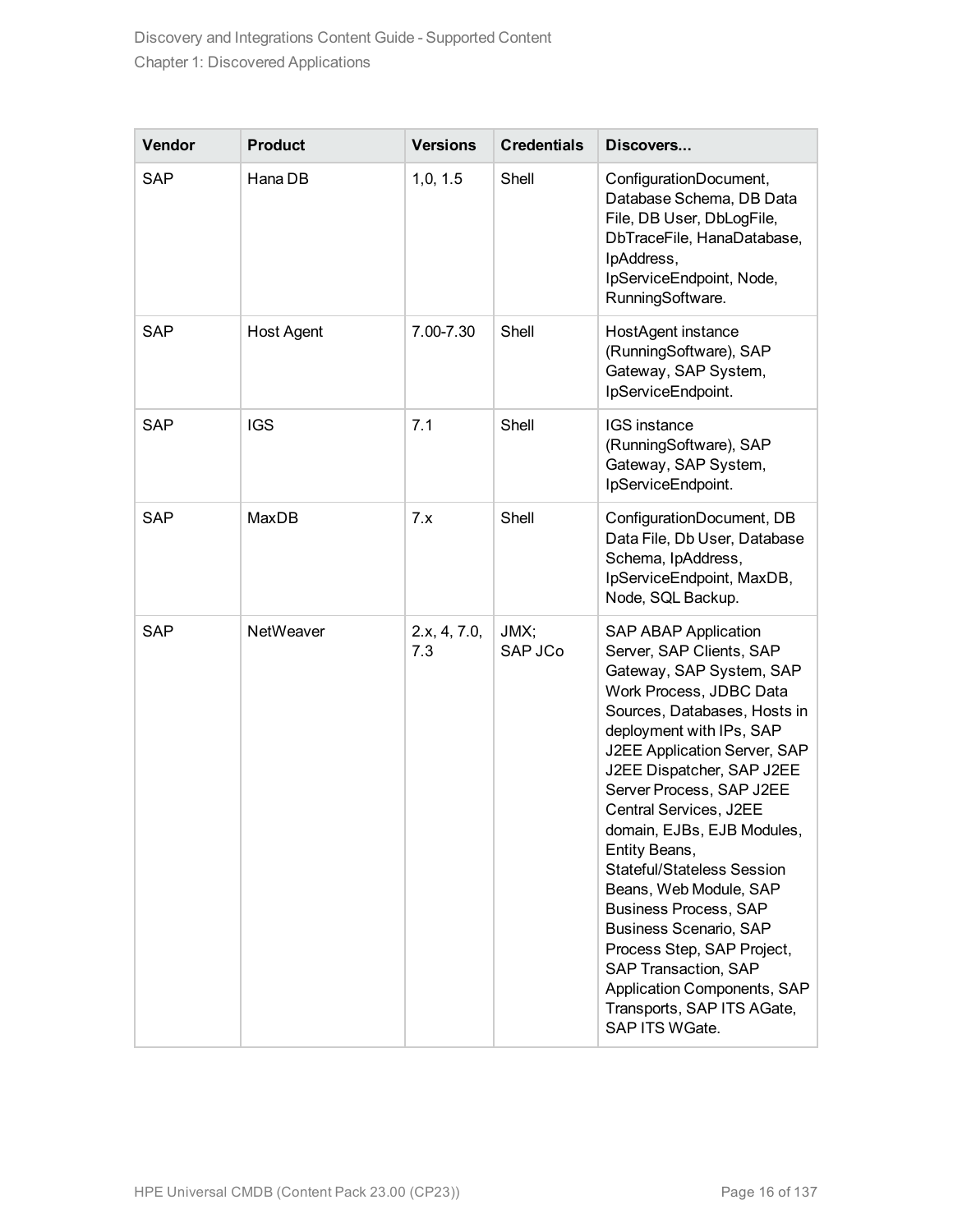| Vendor        | <b>Product</b>                                  | <b>Versions</b>                        | <b>Credentials</b>           | Discovers                                                                                                                                                                                                 |
|---------------|-------------------------------------------------|----------------------------------------|------------------------------|-----------------------------------------------------------------------------------------------------------------------------------------------------------------------------------------------------------|
| <b>SAP</b>    | <b>SAP Solution</b><br>Manager                  | 6.4, 7.0,<br>7.1                       | SAP JCo                      | <b>SAP ABAP Application</b><br>Server, SAP Clients, SAP<br>System, JDBC Data<br>Sources, Databases, SAP<br>J2EE Application Server, SAP<br>J2EE Dispatcher, SAP J2EE<br>Central Services, J2EE<br>domain. |
| <b>SAP</b>    | <b>SMD Agent</b>                                | 7.00-7.30                              | SSH, Telnet,<br><b>NTCMD</b> | SapSmdAgent, SAP Sytem                                                                                                                                                                                    |
| <b>SAP</b>    | <b>TREX/BIA</b>                                 | 7.00-7.30                              | SSH, Telnet,<br><b>NTCMD</b> | SapTrexInstance,<br>SapTrexSystem, SAP<br>System                                                                                                                                                          |
| <b>SAP</b>    | Virus Scan Server                               | 1.7                                    | Shell                        | SAPVirusScanServer, SAP<br>Gateway, SAP System,<br>IpServiceEndpoint.                                                                                                                                     |
| <b>SAP</b>    | Web Dispatcher                                  | 6.40, 7.00-<br>7.30                    | SSH, Telnet,<br><b>NTCMD</b> | SapWebDispatcher,<br><b>SAP System</b>                                                                                                                                                                    |
| Sybase        | <b>Adaptive Server</b><br>Enterprise            | 10.x, 11.x,<br>12.x, 15.0,<br>15.5, 16 | SQL                          | Sybase databases, including<br>instances, tablespaces,<br>users, processes, jobs<br>(backup routines, log routines,<br>and so on), and any database<br>objects.                                           |
| Symantec      | <b>Veritas Cluster Server</b><br>(VCS) for UNIX | 2.x, 3.x,<br>4.x, 5.x                  | Shell                        | Cluster Software,<br>configuration files, cluster<br>members, VCS Resource<br>Groups, VCS Resources.                                                                                                      |
| <b>TIBCO</b>  | <b>ActiveMatrix</b><br><b>BusinessWorks</b>     | 5.7, 5.8                               | SSH, Telnet,<br><b>TIBCO</b> | TibcoAdapter,<br>TibcoAdministrationDomain,<br>TibcoApplication,<br>TibcoBusinessWorks,<br>TibcoEmsServer,<br><b>JMS Destination, JMS Server</b>                                                          |
| <b>TIBCO</b>  | <b>Enterprise Message</b><br>Server             | 6.0                                    | SSH, Telnet,<br><b>TIBCO</b> | TibcoEmsServer,<br><b>JMS Destination, JMS Server</b>                                                                                                                                                     |
| <b>Troux</b>  | <b>Troux</b>                                    | 9.0x                                   |                              |                                                                                                                                                                                                           |
| <b>VMware</b> | <b>ESX</b>                                      | 2.5, 3, 4,<br>4.1, 5.0                 | Shell                        |                                                                                                                                                                                                           |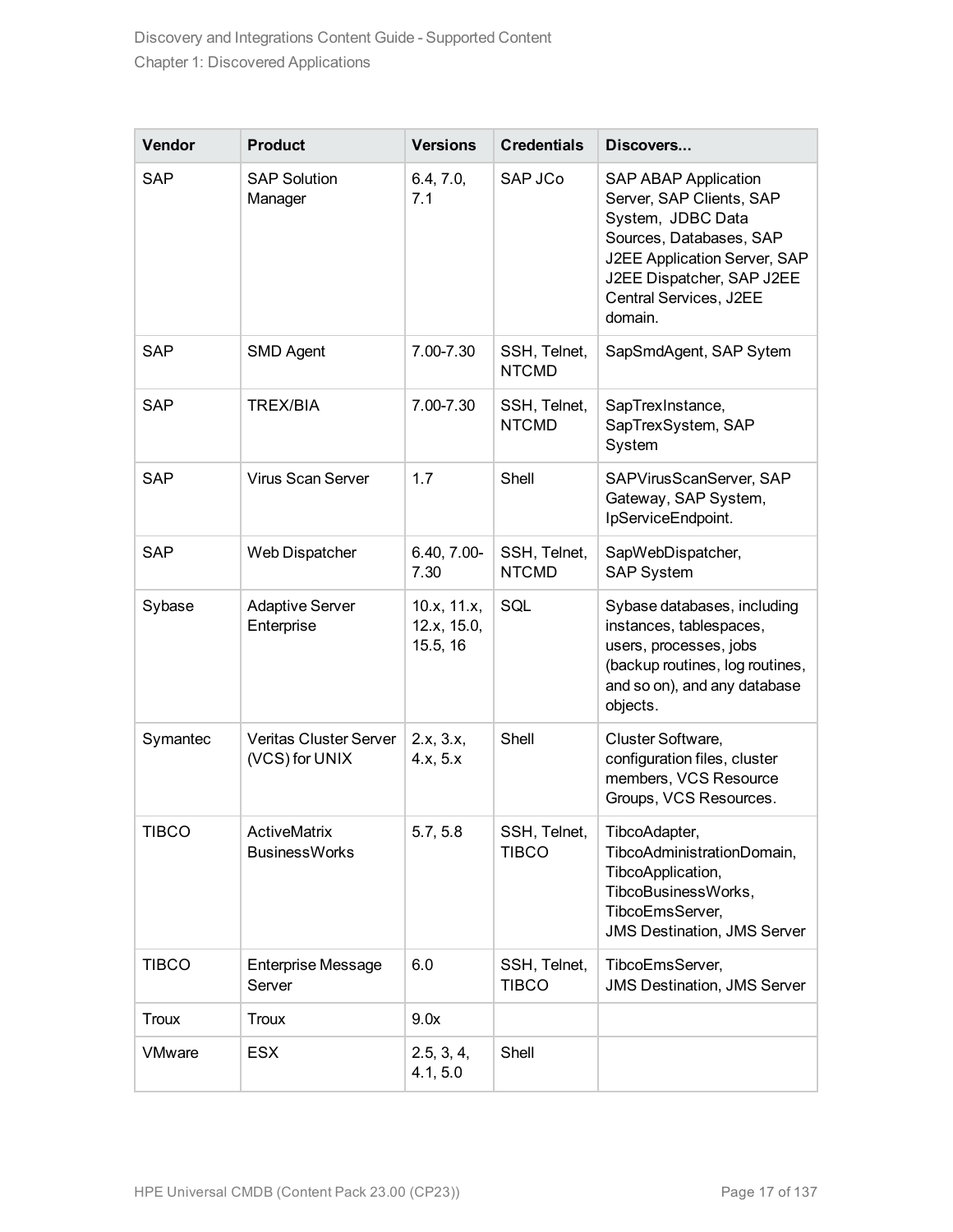| <b>Vendor</b> | <b>Product</b>                       | <b>Versions</b>                                              | <b>Credentials</b> | Discovers                                                                                                    |
|---------------|--------------------------------------|--------------------------------------------------------------|--------------------|--------------------------------------------------------------------------------------------------------------|
| <b>VMware</b> | ESX & ESXi                           | 4.1, 5.0,<br>5.1, 5.5,<br>6.0, 6.5                           | <b>CIM</b>         | ESX servers, Virtual<br><b>Machines</b>                                                                      |
| <b>VMware</b> | ESX & ESXi                           | 2.5, 3, 3i,<br>3.5, 4, 4.1,<br>5.0, 5.1,<br>5.5, 6.0,<br>6.5 | <b>VIM</b>         | ESX servers, cluster groups,<br>virtual resource groups.                                                     |
| <b>VMware</b> | vCenter (formerly<br>Virtual Center) | 2.01, 2.5,<br>4, 4.1, 5.0,<br>5.1, 5.5,<br>6.0, 6.5          | VIM and<br>WMI     | Virtual Center Server, License<br>Server, ESX servers, cluster<br>groups, virtual resource<br>groups.        |
| <b>VMware</b> | vCloud Director                      | $1.5 - 5.1.2$<br>5.5, 5.6                                    | vCloud             | VMware vCloud Director and<br><b>vCloud Resources</b><br>(Organization, Catalog, Media,<br>vApp, and so on). |

### <span id="page-17-0"></span>ASM Content Support Matrix

The list below shows the Automated Service Modeling (ASM) supportability on the following technologies:

- Supports the following J2EE servers:
	- <sup>o</sup> WebSphere
	- <sup>o</sup> JBoss
	- <sup>o</sup> WebLogic
- Supports WebSphere MQ when it is integrated with one of the following servers:
	- <sup>o</sup> WebSphere
	- <sup>o</sup> Weblogic
- Supports the following Database servers:
	- <sup>o</sup> Oracle single instance and RAC
	- <sup>o</sup> SQL Server single instance and cluster
	- o DB2 single instance (does not support DB2 cluster and mainframe).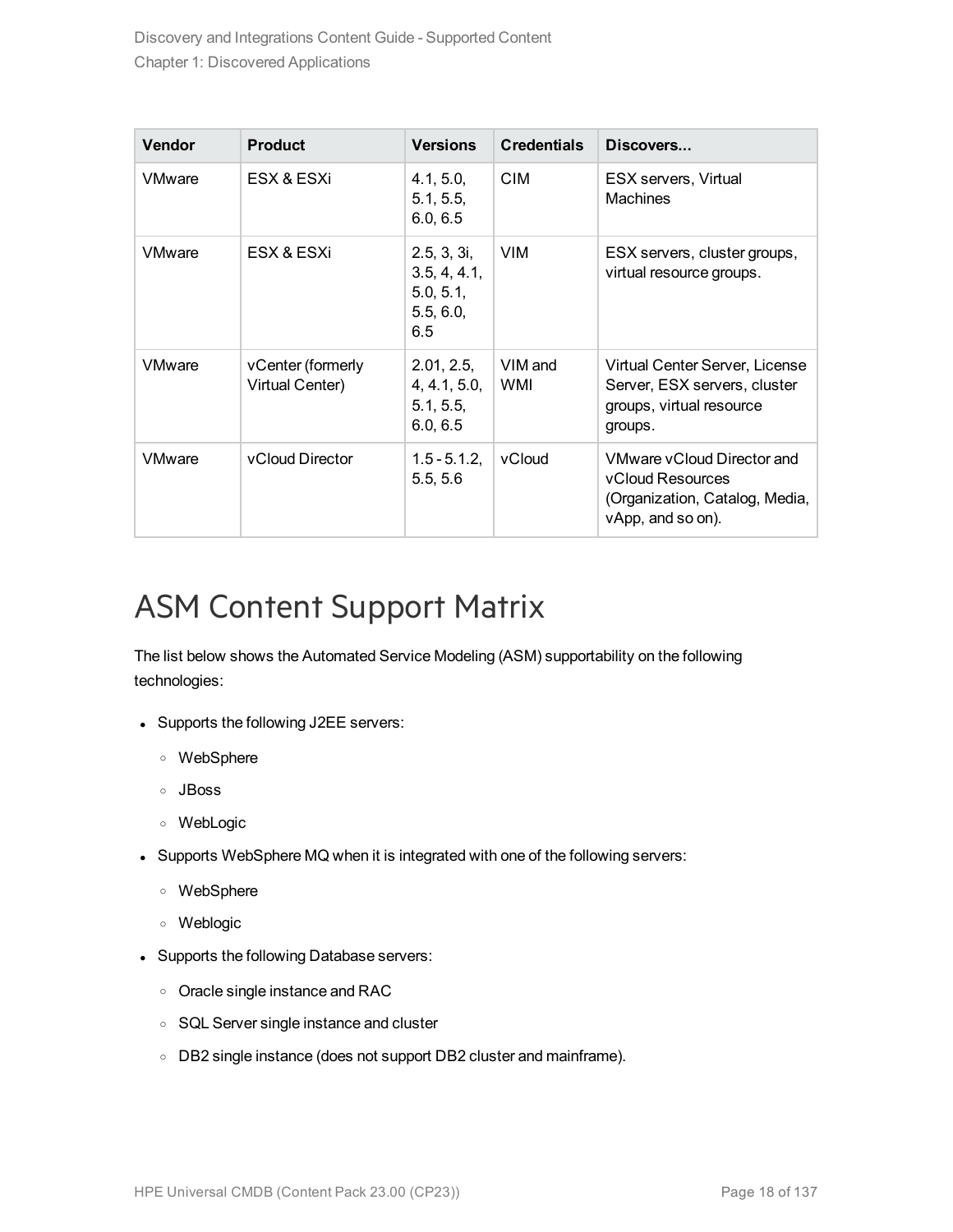- <sup>o</sup> MySQL
- <sup>o</sup> PostgreSQL
- Supports IIS 7.0 or later as the ASP or .NET application server.
- Supports the following Web Servers:
	- <sup>o</sup> Apache
	- <sup>o</sup> IBM HTTP Server
	- <sup>o</sup> IIS 7.0 or later
	- <sup>o</sup> Tomcat
- Supports the following access management products:
	- <sup>o</sup> IBM WebSEAL
	- <sup>o</sup> Oracle Access Manager
- Supports the following load balancers (need to run bottom-up discovery first):
	- <sup>o</sup> F5
	- <sup>o</sup> Cisco ACE
	- <sup>o</sup> Alteon LB
	- <sup>o</sup> Citrix NetScaler
	- <sup>o</sup> A10 vThunder
- Supports the following cluster:
	- <sup>o</sup> Microsoft cluster
- Supports the following enterprise applications:
	- <sup>o</sup> Universal CMDB
	- <sup>o</sup> HPE Service Manager

**Note:** ASM does not support discovering the running software and its related Consumer-Provider relationships on a Solaris Local zone.

#### Supported Protocols

ASM can run discoveries through the following protocols: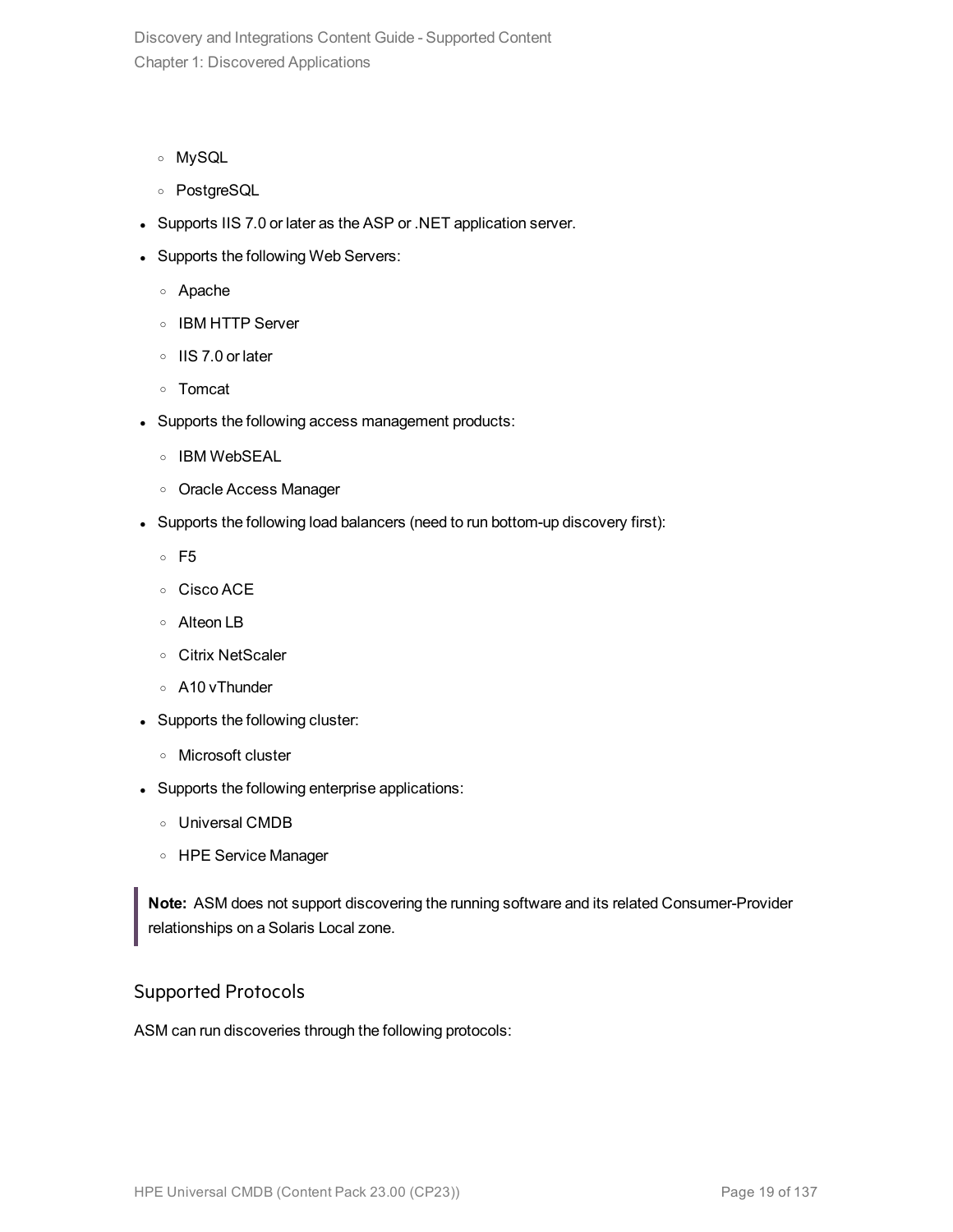- NTCMD
- PowerShell
- . SSH
- Universal Discovery Protocol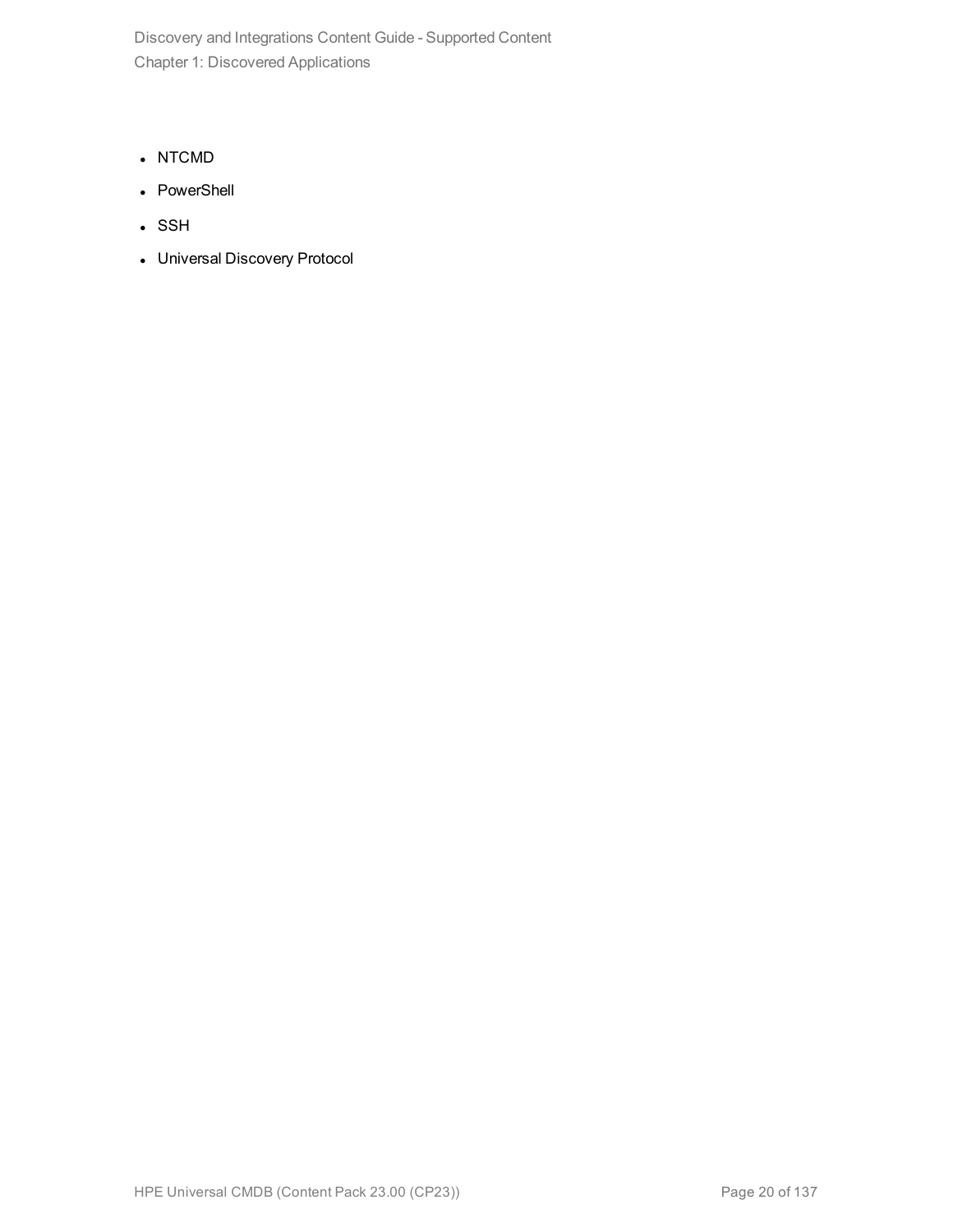### <span id="page-20-0"></span>Chapter 2: Discovered Operating Systems

| Vendor     | <b>Product</b> | <b>Versions</b>                                                        | <b>Credentials</b> | <b>Content</b>                                                                                                                                                                                                                                                               |
|------------|----------------|------------------------------------------------------------------------|--------------------|------------------------------------------------------------------------------------------------------------------------------------------------------------------------------------------------------------------------------------------------------------------------------|
| Apple      | OS X           | 10.5, 10.6, 10.7, 10.8,<br>10.9, 10.10, 10.11,<br>10.12 (macOS Sierra) | SSH, Telnet        | OS, Memory, Disks,<br>CPU, Processes,<br>Software (packages),<br>Services (daemons),<br>Files, Local Users                                                                                                                                                                   |
| <b>IBM</b> | <b>AIX</b>     | 5.x, 6.x, 7.1, 7.2                                                     | SSH, Telnet        | OS, Memory, Disks,<br>CPU, Processes,<br>Software (packages),<br>Services (daemons),<br>Files, Local Users                                                                                                                                                                   |
| <b>HP</b>  | HP-UX          | 10.xx, 11.xx                                                           | SSH, Telnet        | OS, Memory, Disks,<br>CPU, Processes,<br>Software (packages),<br>Services (Daemons),<br>Files, Local Users, HP-<br><b>UX Clusters</b>                                                                                                                                        |
| <b>IBM</b> | OS/390         |                                                                        | <b>SNMP</b>        | Simple mainframe<br>discovery identifies<br>Sysplex, LPARs, and<br><b>IPs</b>                                                                                                                                                                                                |
| <b>IBM</b> | z/OS           | 1.8, 1.9, 1.10, 1.11,<br>1.12                                          | EView              | CPU, Dasd3390,<br>InstalledSoftware,<br>Interface, IpAddress,<br>IpServiceEndpoint,<br>Mainframe CPC,<br>MainframeMajorNode,<br>MainframePageDataset,<br>MainframeSubsystem,<br>MainframeSysplex,<br>MainframeXcfGroup,<br>MainframeXcfMember,<br>Node, Volume Group,<br>zOS |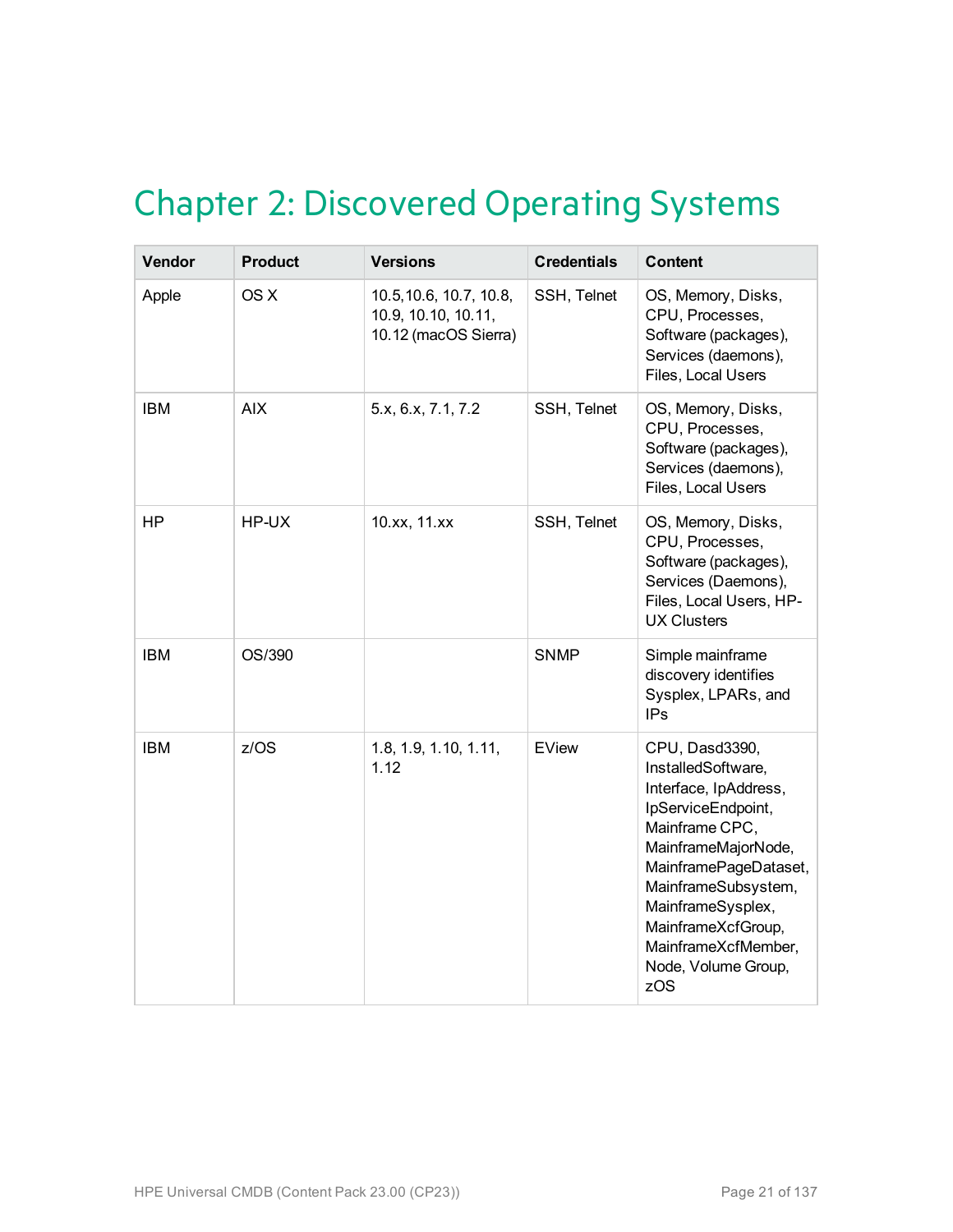| Vendor         | <b>Product</b>                     | <b>Versions</b>               | <b>Credentials</b> | Content                                                                                                    |
|----------------|------------------------------------|-------------------------------|--------------------|------------------------------------------------------------------------------------------------------------|
| Linux          | CentOS                             | 5, 6, 7                       | SSH, Telnet        | OS, Memory, Disks,<br>CPU, Processes,<br>Software (packages),<br>Services (daemons),<br>Files, Local Users |
| Linux          | Ubuntu<br>Server/Desktop           | 10, 11, 12, 13, 14, 15,<br>16 | SSH, Telnet        | OS, Memory, Disks,<br>CPU, Processes,<br>Software (packages),<br>Services (daemons),<br>Files, Local Users |
| OpenBSD        | OpenBSD                            | 4.5                           | SSH, Telnet        | OS, Memory, Disks,<br>CPU, Processes,<br>Services (daemons),<br>Files, Local Users                         |
| Oracle         | Oracle Linux                       | 5, 6, 7                       | SSH, Telnet        | OS, Memory, Disks,<br>CPU, Processes,<br>Software (packages),<br>Services (daemons),<br>Files, Local Users |
| <b>Red Hat</b> | <b>Red Hat</b><br>Enterprise Linux | 3, 4, 5, 6, 7                 | SSH, Telnet        | OS, Memory, Disks,<br>CPU, Processes,<br>Software (packages),<br>Services (daemons),<br>Files, Local Users |
| Oracle         | Solaris                            | 9, 10, 11                     | SSH, Telnet        | OS, Memory, Disks,<br>CPU, Processes,<br>Software (packages),<br>Services (daemons),<br>Files, Local Users |
| <b>SUSE</b>    | <b>SUSE Linux</b><br>Enterprise    | 10, 11, 12                    | SSH, Telnet        | OS, Memory, Disks,<br>CPU, Processes,<br>Software (packages),<br>Services (daemons),<br>Files, Local Users |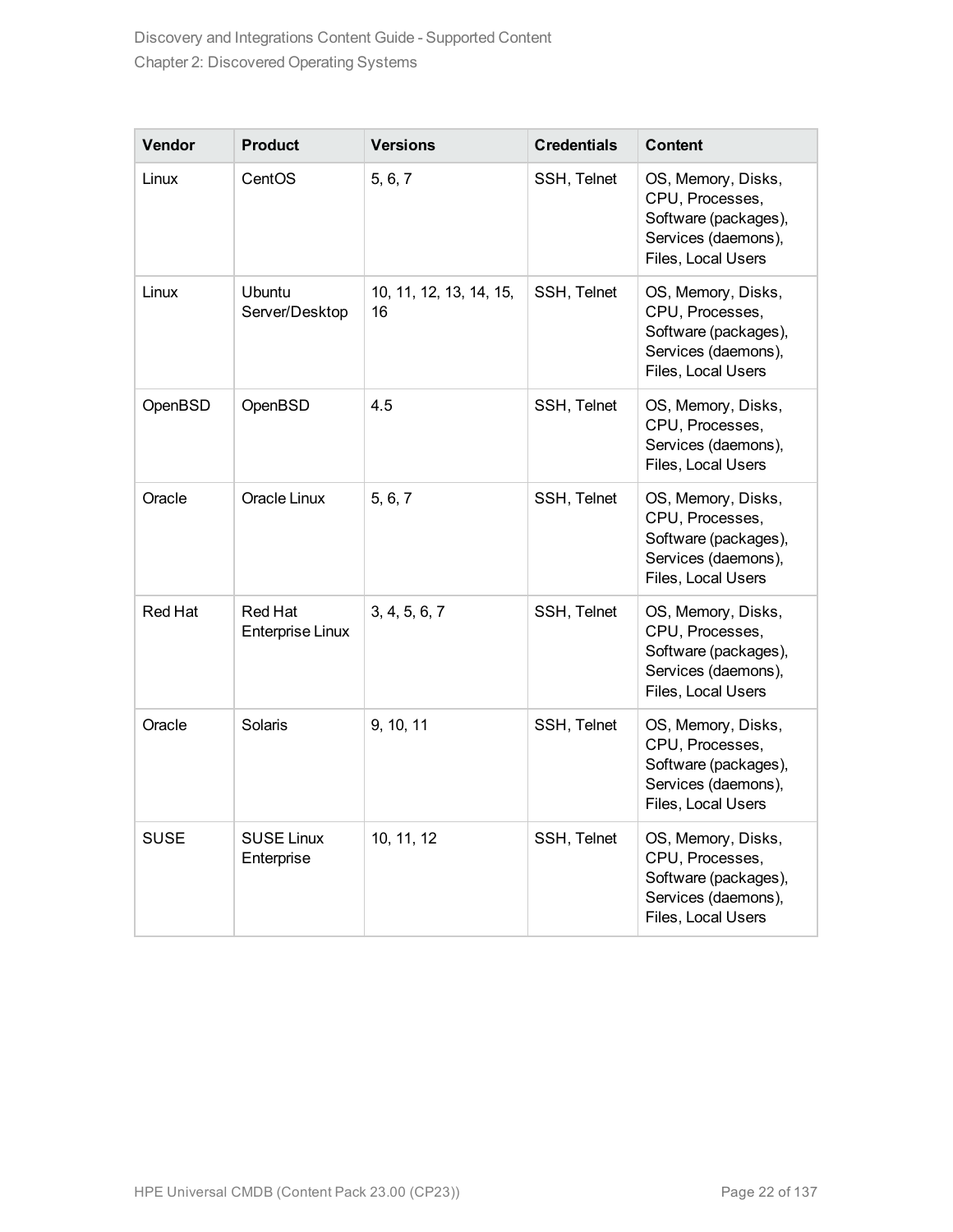| Vendor    | <b>Product</b> | <b>Versions</b>                                                                                                            | <b>Credentials</b>                  | <b>Content</b>                                                                     |
|-----------|----------------|----------------------------------------------------------------------------------------------------------------------------|-------------------------------------|------------------------------------------------------------------------------------|
| Microsoft | Windows        | Windows XP<br>Home,<br>Professional<br><b>Windows Server</b><br>2003, 2003 R2,<br>2008, 2008 R2,<br>2012, 2012 R2,<br>2016 | NTCMD,<br>PowerShell,<br><b>WMI</b> | OS, Memory, Disks,<br>CPU, Processes,<br>Software, Services,<br>Files, Local Users |
|           |                | Windows Vista<br>Business,<br>Enterprise,<br><b>Ultimate</b>                                                               |                                     |                                                                                    |
|           |                | • Windows 7<br>Professional,<br>Enterprise,<br>Ultimate                                                                    |                                     |                                                                                    |
|           |                | • Windows 8,<br>Windows 8.1,<br>Windows 8 Pro,<br>Windows 8<br>Enterprise                                                  |                                     |                                                                                    |
|           |                | Windows 10<br>Home, Windows<br>10 Pro, Windows<br>10 Enterprise                                                            |                                     |                                                                                    |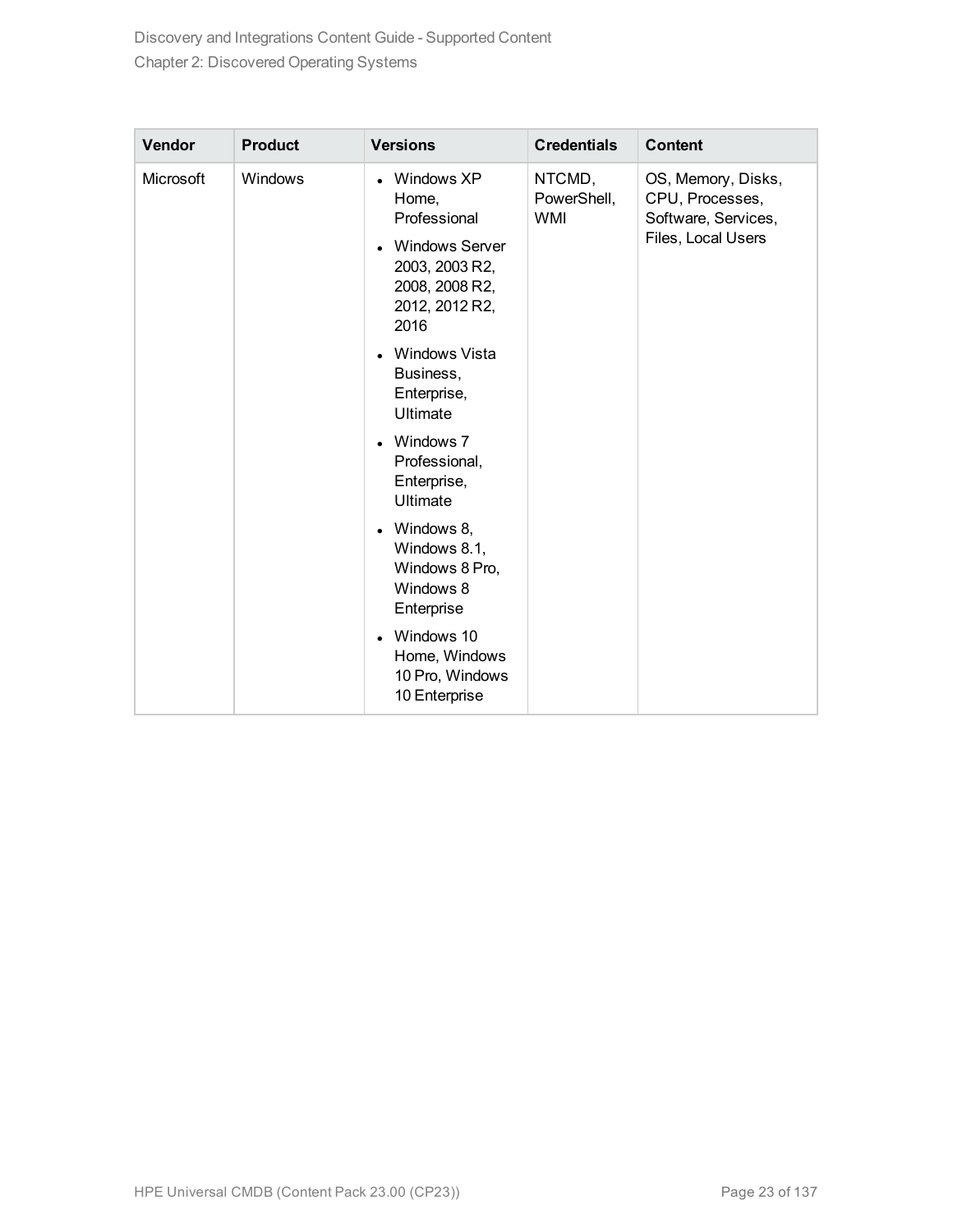### <span id="page-23-0"></span>Chapter 3: Universal Discovery IPv6 Support

This section is an overview of Universal Discovery jobs, adapters, and protocols that support IPv6.

**Note:** Content not mentioned in this list supports IPv4 only.

#### Discovery Jobs

The following discovery jobs support IPv6.

| <b>Module</b>                                                                 | <b>Discovery Job</b>                               | <b>Works</b><br>Over IPv6 | <b>Discovers</b><br><b>IPv6 Data</b> |
|-------------------------------------------------------------------------------|----------------------------------------------------|---------------------------|--------------------------------------|
| <b>Clustering and Load Balancing Failover</b><br>Clusters > Microsoft Cluster | MS Cluster by NTCMD or<br><b>UDA</b>               | X                         | X                                    |
| Databases > DB2                                                               | Databases TCP Ports                                | x                         | X                                    |
| Databases > DB2                                                               | DB2 Topology by SQL                                | x                         | $\mathsf{x}$                         |
| Databases > DB2                                                               | <b>DB2 Universal Database</b><br>Connection by SQL | X                         | X                                    |
| Databases > MS-SOL                                                            | Databases TCP Ports                                | X                         | $\mathsf{x}$                         |
| Databases > MS-SOL                                                            | <b>MSSQL Server Connection</b><br>by SQL           | X                         | X                                    |
| Databases > MS-SOL                                                            | MSSQL Topology by SQL                              | x                         | $\mathsf{x}$                         |
| Databases > MySQL                                                             | MySQL Connection by<br>SQL                         | $\boldsymbol{\mathsf{x}}$ | X                                    |
| Databases > Oracle                                                            | Databases TCP Ports                                | X                         | $\mathsf{x}$                         |
| Databases > Oracle                                                            | Oracle Config Files by SQL                         | X                         | X                                    |
| Databases > Oracle                                                            | Oracle Database<br>Connection by SQL               | X                         | $\mathsf{x}$                         |
| Databases > Oracle                                                            | Oracle Topology by SQL                             | $\mathsf{x}$              | X                                    |
| Databases > Sybase                                                            | Databases TCP Ports                                | X                         | X                                    |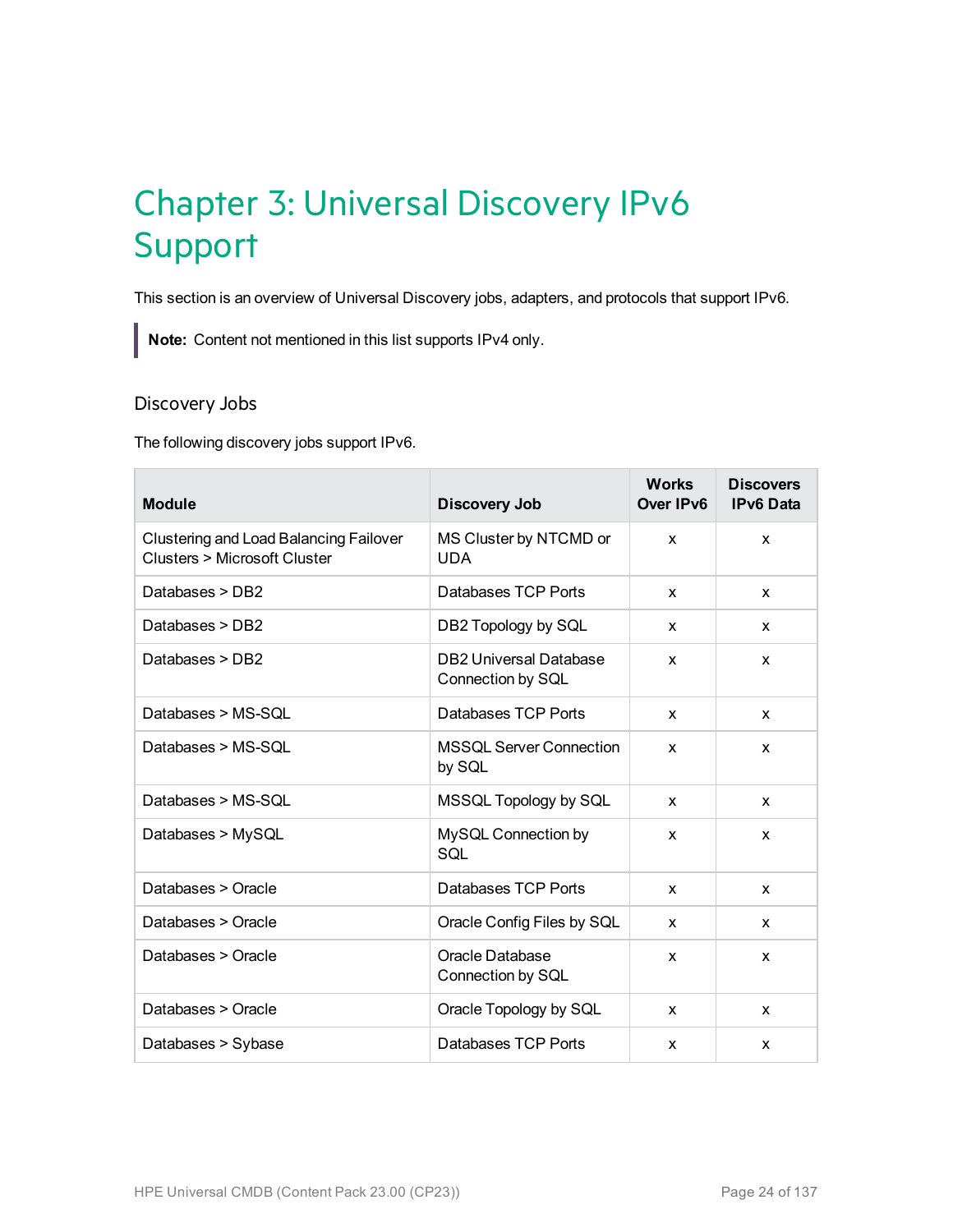| <b>Module</b>                                                      | <b>Discovery Job</b>                                | <b>Works</b><br>Over IPv6 | <b>Discovers</b><br><b>IPv6 Data</b> |
|--------------------------------------------------------------------|-----------------------------------------------------|---------------------------|--------------------------------------|
| Database > Sybase                                                  | Sybase Database<br>Connection by SQL                | X                         | X                                    |
| Databases> Sybase                                                  | Sybase Topology by SQL                              | X                         | x                                    |
| <b>Enterprise Applications &gt; Microsoft</b><br>Exchange          | Microsoft Exchange<br><b>Topology by PowerShell</b> | x                         | X                                    |
| <b>Enterprise Applications &gt; Microsoft</b><br><b>SharePoint</b> | Microsoft SharePoint<br>Topology                    | X                         | X                                    |
| Enterprise Applications > Oracle E-<br><b>Business Suite</b>       | Oracle Applications by SQL                          | X                         | X                                    |
| Hosts and Resources > Basic<br>Applications                        | <b>Host Applications by</b><br>PowerShell           | X                         | X                                    |
| Hosts and Resources > Basic<br>Applications                        | Host Applications by Shell                          | X                         | X                                    |
| Hosts and Resources > Basic<br>Applications                        | <b>Host Applications by</b><br><b>SNMP</b>          | X                         | X                                    |
| Hosts and Resources > Basic<br>Applications                        | Host Applications by WMI                            | X                         | X                                    |
| Hosts and Resources > Inventory<br>Discovery > Basic Inventory     | Host Resources by<br>PowerShell                     | X                         | X                                    |
| Hosts and Resources > Inventory<br>Discovery > Basic Inventory     | Host Resources by Shell                             | X                         | X                                    |
| Hosts and Resources > Inventory<br>Discovery > Basic Inventory     | Host Resources by SNMP                              | X                         | X                                    |
| Hosts and Resources > Inventory<br>Discovery > Basic Inventory     | Host Resources by WMI                               | x                         |                                      |
| Network Infrastructure > Host Connection                           | Host Connection by<br>PowerShell                    | X                         | x                                    |
| Network Infrastructure > Host Connection                           | Host Connection by Shell                            | X                         | X                                    |
| Network Infrastructure > Host Connection                           | Host Connection by SNMP                             | X                         | x                                    |
| Network Infrastructure > Host Connection                           | Host Connection by WMI                              | x                         | x                                    |
| Tools and Samples > SSL Certificates                               | <b>SSL Certificates Discovery</b><br>by HTTPS       | x                         | x                                    |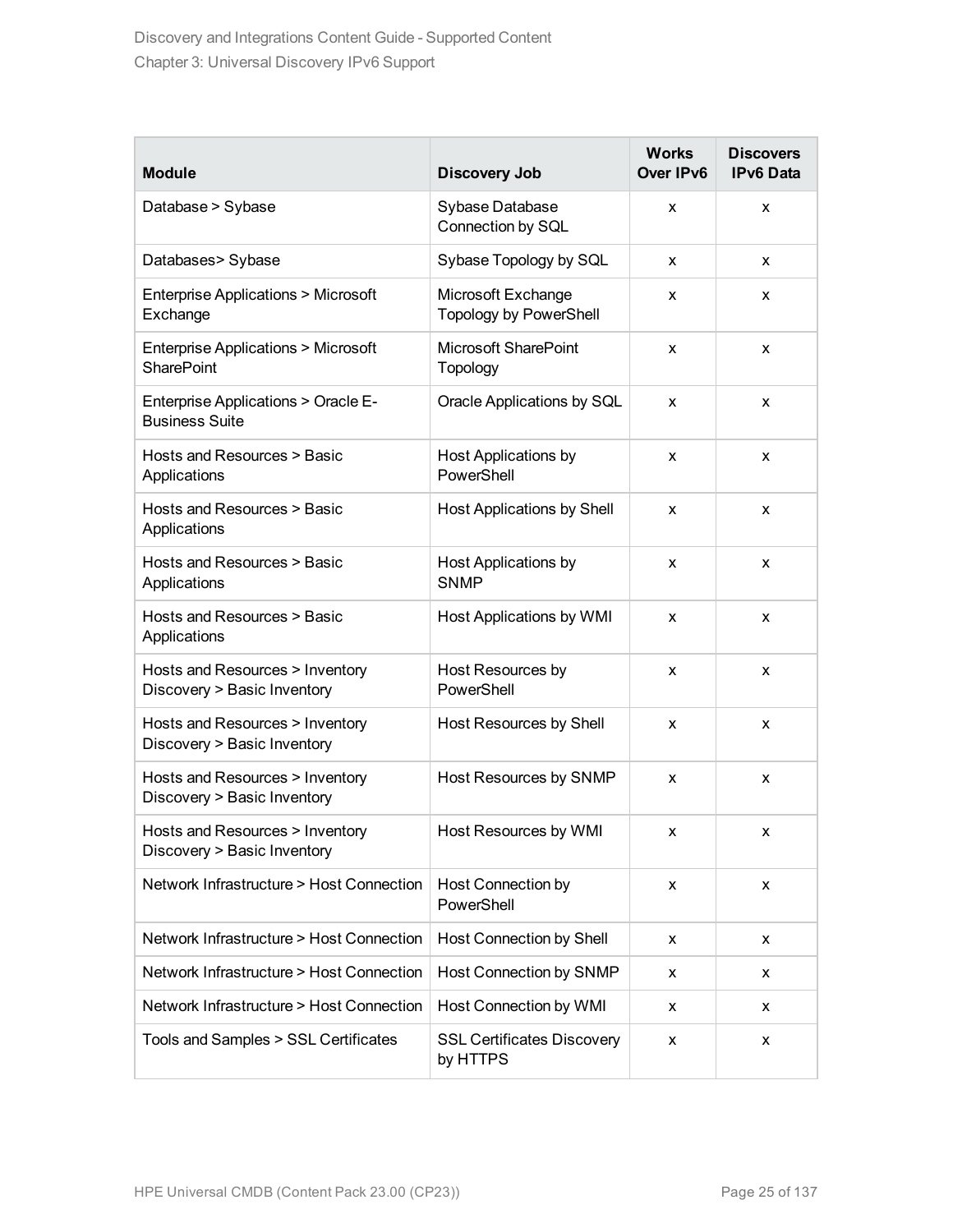| <b>Module</b>                              | Discovery Job      | <b>Works</b><br>Over IPv6 | <b>Discovers</b><br><b>IPv6 Data</b> |
|--------------------------------------------|--------------------|---------------------------|--------------------------------------|
| Tools and Samples > UD Agent<br>Management | Install UD Agent   | x                         | x                                    |
| Tools and Samples > UD Agent<br>Management | Uninstall UD Agent | X                         | X                                    |
| Tools and Samples > UD Agent<br>Management | Update UD Agent    | x                         | x                                    |

#### Integrations

The following integration adapters support IPv6.

| Integration                                     | <b>Works Over IPv6</b>    | <b>Discovers IPv6 Data</b> |
|-------------------------------------------------|---------------------------|----------------------------|
| ALMAdapter                                      | X                         | X                          |
| BSM 9.x                                         | X                         |                            |
| <b>BSM Kpi Adapter</b>                          | X                         | X                          |
| <b>CiscoWorks Net Devices</b>                   | X                         | X                          |
| CM KPI Adapter                                  | X                         | X                          |
| <b>CM New Policy Adapter</b>                    | X                         | X                          |
| <b>CM Policy Adapter</b>                        | X                         | X                          |
| <b>DDMI</b>                                     | X                         |                            |
| <b>EMC Control Center</b>                       | X                         |                            |
| <b>Enterprise Collaboration</b>                 | X                         | X                          |
| Generic Database Adapter (GDBA)                 | X                         |                            |
| Import topology from CSV file                   | X                         |                            |
| Import topology from Database                   | X                         |                            |
| Import topology from Properties file            | X                         |                            |
| Operation Orchestration Automation Flow Adapter | X                         | X                          |
| Pull Topology from NNMi                         |                           | X                          |
| Push Adapter                                    | $\boldsymbol{\mathsf{x}}$ |                            |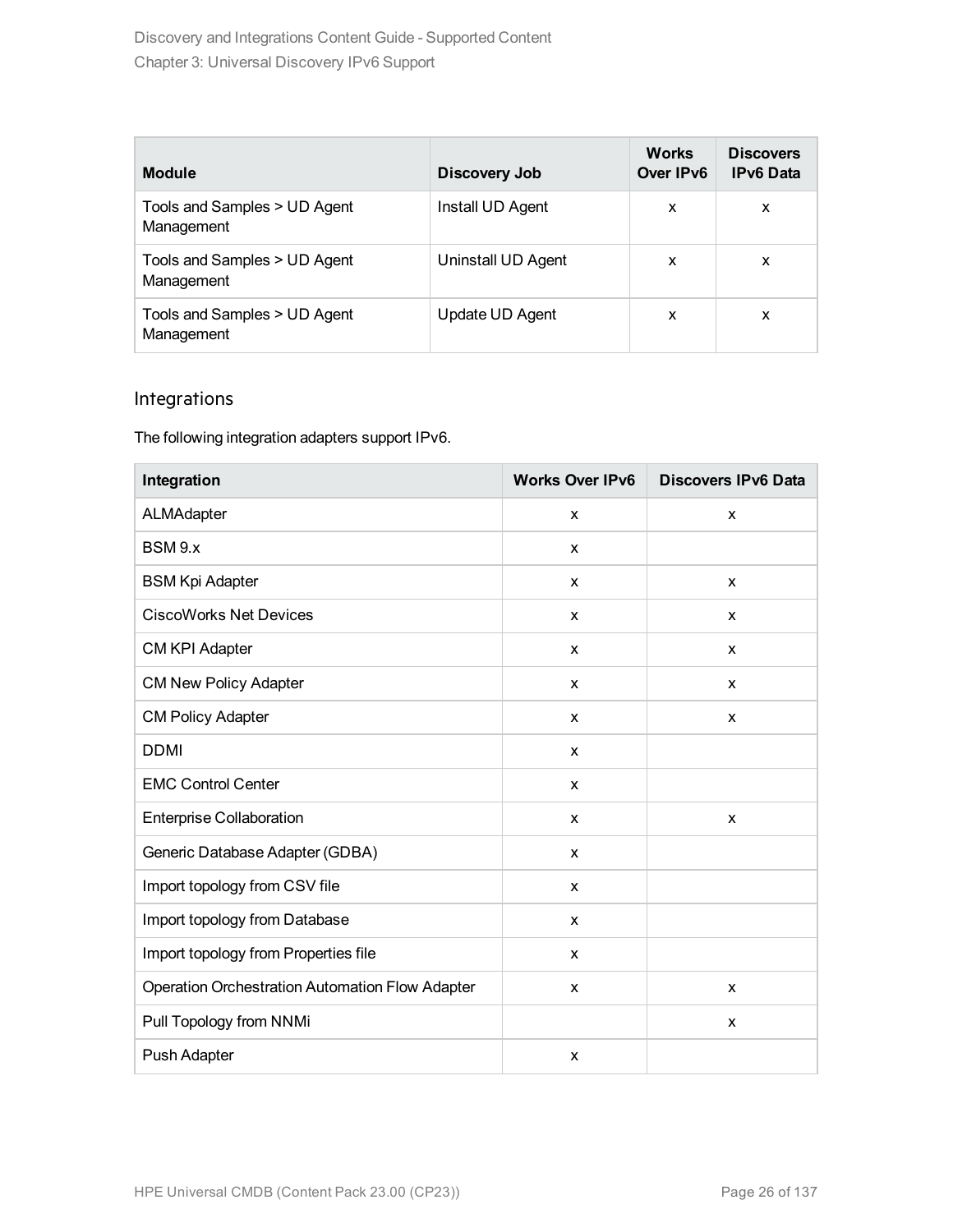Discovery and Integrations Content Guide - Supported Content Chapter 3: Universal Discovery IPv6 Support

| Integration                                | <b>Works Over IPv6</b> | Discovers IPv6 Data |
|--------------------------------------------|------------------------|---------------------|
| Push DB Example                            | x                      |                     |
| <b>Storage Essentials</b>                  | х                      |                     |
| <b>System Center Configuration Manager</b> | x                      |                     |
| <b>UCMDB 10.x</b>                          | x                      | x                   |
| UCMDB 9.x                                  | x                      | x                   |

#### Protocols

The following protocols support IPv6.

- HTTP
- NTCMD
- PowerShell
- SQL (Generic DB)
- SNMP
- . SSH
- Telnet
- Universal Discovery Agent
- <sup>l</sup> WMI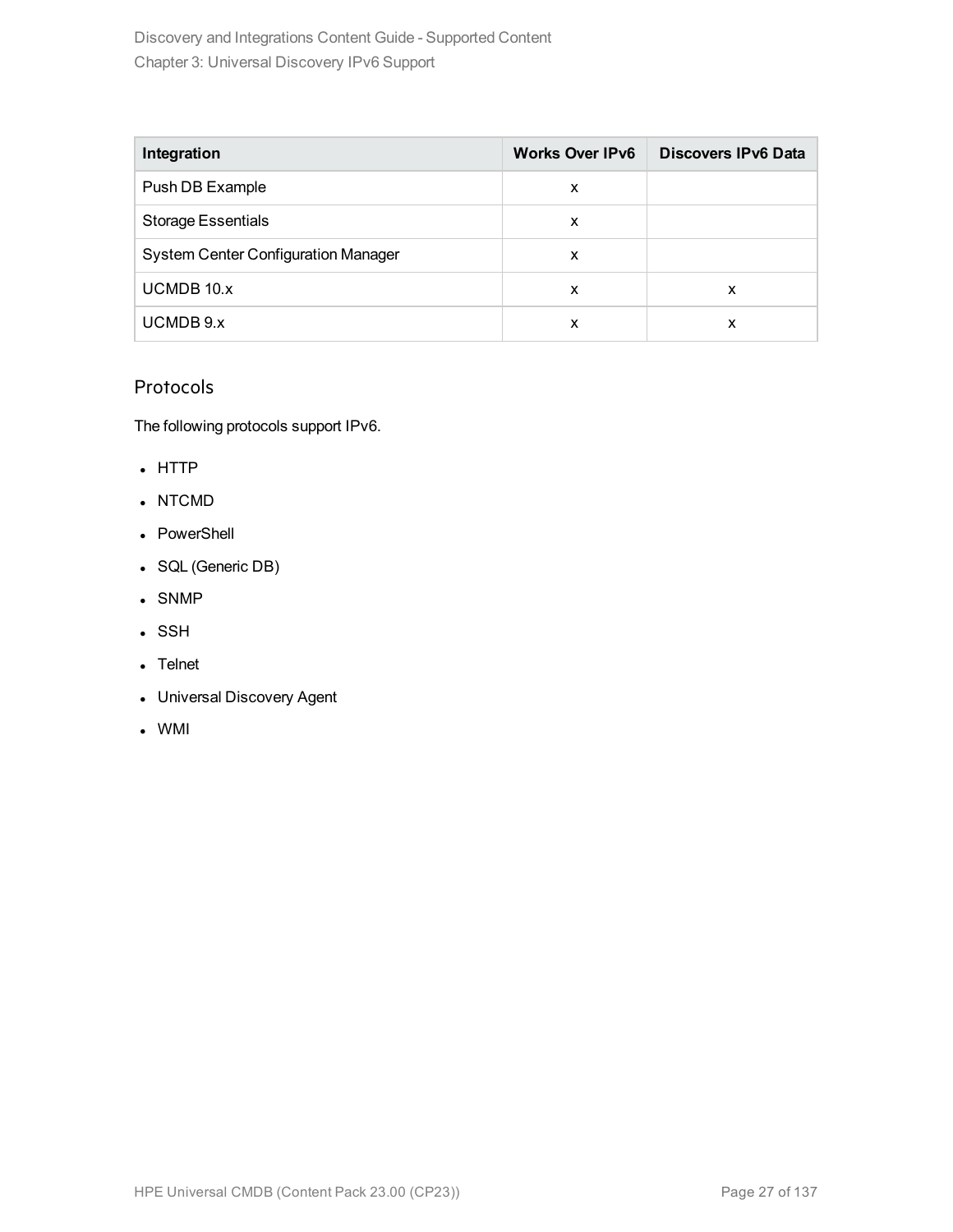## <span id="page-27-0"></span>Chapter 4: Supported Agents

The following agents are supported:

| Agent                              | <b>Description</b>                                                                                                                                                                                                                                                                                                                                                                                                                                      |
|------------------------------------|---------------------------------------------------------------------------------------------------------------------------------------------------------------------------------------------------------------------------------------------------------------------------------------------------------------------------------------------------------------------------------------------------------------------------------------------------------|
| <b>SNMP</b><br>Agent               | Provides information about the operating systems, device types, installed software,<br>and other system resources information. SNMP agents can usually be extended to<br>support new MIBs, exposing more data for management purposes.                                                                                                                                                                                                                  |
| <b>WMI Agent</b>                   | Microsoft's remote management agent, which is usually available for access by a<br>remote administrator. The WMI agent is also extensible by adding WMI providers to<br>the generic agent.                                                                                                                                                                                                                                                              |
| Telnet/SSH<br>Agent (or<br>daemon) | Used mostly on UNIX systems to connect remotely to a machine and to launch<br>various commands to obtain data.                                                                                                                                                                                                                                                                                                                                          |
| Universal<br>Discovery<br>Agent    | A remote administration technology similar in functionality to Telnet/SSH that enables<br>launching any console command on Windows/UNIX/Mac OS X machines. The<br>Universal Discovery Agent (UD Agent) implements a Web Services interface that is<br>secured by the HTTPS protocol to secure communication between the Data Flow<br>Probe and the UD Agent. Additionally, an RSA 2048-bit key is implemented together<br>with 3DES 168-bit encryption. |
| <b>HPCmd</b>                       | A remote administration technology similar in functionality to Telnet/SSH that enables<br>launching any console command on Windows machines. HPCmd relies on<br>Administrative Shares & Remove Service Administration APIs to function correctly.                                                                                                                                                                                                       |
|                                    | The HPCmdSvc.exe file is signed by an HP digital certificate. To validate that<br>HPCmdSvc.exe is provided by HP, right-click the HPCmdSvc.exe file, select<br><b>Properties</b> and view the digital signatures.                                                                                                                                                                                                                                       |
| Application<br>specific            | Depends on the remote application to function as an agent and respond appropriately<br>to the Probe's remote queries, for example, database discoveries, Web server<br>discoveries, and SAP and Siebel discoveries.                                                                                                                                                                                                                                     |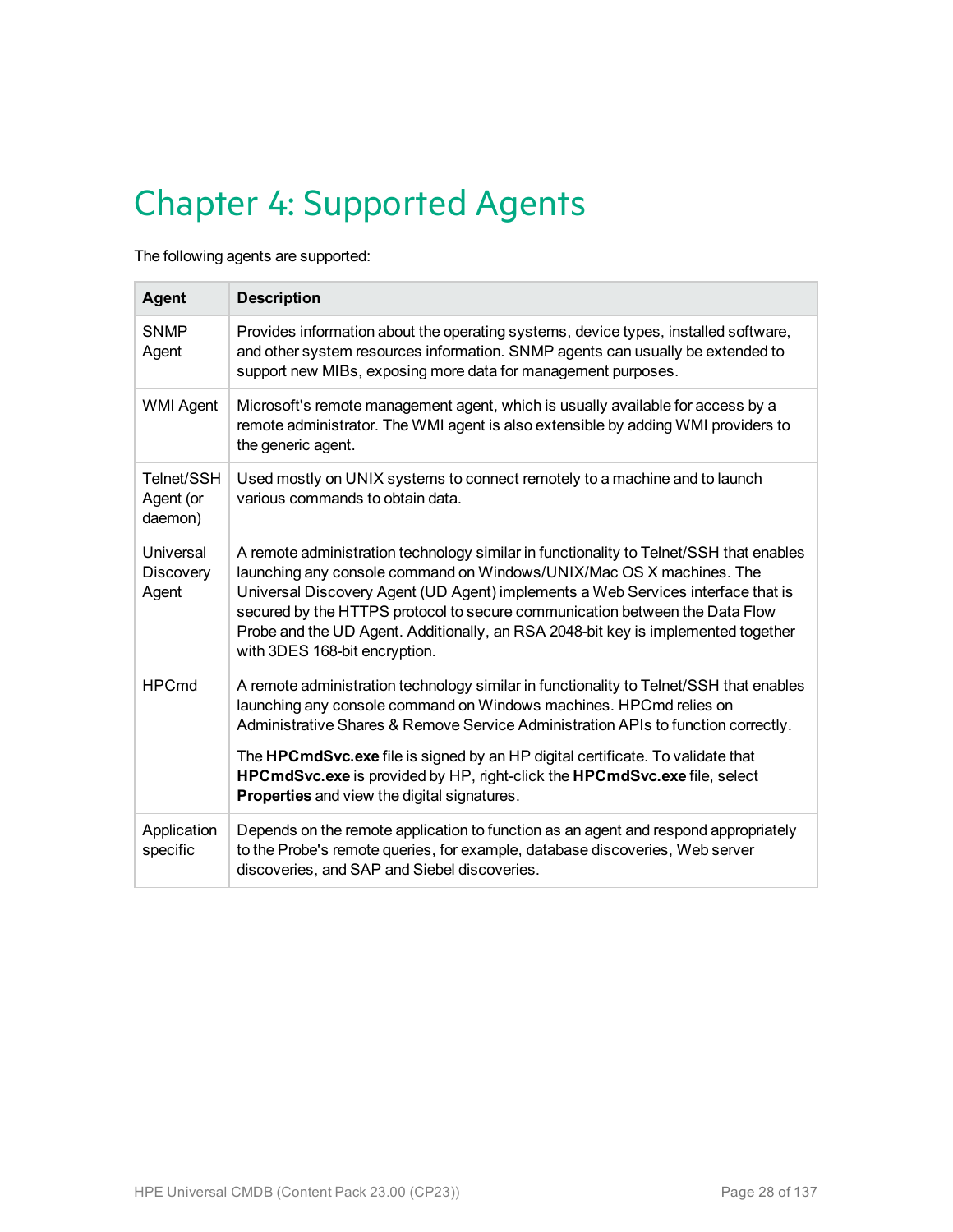### <span id="page-28-0"></span>Chapter 5: Universal Discovery Agent, Software Utilization Plug-In, Scanner, Scanner Scheduler, and SAI Support

The Universal Discovery Agent, Software Utilization Plug-in, Scanner, Scanner Scheduler, and the Software Application Library (SAI) are installed on the discovered machines. These components are supported for machines running on the following operating systems and platforms:

#### Windows

| Operating<br><b>System</b> | <b>Version</b>                                                  | <b>Platform</b>  | Agent        | <b>Utilization</b><br>Plug-in | <b>Scanner</b> | <b>Scanner</b><br><b>Scheduler</b> | <b>SAI</b> |
|----------------------------|-----------------------------------------------------------------|------------------|--------------|-------------------------------|----------------|------------------------------------|------------|
| <b>XP</b>                  | Home, Professional                                              | x86              | X            | X                             | X              | X                                  | X          |
|                            | Professional                                                    | x64              | X            | X                             | X              | X                                  |            |
|                            | Professional                                                    | ia <sub>64</sub> |              |                               | X              | X                                  |            |
| Server                     | 2003, 2003 R2, 2008,<br>2008 R2                                 | x86, x64         | X            | X                             | X              | X                                  | X          |
|                            | 2003                                                            | ia <sub>64</sub> |              |                               | X              | $\mathsf{x}$                       |            |
|                            | 2008                                                            | ia64             |              |                               | X              | X                                  |            |
|                            | 2012                                                            | x64              | X            | X                             | X              | X                                  | X          |
|                            | 2016                                                            | x64              | $\mathsf{x}$ | X                             | X              | X                                  | X          |
| Vista                      | Business, Enterprise,<br><b>Ultimate</b>                        | x86, x64         | X            | X                             | X              | X                                  | X          |
| Windows<br>$\overline{7}$  | Professional,<br>Enterprise, Ultimate                           | x86, x64         | X            | X                             | X              | X                                  | X          |
| Windows<br>8               | Windows 8, Windows<br>8 Pro, Windows 8<br>Enterprise            | x86, x64         | X            | X                             | X              | X                                  | X          |
| Windows<br>10              | Windows 10 Home,<br>Windows 10 Pro,<br>Windows 10<br>Enterprise | x86, x64         | X            | X                             | X              | X                                  | X          |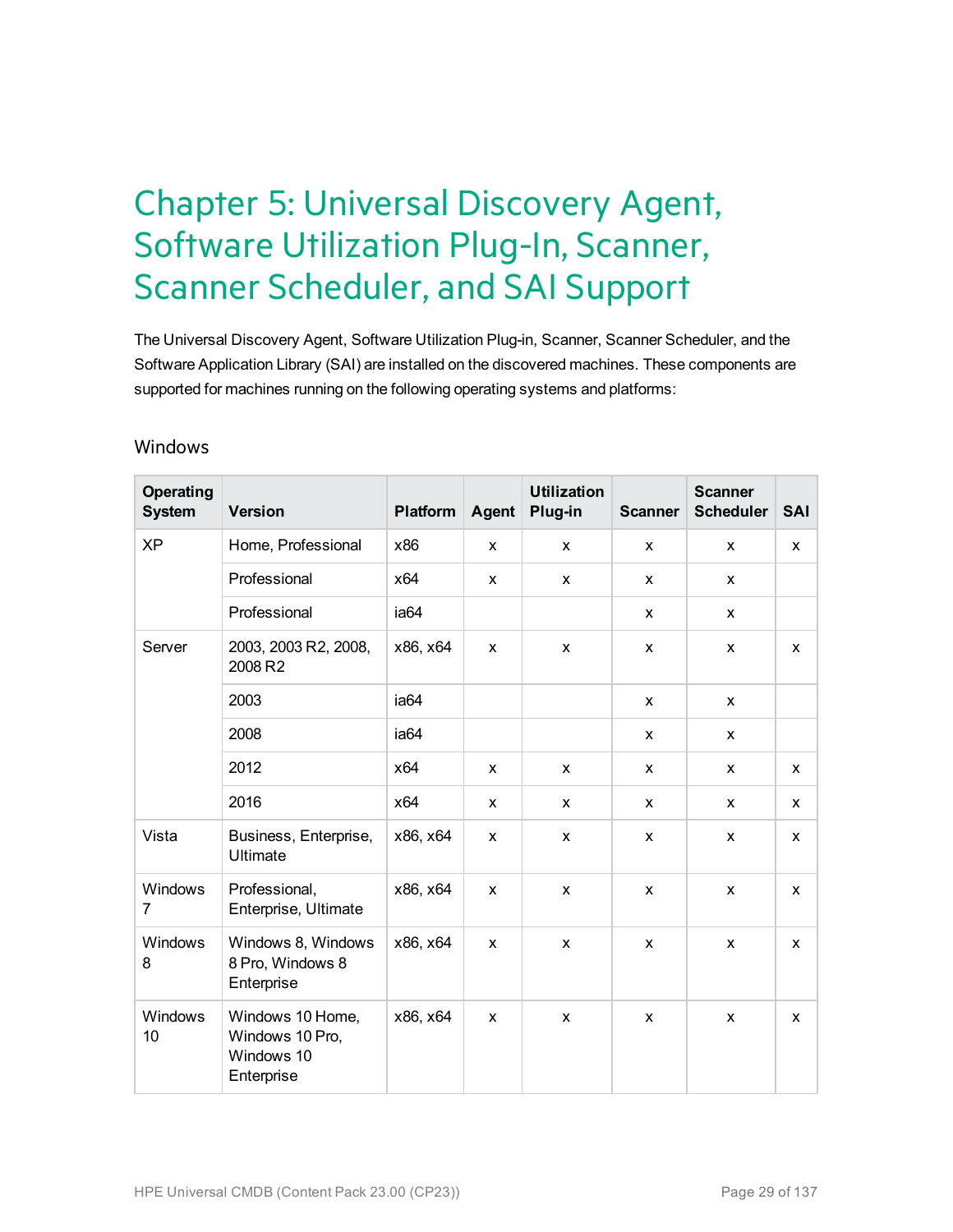#### Linux

| <b>Operating System</b>                            | <b>Version</b>                   | <b>Platform</b> | Agent | <b>Utilization</b><br>Plug-in | <b>Scanner</b> | <b>Scanner</b><br><b>Scheduler</b> | <b>SAI</b> |   |
|----------------------------------------------------|----------------------------------|-----------------|-------|-------------------------------|----------------|------------------------------------|------------|---|
| <b>Red Hat Enterprise</b><br>AS/ES/WS              | 3, 4                             | x86, x64        | X     | X                             | X              | x                                  | X          |   |
| Red Hat Enterprise<br>Server/Desktop               | 5, 6, 7                          |                 | X     | X                             | X              | X                                  | X          |   |
| <b>Novell SUSE</b><br>Enterprise<br>Server/Desktop | 9, 10, 11,<br>12                 |                 | X     | X                             | X              | X                                  | X          |   |
| Oracle                                             | 4, 5, 6, 7                       |                 |       | X                             | X              | $\mathsf{x}$                       | X          | X |
| CentOS                                             | 5, 6, 7                          |                 |       | x                             | X              | X                                  | x          | X |
| Ubuntu<br>Server/Desktop                           | 10, 11, 12,<br>13, 14, 15,<br>16 |                 | X     | X                             | $\mathsf{x}$   | X                                  | X          |   |
| XenServer                                          | 6, 7                             |                 | X     | X                             | X              |                                    |            |   |

#### IBM

| Operating<br><b>System</b> | <b>Version</b>            | <b>Platform</b> | Agent | <b>Utilization</b><br>Plug-in | <b>Scanner</b> | <b>Scanner</b><br><b>Scheduler</b> | <b>SAI</b> |
|----------------------------|---------------------------|-----------------|-------|-------------------------------|----------------|------------------------------------|------------|
| <b>IBM AIX</b>             | $5L$ 5.3, 6.1,<br>7.1.7.2 | <b>POWER</b>    | x     |                               | х              |                                    | x          |

#### Oracle Solaris

| <b>Operating</b><br><b>System</b> | <b>Version</b> | <b>Platform</b>           | Agent | Utilization-<br>Plug-in | <b>Scanner</b> | <b>Scanner</b><br><b>Scheduler</b> | <b>SAI</b> |
|-----------------------------------|----------------|---------------------------|-------|-------------------------|----------------|------------------------------------|------------|
| Oracle Solaris                    | 9              | x64,<br><b>SPARC</b>      | x     | X                       | X              | X                                  | X          |
|                                   | 10, 11         | x86, x64,<br><b>SPARC</b> | x     | X                       | X              | X                                  | X          |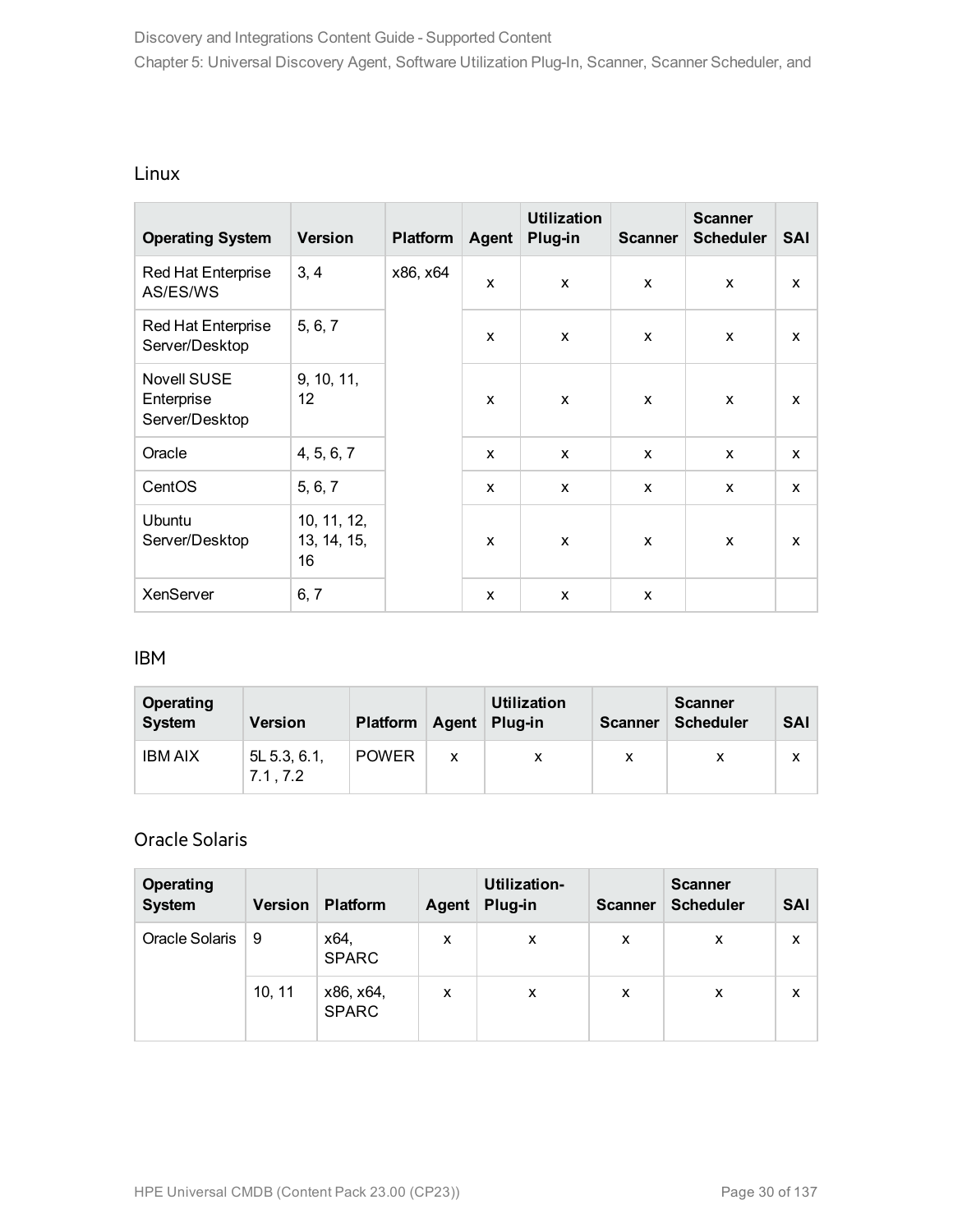#### HP UNIX

| Operating<br><b>System</b> | <b>Version</b> | <b>Platform</b>           | Agent | <b>Utilization-</b><br>Plug-in | <b>Scanner</b> | <b>Scanner</b><br><b>Scheduler</b> | <b>SAI</b> |
|----------------------------|----------------|---------------------------|-------|--------------------------------|----------------|------------------------------------|------------|
| 11.11                      | 11i            | <b>HPPA</b>               | X     | X                              | x              | X                                  | X          |
| 11.23                      | 11i v2         | HPPA,<br>ia <sub>64</sub> | X     | X                              | X              | X                                  | X          |
| 11.31                      | 11i v3         | HPPA,<br>ia64             | X     | x                              | X              | X                                  | X          |

### Apple Mac

| Operating<br><b>System</b> | <b>Version</b>                                 | <b>Platform</b> | Agent | <b>Utilization</b><br>Plug-in | <b>Scanner</b> | <b>Scanner</b><br><b>Scheduler</b> | <b>SAI</b> |
|----------------------------|------------------------------------------------|-----------------|-------|-------------------------------|----------------|------------------------------------|------------|
| OS X                       | 10.5, 10.6, 10.7,<br>10.8                      | x86             | x     | x                             | X              | X                                  | x          |
|                            | 10.9, 10.10, 10.11,<br>10.12 (macOS<br>Sierra) |                 | x     | X                             | x              |                                    | x          |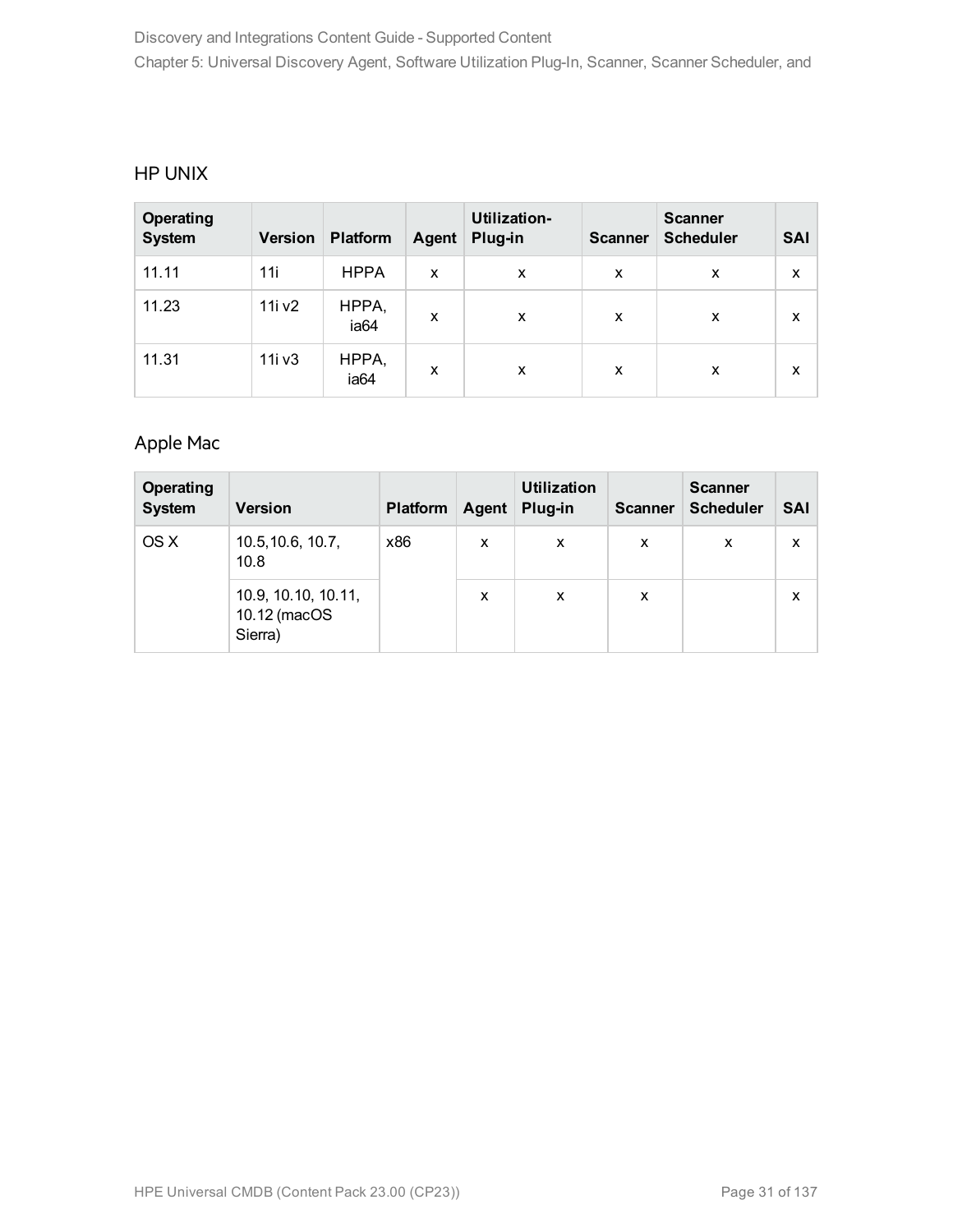### <span id="page-31-0"></span>Chapter 6: Store and Forward Server Support

The Store and Forward server is supported on the following operating systems and platforms:

#### Windows

| <b>Operating System</b> | <b>Version</b> | <b>Platform</b> |
|-------------------------|----------------|-----------------|
| Server                  | 2008           | x64             |
| Server                  | 2008 R2        |                 |
| Server                  | 2012           |                 |

#### Linux

| <b>Operating System</b>                     | Version | <b>Platform</b> |
|---------------------------------------------|---------|-----------------|
| Red Hat Enterprise Linux Server/Desktop     | 5       | x86-64          |
| Red Hat Enterprise Linux Server/Workstation | 6       |                 |
| Oracle Linux                                | 4.5.6   |                 |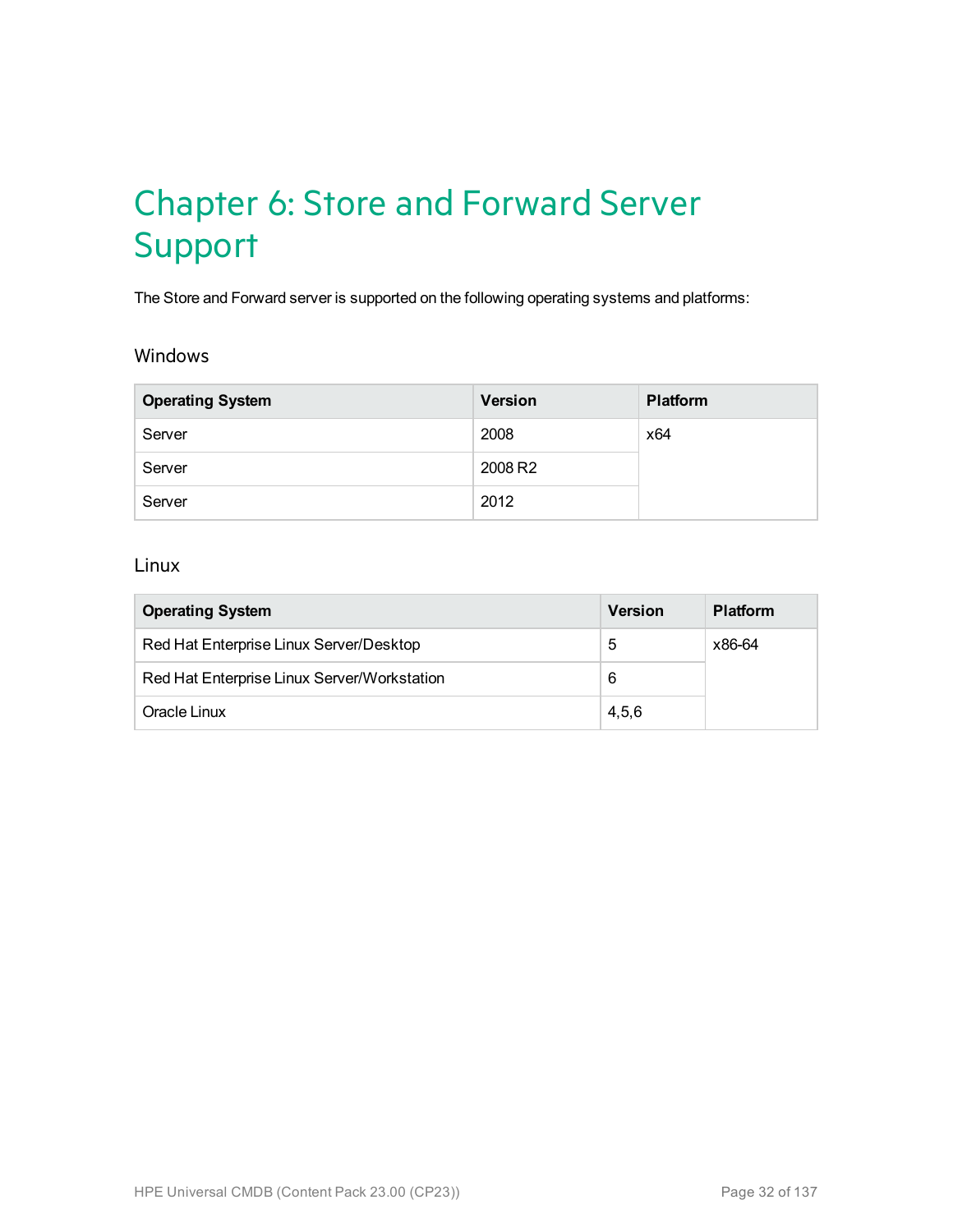### <span id="page-32-0"></span>Chapter 7: Supported Protocols

This section describes the credentials for the supported protocols for the Discovery and Integration Content Pack. For information about setting up protocol credentials in UCMDB, see the section about setting up the Data Flow Probe in the *HPE Universal CMDB Data Flow Management Guide*.

**Note:** Credential attributes must not contain non-English letters.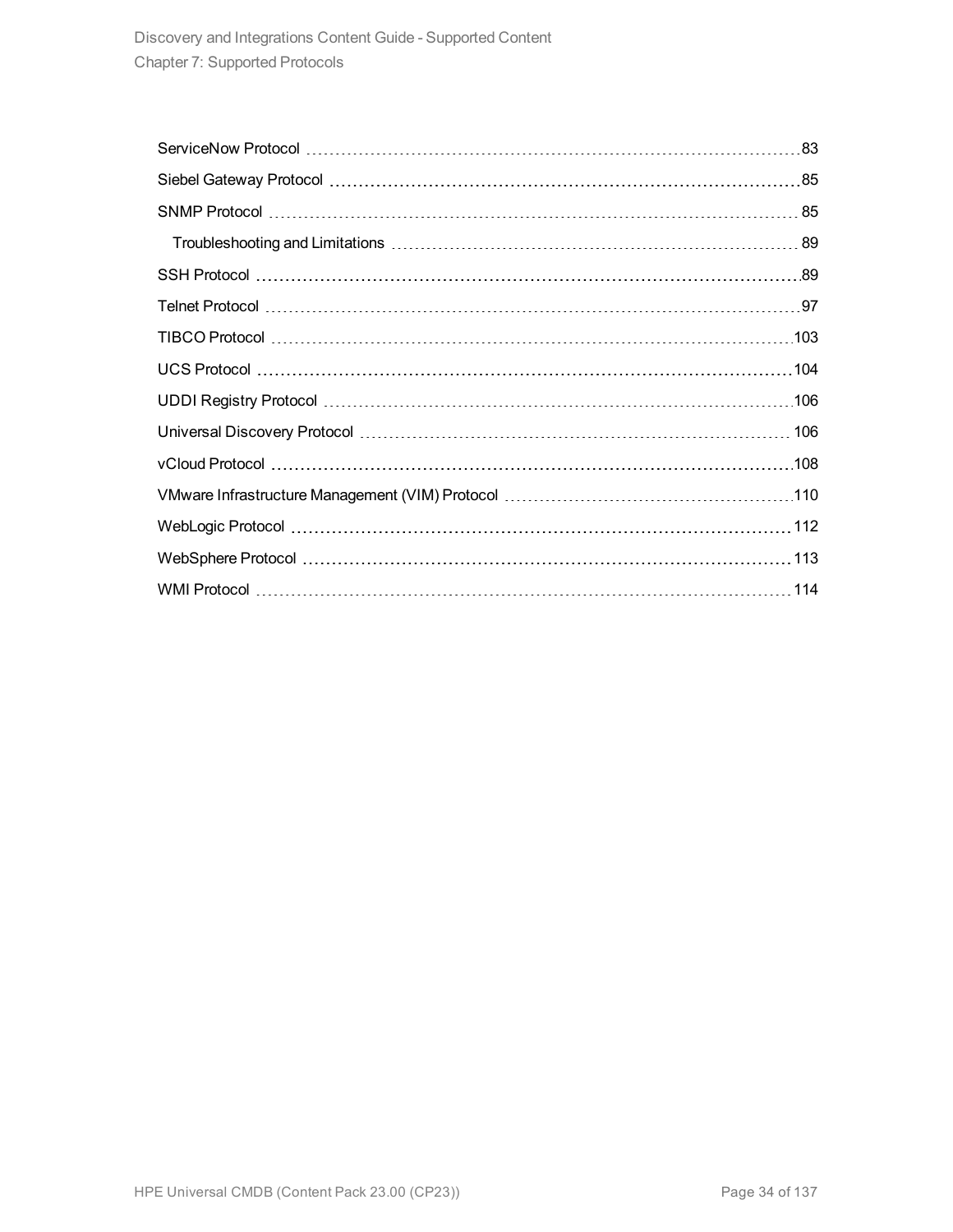### <span id="page-34-0"></span>AMQP Protocol

| <b>Parameter</b>          | <b>Description</b>                                                                                                                                                                       |
|---------------------------|------------------------------------------------------------------------------------------------------------------------------------------------------------------------------------------|
| <b>Connection Timeout</b> | Time-out in milliseconds after which the Probe stops trying to connect to<br>the destination machine.<br><b>Default: 30000</b>                                                           |
| Port Number               | The port number. By default an AMQP agent uses port 5672 for a regular<br>connection. If you are using a different port for AMQP in your environment,<br>enter the required port number. |
| Use SSL                   | Indicates whether to use SSL for connection.<br>Default: false                                                                                                                           |
| User Name                 | The name of the user that can connect to the remote machine by AMQP.                                                                                                                     |
| User Password             | The password of the user that can connect to the remote machine by<br>AMQP.                                                                                                              |
| Virtual Host              | The virtual host.<br>Default:/                                                                                                                                                           |

**Note:** This protocol supports IPv6 and requires UCMDB 10.22 or later.

**Note:** When the CyberArk integration is enabled, two radio buttons (**Regular Credential** and **External Vault**) are enabled. The existing **Username** and **Password** parameters are grouped under the **Regular Credential** radio button, and CyberArk integration specific parameters **Type** and **Reference** are enabled and grouped under the **External Vault** radio button, as described in the table below.

#### **CyberArk-related Parameters**

| <b>Parameter</b>          | <b>Description</b>                                                                                             |
|---------------------------|----------------------------------------------------------------------------------------------------------------|
| <b>Regular Credential</b> | Enabled when CyberArk integration is enabled. Select this radio<br>button to use regular credential as before. |
|                           | • Username. See description above.                                                                             |
|                           | • Password. See description above.                                                                             |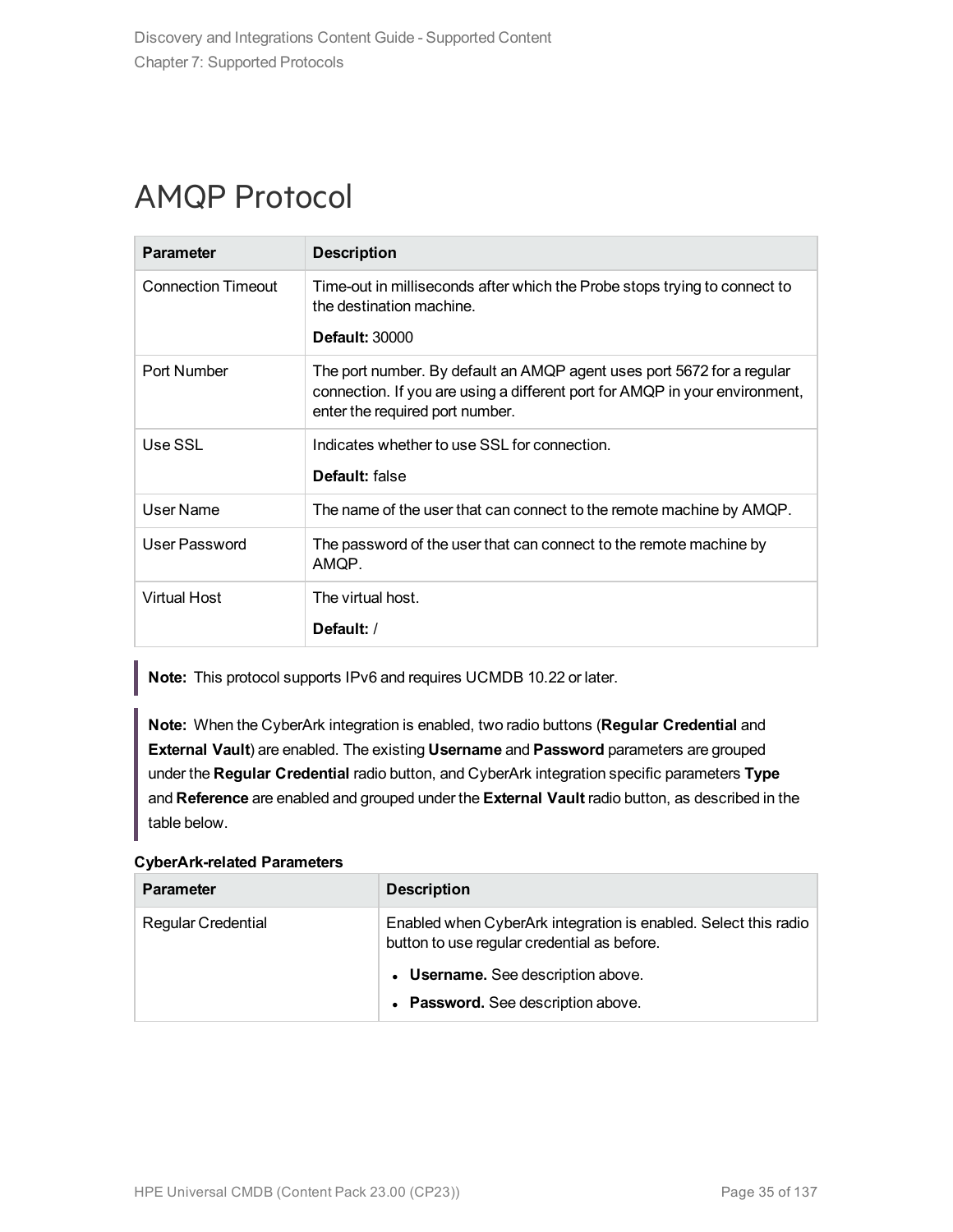| CyberArk-related Parameters, continued |  |  |
|----------------------------------------|--|--|
|----------------------------------------|--|--|

| Parameter                                     | <b>Description</b>                                                                                                                                                                                                                                                                                                                                                |
|-----------------------------------------------|-------------------------------------------------------------------------------------------------------------------------------------------------------------------------------------------------------------------------------------------------------------------------------------------------------------------------------------------------------------------|
| <b>External Vault</b>                         | Enabled when CyberArk integration is enabled. Select this radio<br>button to use an external credential vault.                                                                                                                                                                                                                                                    |
|                                               | Type. The external vault type. Currently only CyberArk is<br>supported.                                                                                                                                                                                                                                                                                           |
|                                               | Reference. Click Configure to open the Configure dialog<br>box.                                                                                                                                                                                                                                                                                                   |
|                                               | • Reference. Select this option to configure the Reference<br>ID that will be used by UCMDB/UD to retrieve the<br>passwords from the CyberArk Enterprise Password<br>Vault when they are needed.                                                                                                                                                                  |
|                                               | Set the reference ID in the CyberArk Enterprise<br>Password Vault in the following format: <safe<br>Name&gt;\<folder path="">\<reference id="">.</reference></folder></safe<br>                                                                                                                                                                                   |
|                                               | Where <safe name=""> is the Safe value in CyberArk,<br/><folder path=""> is the folder where the Safe belongs to,<br/>and <reference id=""> is the name of the CyberArk<br/>account you specified or auto-generated in CyberArk.</reference></folder></safe>                                                                                                      |
|                                               | For example, NancySafe\Root\nancy-cyberark-<br>testing-refid.                                                                                                                                                                                                                                                                                                     |
|                                               | • Parameter. Select this option to enable configuring a list<br>of editable CyberArk properties as a query string for<br>UCMDB/UD to retrieve passwords from the CyberArk<br>Enterprise Password Vault.                                                                                                                                                           |
|                                               | To configure a CyberArk property value, click in the<br>Value column for the property, and specify the value in<br>string.                                                                                                                                                                                                                                        |
|                                               | The CyberArk properties values must not contain<br>any of the following characters: V:*?"<> '.;                                                                                                                                                                                                                                                                   |
|                                               | The out-of-the-box list of CyberArk properties displayed<br>in the Configure dialog box is editable. You can set<br>selected CyberArk properties as the default list using<br>JMX method setGlobalSettingVaule. For instructions,<br>see "How to Set a Default List of CyberArk Properties<br>Using JMX" in the HPE Universal CMDB Data Flow<br>Management Guide. |
|                                               | <b>Regex.</b> Enables configuring CyberArk properties<br>values in regular expressions.                                                                                                                                                                                                                                                                           |
|                                               | For examples of how to use regular expression<br>syntax, see "Regular Expression Examples" in the<br><b>HPE Universal CMDB Modeling Guide.</b>                                                                                                                                                                                                                    |
| HPE Universal CMDB (Content Pack 28.00 (CP23) | The CyberArk properties values in regular<br>expression must not contain any of the following<br>characters::;<br>Page 36 of 137                                                                                                                                                                                                                                  |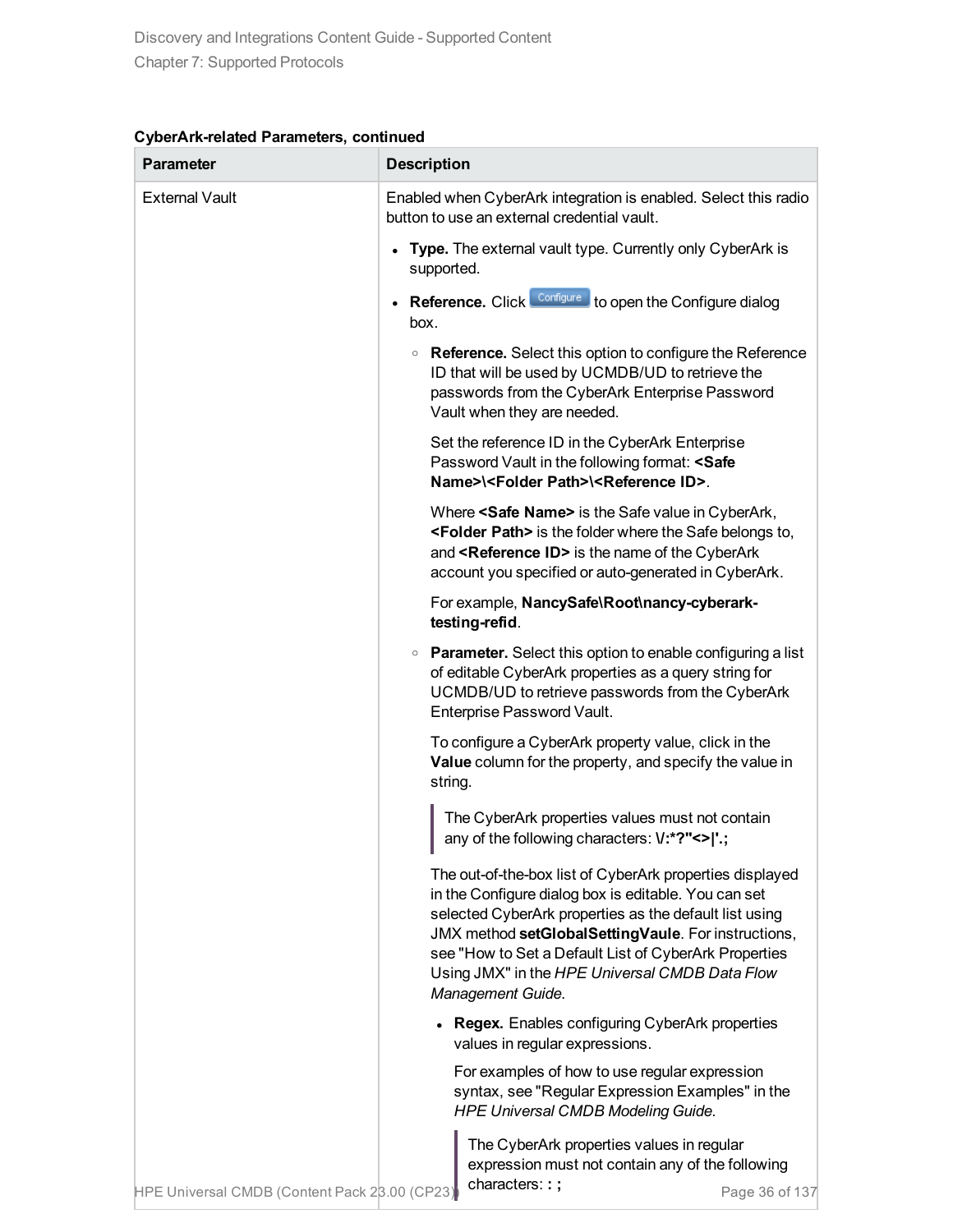# AS400 Protocol

| <b>Parameter</b> | <b>Description</b>                                                                               |
|------------------|--------------------------------------------------------------------------------------------------|
| Username         | The user used on the AS400 system to execute the discovery commands.                             |
| Password         | The password for the user account on the AS400 system used to execute<br>the discovery commands. |

**Note:** When the CyberArk integration is enabled, two radio buttons (**Regular Credential** and **External Vault**) are enabled. The existing **Username** and **Password** parameters are grouped under the **Regular Credential** radio button, and CyberArk integration specific parameters **Type** and **Reference** are enabled and grouped under the **External Vault** radio button, as described in the table below.

| <b>Parameter</b>          | <b>Description</b>                                                                                             |
|---------------------------|----------------------------------------------------------------------------------------------------------------|
| <b>Regular Credential</b> | Enabled when CyberArk integration is enabled. Select this radio<br>button to use regular credential as before. |
|                           | • Username. See description above.                                                                             |
|                           | • Password. See description above.                                                                             |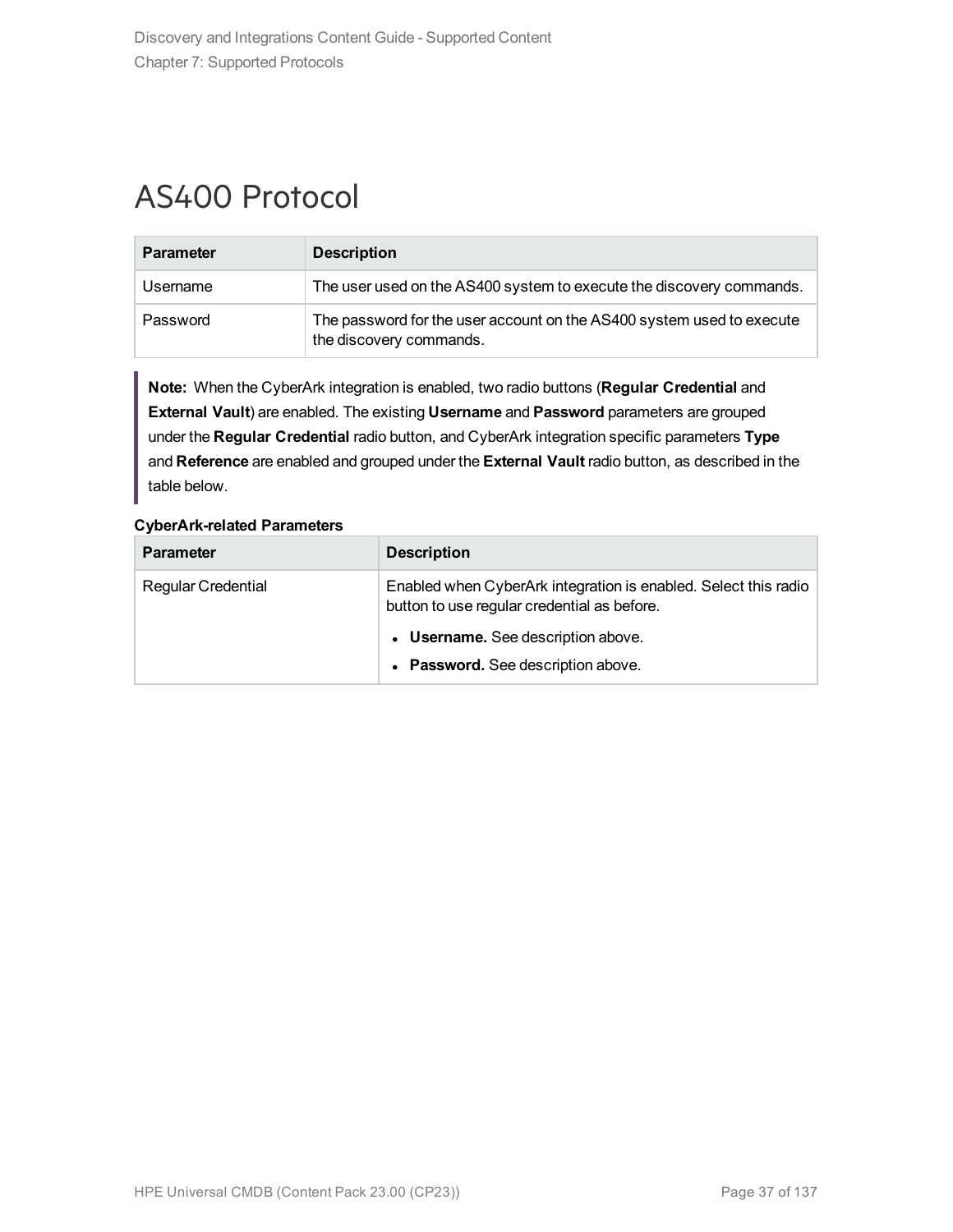| Parameter                                     | <b>Description</b>                                                                                                                                                                                                                                                                                                                                                |
|-----------------------------------------------|-------------------------------------------------------------------------------------------------------------------------------------------------------------------------------------------------------------------------------------------------------------------------------------------------------------------------------------------------------------------|
| <b>External Vault</b>                         | Enabled when CyberArk integration is enabled. Select this radio<br>button to use an external credential vault.                                                                                                                                                                                                                                                    |
|                                               | Type. The external vault type. Currently only CyberArk is<br>supported.                                                                                                                                                                                                                                                                                           |
|                                               | Reference. Click Configure to open the Configure dialog<br>box.                                                                                                                                                                                                                                                                                                   |
|                                               | • Reference. Select this option to configure the Reference<br>ID that will be used by UCMDB/UD to retrieve the<br>passwords from the CyberArk Enterprise Password<br>Vault when they are needed.                                                                                                                                                                  |
|                                               | Set the reference ID in the CyberArk Enterprise<br>Password Vault in the following format: <safe<br>Name&gt;\<folder path="">\<reference id="">.</reference></folder></safe<br>                                                                                                                                                                                   |
|                                               | Where <safe name=""> is the Safe value in CyberArk,<br/><folder path=""> is the folder where the Safe belongs to,<br/>and <reference id=""> is the name of the CyberArk<br/>account you specified or auto-generated in CyberArk.</reference></folder></safe>                                                                                                      |
|                                               | For example, NancySafe\Root\nancy-cyberark-<br>testing-refid.                                                                                                                                                                                                                                                                                                     |
|                                               | • Parameter. Select this option to enable configuring a list<br>of editable CyberArk properties as a query string for<br>UCMDB/UD to retrieve passwords from the CyberArk<br>Enterprise Password Vault.                                                                                                                                                           |
|                                               | To configure a CyberArk property value, click in the<br>Value column for the property, and specify the value in<br>string.                                                                                                                                                                                                                                        |
|                                               | The CyberArk properties values must not contain<br>any of the following characters: V:*?"<> '.;                                                                                                                                                                                                                                                                   |
|                                               | The out-of-the-box list of CyberArk properties displayed<br>in the Configure dialog box is editable. You can set<br>selected CyberArk properties as the default list using<br>JMX method setGlobalSettingVaule. For instructions,<br>see "How to Set a Default List of CyberArk Properties<br>Using JMX" in the HPE Universal CMDB Data Flow<br>Management Guide. |
|                                               | <b>Regex.</b> Enables configuring CyberArk properties<br>values in regular expressions.                                                                                                                                                                                                                                                                           |
|                                               | For examples of how to use regular expression<br>syntax, see "Regular Expression Examples" in the<br><b>HPE Universal CMDB Modeling Guide.</b>                                                                                                                                                                                                                    |
| HPE Universal CMDB (Content Pack 28.00 (CP23) | The CyberArk properties values in regular<br>expression must not contain any of the following<br>characters::;<br>Page 38 of 137                                                                                                                                                                                                                                  |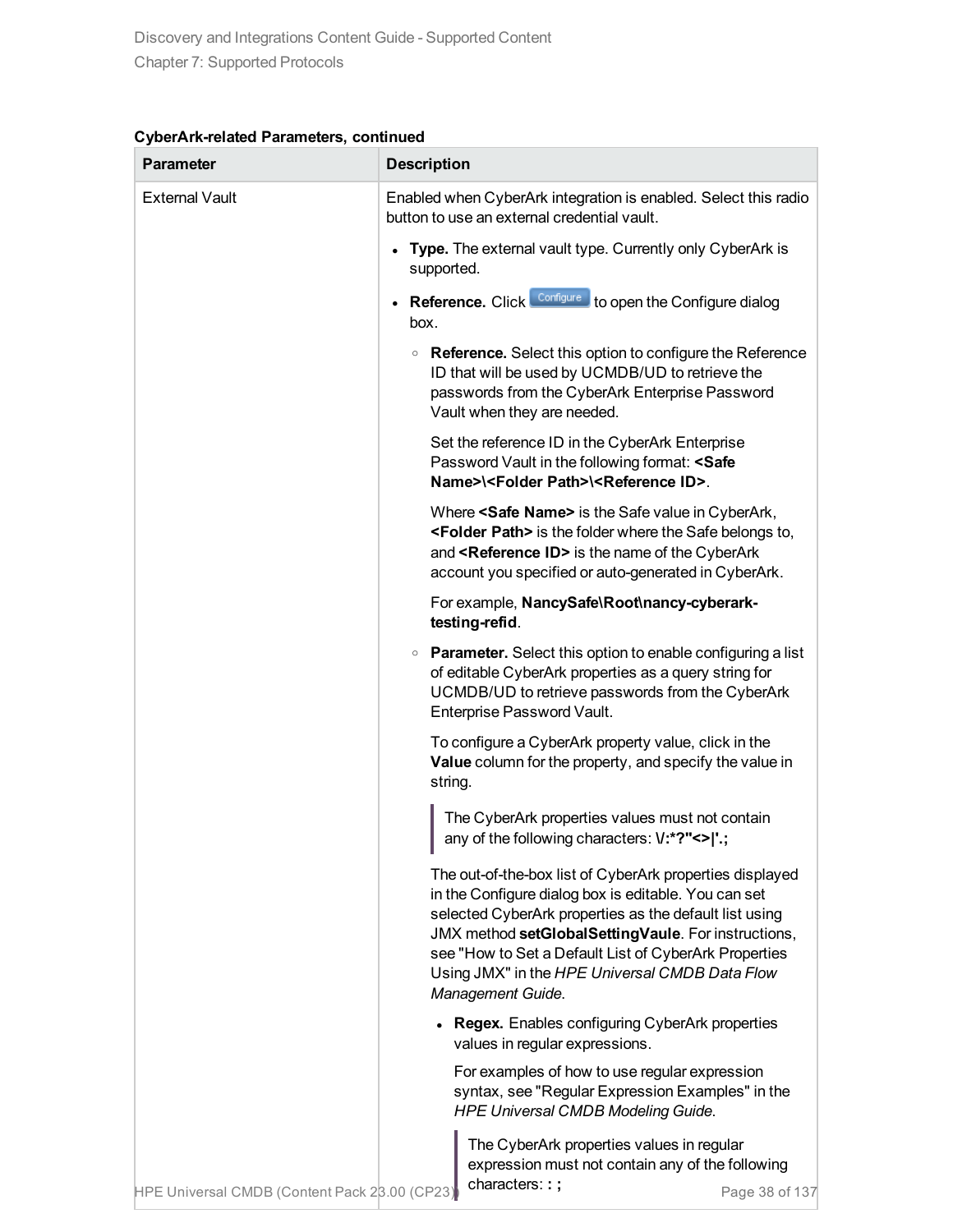# AWS Protocol

| <b>Parameter</b>          | <b>Description</b>                                                                                                                                                                                                                                                                    |
|---------------------------|---------------------------------------------------------------------------------------------------------------------------------------------------------------------------------------------------------------------------------------------------------------------------------------|
| Username                  | Access Key ID. An alphanumeric text string that uniquely identifies the<br>owner of the account.                                                                                                                                                                                      |
| Password                  | Secret Access Key, performing the role of a password.                                                                                                                                                                                                                                 |
| <b>Connection Timeout</b> | Time-out in milliseconds after which the Probe stops trying to connect to<br>the database.                                                                                                                                                                                            |
| <b>EC2 Endpoint</b>       | The AWS endpoint for Amazon Elastic Compute Cloud (Amazon EC2). If<br>this field is left empty, all available regions are discovered. For more details<br>about this endpoint, see Amazon EC2.<br>Note: You can type at most six EC2 endpoints in this field, separated<br>by commas. |
| <b>Http Proxy Host</b>    | The hostname, or address, of the proxy server.                                                                                                                                                                                                                                        |
| <b>Http Proxy Port</b>    | The port number of the proxy server.                                                                                                                                                                                                                                                  |
| <b>IAM Endpoint</b>       | The AWS endpoint for AWS Identity and Access Management (IAM). If<br>this field is left empty, all available regions are discovered. For more details<br>about this endpoint, see AWS Identity and Access Management (IAM).                                                           |
| <b>RDS Endpoint</b>       | The AWS endpoint for Amazon Relational Database Service (Amazon<br>RDS). If this field is left empty, all available regions are discovered. For<br>more details about this endpoint, see Amazon Relational Database<br>Service (Amazon RDS).                                          |

**Note:** The **EC2 Endpoint**, **Http Proxy Host**, **Http Proxy Port**, **IAM Endpoint**, and **RDS Endpoint** parameters only appear in the Edit Protocol Parameter dialog box. To open this dialog box, right-click the protocol that you created, and then select **Edit using previous interface**.

You can use the **EC2 Endpoint**, **IAM Endpoint**, and **RDS Endpoint** parameters for the following scenarios:

- Regular AWS discovery: Leave these parameter empty defaults are used and for regular AWS credentials, all regions are discovered.
- Discovery of GovCloud: Set these parameters to the endpoints used by GovCloud.
- Discovery of a specific region in AWS: Set these parameters to the corresponding endpoints used by a specific region.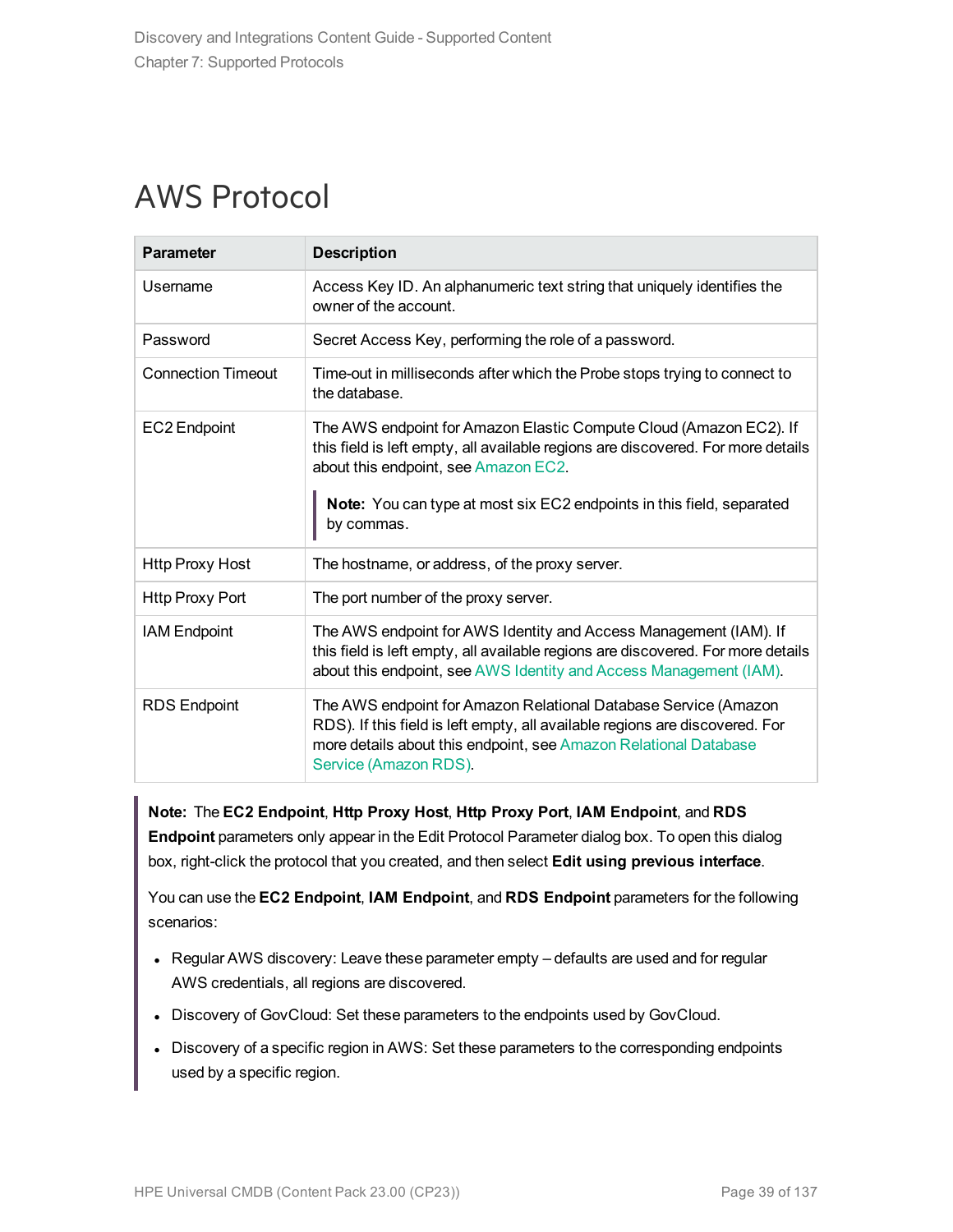**Note:** When the CyberArk integration is enabled, two radio buttons (**Regular Credential** and **External Vault**) are enabled. The existing **Username** and **Password** parameters are grouped under the **Regular Credential** radio button, and CyberArk integration specific parameters **Type** and **Reference** are enabled and grouped under the **External Vault** radio button, as described in the table below.

| <b>Parameter</b>          | <b>Description</b>                                                                                             |
|---------------------------|----------------------------------------------------------------------------------------------------------------|
| <b>Regular Credential</b> | Enabled when CyberArk integration is enabled. Select this radio<br>button to use regular credential as before. |
|                           | • Username. See description above.                                                                             |
|                           | • Password. See description above.                                                                             |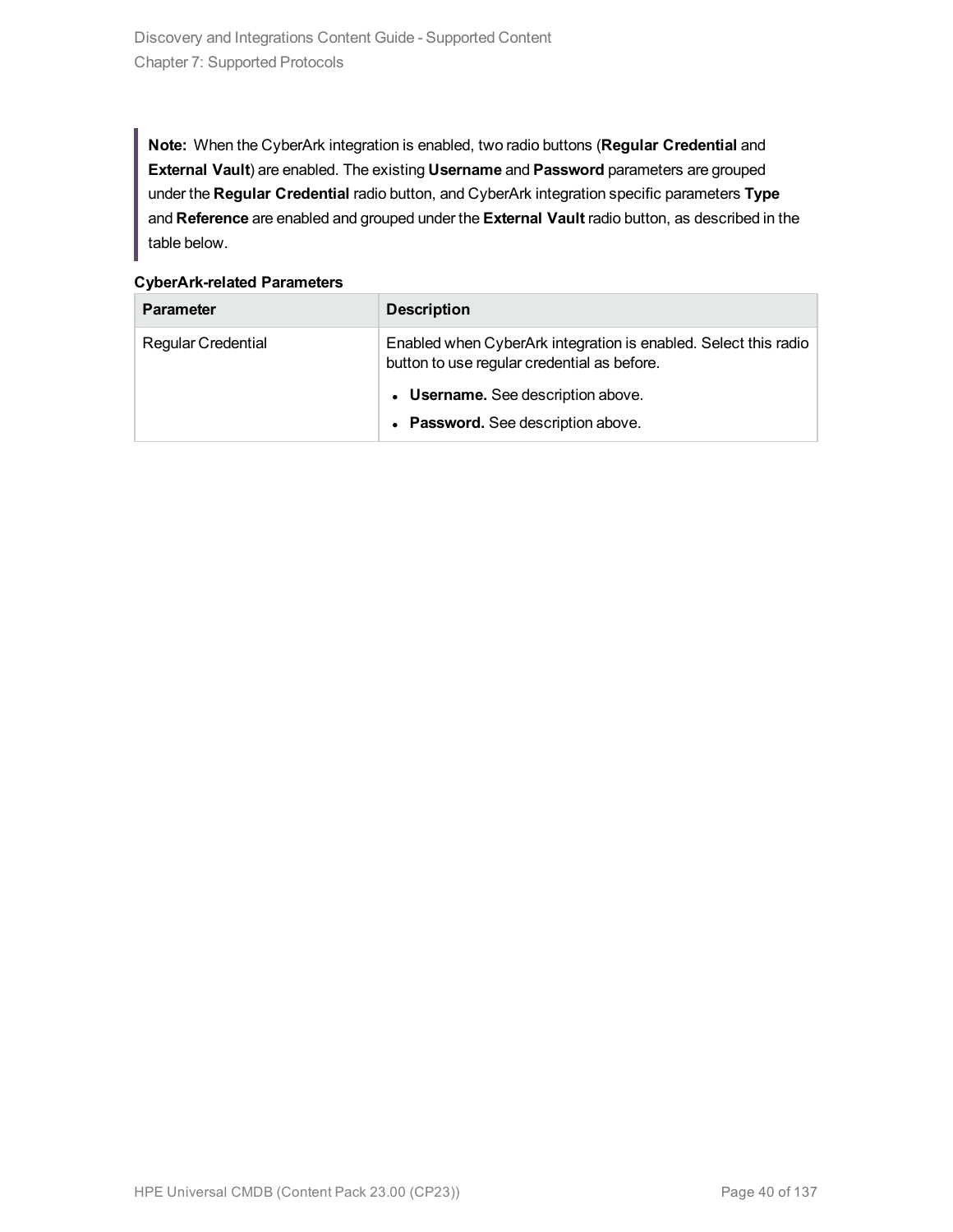| CyberArk-related Parameters, continued |  |  |
|----------------------------------------|--|--|
|----------------------------------------|--|--|

| Parameter                                     | <b>Description</b>                                                                                                                                                                                                                                                                                                                                                |
|-----------------------------------------------|-------------------------------------------------------------------------------------------------------------------------------------------------------------------------------------------------------------------------------------------------------------------------------------------------------------------------------------------------------------------|
| <b>External Vault</b>                         | Enabled when CyberArk integration is enabled. Select this radio<br>button to use an external credential vault.                                                                                                                                                                                                                                                    |
|                                               | Type. The external vault type. Currently only CyberArk is<br>supported.                                                                                                                                                                                                                                                                                           |
|                                               | Reference. Click Configure to open the Configure dialog<br>box.                                                                                                                                                                                                                                                                                                   |
|                                               | • Reference. Select this option to configure the Reference<br>ID that will be used by UCMDB/UD to retrieve the<br>passwords from the CyberArk Enterprise Password<br>Vault when they are needed.                                                                                                                                                                  |
|                                               | Set the reference ID in the CyberArk Enterprise<br>Password Vault in the following format: <safe<br>Name&gt;\<folder path="">\<reference id="">.</reference></folder></safe<br>                                                                                                                                                                                   |
|                                               | Where <safe name=""> is the Safe value in CyberArk,<br/><folder path=""> is the folder where the Safe belongs to,<br/>and <reference id=""> is the name of the CyberArk<br/>account you specified or auto-generated in CyberArk.</reference></folder></safe>                                                                                                      |
|                                               | For example, NancySafe\Root\nancy-cyberark-<br>testing-refid.                                                                                                                                                                                                                                                                                                     |
|                                               | • Parameter. Select this option to enable configuring a list<br>of editable CyberArk properties as a query string for<br>UCMDB/UD to retrieve passwords from the CyberArk<br>Enterprise Password Vault.                                                                                                                                                           |
|                                               | To configure a CyberArk property value, click in the<br>Value column for the property, and specify the value in<br>string.                                                                                                                                                                                                                                        |
|                                               | The CyberArk properties values must not contain<br>any of the following characters: V:*?"<> '.;                                                                                                                                                                                                                                                                   |
|                                               | The out-of-the-box list of CyberArk properties displayed<br>in the Configure dialog box is editable. You can set<br>selected CyberArk properties as the default list using<br>JMX method setGlobalSettingVaule. For instructions,<br>see "How to Set a Default List of CyberArk Properties<br>Using JMX" in the HPE Universal CMDB Data Flow<br>Management Guide. |
|                                               | <b>Regex.</b> Enables configuring CyberArk properties<br>values in regular expressions.                                                                                                                                                                                                                                                                           |
|                                               | For examples of how to use regular expression<br>syntax, see "Regular Expression Examples" in the<br><b>HPE Universal CMDB Modeling Guide.</b>                                                                                                                                                                                                                    |
| HPE Universal CMDB (Content Pack 28.00 (CP23) | The CyberArk properties values in regular<br>expression must not contain any of the following<br>characters::;<br>Page 41 of 137                                                                                                                                                                                                                                  |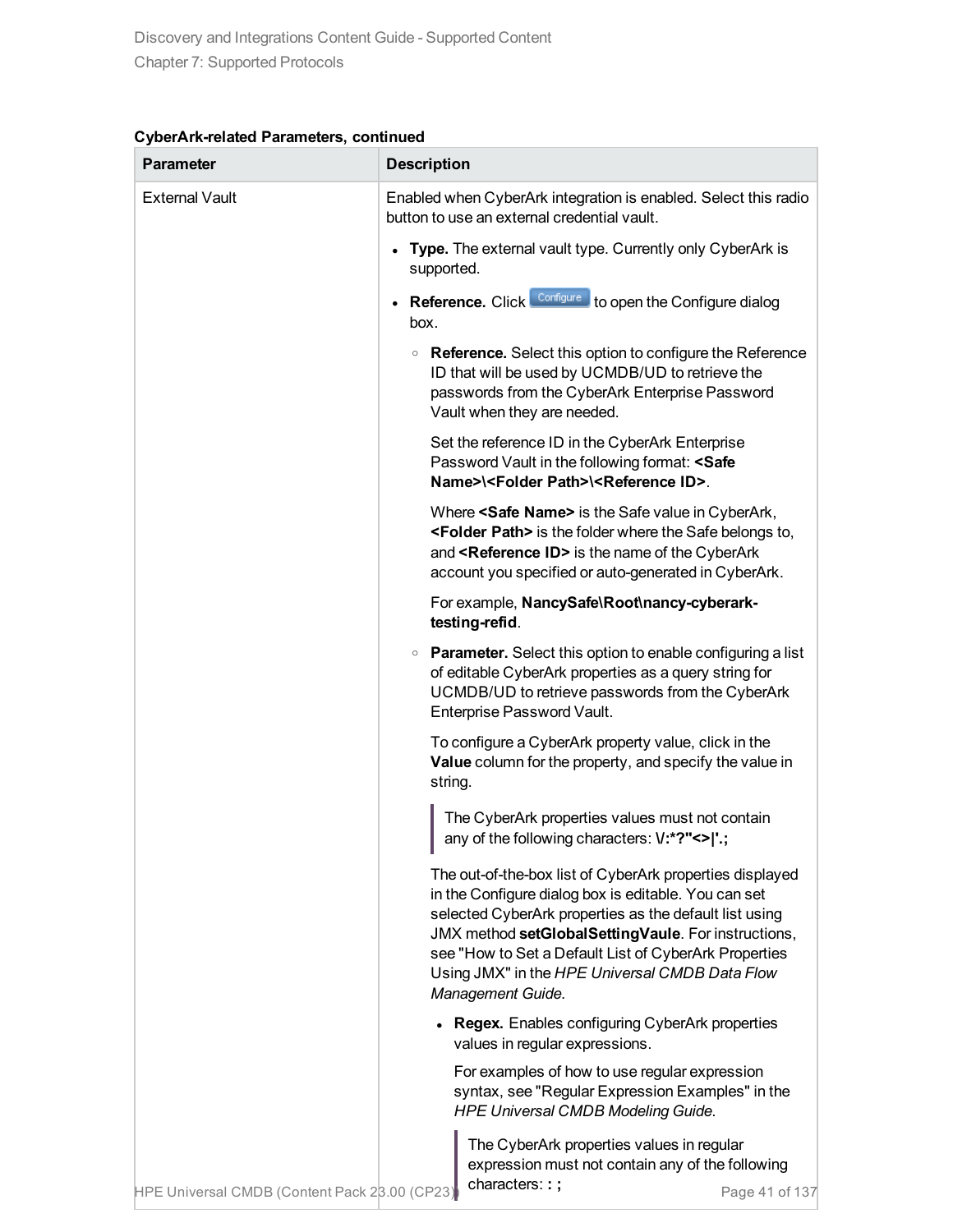# CA CMDB Protocol

| <b>Parameter</b> | <b>Description</b>                                                         |
|------------------|----------------------------------------------------------------------------|
| User Name        | The username used by CA CMDB's GRLoader to connect to CA CMDB<br>remotely. |
| User Password    | The password used by CA CMDB's GRLoader to connect to CA CMDB<br>remotely. |

**Note:** When the CyberArk integration is enabled, two radio buttons (**Regular Credential** and **External Vault**) are enabled. The existing **Username** and **Password** parameters are grouped under the **Regular Credential** radio button, and CyberArk integration specific parameters **Type** and **Reference** are enabled and grouped under the **External Vault** radio button, as described in the table below.

| <b>Parameter</b>          | <b>Description</b>                                                                                             |
|---------------------------|----------------------------------------------------------------------------------------------------------------|
| <b>Regular Credential</b> | Enabled when CyberArk integration is enabled. Select this radio<br>button to use regular credential as before. |
|                           | • Username. See description above.                                                                             |
|                           | • Password. See description above.                                                                             |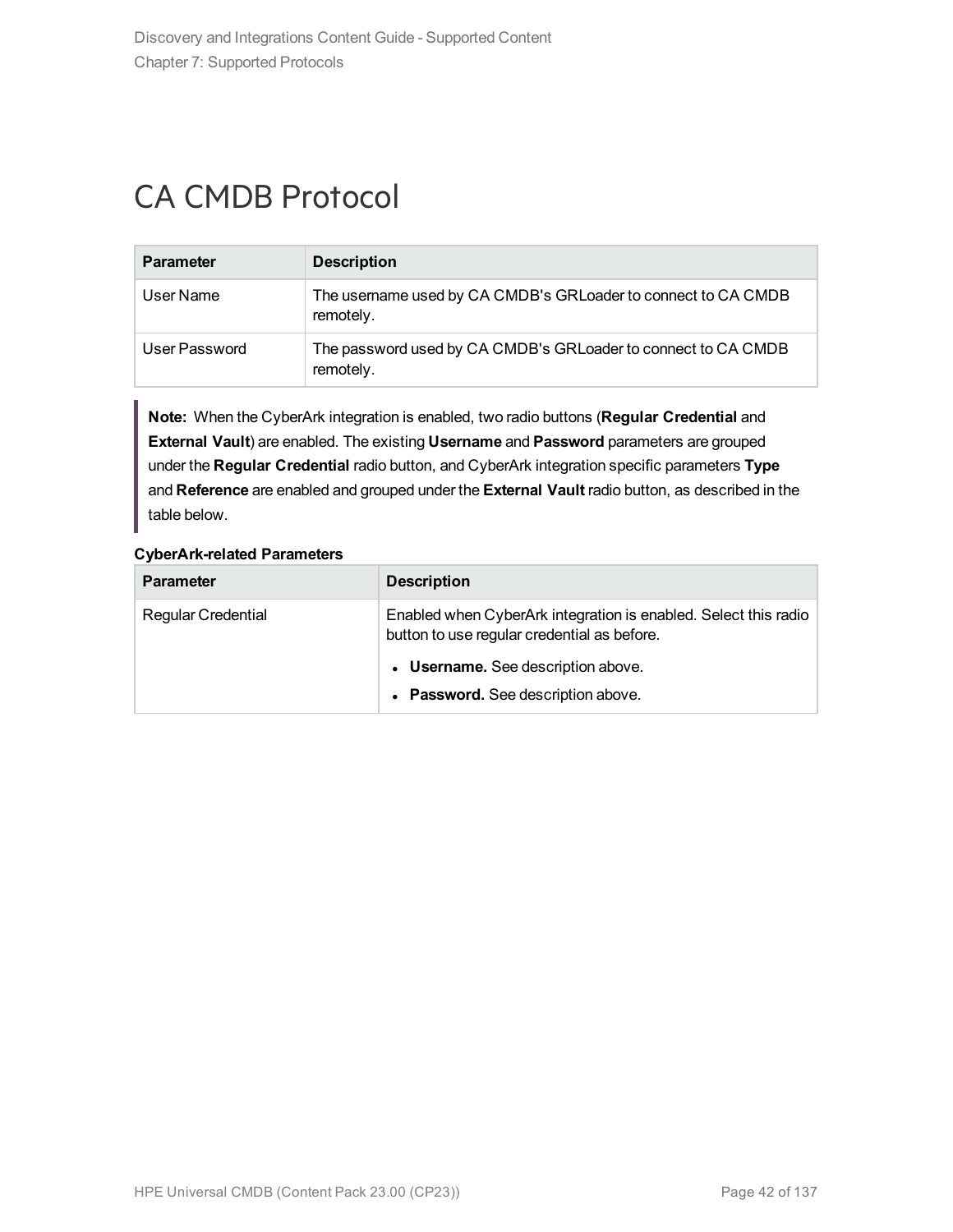| Parameter                                     | <b>Description</b>                                                                                                                                                                                                                                                                                                                                                |
|-----------------------------------------------|-------------------------------------------------------------------------------------------------------------------------------------------------------------------------------------------------------------------------------------------------------------------------------------------------------------------------------------------------------------------|
| <b>External Vault</b>                         | Enabled when CyberArk integration is enabled. Select this radio<br>button to use an external credential vault.                                                                                                                                                                                                                                                    |
|                                               | Type. The external vault type. Currently only CyberArk is<br>supported.                                                                                                                                                                                                                                                                                           |
|                                               | Reference. Click Configure to open the Configure dialog<br>box.                                                                                                                                                                                                                                                                                                   |
|                                               | • Reference. Select this option to configure the Reference<br>ID that will be used by UCMDB/UD to retrieve the<br>passwords from the CyberArk Enterprise Password<br>Vault when they are needed.                                                                                                                                                                  |
|                                               | Set the reference ID in the CyberArk Enterprise<br>Password Vault in the following format: <safe<br>Name&gt;\<folder path="">\<reference id="">.</reference></folder></safe<br>                                                                                                                                                                                   |
|                                               | Where <safe name=""> is the Safe value in CyberArk,<br/><folder path=""> is the folder where the Safe belongs to,<br/>and <reference id=""> is the name of the CyberArk<br/>account you specified or auto-generated in CyberArk.</reference></folder></safe>                                                                                                      |
|                                               | For example, NancySafe\Root\nancy-cyberark-<br>testing-refid.                                                                                                                                                                                                                                                                                                     |
|                                               | • Parameter. Select this option to enable configuring a list<br>of editable CyberArk properties as a query string for<br>UCMDB/UD to retrieve passwords from the CyberArk<br>Enterprise Password Vault.                                                                                                                                                           |
|                                               | To configure a CyberArk property value, click in the<br>Value column for the property, and specify the value in<br>string.                                                                                                                                                                                                                                        |
|                                               | The CyberArk properties values must not contain<br>any of the following characters: V:*?"<> '.;                                                                                                                                                                                                                                                                   |
|                                               | The out-of-the-box list of CyberArk properties displayed<br>in the Configure dialog box is editable. You can set<br>selected CyberArk properties as the default list using<br>JMX method setGlobalSettingVaule. For instructions,<br>see "How to Set a Default List of CyberArk Properties<br>Using JMX" in the HPE Universal CMDB Data Flow<br>Management Guide. |
|                                               | <b>Regex.</b> Enables configuring CyberArk properties<br>values in regular expressions.                                                                                                                                                                                                                                                                           |
|                                               | For examples of how to use regular expression<br>syntax, see "Regular Expression Examples" in the<br><b>HPE Universal CMDB Modeling Guide.</b>                                                                                                                                                                                                                    |
| HPE Universal CMDB (Content Pack 28.00 (CP23) | The CyberArk properties values in regular<br>expression must not contain any of the following<br>characters::;<br>Page 43 of 137                                                                                                                                                                                                                                  |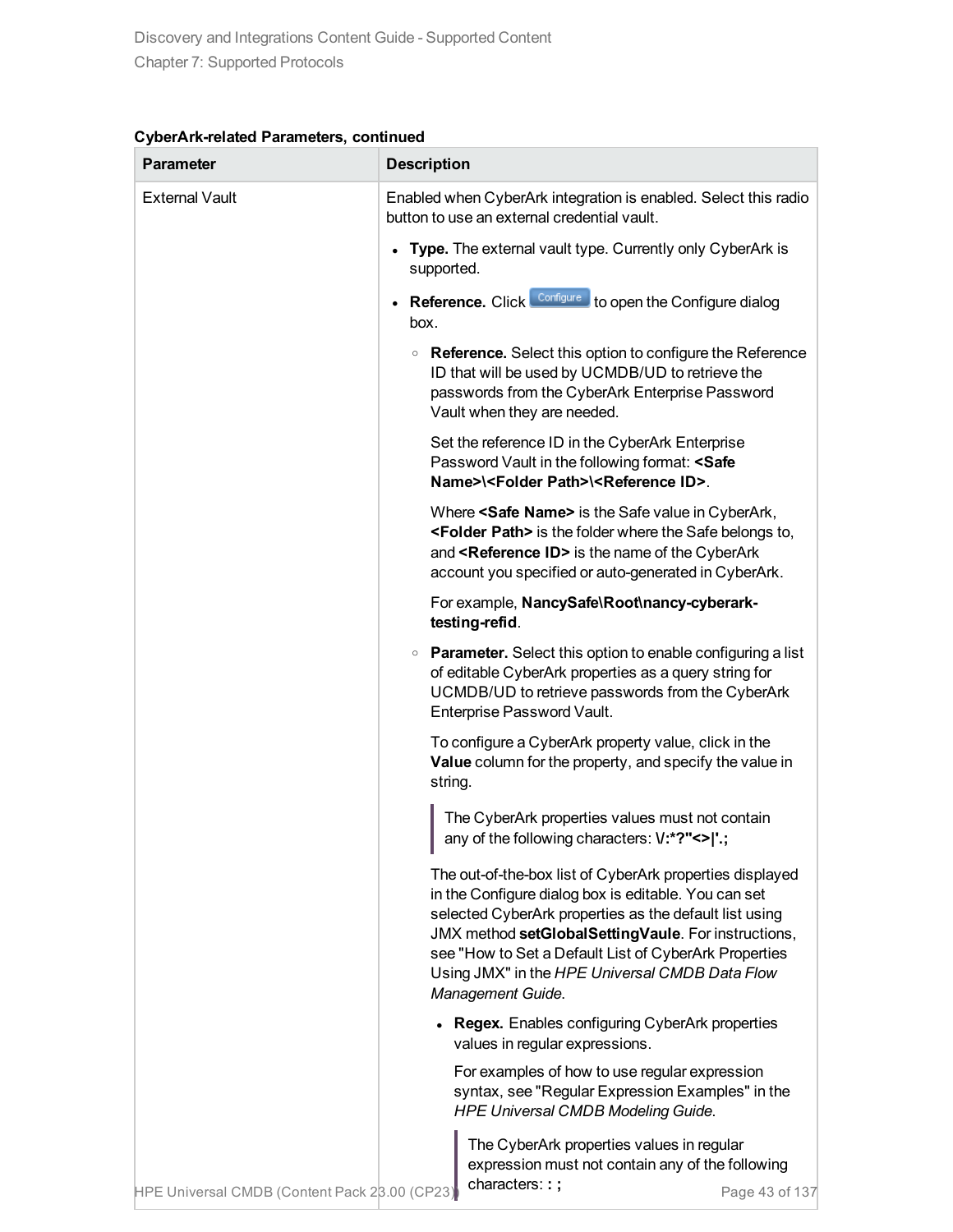# CIM Protocol

| <b>Parameter</b>          | <b>Description</b>                                                                                    |
|---------------------------|-------------------------------------------------------------------------------------------------------|
| <b>CIM Category</b>       | Select the CIM category from the drop-down list box. You can select one of<br>the following:          |
|                           | • No Category                                                                                         |
|                           | • Storage                                                                                             |
|                           | <b>VMware</b>                                                                                         |
| <b>Connection Timeout</b> | Time-out in milliseconds after which the Probe stops trying to connect to<br>the destination machine. |
|                           | <b>Default: 2000</b>                                                                                  |
| Port Number               | The port number.                                                                                      |
|                           | <b>Default: 5989</b>                                                                                  |
| Secure Connection         | Indicates whether to use SSL for connection.                                                          |
|                           | Default: true                                                                                         |
| User Name                 | The name of the user that can connect to the remote machine by CIM.                                   |
| User Password             | The password of the user that can connect to the remote machine by CIM.                               |

**Note:** This protocol supports IPv6.

**Note:** When the CyberArk integration is enabled, two radio buttons (**Regular Credential** and **External Vault**) are enabled. The existing **Username** and **Password** parameters are grouped under the **Regular Credential** radio button, and CyberArk integration specific parameters **Type** and **Reference** are enabled and grouped under the **External Vault** radio button, as described in the table below.

| <b>Parameter</b>          | <b>Description</b>                                                                                             |
|---------------------------|----------------------------------------------------------------------------------------------------------------|
| <b>Regular Credential</b> | Enabled when CyberArk integration is enabled. Select this radio<br>button to use regular credential as before. |
|                           | • Username. See description above.                                                                             |
|                           | • Password. See description above.                                                                             |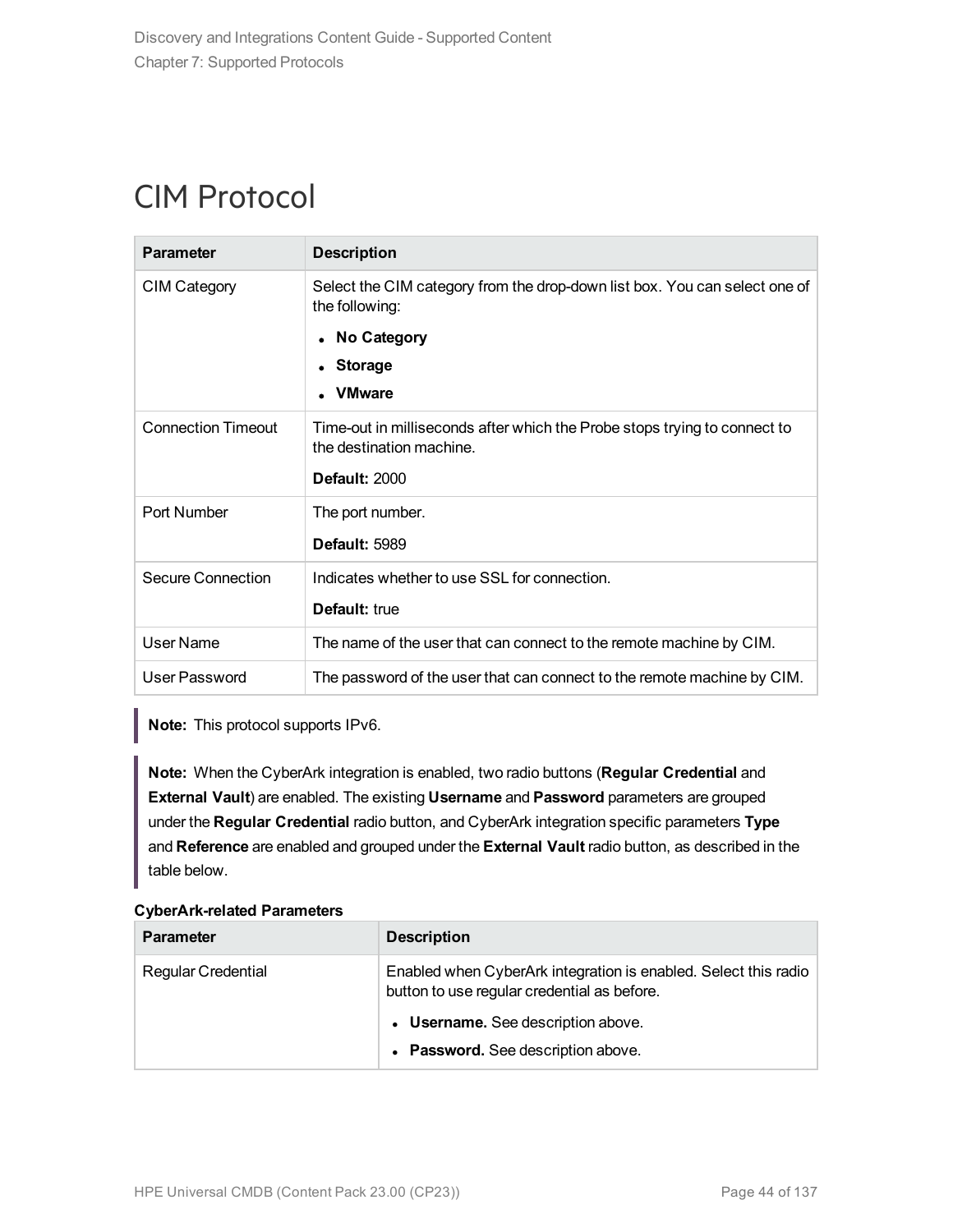| Parameter                                     | <b>Description</b>                                                                                                                                                                                                                                                                                                                                                |
|-----------------------------------------------|-------------------------------------------------------------------------------------------------------------------------------------------------------------------------------------------------------------------------------------------------------------------------------------------------------------------------------------------------------------------|
| <b>External Vault</b>                         | Enabled when CyberArk integration is enabled. Select this radio<br>button to use an external credential vault.                                                                                                                                                                                                                                                    |
|                                               | Type. The external vault type. Currently only CyberArk is<br>supported.                                                                                                                                                                                                                                                                                           |
|                                               | Reference. Click Configure to open the Configure dialog<br>box.                                                                                                                                                                                                                                                                                                   |
|                                               | • Reference. Select this option to configure the Reference<br>ID that will be used by UCMDB/UD to retrieve the<br>passwords from the CyberArk Enterprise Password<br>Vault when they are needed.                                                                                                                                                                  |
|                                               | Set the reference ID in the CyberArk Enterprise<br>Password Vault in the following format: <safe<br>Name&gt;\<folder path="">\<reference id="">.</reference></folder></safe<br>                                                                                                                                                                                   |
|                                               | Where <safe name=""> is the Safe value in CyberArk,<br/><folder path=""> is the folder where the Safe belongs to,<br/>and <reference id=""> is the name of the CyberArk<br/>account you specified or auto-generated in CyberArk.</reference></folder></safe>                                                                                                      |
|                                               | For example, NancySafe\Root\nancy-cyberark-<br>testing-refid.                                                                                                                                                                                                                                                                                                     |
|                                               | • Parameter. Select this option to enable configuring a list<br>of editable CyberArk properties as a query string for<br>UCMDB/UD to retrieve passwords from the CyberArk<br>Enterprise Password Vault.                                                                                                                                                           |
|                                               | To configure a CyberArk property value, click in the<br>Value column for the property, and specify the value in<br>string.                                                                                                                                                                                                                                        |
|                                               | The CyberArk properties values must not contain<br>any of the following characters: V:*?"<> '.;                                                                                                                                                                                                                                                                   |
|                                               | The out-of-the-box list of CyberArk properties displayed<br>in the Configure dialog box is editable. You can set<br>selected CyberArk properties as the default list using<br>JMX method setGlobalSettingVaule. For instructions,<br>see "How to Set a Default List of CyberArk Properties<br>Using JMX" in the HPE Universal CMDB Data Flow<br>Management Guide. |
|                                               | <b>Regex.</b> Enables configuring CyberArk properties<br>values in regular expressions.                                                                                                                                                                                                                                                                           |
|                                               | For examples of how to use regular expression<br>syntax, see "Regular Expression Examples" in the<br><b>HPE Universal CMDB Modeling Guide.</b>                                                                                                                                                                                                                    |
| HPE Universal CMDB (Content Pack 28.00 (CP23) | The CyberArk properties values in regular<br>expression must not contain any of the following<br>characters::;<br>Page 45 of 137                                                                                                                                                                                                                                  |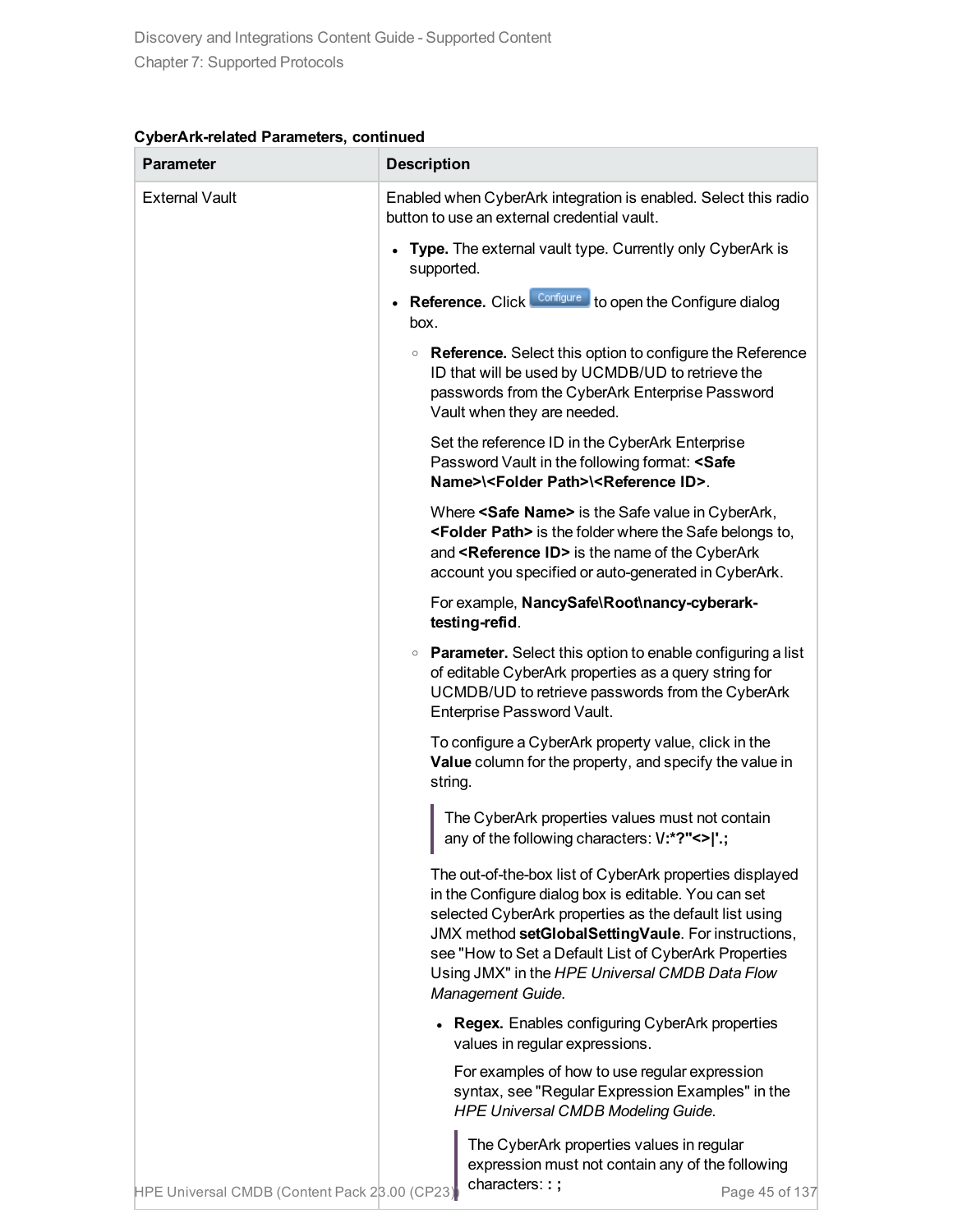# Generic DB Protocol (SQL)

| <b>Parameter</b>          | <b>Description</b>                                                                                                                                                                                                                                                                                                                                                                                        |
|---------------------------|-----------------------------------------------------------------------------------------------------------------------------------------------------------------------------------------------------------------------------------------------------------------------------------------------------------------------------------------------------------------------------------------------------------|
| Database Type             | The database type. Select the appropriate type from the box.                                                                                                                                                                                                                                                                                                                                              |
|                           | The following database types are supported:                                                                                                                                                                                                                                                                                                                                                               |
|                           | $\cdot$ DB2                                                                                                                                                                                                                                                                                                                                                                                               |
|                           | Microsoft SQL Server                                                                                                                                                                                                                                                                                                                                                                                      |
|                           | Microsoft SQL Server (NTLM)<br>$\bullet$                                                                                                                                                                                                                                                                                                                                                                  |
|                           | Microsoft SQL Server (NTLM v2)                                                                                                                                                                                                                                                                                                                                                                            |
|                           | <b>MySQL</b>                                                                                                                                                                                                                                                                                                                                                                                              |
|                           | Oracle                                                                                                                                                                                                                                                                                                                                                                                                    |
|                           | Sybase                                                                                                                                                                                                                                                                                                                                                                                                    |
|                           | PostgreSQL                                                                                                                                                                                                                                                                                                                                                                                                |
|                           | <b>SAP HANA Database</b>                                                                                                                                                                                                                                                                                                                                                                                  |
|                           | • SAP MaxDB                                                                                                                                                                                                                                                                                                                                                                                               |
| Port Number               | The port number on which the database server listens.                                                                                                                                                                                                                                                                                                                                                     |
|                           | • If you enter a port number, DFM tries to connect to a SQL database<br>using this port number.                                                                                                                                                                                                                                                                                                           |
|                           | For an Oracle database: If there are many Oracle databases in the<br>$\bullet$<br>environment and you do not want to have to create a new credential for<br>each separate database port, you leave the Port Number field empty.<br>When accessing an Oracle database, DFM refers to the<br>portNumberToPortName.xml file and retrieves the correct port<br>number for each specific Oracle database port. |
|                           | Note: You can leave the port number empty on condition that:                                                                                                                                                                                                                                                                                                                                              |
|                           | All Oracle database instances are added to the<br>portNumberToPortName.xml file. For details, see the section about<br>the portNumberToPortName.xml File in the HPE UCMDB Discovery<br>and Integrations Content Guide - General Reference document.                                                                                                                                                       |
|                           | The same user name and password is needed to access all Oracle<br>$\bullet$<br>database instances.                                                                                                                                                                                                                                                                                                        |
| <b>Connection Timeout</b> | Time-out in milliseconds after which the Probe stops trying to connect to<br>the database.                                                                                                                                                                                                                                                                                                                |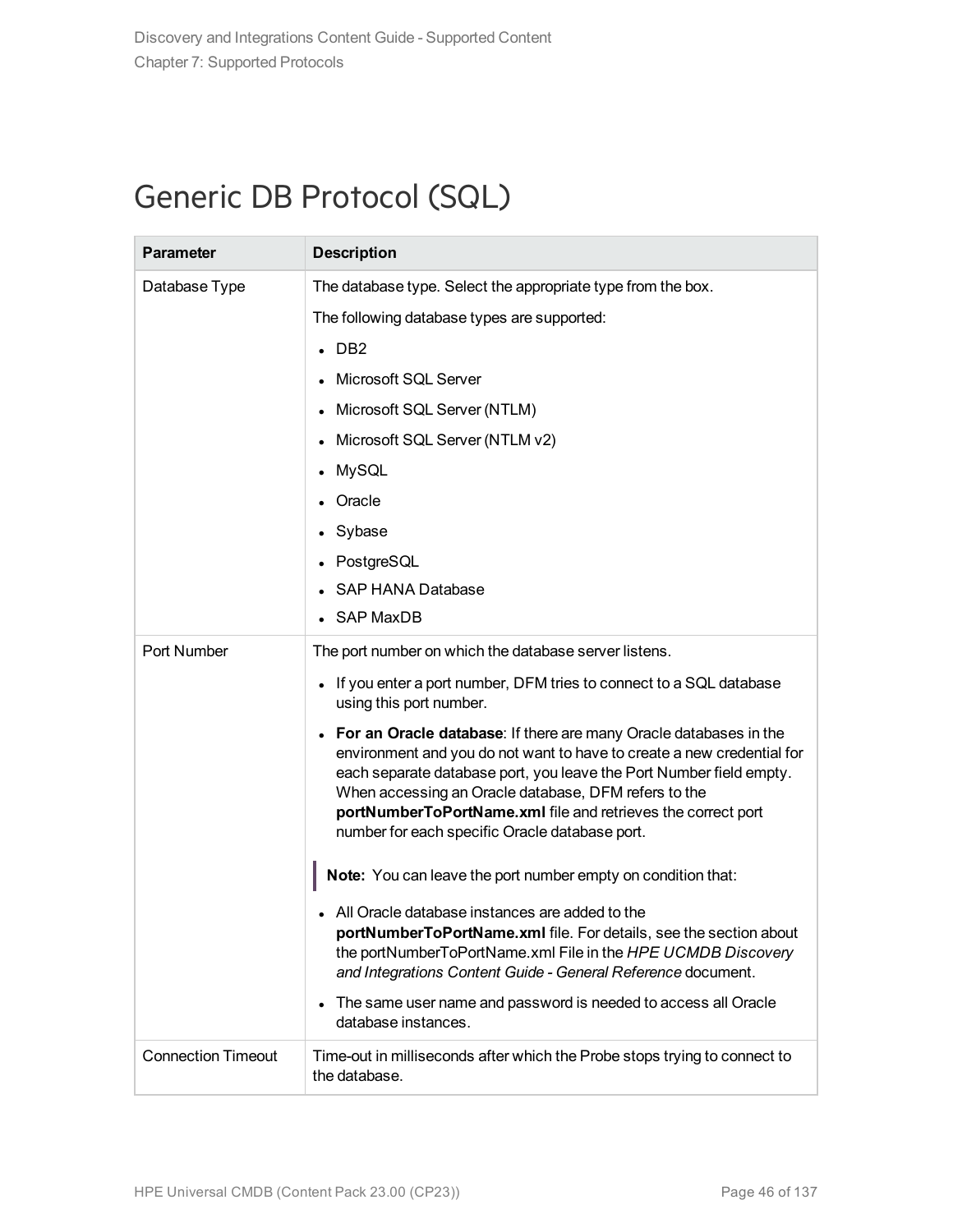| <b>Parameter</b>            | <b>Description</b>                                                                                                                                                                                                                                                 |
|-----------------------------|--------------------------------------------------------------------------------------------------------------------------------------------------------------------------------------------------------------------------------------------------------------------|
| Usemame                     | The name of the user needed to connect to the database.                                                                                                                                                                                                            |
| Password                    | The password of the user needed to connect to the database.                                                                                                                                                                                                        |
| Instance Name               | The name of the database instance, that is, the Oracle system<br>identification or the DB2 database name. When connecting to any<br>database, you can leave this field empty. In this case, DFM takes the SID<br>from the Triggered CI data value: \${DB.name:NA}. |
| <b>Encryption Method</b>    | None. No encryption method will be used.                                                                                                                                                                                                                           |
|                             | • SSL. For Oracle and SAP HANA database only.                                                                                                                                                                                                                      |
| Trust Store File Path       | Enter the full path to the SSL trust store file.                                                                                                                                                                                                                   |
|                             | To use the trust store file, do one of the following:                                                                                                                                                                                                              |
|                             | • Enter the name (including the extension) and place the file in the<br>following resources folder: C:\hp\UCMDB\DataFlowProbe\runtime\<br>probeManager\discoveryResources\                                                                                         |
|                             | Insert the trust store file full path.<br>$\bullet$                                                                                                                                                                                                                |
| <b>Trust Store Password</b> | The SSL trust store password.                                                                                                                                                                                                                                      |

**Note:** This protocol supports IPv6.

If you want to use certificate-based authentication, right-click the entry for the credential, select the **Edit using previous interface** option, and then configure the following settings:

| <b>Parameter</b>                  | <b>Description</b>                                                                                                        |
|-----------------------------------|---------------------------------------------------------------------------------------------------------------------------|
| <b>Key Store File</b>             | Specify the full path to the Java SSL KeyStore.                                                                           |
| Key Store Format Type             | Select the KeyStore format type.                                                                                          |
| Key Store Password                | Specify the KeyStore password.                                                                                            |
| Oracle Authentication<br>Services | Enable or disable SSL as an Oracle authentication service.<br><b>None: Disable</b><br>$\bullet$<br>$\bullet$ TCPS: Enable |
| Trust Store Format<br>Type        | Specify the TrustStore format type.                                                                                       |
| Validate Certificate              | Only for SAP HANA database. Indicates whether to validate the HANA<br>database server's certificate.<br>Default: false    |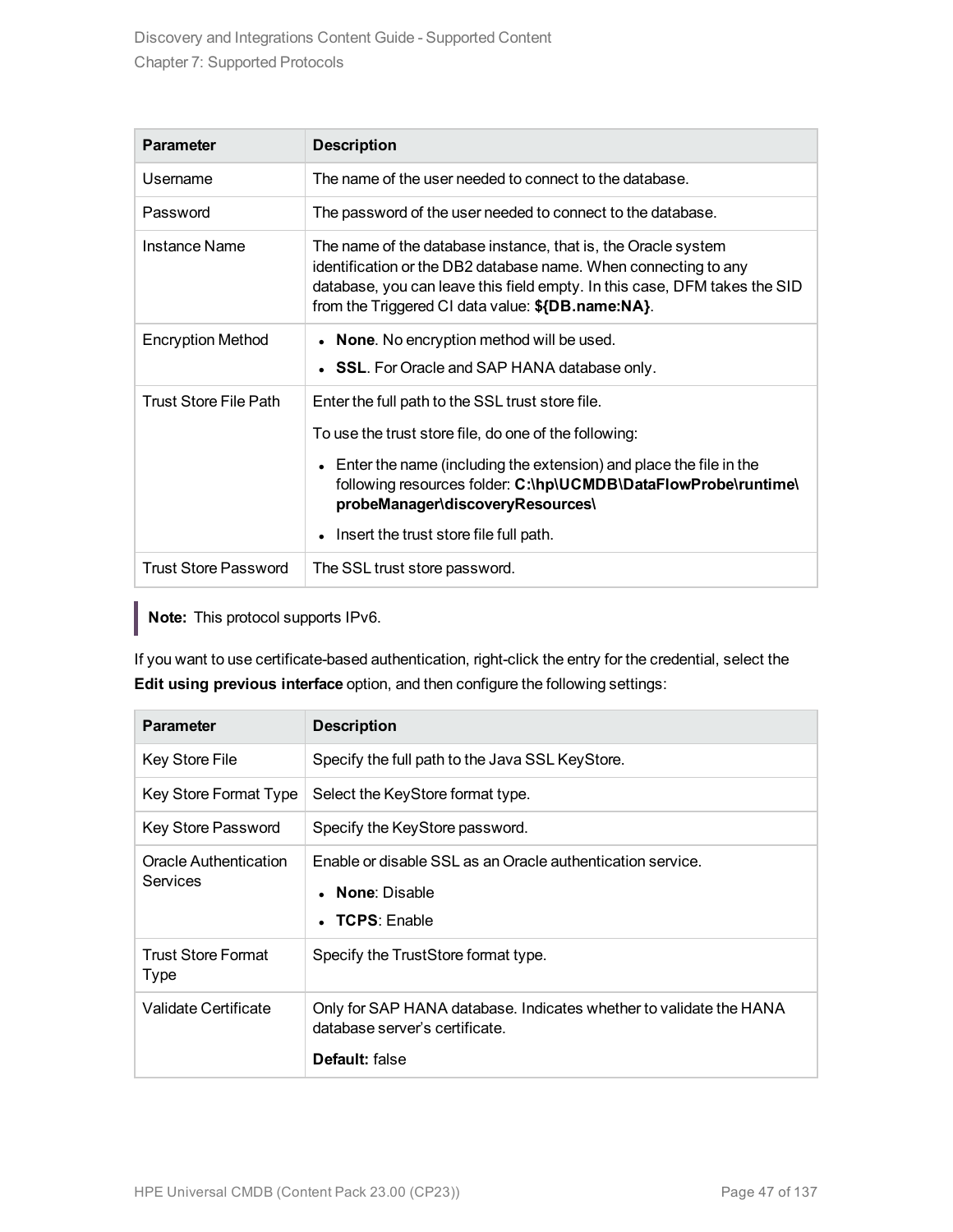**Note:** (For Oracle Database Server Discovery only) If the setting in **Key Store Format Type** or **Trust Store Format Type** is not JKS, the following jar files of Oracle public key infrastructure (PKI) need be manually copied to the **%DataFlowProbe%\content\lib** folder:

- oraclepki.jar
- osdt\_cert.jar
- osdt\_core.jar

**Note:** When the CyberArk integration is enabled, two radio buttons (**Regular Credential** and **External Vault**) are enabled. The existing **Username** and **Password** parameters are grouped under the **Regular Credential** radio button, and CyberArk integration specific parameters **Type** and **Reference** are enabled and grouped under the **External Vault** radio button, as described in the table below.

| <b>Parameter</b>          | <b>Description</b>                                                                                             |
|---------------------------|----------------------------------------------------------------------------------------------------------------|
| <b>Regular Credential</b> | Enabled when CyberArk integration is enabled. Select this radio<br>button to use regular credential as before. |
|                           | • Username. See description above.                                                                             |
|                           | • Password. See description above.                                                                             |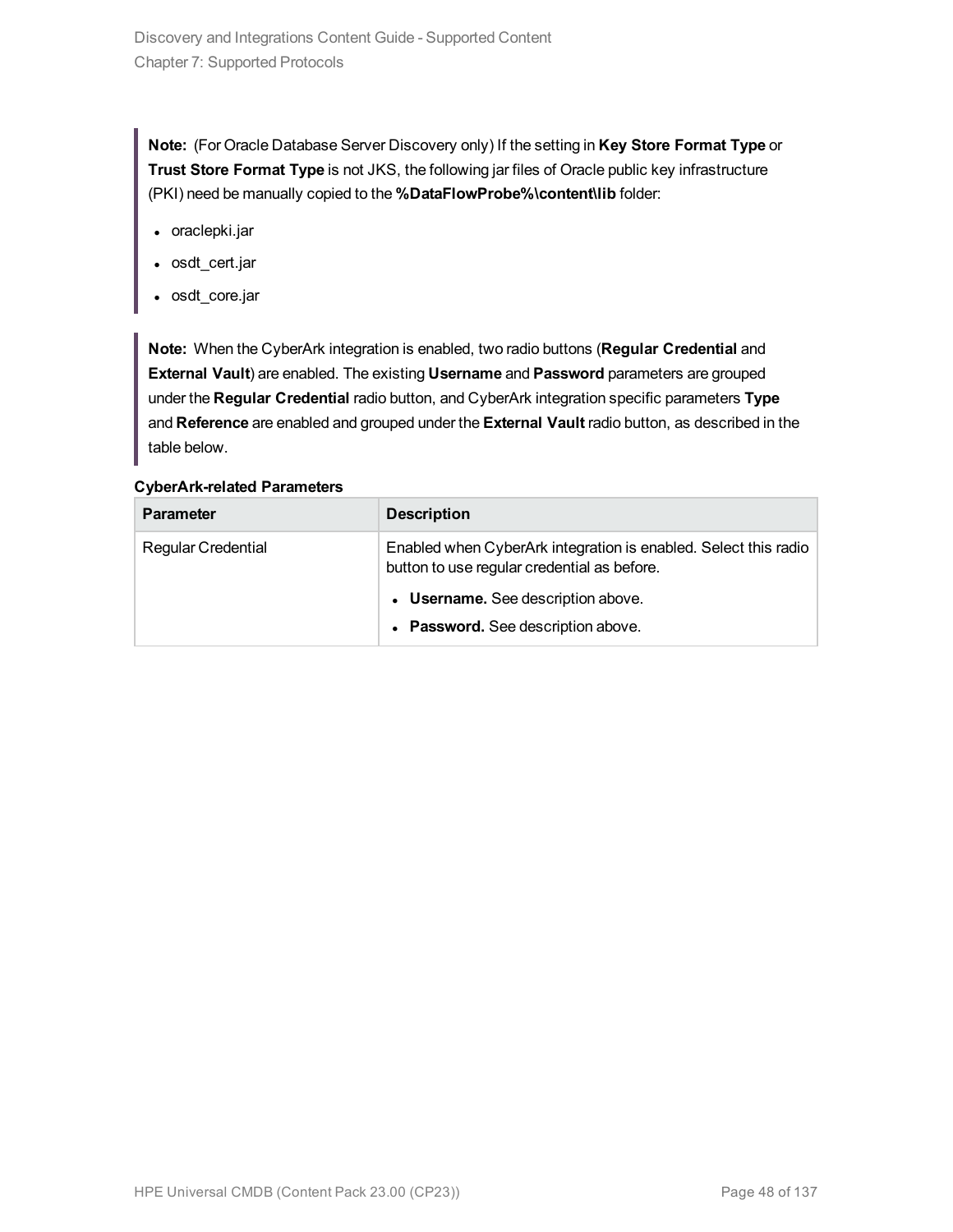| Parameter                                     | <b>Description</b>                                                                                                                                                                                                                                                                                                                                                |
|-----------------------------------------------|-------------------------------------------------------------------------------------------------------------------------------------------------------------------------------------------------------------------------------------------------------------------------------------------------------------------------------------------------------------------|
| <b>External Vault</b>                         | Enabled when CyberArk integration is enabled. Select this radio<br>button to use an external credential vault.                                                                                                                                                                                                                                                    |
|                                               | Type. The external vault type. Currently only CyberArk is<br>supported.                                                                                                                                                                                                                                                                                           |
|                                               | Reference. Click Configure to open the Configure dialog<br>box.                                                                                                                                                                                                                                                                                                   |
|                                               | • Reference. Select this option to configure the Reference<br>ID that will be used by UCMDB/UD to retrieve the<br>passwords from the CyberArk Enterprise Password<br>Vault when they are needed.                                                                                                                                                                  |
|                                               | Set the reference ID in the CyberArk Enterprise<br>Password Vault in the following format: <safe<br>Name&gt;\<folder path="">\<reference id="">.</reference></folder></safe<br>                                                                                                                                                                                   |
|                                               | Where <safe name=""> is the Safe value in CyberArk,<br/><folder path=""> is the folder where the Safe belongs to,<br/>and <reference id=""> is the name of the CyberArk<br/>account you specified or auto-generated in CyberArk.</reference></folder></safe>                                                                                                      |
|                                               | For example, NancySafe\Root\nancy-cyberark-<br>testing-refid.                                                                                                                                                                                                                                                                                                     |
|                                               | • Parameter. Select this option to enable configuring a list<br>of editable CyberArk properties as a query string for<br>UCMDB/UD to retrieve passwords from the CyberArk<br>Enterprise Password Vault.                                                                                                                                                           |
|                                               | To configure a CyberArk property value, click in the<br>Value column for the property, and specify the value in<br>string.                                                                                                                                                                                                                                        |
|                                               | The CyberArk properties values must not contain<br>any of the following characters: V:*?"<> '.;                                                                                                                                                                                                                                                                   |
|                                               | The out-of-the-box list of CyberArk properties displayed<br>in the Configure dialog box is editable. You can set<br>selected CyberArk properties as the default list using<br>JMX method setGlobalSettingVaule. For instructions,<br>see "How to Set a Default List of CyberArk Properties<br>Using JMX" in the HPE Universal CMDB Data Flow<br>Management Guide. |
|                                               | <b>Regex.</b> Enables configuring CyberArk properties<br>values in regular expressions.                                                                                                                                                                                                                                                                           |
|                                               | For examples of how to use regular expression<br>syntax, see "Regular Expression Examples" in the<br><b>HPE Universal CMDB Modeling Guide.</b>                                                                                                                                                                                                                    |
| HPE Universal CMDB (Content Pack 28.00 (CP23) | The CyberArk properties values in regular<br>expression must not contain any of the following<br>characters::;<br>Page 49 of 137                                                                                                                                                                                                                                  |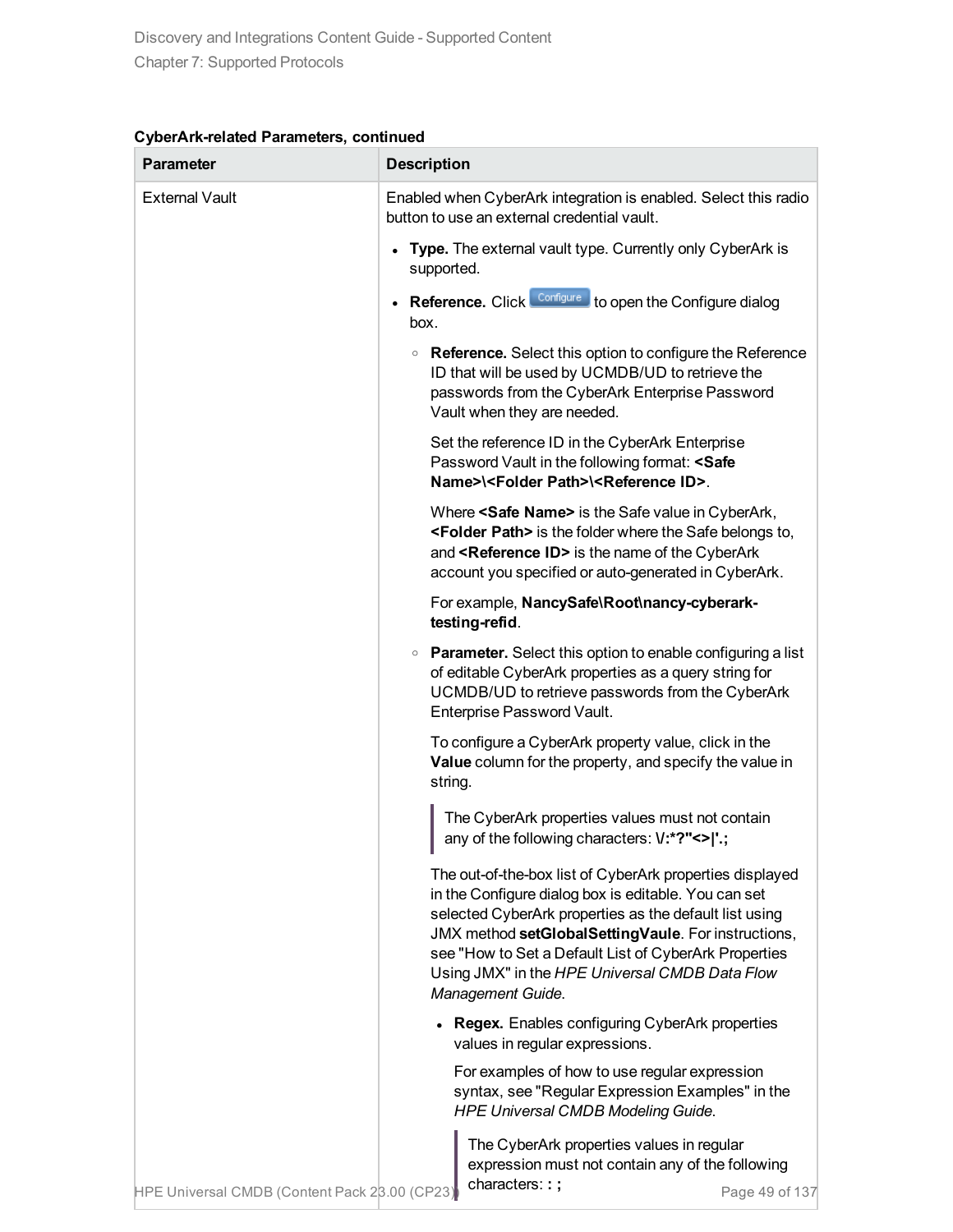# Generic Protocol

This protocol is intended for integrations that do not need a specific protocol. It is recommended to use this protocol for all out-of-the-box integrations, as they require a user name and password only.

| <b>Parameter</b> | <b>Description</b>                                  |
|------------------|-----------------------------------------------------|
| Username         | The name of the user needed for authentication.     |
| Password         | The password of the user needed for authentication. |

**Note:** When the CyberArk integration is enabled, two radio buttons (**Regular Credential** and **External Vault**) are enabled. The existing **Username** and **Password** parameters are grouped under the **Regular Credential** radio button, and CyberArk integration specific parameters **Type** and **Reference** are enabled and grouped under the **External Vault** radio button, as described in the table below.

| <b>Parameter</b>          | <b>Description</b>                                                                                             |
|---------------------------|----------------------------------------------------------------------------------------------------------------|
| <b>Regular Credential</b> | Enabled when CyberArk integration is enabled. Select this radio<br>button to use regular credential as before. |
|                           | • Username. See description above.                                                                             |
|                           | • Password. See description above.                                                                             |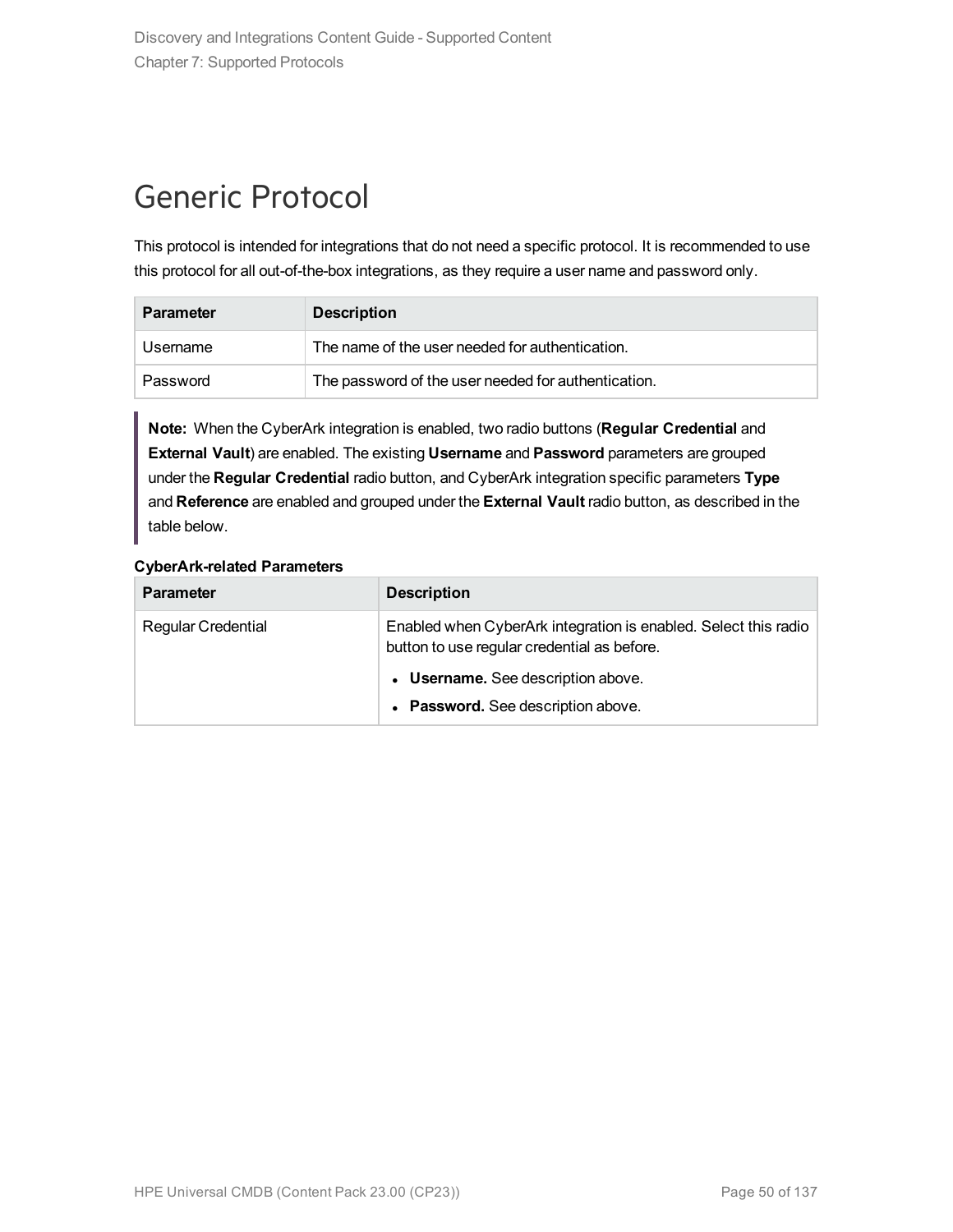| Parameter                                     | <b>Description</b>                                                                                                                                                                                                                                                                                                                                                |
|-----------------------------------------------|-------------------------------------------------------------------------------------------------------------------------------------------------------------------------------------------------------------------------------------------------------------------------------------------------------------------------------------------------------------------|
| <b>External Vault</b>                         | Enabled when CyberArk integration is enabled. Select this radio<br>button to use an external credential vault.                                                                                                                                                                                                                                                    |
|                                               | Type. The external vault type. Currently only CyberArk is<br>supported.                                                                                                                                                                                                                                                                                           |
|                                               | Reference. Click Configure to open the Configure dialog<br>box.                                                                                                                                                                                                                                                                                                   |
|                                               | • Reference. Select this option to configure the Reference<br>ID that will be used by UCMDB/UD to retrieve the<br>passwords from the CyberArk Enterprise Password<br>Vault when they are needed.                                                                                                                                                                  |
|                                               | Set the reference ID in the CyberArk Enterprise<br>Password Vault in the following format: <safe<br>Name&gt;\<folder path="">\<reference id="">.</reference></folder></safe<br>                                                                                                                                                                                   |
|                                               | Where <safe name=""> is the Safe value in CyberArk,<br/><folder path=""> is the folder where the Safe belongs to,<br/>and <reference id=""> is the name of the CyberArk<br/>account you specified or auto-generated in CyberArk.</reference></folder></safe>                                                                                                      |
|                                               | For example, NancySafe\Root\nancy-cyberark-<br>testing-refid.                                                                                                                                                                                                                                                                                                     |
|                                               | • Parameter. Select this option to enable configuring a list<br>of editable CyberArk properties as a query string for<br>UCMDB/UD to retrieve passwords from the CyberArk<br>Enterprise Password Vault.                                                                                                                                                           |
|                                               | To configure a CyberArk property value, click in the<br>Value column for the property, and specify the value in<br>string.                                                                                                                                                                                                                                        |
|                                               | The CyberArk properties values must not contain<br>any of the following characters: V:*?"<> '.;                                                                                                                                                                                                                                                                   |
|                                               | The out-of-the-box list of CyberArk properties displayed<br>in the Configure dialog box is editable. You can set<br>selected CyberArk properties as the default list using<br>JMX method setGlobalSettingVaule. For instructions,<br>see "How to Set a Default List of CyberArk Properties<br>Using JMX" in the HPE Universal CMDB Data Flow<br>Management Guide. |
|                                               | <b>Regex.</b> Enables configuring CyberArk properties<br>values in regular expressions.                                                                                                                                                                                                                                                                           |
|                                               | For examples of how to use regular expression<br>syntax, see "Regular Expression Examples" in the<br><b>HPE Universal CMDB Modeling Guide.</b>                                                                                                                                                                                                                    |
| HPE Universal CMDB (Content Pack 28.00 (CP23) | The CyberArk properties values in regular<br>expression must not contain any of the following<br>characters::;<br>Page 51 of 137                                                                                                                                                                                                                                  |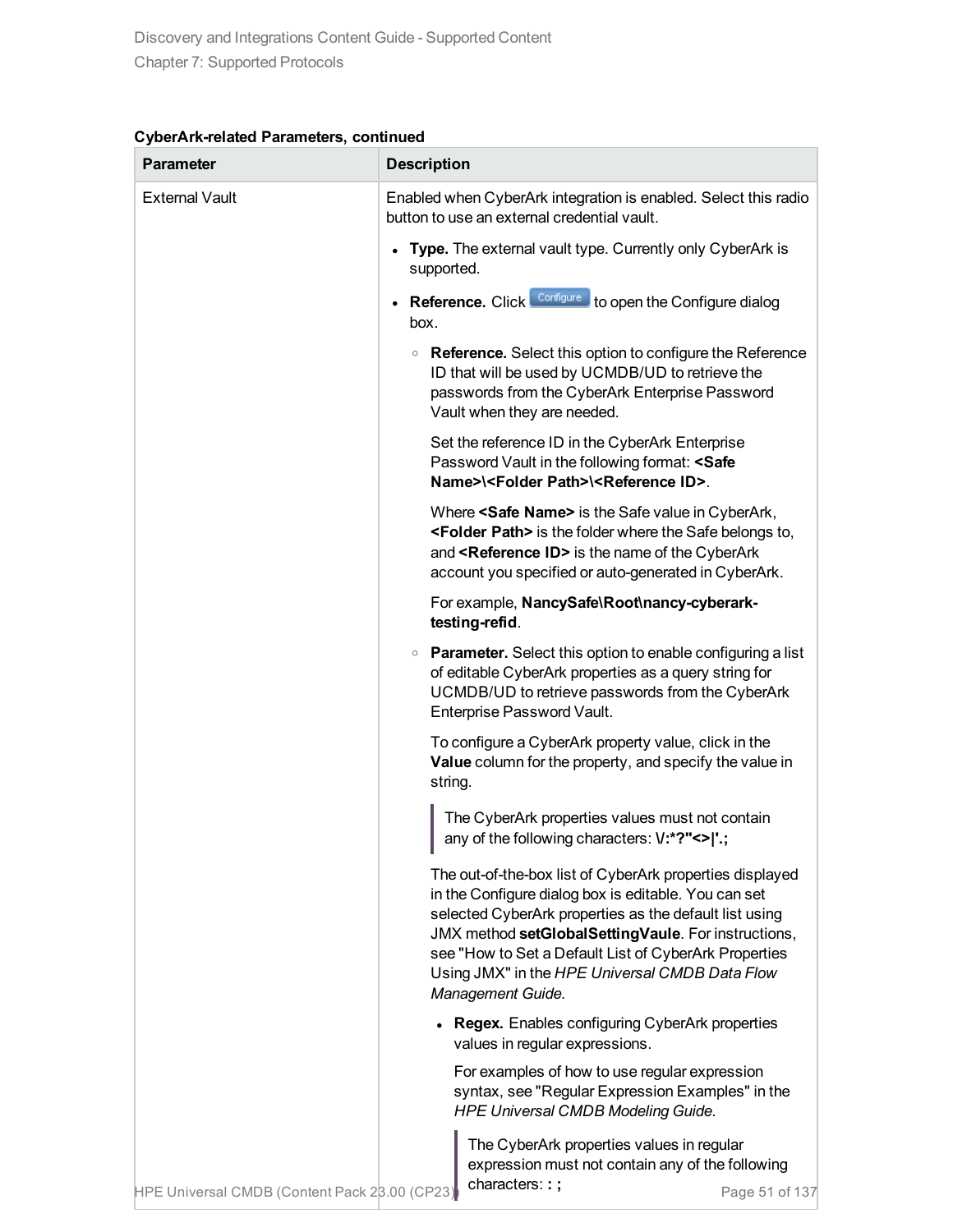# HP Network Automation Java Protocol

| <b>Parameter</b>          | <b>Description</b>                                                                                                                 |
|---------------------------|------------------------------------------------------------------------------------------------------------------------------------|
| <b>Connection Timeout</b> | Time-out in milliseconds after which the Probe stops trying to connect to<br>the database.                                         |
| Port Number               | The port number on which the HP NA server listens for Java API<br>connections. If no value is assigned, the default value is 1099. |
| User Name                 | The name of the user, which is needed to connect to HP NA.                                                                         |
| User Password             | The password of the user, which is needed to connect to HP NA.                                                                     |

# HP SIM Protocol

| <b>Parameter</b>           | <b>Description</b>                                                                                                                               |
|----------------------------|--------------------------------------------------------------------------------------------------------------------------------------------------|
| Port Number                | The port at which the SIM MXPartner WebService API listens for SOAP<br>requests. The defaults are 280 for HTTP and 50001 for HTTPS.              |
| SIM Database<br>Instance   | <b>Microsoft SQL Server:</b> Enter the instance name only for non-default<br>instances of Microsoft SQL Server.<br><b>Oracle:</b> Enter the SID. |
| SIM Database<br>Usemame    | The database user (Microsoft SQL Server) or schema name (Oracle) with<br>permissions to access the database.                                     |
| SIM Database Name          | (Microsoft SQL Server only) Enter the name of the database.                                                                                      |
| SIM Database<br>Password   | The password of the database user (Microsoft SQL Server) or schema<br>name (Oracle) for the SIM database.                                        |
| SIM Database Port          | The listener port for the database.                                                                                                              |
| SIM Database Type          | The SIM Database type:<br>MSSOL<br>MSSQL_NTLM<br>MSSQL_NTLMv2<br>$\bullet$<br>Oracle                                                             |
| SIM Webservice<br>Protocol | Choose between HTTP or HTTPS.                                                                                                                    |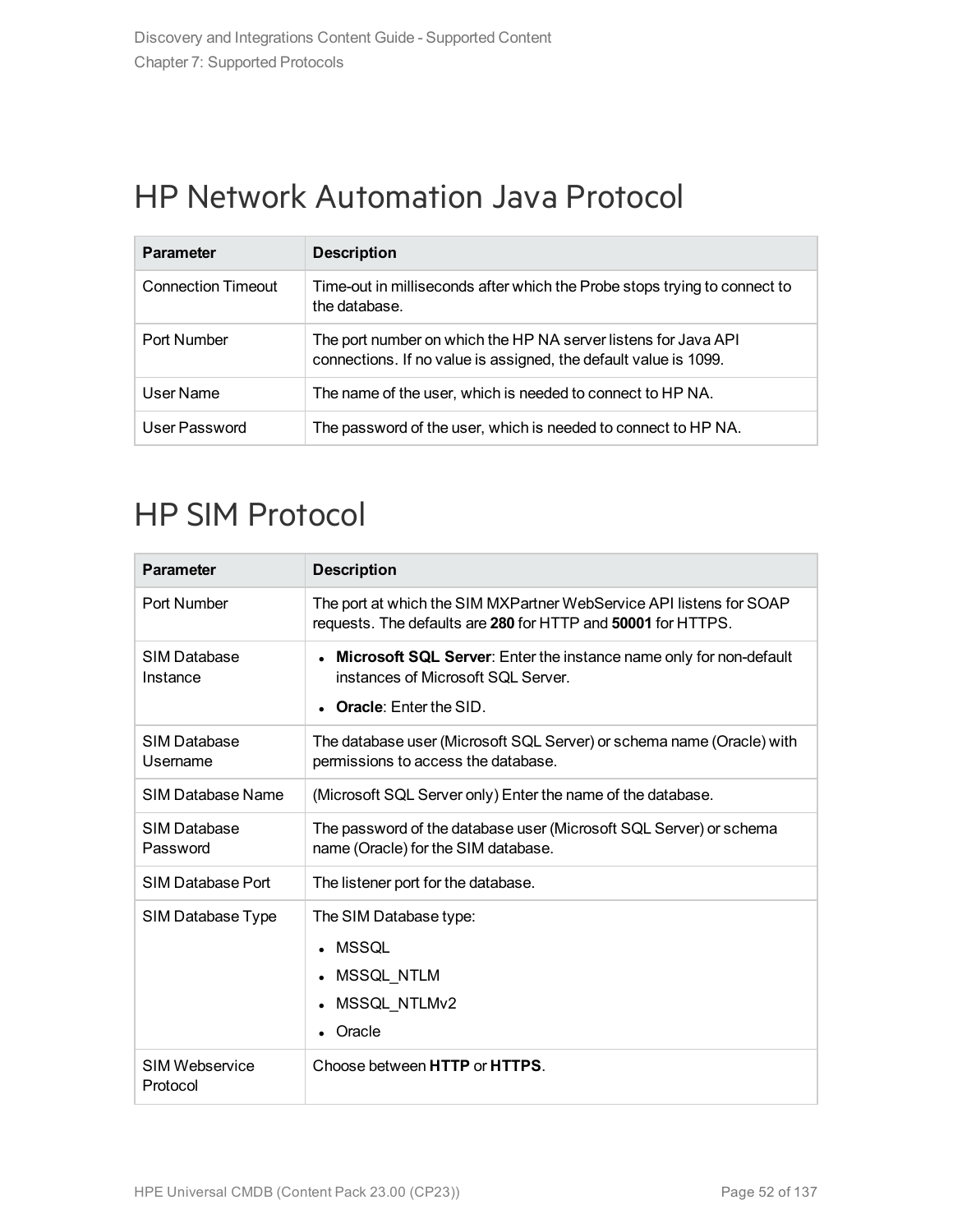| <b>Parameter</b> | <b>Description</b>                                             |
|------------------|----------------------------------------------------------------|
| Username         | The name of the user needed to connect to the application.     |
| Password         | The password of the user needed to connect to the application. |

**Note:** When the CyberArk integration is enabled, two radio buttons (**Regular Credential** and **External Vault**) are enabled. The existing **Username** and **Password** parameters are grouped under the **Regular Credential** radio button, and CyberArk integration specific parameters **Type** and **Reference** are enabled and grouped under the **External Vault** radio button, as described in the table below.

| <b>Parameter</b>          | <b>Description</b>                                                                                             |
|---------------------------|----------------------------------------------------------------------------------------------------------------|
| <b>Regular Credential</b> | Enabled when CyberArk integration is enabled. Select this radio<br>button to use regular credential as before. |
|                           | • Username. See description above.                                                                             |
|                           | • Password. See description above.                                                                             |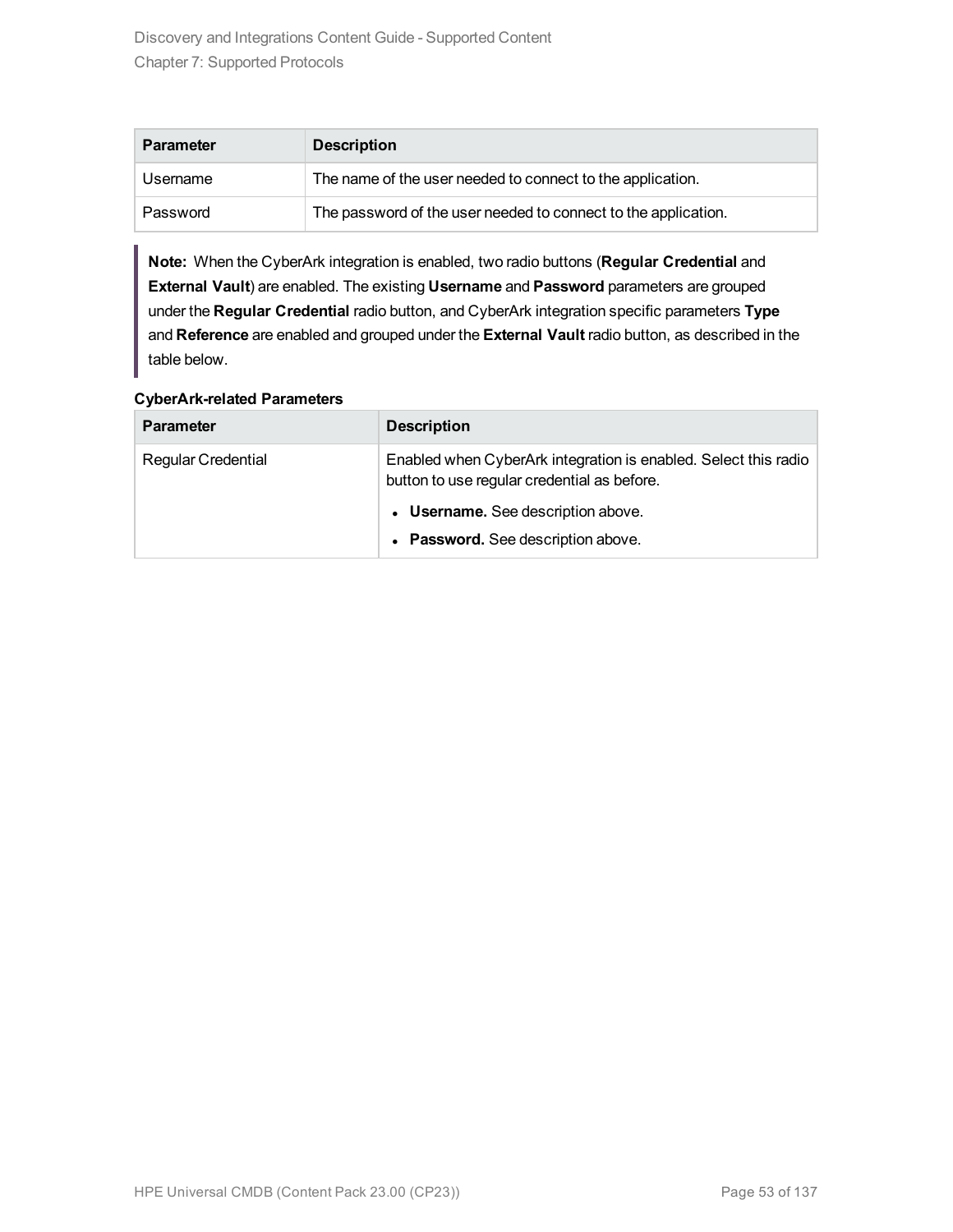| Parameter                                     | <b>Description</b>                                                                                                                                                                                                                                                                                                                                                |
|-----------------------------------------------|-------------------------------------------------------------------------------------------------------------------------------------------------------------------------------------------------------------------------------------------------------------------------------------------------------------------------------------------------------------------|
| <b>External Vault</b>                         | Enabled when CyberArk integration is enabled. Select this radio<br>button to use an external credential vault.                                                                                                                                                                                                                                                    |
|                                               | Type. The external vault type. Currently only CyberArk is<br>supported.                                                                                                                                                                                                                                                                                           |
|                                               | Reference. Click Configure to open the Configure dialog<br>box.                                                                                                                                                                                                                                                                                                   |
|                                               | • Reference. Select this option to configure the Reference<br>ID that will be used by UCMDB/UD to retrieve the<br>passwords from the CyberArk Enterprise Password<br>Vault when they are needed.                                                                                                                                                                  |
|                                               | Set the reference ID in the CyberArk Enterprise<br>Password Vault in the following format: <safe<br>Name&gt;\<folder path="">\<reference id="">.</reference></folder></safe<br>                                                                                                                                                                                   |
|                                               | Where <safe name=""> is the Safe value in CyberArk,<br/><folder path=""> is the folder where the Safe belongs to,<br/>and <reference id=""> is the name of the CyberArk<br/>account you specified or auto-generated in CyberArk.</reference></folder></safe>                                                                                                      |
|                                               | For example, NancySafe\Root\nancy-cyberark-<br>testing-refid.                                                                                                                                                                                                                                                                                                     |
|                                               | • Parameter. Select this option to enable configuring a list<br>of editable CyberArk properties as a query string for<br>UCMDB/UD to retrieve passwords from the CyberArk<br>Enterprise Password Vault.                                                                                                                                                           |
|                                               | To configure a CyberArk property value, click in the<br>Value column for the property, and specify the value in<br>string.                                                                                                                                                                                                                                        |
|                                               | The CyberArk properties values must not contain<br>any of the following characters: V:*?"<> '.;                                                                                                                                                                                                                                                                   |
|                                               | The out-of-the-box list of CyberArk properties displayed<br>in the Configure dialog box is editable. You can set<br>selected CyberArk properties as the default list using<br>JMX method setGlobalSettingVaule. For instructions,<br>see "How to Set a Default List of CyberArk Properties<br>Using JMX" in the HPE Universal CMDB Data Flow<br>Management Guide. |
|                                               | <b>Regex.</b> Enables configuring CyberArk properties<br>values in regular expressions.                                                                                                                                                                                                                                                                           |
|                                               | For examples of how to use regular expression<br>syntax, see "Regular Expression Examples" in the<br><b>HPE Universal CMDB Modeling Guide.</b>                                                                                                                                                                                                                    |
| HPE Universal CMDB (Content Pack 28.00 (CP23) | The CyberArk properties values in regular<br>expression must not contain any of the following<br>characters::;<br>Page 54 of 137                                                                                                                                                                                                                                  |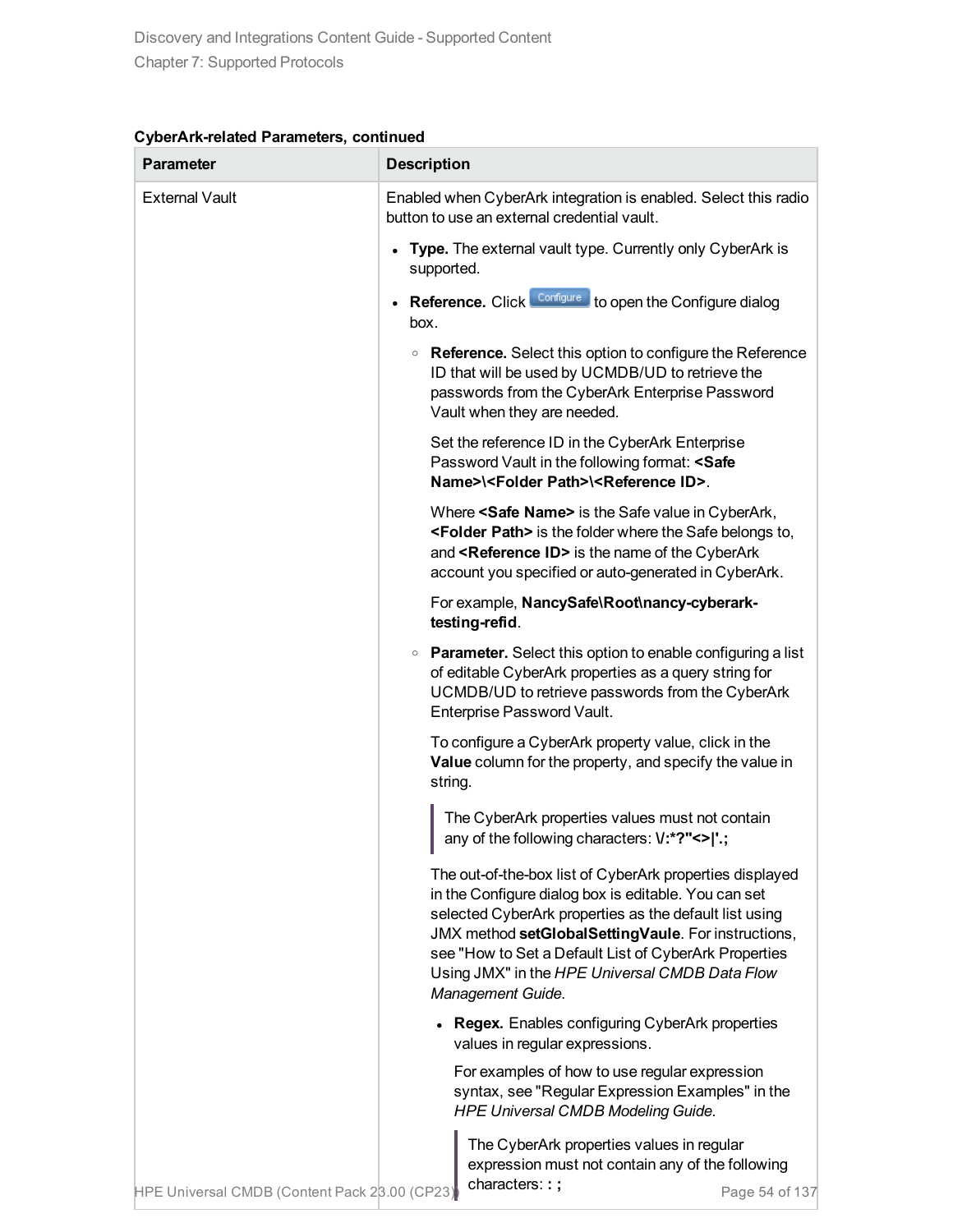### HTTP Protocol

| <b>Parameter</b>            | <b>Description</b>                                                                                                                                        |
|-----------------------------|-----------------------------------------------------------------------------------------------------------------------------------------------------------|
| Username                    | The name of a user needed to perform BASIC authentication with the<br>remote webserver.                                                                   |
| Password                    | The password of the user needed to perform BASIC authentication with the<br>remote webserver.                                                             |
| <b>Connection Timeout</b>   | Time-out in milliseconds after which the Probe stops trying to connect to<br>the remote webserver.                                                        |
|                             | <b>Default: 40,000</b>                                                                                                                                    |
| Port number                 | The number of a port to connect to the remote http server.                                                                                                |
|                             | Default (HTTP): 80                                                                                                                                        |
|                             | Default (HTTPS): 443                                                                                                                                      |
| Protocol                    | The protocol used to connect to the http server: HTTP or HTTPS.                                                                                           |
|                             | Default: HTTP                                                                                                                                             |
| Proxy                       | If a proxy is required to access the http site from Data Flow Probe, the<br>proxy's URL needs to be filled here. For example,<br>http://example.com:8080. |
| Host                        | The host this credential applies to. It may be empty if the credentials apply<br>to any host.                                                             |
| Realm                       | The realm this credential applies to. It may be empty if the credentials<br>apply to any host.                                                            |
| <b>Trust Store Password</b> | The password to access the Trust Store file.                                                                                                              |
| <b>Trust Store Path</b>     | The full path to the Trust Store file containing the trusted certificates.                                                                                |

**Note:** This protocol supports IPv6.

The **Proxy** parameter only appears in the Edit Protocol Parameter dialog box. To open this dialog box, right-click the protocol that you created, and then select **Edit using previous interface**.

For Docker Discovery and Docker Swarm Discovery jobs, you can use certificate-based authentication. To do this, right-click the protocol created, select the **Edit using previous interface** option, and then configure the following settings: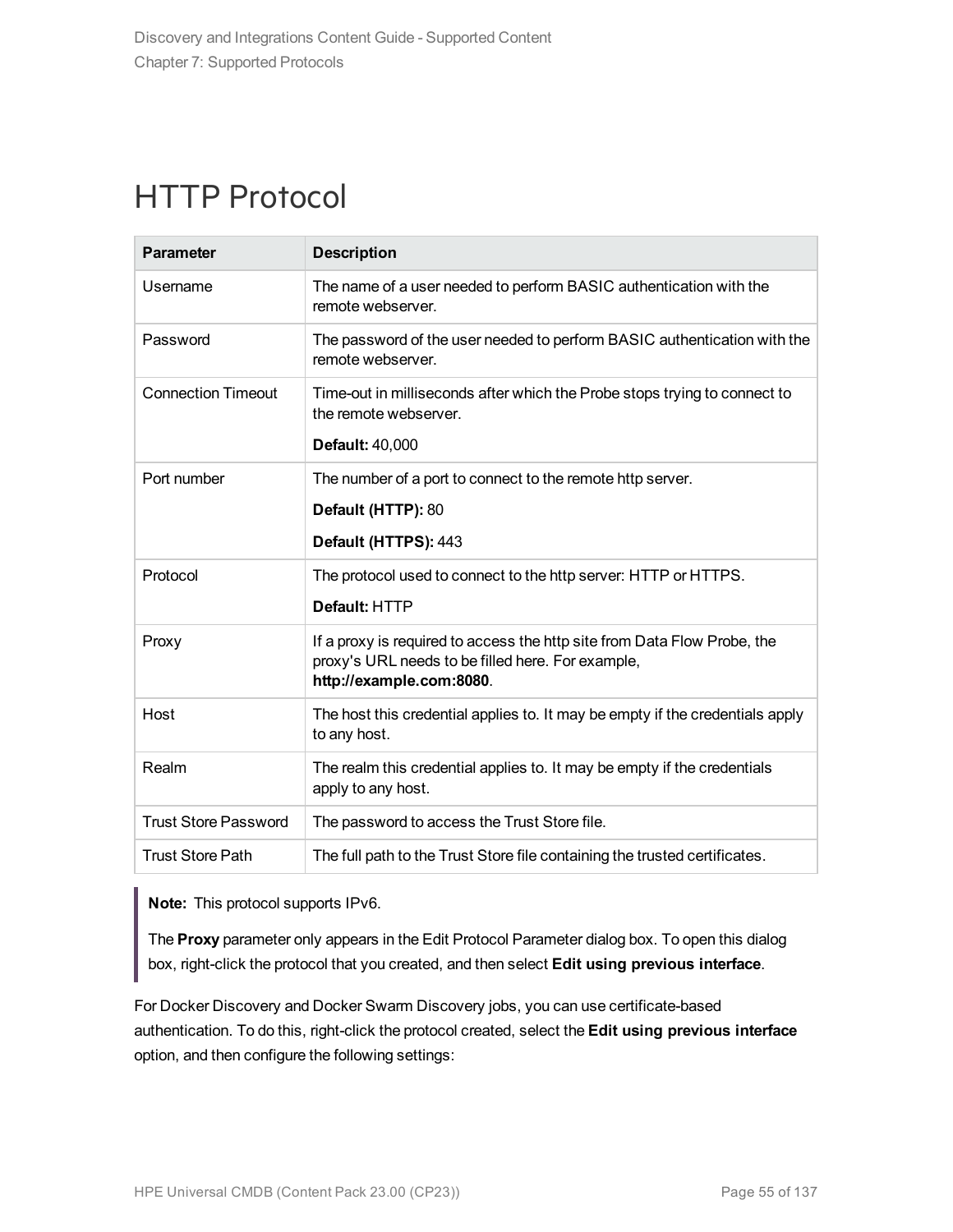- **Key Store Path**. Specify the full path of the Key Store file.
- **Key Store Password**. Specify the password for the Key Store.
- **Key Password**. Specify the password for the Key.

For details, see the *How to Generate the Key Store File* section of the *HPE UCMDB Discovery and Integrations Content Guide - Discovery Modules*.

**Note:** When the CyberArk integration is enabled, two radio buttons (**Regular Credential** and **External Vault**) are enabled. The existing **Username** and **Password** parameters are grouped under the **Regular Credential** radio button, and CyberArk integration specific parameters **Type** and **Reference** are enabled and grouped under the **External Vault** radio button, as described in the table below.

| <b>Parameter</b>          | <b>Description</b>                                                                                             |
|---------------------------|----------------------------------------------------------------------------------------------------------------|
| <b>Regular Credential</b> | Enabled when CyberArk integration is enabled. Select this radio<br>button to use regular credential as before. |
|                           | • Username. See description above.                                                                             |
|                           | • Password. See description above.                                                                             |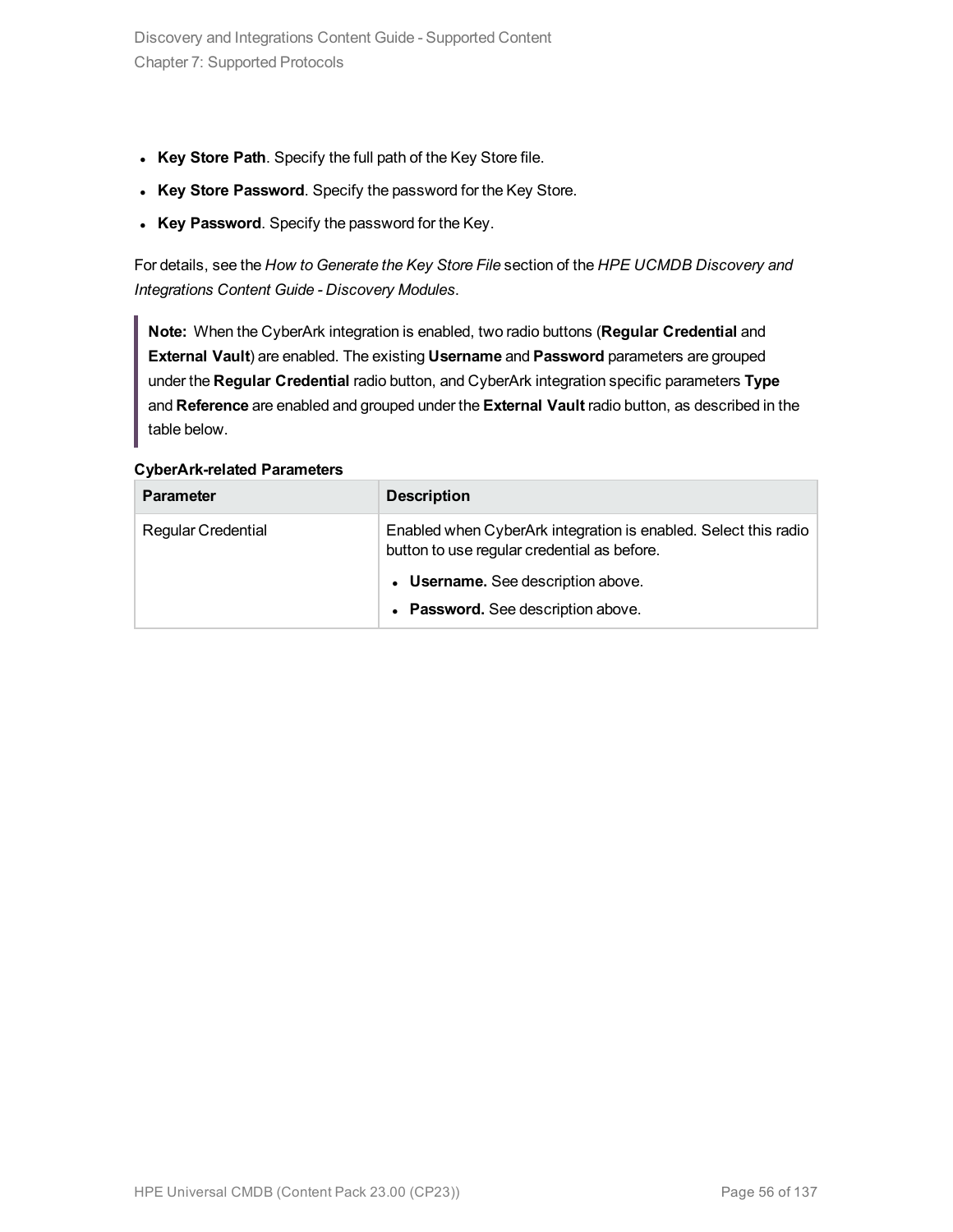| Parameter                                     | <b>Description</b>                                                                                                                                                                                                                                                                                                                                                |
|-----------------------------------------------|-------------------------------------------------------------------------------------------------------------------------------------------------------------------------------------------------------------------------------------------------------------------------------------------------------------------------------------------------------------------|
| <b>External Vault</b>                         | Enabled when CyberArk integration is enabled. Select this radio<br>button to use an external credential vault.                                                                                                                                                                                                                                                    |
|                                               | Type. The external vault type. Currently only CyberArk is<br>supported.                                                                                                                                                                                                                                                                                           |
|                                               | Reference. Click Configure to open the Configure dialog<br>box.                                                                                                                                                                                                                                                                                                   |
|                                               | • Reference. Select this option to configure the Reference<br>ID that will be used by UCMDB/UD to retrieve the<br>passwords from the CyberArk Enterprise Password<br>Vault when they are needed.                                                                                                                                                                  |
|                                               | Set the reference ID in the CyberArk Enterprise<br>Password Vault in the following format: <safe<br>Name&gt;\<folder path="">\<reference id="">.</reference></folder></safe<br>                                                                                                                                                                                   |
|                                               | Where <safe name=""> is the Safe value in CyberArk,<br/><folder path=""> is the folder where the Safe belongs to,<br/>and <reference id=""> is the name of the CyberArk<br/>account you specified or auto-generated in CyberArk.</reference></folder></safe>                                                                                                      |
|                                               | For example, NancySafe\Root\nancy-cyberark-<br>testing-refid.                                                                                                                                                                                                                                                                                                     |
|                                               | • Parameter. Select this option to enable configuring a list<br>of editable CyberArk properties as a query string for<br>UCMDB/UD to retrieve passwords from the CyberArk<br>Enterprise Password Vault.                                                                                                                                                           |
|                                               | To configure a CyberArk property value, click in the<br>Value column for the property, and specify the value in<br>string.                                                                                                                                                                                                                                        |
|                                               | The CyberArk properties values must not contain<br>any of the following characters: V:*?"<> '.;                                                                                                                                                                                                                                                                   |
|                                               | The out-of-the-box list of CyberArk properties displayed<br>in the Configure dialog box is editable. You can set<br>selected CyberArk properties as the default list using<br>JMX method setGlobalSettingVaule. For instructions,<br>see "How to Set a Default List of CyberArk Properties<br>Using JMX" in the HPE Universal CMDB Data Flow<br>Management Guide. |
|                                               | <b>Regex.</b> Enables configuring CyberArk properties<br>values in regular expressions.                                                                                                                                                                                                                                                                           |
|                                               | For examples of how to use regular expression<br>syntax, see "Regular Expression Examples" in the<br><b>HPE Universal CMDB Modeling Guide.</b>                                                                                                                                                                                                                    |
| HPE Universal CMDB (Content Pack 28.00 (CP23) | The CyberArk properties values in regular<br>expression must not contain any of the following<br>characters::;<br>Page 57 of 137                                                                                                                                                                                                                                  |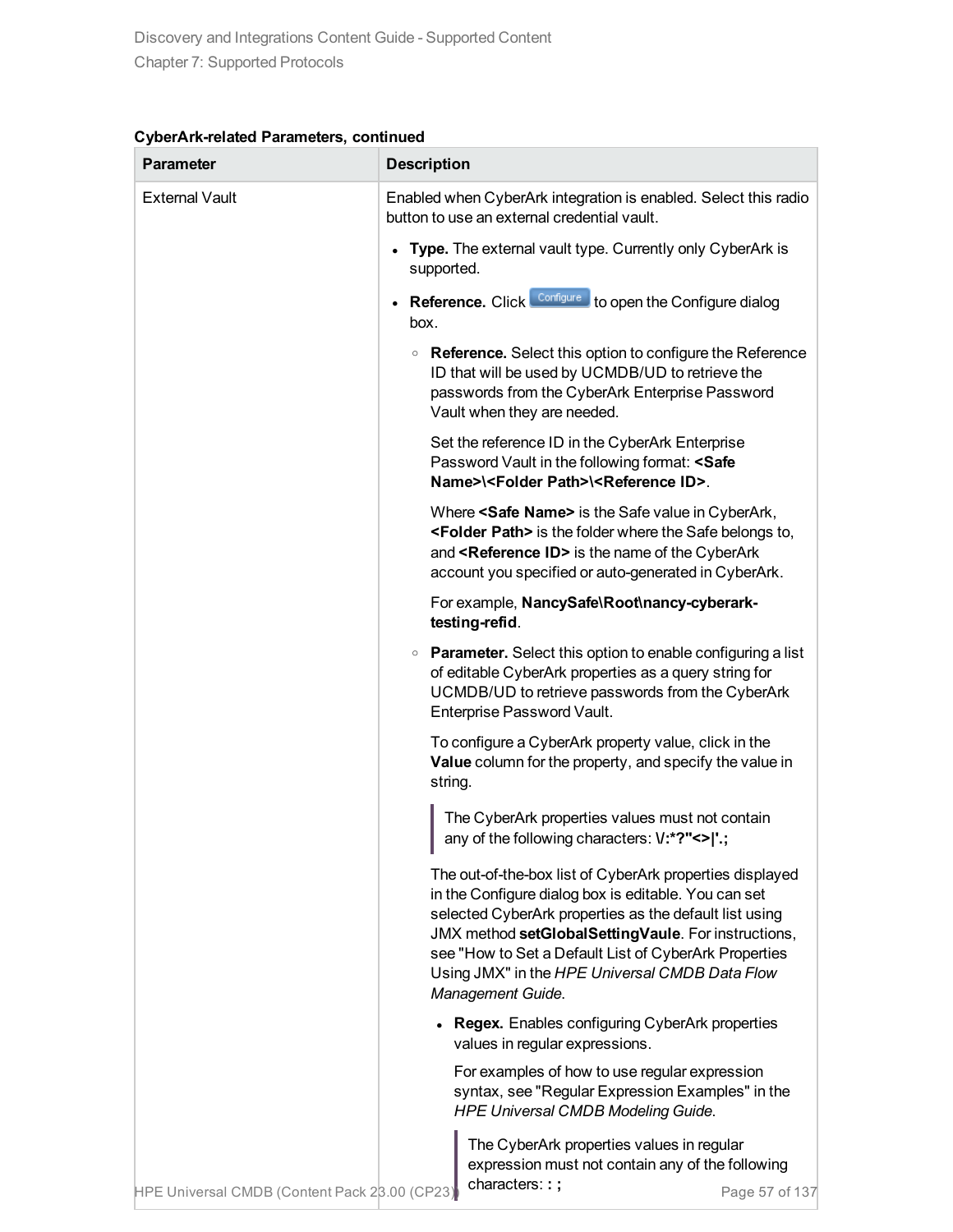# JBoss Protocol

| <b>Parameter</b>          | <b>Description</b>                                                                                         |
|---------------------------|------------------------------------------------------------------------------------------------------------|
| Port Number               | The port number.                                                                                           |
| <b>Connection Timeout</b> | Time-out in milliseconds after which the Probe stops trying to connect to<br>the JBoss application server. |
| User Name                 | The name of the user needed to connect to the application.                                                 |
| Password                  | The password of the user needed to connect to the application.                                             |

# LDAP Protocol

| <b>Parameter</b>                     | <b>Description</b>                                                                                                                                                                                                                                     |
|--------------------------------------|--------------------------------------------------------------------------------------------------------------------------------------------------------------------------------------------------------------------------------------------------------|
| Port Number                          | The port number.                                                                                                                                                                                                                                       |
| <b>Connection Timeout</b>            | Time-out in milliseconds after which the Probe stops trying to connect to<br>the LDAP application server.                                                                                                                                              |
| <b>User Name</b>                     | The name of the user needed to connect to the application.                                                                                                                                                                                             |
| Password                             | The password of the user needed to connect to the application.                                                                                                                                                                                         |
| Protocol                             | Choose which security model to use to access the service:                                                                                                                                                                                              |
|                                      | <b>LDAP.</b> Discovery uses an unprotected connection.<br>$\bullet$                                                                                                                                                                                    |
|                                      | <b>LDAPS.</b> Discovery uses an SSL connection.                                                                                                                                                                                                        |
| <b>LDAP Authentication</b><br>Method | <b>Simple.</b> The supported authentication method.                                                                                                                                                                                                    |
| Trust Store File Path                | The file containing trusted certificates.                                                                                                                                                                                                              |
|                                      | To import certificates into the Trust Store file:                                                                                                                                                                                                      |
|                                      | Create a new Trust Store or use the default Java Trust Store: <java-<br>home&gt;/lib/security/cacerts</java-<br>                                                                                                                                       |
|                                      | Enter the full path to the LDAP Trust Store file.<br>$\bullet$                                                                                                                                                                                         |
| <b>Trust Store Password</b>          | The LDAP Trust Store password used to access the Trust Store file. This<br>password is set during the creation of a new Trust Store. If the password<br>has not been changed from the default, use changeit to access the default<br>Java Trust Store. |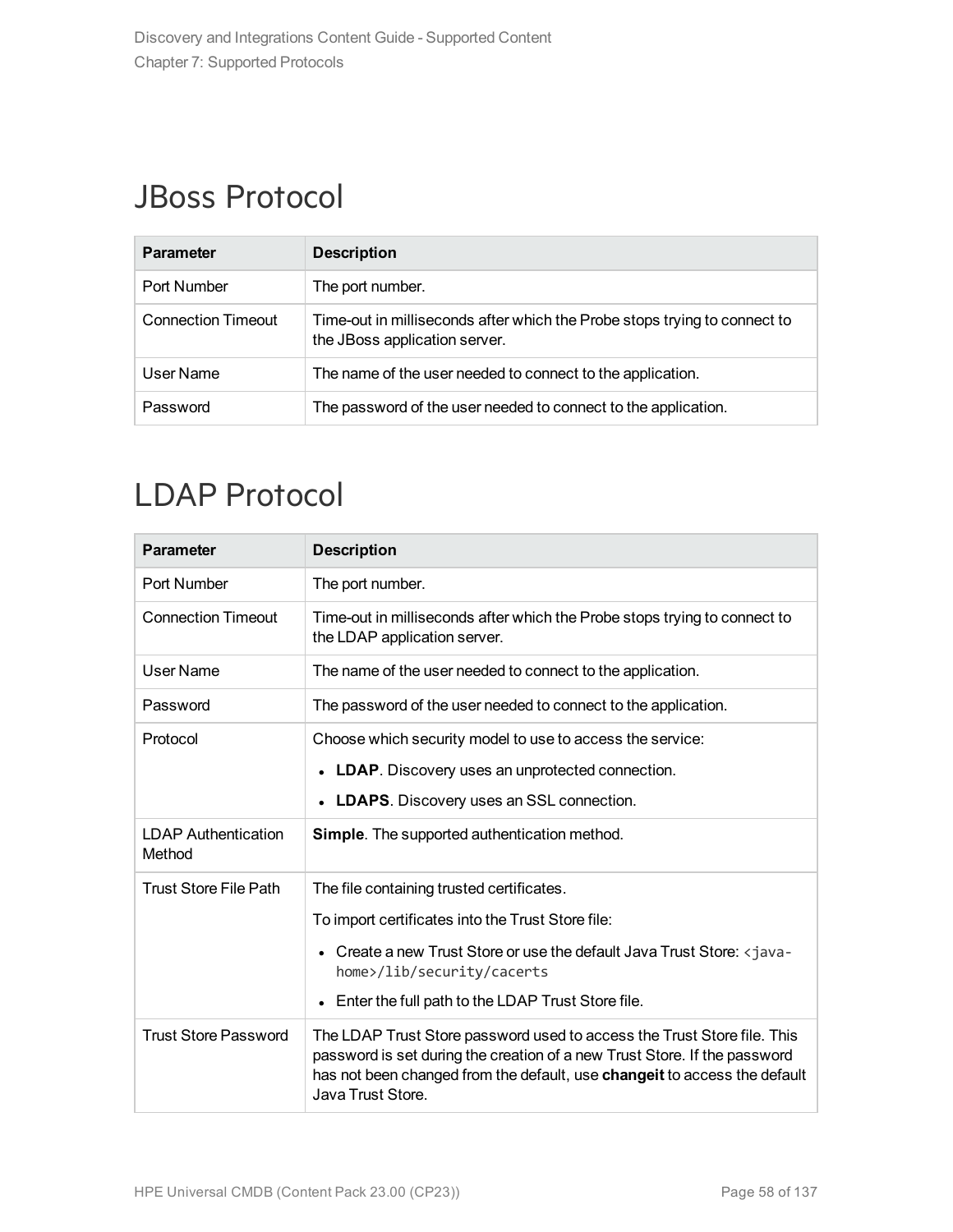### NetApp Protocol

| <b>Parameter</b>          | <b>Description</b>                                                                                 |
|---------------------------|----------------------------------------------------------------------------------------------------|
| NetApp ONTAPI<br>Protocol | The protocol type.                                                                                 |
|                           | <b>Default:</b> https                                                                              |
| Port Number               | The port number.                                                                                   |
|                           | Default: 443                                                                                       |
| Connection Timeout        | Time-out in milliseconds after which the Probe stops trying to connect to<br>the remote webserver. |
| Username                  | The name of the user needed to connect to the application.                                         |
| Password                  | The password of the user needed to connect to the application.                                     |

**Note:** When the CyberArk integration is enabled, two radio buttons (**Regular Credential** and **External Vault**) are enabled. The existing **Username** and **Password** parameters are grouped under the **Regular Credential** radio button, and CyberArk integration specific parameters **Type** and **Reference** are enabled and grouped under the **External Vault** radio button, as described in the table below.

| <b>Parameter</b>          | <b>Description</b>                                                                                             |
|---------------------------|----------------------------------------------------------------------------------------------------------------|
| <b>Regular Credential</b> | Enabled when CyberArk integration is enabled. Select this radio<br>button to use regular credential as before. |
|                           | • Username. See description above.                                                                             |
|                           | • Password. See description above.                                                                             |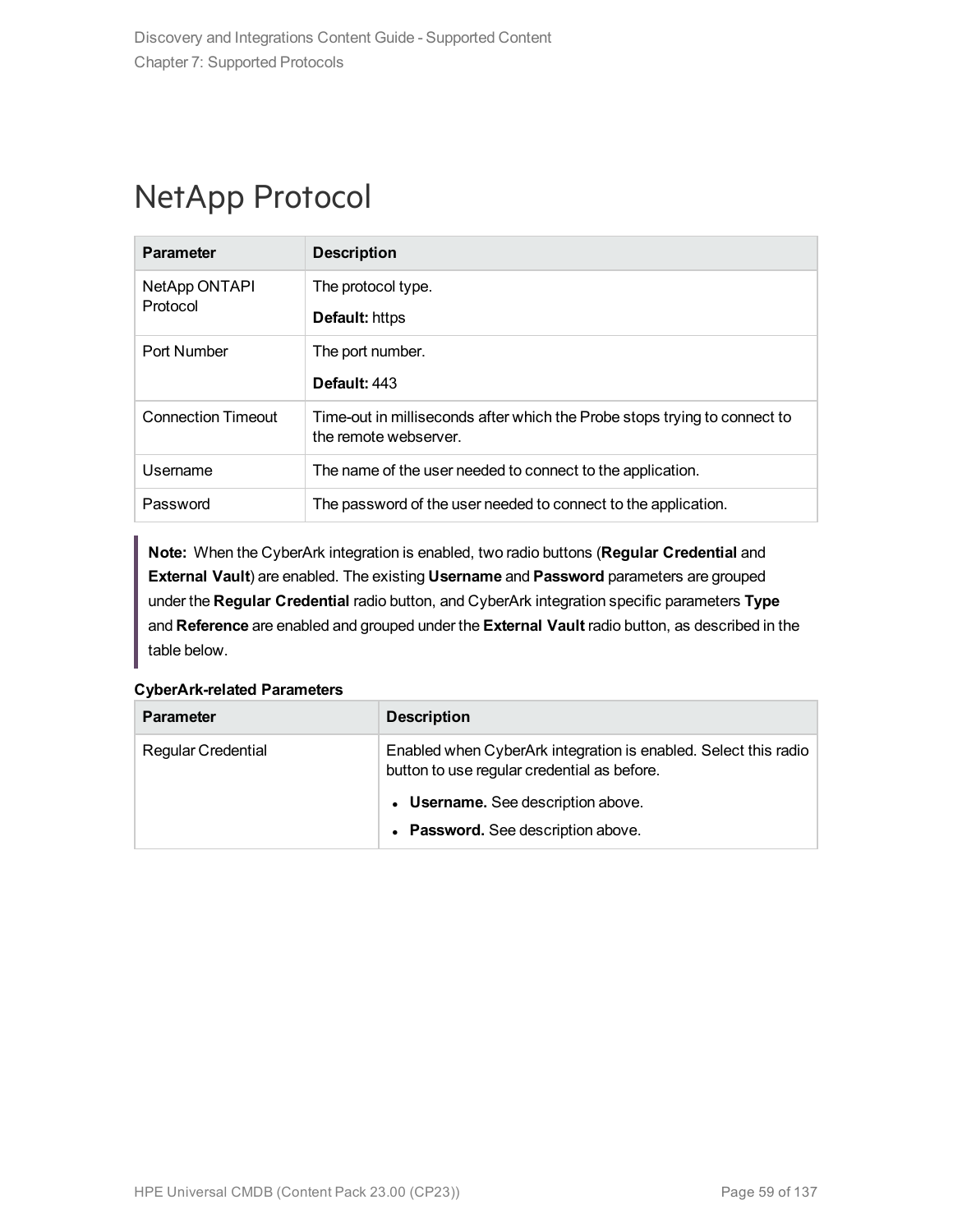| CyberArk-related Parameters, continued |  |  |
|----------------------------------------|--|--|
|----------------------------------------|--|--|

| Parameter                                     | <b>Description</b>                                                                                                                                                                                                                                                                                                                                                |
|-----------------------------------------------|-------------------------------------------------------------------------------------------------------------------------------------------------------------------------------------------------------------------------------------------------------------------------------------------------------------------------------------------------------------------|
| <b>External Vault</b>                         | Enabled when CyberArk integration is enabled. Select this radio<br>button to use an external credential vault.                                                                                                                                                                                                                                                    |
|                                               | Type. The external vault type. Currently only CyberArk is<br>supported.                                                                                                                                                                                                                                                                                           |
|                                               | Reference. Click Configure to open the Configure dialog<br>box.                                                                                                                                                                                                                                                                                                   |
|                                               | • Reference. Select this option to configure the Reference<br>ID that will be used by UCMDB/UD to retrieve the<br>passwords from the CyberArk Enterprise Password<br>Vault when they are needed.                                                                                                                                                                  |
|                                               | Set the reference ID in the CyberArk Enterprise<br>Password Vault in the following format: <safe<br>Name&gt;\<folder path="">\<reference id="">.</reference></folder></safe<br>                                                                                                                                                                                   |
|                                               | Where <safe name=""> is the Safe value in CyberArk,<br/><folder path=""> is the folder where the Safe belongs to,<br/>and <reference id=""> is the name of the CyberArk<br/>account you specified or auto-generated in CyberArk.</reference></folder></safe>                                                                                                      |
|                                               | For example, NancySafe\Root\nancy-cyberark-<br>testing-refid.                                                                                                                                                                                                                                                                                                     |
|                                               | • Parameter. Select this option to enable configuring a list<br>of editable CyberArk properties as a query string for<br>UCMDB/UD to retrieve passwords from the CyberArk<br>Enterprise Password Vault.                                                                                                                                                           |
|                                               | To configure a CyberArk property value, click in the<br>Value column for the property, and specify the value in<br>string.                                                                                                                                                                                                                                        |
|                                               | The CyberArk properties values must not contain<br>any of the following characters: V:*?"<> '.;                                                                                                                                                                                                                                                                   |
|                                               | The out-of-the-box list of CyberArk properties displayed<br>in the Configure dialog box is editable. You can set<br>selected CyberArk properties as the default list using<br>JMX method setGlobalSettingVaule. For instructions,<br>see "How to Set a Default List of CyberArk Properties<br>Using JMX" in the HPE Universal CMDB Data Flow<br>Management Guide. |
|                                               | <b>Regex.</b> Enables configuring CyberArk properties<br>values in regular expressions.                                                                                                                                                                                                                                                                           |
|                                               | For examples of how to use regular expression<br>syntax, see "Regular Expression Examples" in the<br><b>HPE Universal CMDB Modeling Guide.</b>                                                                                                                                                                                                                    |
| HPE Universal CMDB (Content Pack 28.00 (CP23) | The CyberArk properties values in regular<br>expression must not contain any of the following<br>characters::;<br>Page 60 of 137                                                                                                                                                                                                                                  |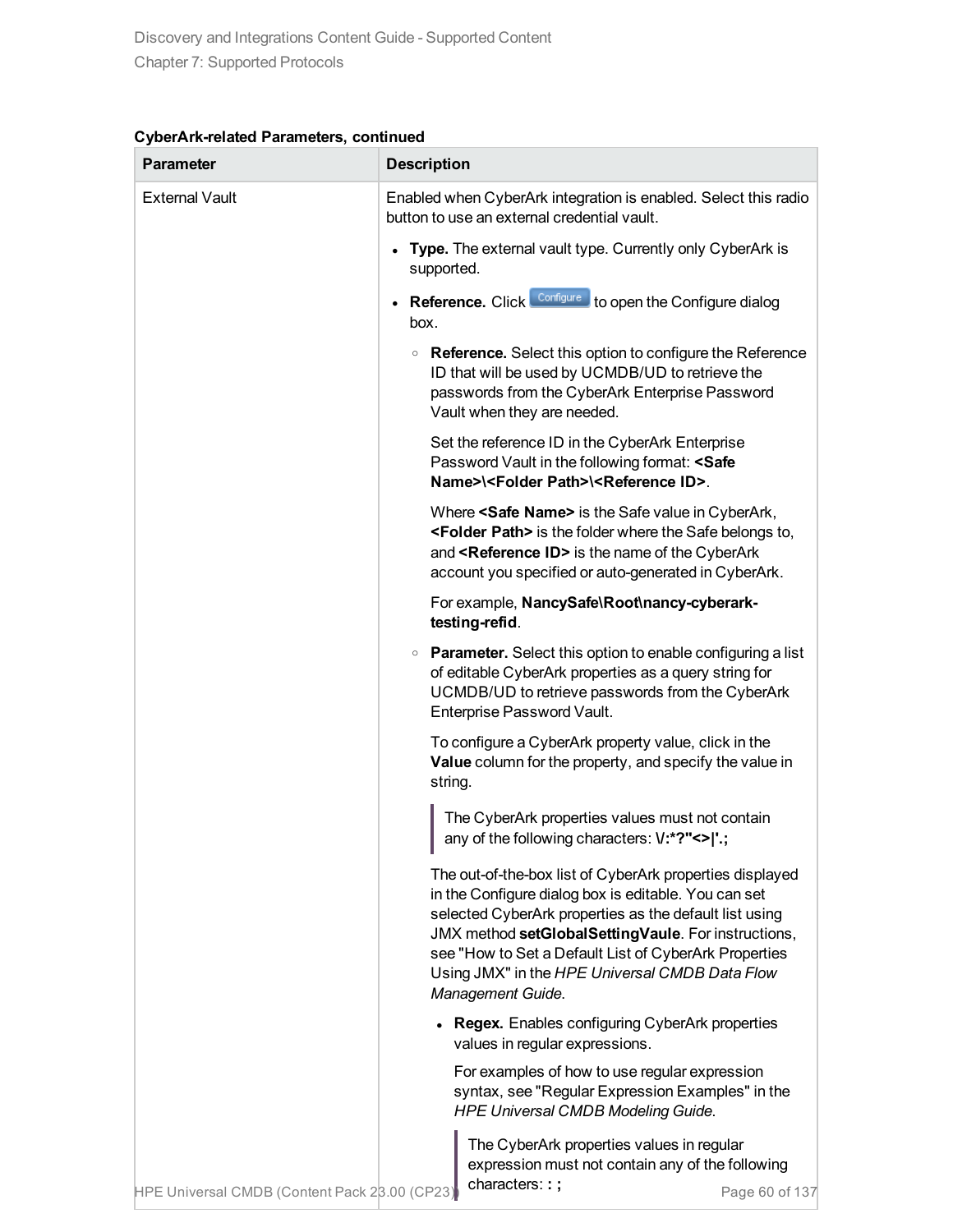# NetApp SANscreen/OnCommand Protocol

| <b>Parameter</b>    | <b>Description</b>                                                                        |
|---------------------|-------------------------------------------------------------------------------------------|
| Password            | The password of the user needed to connect to the application.                            |
| Port Number         | The number of the port used to connect to the SANscreen Webservice<br>API.<br>Default: 80 |
| User Name           | The name of the user needed to connect to the application.                                |
| Webservice Protocol | Protocol used to connect to the SANscreen Webservice API; HTTP or<br>HTTPS.               |
|                     | Default: HTTP                                                                             |

### NNM Protocol

| <b>Parameter</b>          | <b>Description</b>                                                                                                          |
|---------------------------|-----------------------------------------------------------------------------------------------------------------------------|
| <b>Connection Timeout</b> | Time-out in milliseconds after which the Data Flow Probe stops trying to<br>connect to the NNMi server.                     |
| NNM Password              | The password for the specified NNM Web service (for example,<br>Openview).                                                  |
| NNM User name             | The user name for connecting to the NNMI console. This user must have<br>the NNMi Administrator or Web Service Client role. |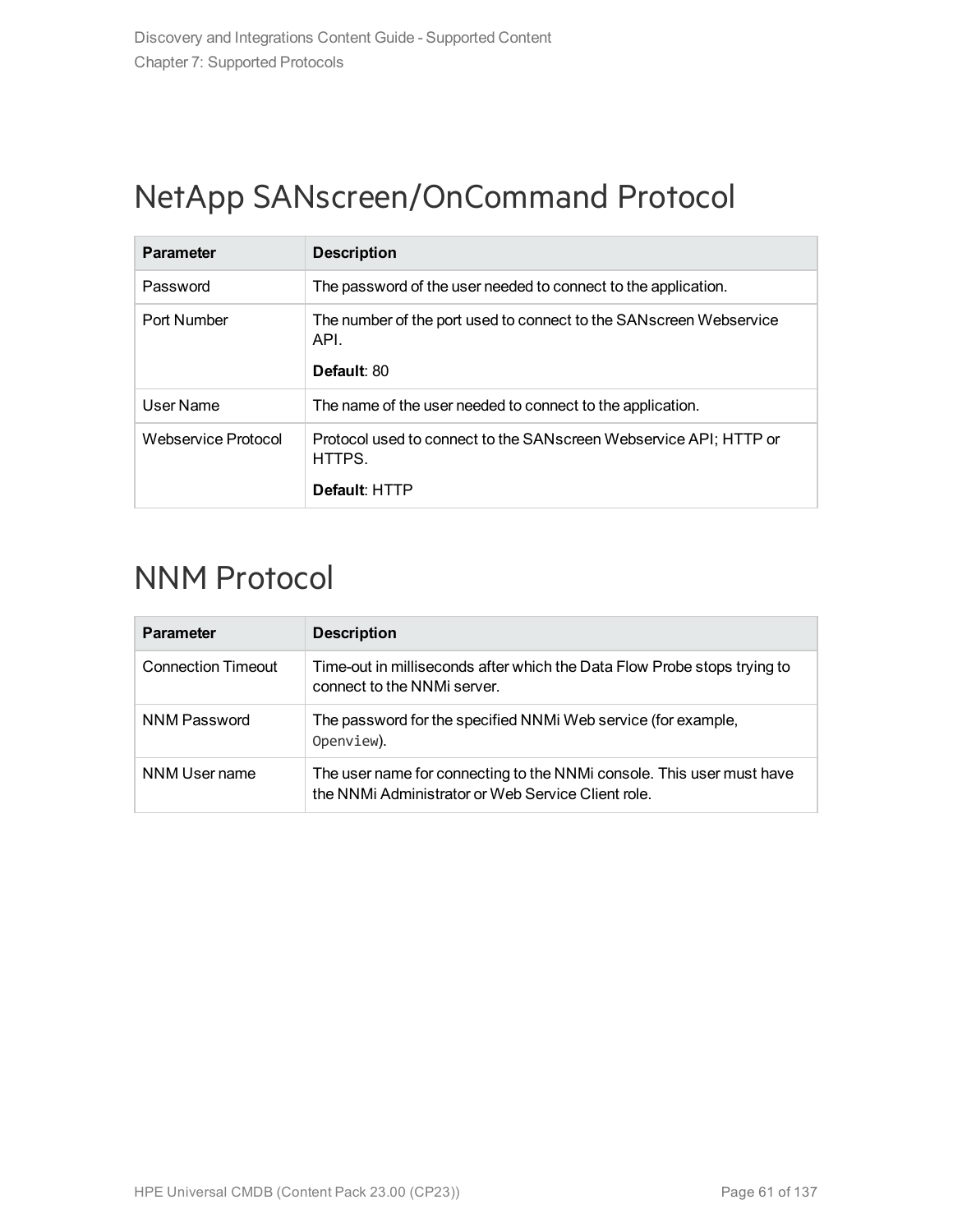| <b>Parameter</b>                    | <b>Description</b>                                                                                                                                                                                            |
|-------------------------------------|---------------------------------------------------------------------------------------------------------------------------------------------------------------------------------------------------------------|
| NNM Webservice Port                 | The port for connecting to the NNMi console. This field is pre-filled with the<br>port that the JBoss application server uses for communicating with the<br>NNMi console, as specified in the following file: |
|                                     | Windows:<br>$\bullet$<br>%NnmDataDir%\shared\nnm\<br>conf\nnm.ports.properties                                                                                                                                |
|                                     | UNIX:<br>$\bullet$<br>\$NnmDataDir/shared/nnm<br>/conf/nnm.ports.properties                                                                                                                                   |
|                                     | For non-SSL connections, use the value of jboss.http.port, which is 80 or<br>8004 by default (depending on the presence of another Web server when<br>NNMi was installed).                                    |
|                                     | For SSL connections, use the value of <b>jboss.https.port</b> , which is 443 by<br>default.                                                                                                                   |
| <b>NNM Webservice</b><br>Protocol   | The protocol for the NNMi Web service (the default is http).                                                                                                                                                  |
| <b>UCMDB Password</b>               | The password for the UCMDB Web service (the default is admin).                                                                                                                                                |
| <b>UCMDB</b> Username               | A valid UCMDB Web service account name with the UCMDB<br>Administrator role (the default is admin).                                                                                                           |
| <b>UCMDB Webservice</b><br>Port     | The port for connecting to the UCMDB Web service.                                                                                                                                                             |
|                                     | If you are using the default UCMDB configuration, use port 8080 (for non-<br>SSL connections to UCMDB).                                                                                                       |
| <b>UCMDB Webservice</b><br>Protocol | The protocol for the UCMDB Web service (the default is http).                                                                                                                                                 |

# NTCMD Protocol

| <b>Parameter</b>          | <b>Description</b>                                                                             |
|---------------------------|------------------------------------------------------------------------------------------------|
| <b>Connection Timeout</b> | Time-out in milliseconds after which the Probe stops trying to connect to<br>the NTCMD server. |
| Username                  | The name of the user needed to connect to the host as an administrator.                        |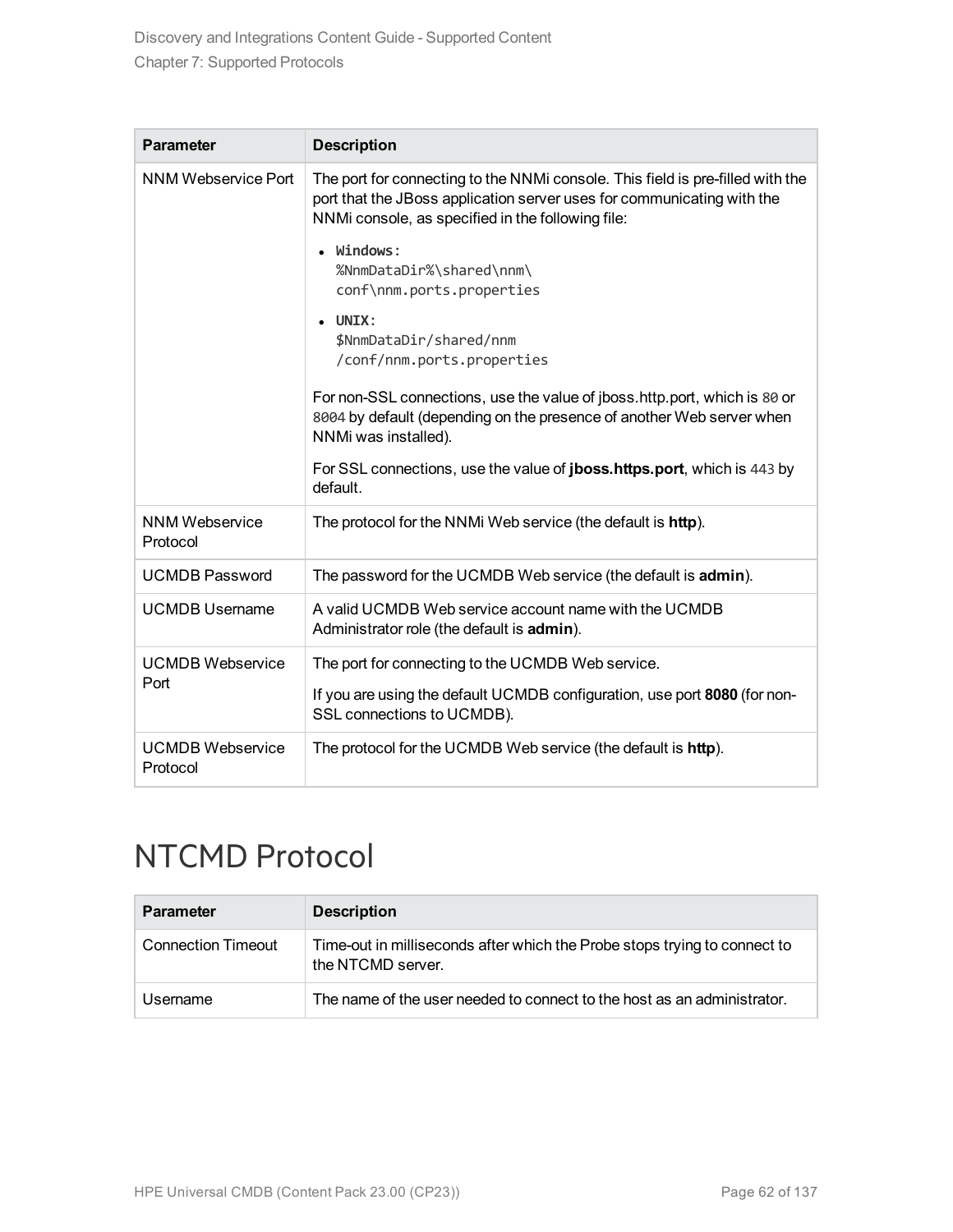| <b>Parameter</b>       | <b>Description</b>                                                                                                                                                                                                                         |
|------------------------|--------------------------------------------------------------------------------------------------------------------------------------------------------------------------------------------------------------------------------------------|
| Password               | The password of the user needed to connect to the host as an<br>administrator.                                                                                                                                                             |
|                        | <b>Note:</b> The password cannot contain the following special characters:<br>^&                                                                                                                                                           |
| <b>Windows Domain</b>  | The Windows domain in which the credentials are defined. If this field is<br>left empty or is not a valid domain, the NTCMD protocol assumes the user<br>is defined locally on the host.                                                   |
| Run remote<br>commands | If selected, the discovery commands are executed remotely under the<br><b>User Name of this credential.</b>                                                                                                                                |
| impersonated           | If not selected, the discovery commands are, instead, executed remotely<br>under the LocalService account.                                                                                                                                 |
| Remote Share Path      | Used where Admin\$ does not exist on the Windows machine being<br>connected to. Type here the name of the SHARE concatenated with full<br>path to the Windows directory of the machine being connected to. For<br>example: Share\$\Windows |
| Share Local Path       | The full path to the Windows directory of the machine being connected to.<br>For example: C:\Windows                                                                                                                                       |

See also: the section about the Extended Shell Interface in the *HPE UCMDB Discovery and Integrations Content Guide - General Reference* document.

#### **Note:**

- This protocol supports IPv6, with the following limitations:
	- <sup>o</sup> Windows XP: Does not work over IPv6
	- <sup>o</sup> Windows Server 2003/2003 R2: Registry on the target system being discovered needs to be modified as described in this Microsoft support article: <http://support.microsoft.com/kb/281308>
- You can use the HPCmd Utility to establish shell connection to remote Windows machines in order to execute commands for extracting important configuration information for population in the UCMDB. For details about this utility, see the section about HPCmd in the *HPE UCMDB Discovery and Integrations Content Guide - General Reference* document.
- This protocol uses the DCOM protocol for connecting to remote machines. The DCOM protocol requires that the following ports are open: 135, 137, 138, and 139. In addition the DCOM protocol uses arbitrary ports between 1024 and 65535, but there are ways to restrict the port range used by WMI/DCOM/RPC. In addition, for information about for configuring DCOM to work with firewalls, see [http://support.microsoft.com/kb/154596/en-us.](http://support.microsoft.com/kb/154596/en-us) For all versions of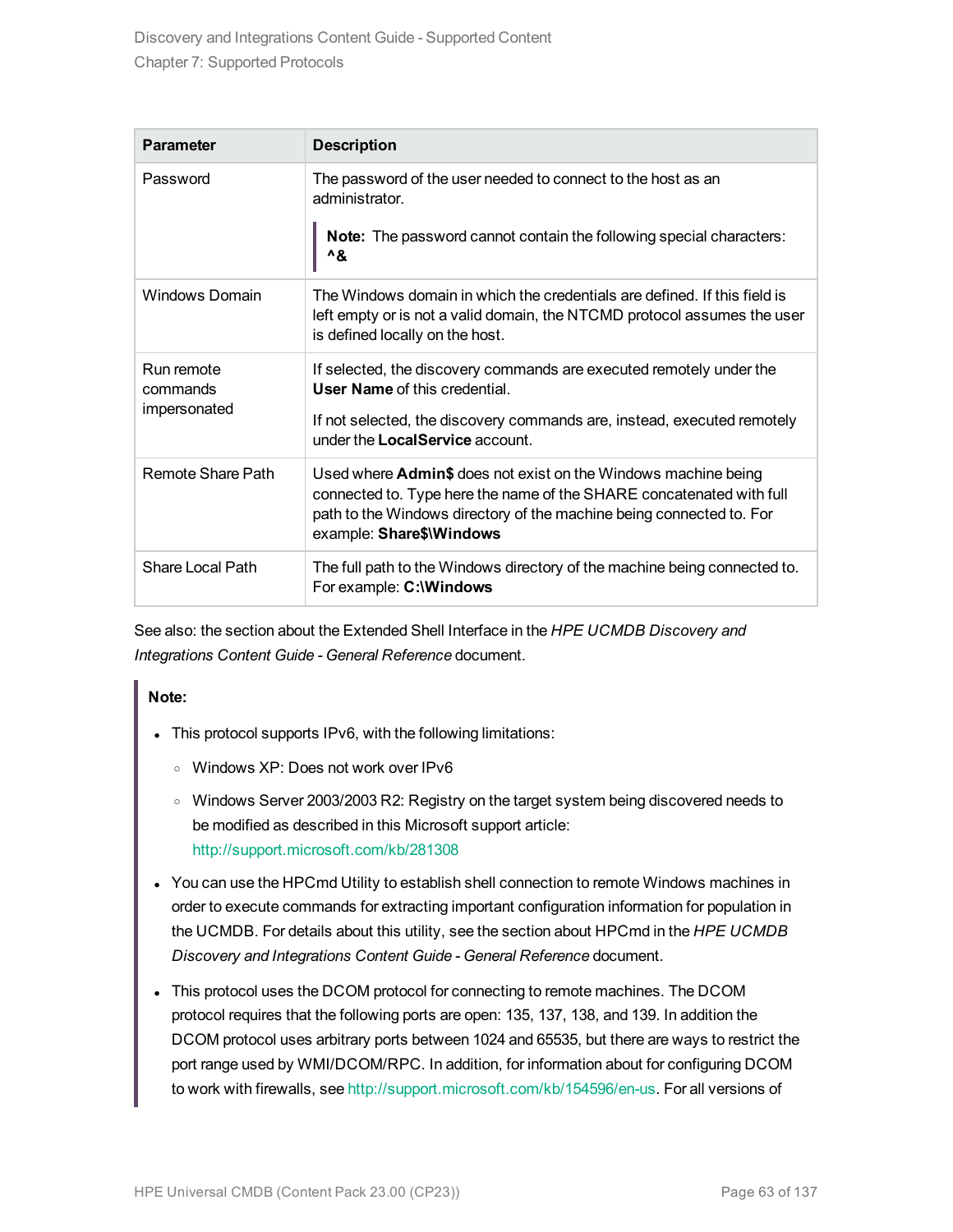Windows after NT, port 445 (name: microsoft-ds) is the preferred port for resource sharing, including Windows file sharing and other services. It uses the TCP Protocol and replaces ports 137-139.

**Note:** When the CyberArk integration is enabled, two radio buttons (**Regular Credential** and **External Vault**) are enabled. The existing **Username** and **Password** parameters are grouped under the **Regular Credential** radio button, and CyberArk integration specific parameters **Type** and **Reference** are enabled and grouped under the **External Vault** radio button, as described in the table below.

| <b>Parameter</b>          | <b>Description</b>                                                                                             |
|---------------------------|----------------------------------------------------------------------------------------------------------------|
| <b>Regular Credential</b> | Enabled when CyberArk integration is enabled. Select this radio<br>button to use regular credential as before. |
|                           | • Username. See description above.                                                                             |
|                           | • Password. See description above.                                                                             |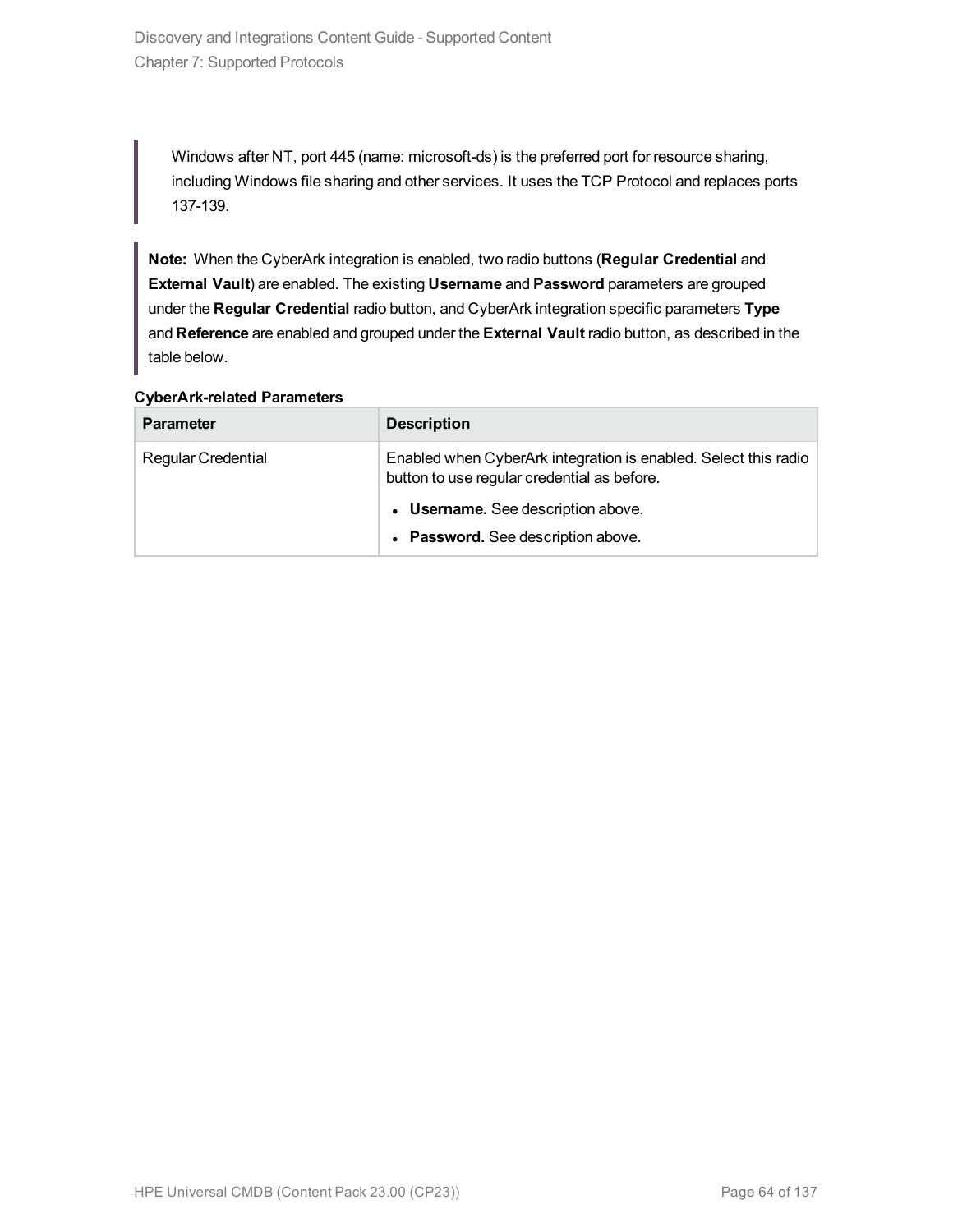| CyberArk-related Parameters, continued |  |  |
|----------------------------------------|--|--|
|----------------------------------------|--|--|

| Parameter                                     | <b>Description</b>                                                                                                                                                                                                                                                                                                                                                |
|-----------------------------------------------|-------------------------------------------------------------------------------------------------------------------------------------------------------------------------------------------------------------------------------------------------------------------------------------------------------------------------------------------------------------------|
| <b>External Vault</b>                         | Enabled when CyberArk integration is enabled. Select this radio<br>button to use an external credential vault.                                                                                                                                                                                                                                                    |
|                                               | Type. The external vault type. Currently only CyberArk is<br>supported.                                                                                                                                                                                                                                                                                           |
|                                               | Reference. Click Configure to open the Configure dialog<br>box.                                                                                                                                                                                                                                                                                                   |
|                                               | • Reference. Select this option to configure the Reference<br>ID that will be used by UCMDB/UD to retrieve the<br>passwords from the CyberArk Enterprise Password<br>Vault when they are needed.                                                                                                                                                                  |
|                                               | Set the reference ID in the CyberArk Enterprise<br>Password Vault in the following format: <safe<br>Name&gt;\<folder path="">\<reference id="">.</reference></folder></safe<br>                                                                                                                                                                                   |
|                                               | Where <safe name=""> is the Safe value in CyberArk,<br/><folder path=""> is the folder where the Safe belongs to,<br/>and <reference id=""> is the name of the CyberArk<br/>account you specified or auto-generated in CyberArk.</reference></folder></safe>                                                                                                      |
|                                               | For example, NancySafe\Root\nancy-cyberark-<br>testing-refid.                                                                                                                                                                                                                                                                                                     |
|                                               | • Parameter. Select this option to enable configuring a list<br>of editable CyberArk properties as a query string for<br>UCMDB/UD to retrieve passwords from the CyberArk<br>Enterprise Password Vault.                                                                                                                                                           |
|                                               | To configure a CyberArk property value, click in the<br>Value column for the property, and specify the value in<br>string.                                                                                                                                                                                                                                        |
|                                               | The CyberArk properties values must not contain<br>any of the following characters: V:*?"<> '.;                                                                                                                                                                                                                                                                   |
|                                               | The out-of-the-box list of CyberArk properties displayed<br>in the Configure dialog box is editable. You can set<br>selected CyberArk properties as the default list using<br>JMX method setGlobalSettingVaule. For instructions,<br>see "How to Set a Default List of CyberArk Properties<br>Using JMX" in the HPE Universal CMDB Data Flow<br>Management Guide. |
|                                               | <b>Regex.</b> Enables configuring CyberArk properties<br>values in regular expressions.                                                                                                                                                                                                                                                                           |
|                                               | For examples of how to use regular expression<br>syntax, see "Regular Expression Examples" in the<br><b>HPE Universal CMDB Modeling Guide.</b>                                                                                                                                                                                                                    |
| HPE Universal CMDB (Content Pack 28.00 (CP23) | The CyberArk properties values in regular<br>expression must not contain any of the following<br>characters::;<br>Page 65 of 137                                                                                                                                                                                                                                  |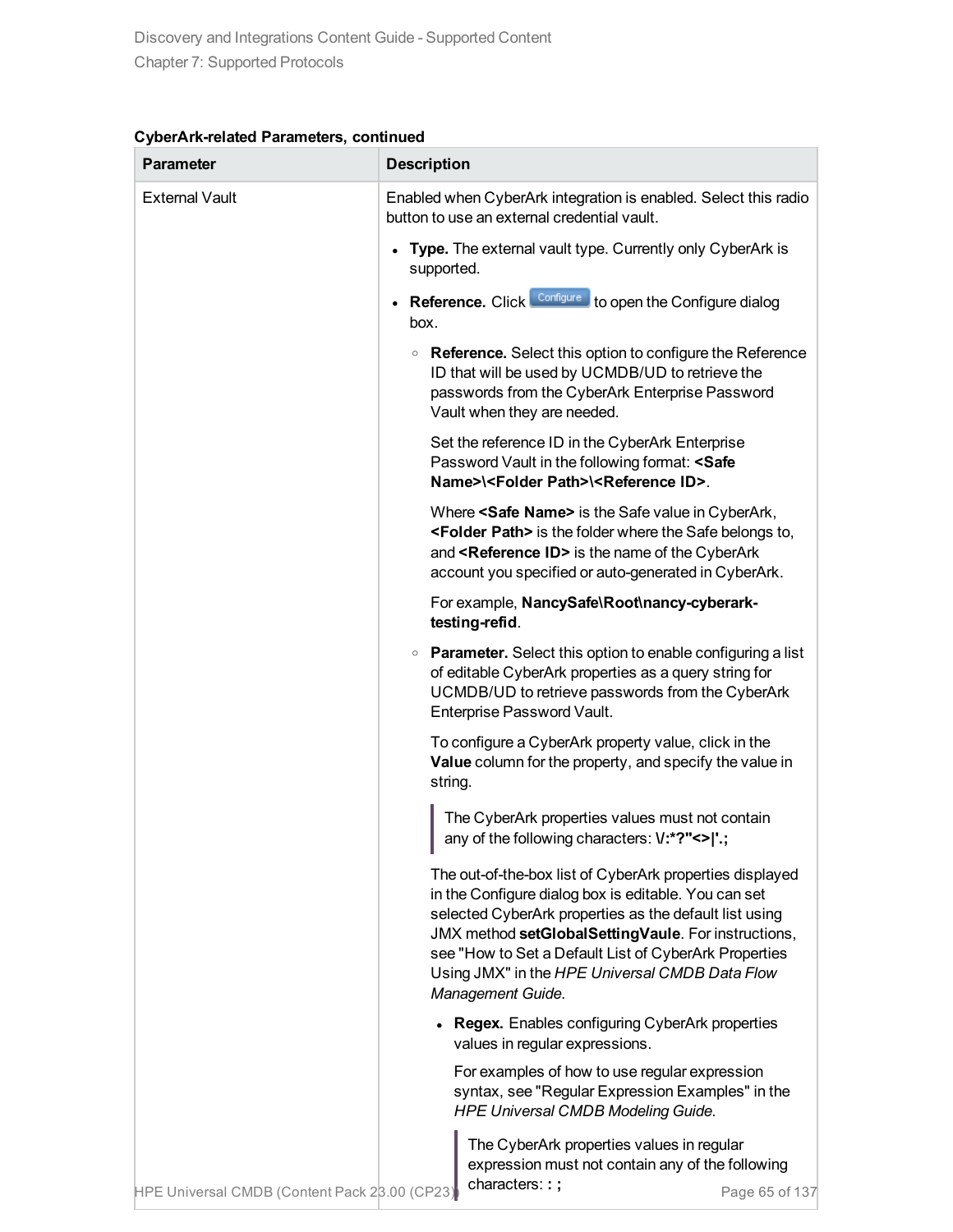# PowerCmd Protocol

The PowerCmd protocol is for the Windows discovery.

The PowerCmd protocol provides a generic Windows Shell based on PowerShell. It can be used to run Windows commands like the NTCMD protocol and Universal Discovery protocol. The PowerCmd protocol is a wrapper of PowerShell and only uses the PowerShell protocol.

| <b>Parameter</b>          | <b>Description</b>                                                                                                                                                                                                                       |
|---------------------------|------------------------------------------------------------------------------------------------------------------------------------------------------------------------------------------------------------------------------------------|
| <b>Allow Redirection</b>  | Allows redirection of this connection to an alternate Uniform Resource<br>Identifier (URI).                                                                                                                                              |
|                           | Default: false                                                                                                                                                                                                                           |
| <b>Application Name</b>   | The application name. This parameter must be set in case the remote<br>application name is different from WSMan.                                                                                                                         |
| <b>Connection Timeout</b> | Time-out in milliseconds after which the Probe stops trying to connect to<br>the destination machine.                                                                                                                                    |
|                           | <b>Default: 30000</b>                                                                                                                                                                                                                    |
| <b>Connection URI</b>     | A fully qualified Connection URI.                                                                                                                                                                                                        |
|                           | Default: null                                                                                                                                                                                                                            |
| Port Number               | The port number. By default, a PowerShell agent uses port 5985 for a<br>regular connection and 5986 for a secure connection. If you are using a<br>different port for PowerShell in your environment, enter the required port<br>number. |
| Use SSL                   | Uses the Secure Sockets Layer (SSL) protocol to establish a connection to<br>the remote computer. By default, SSL is not used.                                                                                                           |
| <b>User Name</b>          | The name of the user that can connect to the remote machine by<br>PowerShell.                                                                                                                                                            |
| <b>User Password</b>      | The password of the user that can connect to the remote machine by<br>PowerShell.                                                                                                                                                        |
| <b>Windows Domain</b>     | The Windows domain on which the credentials are defined. If this field is<br>empty, PowerShell assumes that the user is defined locally on the host.                                                                                     |

**Note:** This protocol supports IPv6.

**Note:** When the CyberArk integration is enabled, two radio buttons (**Regular Credential** and **External Vault**) are enabled. The existing **Username** and **Password** parameters are grouped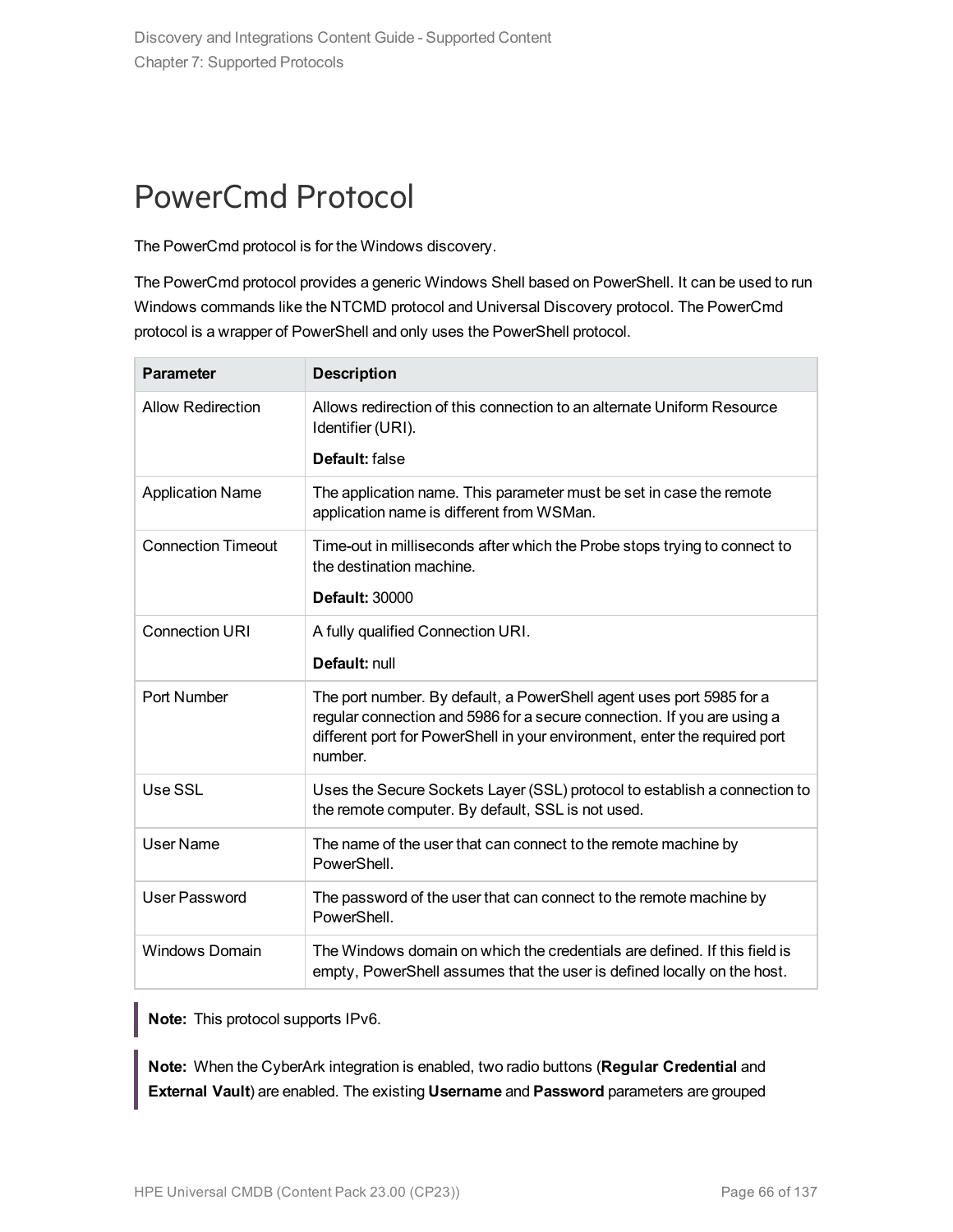under the **Regular Credential** radio button, and CyberArk integration specific parameters **Type** and **Reference** are enabled and grouped under the **External Vault** radio button, as described in the table below.

**CyberArk-related Parameters**

| <b>Parameter</b>          | <b>Description</b>                                                                                             |
|---------------------------|----------------------------------------------------------------------------------------------------------------|
| <b>Regular Credential</b> | Enabled when CyberArk integration is enabled. Select this radio<br>button to use regular credential as before. |
|                           | • Username. See description above.                                                                             |
|                           | • Password. See description above.                                                                             |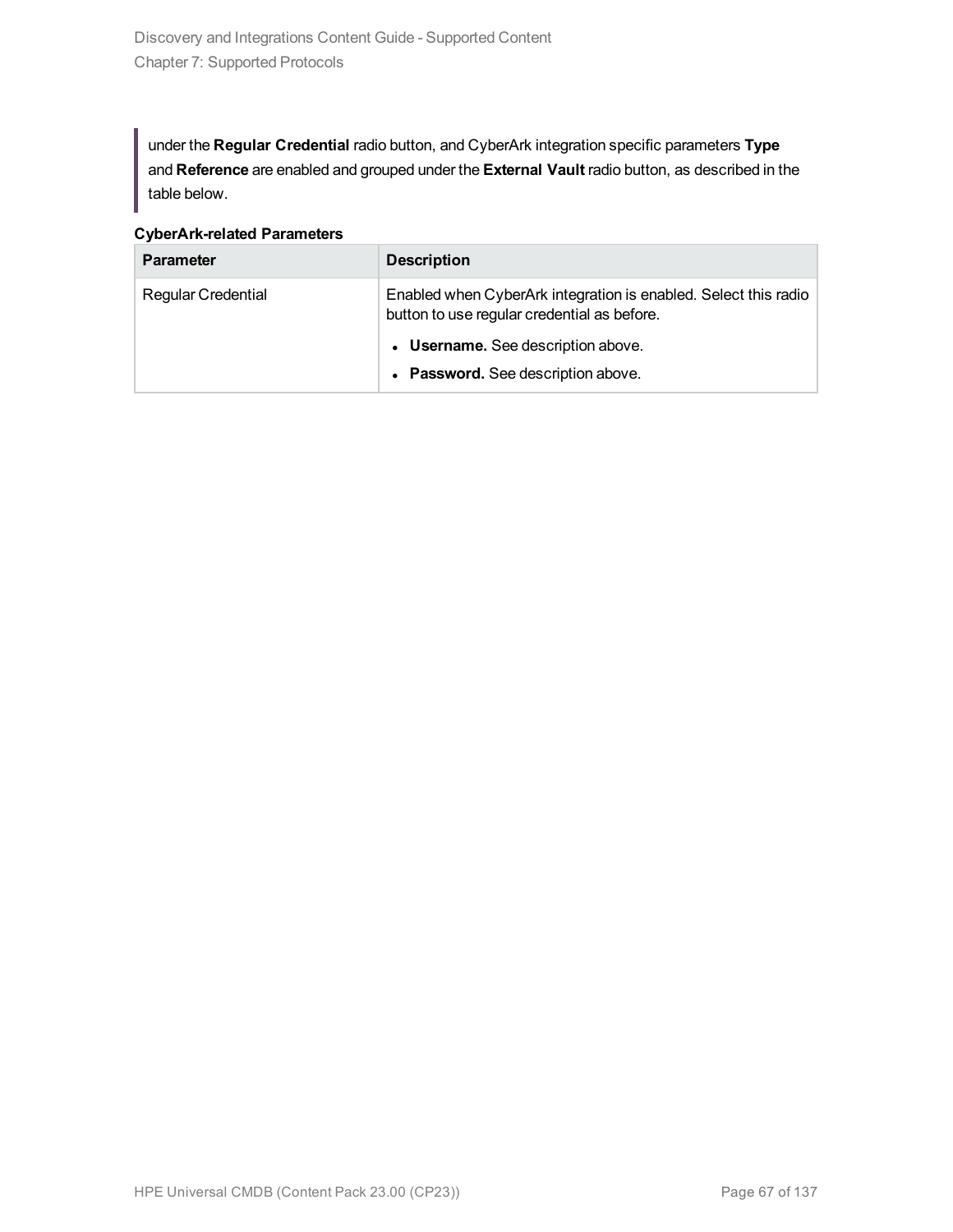| CyberArk-related Parameters, continued |  |  |
|----------------------------------------|--|--|
|----------------------------------------|--|--|

| Parameter                                     | <b>Description</b>                                                                                                                                                                                                                                                                                                                                                |
|-----------------------------------------------|-------------------------------------------------------------------------------------------------------------------------------------------------------------------------------------------------------------------------------------------------------------------------------------------------------------------------------------------------------------------|
| <b>External Vault</b>                         | Enabled when CyberArk integration is enabled. Select this radio<br>button to use an external credential vault.                                                                                                                                                                                                                                                    |
|                                               | Type. The external vault type. Currently only CyberArk is<br>supported.                                                                                                                                                                                                                                                                                           |
|                                               | Reference. Click Configure to open the Configure dialog<br>box.                                                                                                                                                                                                                                                                                                   |
|                                               | • Reference. Select this option to configure the Reference<br>ID that will be used by UCMDB/UD to retrieve the<br>passwords from the CyberArk Enterprise Password<br>Vault when they are needed.                                                                                                                                                                  |
|                                               | Set the reference ID in the CyberArk Enterprise<br>Password Vault in the following format: <safe<br>Name&gt;\<folder path="">\<reference id="">.</reference></folder></safe<br>                                                                                                                                                                                   |
|                                               | Where <safe name=""> is the Safe value in CyberArk,<br/><folder path=""> is the folder where the Safe belongs to,<br/>and <reference id=""> is the name of the CyberArk<br/>account you specified or auto-generated in CyberArk.</reference></folder></safe>                                                                                                      |
|                                               | For example, NancySafe\Root\nancy-cyberark-<br>testing-refid.                                                                                                                                                                                                                                                                                                     |
|                                               | • Parameter. Select this option to enable configuring a list<br>of editable CyberArk properties as a query string for<br>UCMDB/UD to retrieve passwords from the CyberArk<br>Enterprise Password Vault.                                                                                                                                                           |
|                                               | To configure a CyberArk property value, click in the<br>Value column for the property, and specify the value in<br>string.                                                                                                                                                                                                                                        |
|                                               | The CyberArk properties values must not contain<br>any of the following characters: V:*?"<> '.;                                                                                                                                                                                                                                                                   |
|                                               | The out-of-the-box list of CyberArk properties displayed<br>in the Configure dialog box is editable. You can set<br>selected CyberArk properties as the default list using<br>JMX method setGlobalSettingVaule. For instructions,<br>see "How to Set a Default List of CyberArk Properties<br>Using JMX" in the HPE Universal CMDB Data Flow<br>Management Guide. |
|                                               | <b>Regex.</b> Enables configuring CyberArk properties<br>values in regular expressions.                                                                                                                                                                                                                                                                           |
|                                               | For examples of how to use regular expression<br>syntax, see "Regular Expression Examples" in the<br><b>HPE Universal CMDB Modeling Guide.</b>                                                                                                                                                                                                                    |
| HPE Universal CMDB (Content Pack 28.00 (CP23) | The CyberArk properties values in regular<br>expression must not contain any of the following<br>characters::;<br>Page 68 of 137                                                                                                                                                                                                                                  |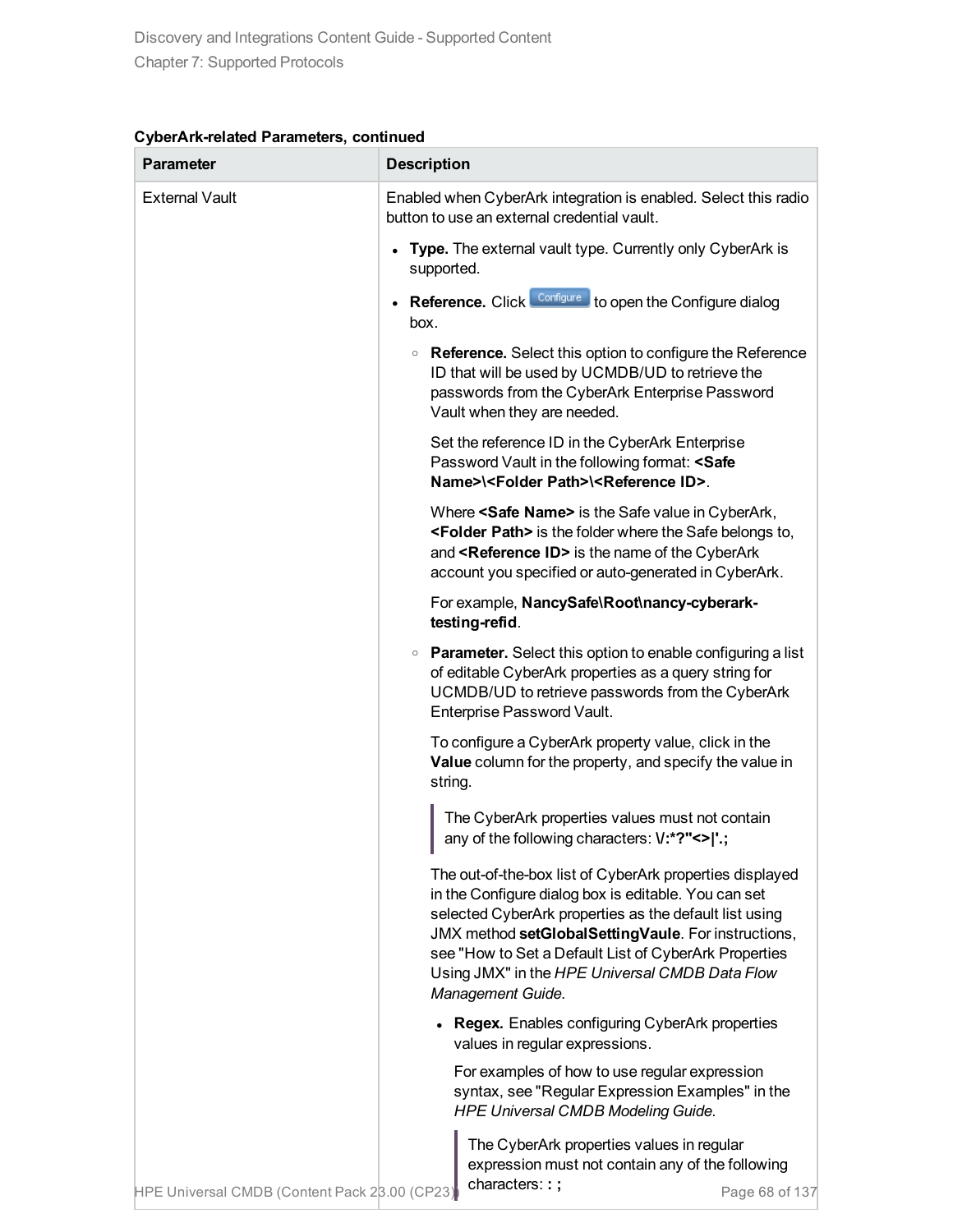### PowerCmd Protocol Troubleshooting

This section describes the troubleshooting for the PowerCmd protocol.

Before starting troubleshooting with the PowerCmd protocol, make sure that the following steps are performed:

1. Both the Data Flow Probe machine and the remote discovery machine enabled PowerShell.

To check whether PowerShell is enabled, do the following:

- a. Open the Command Prompt window.
- b. Enter powershell -help. The PowerShell help information should appear. Otherwise, install PowerShell.
- 2. The Data Flow Probe machine can create PowerShell connection to the remote discovery machine.

To do so,

- a. Open the Windows PowerShell window.
- b. Enter enable-psremoting.
- c. Type A and press **Enter** to continue.
- d. Enter winrm g winrm/config/client. The output should be like as follows:

```
Client
   NetworkDelayms = 5000
   URLPrefix = wsmanAllowUnencrypted = false
   Auth
      Basic = true
      Digest = true
      Kerberos = true
      Negotiate = true
      Certificate = true
      CredSSP = false
   DefaultPorts
      HTTP = 5985
      HTTPS = 5986
   TrustedHosts = *
```
**Note:** \* means all.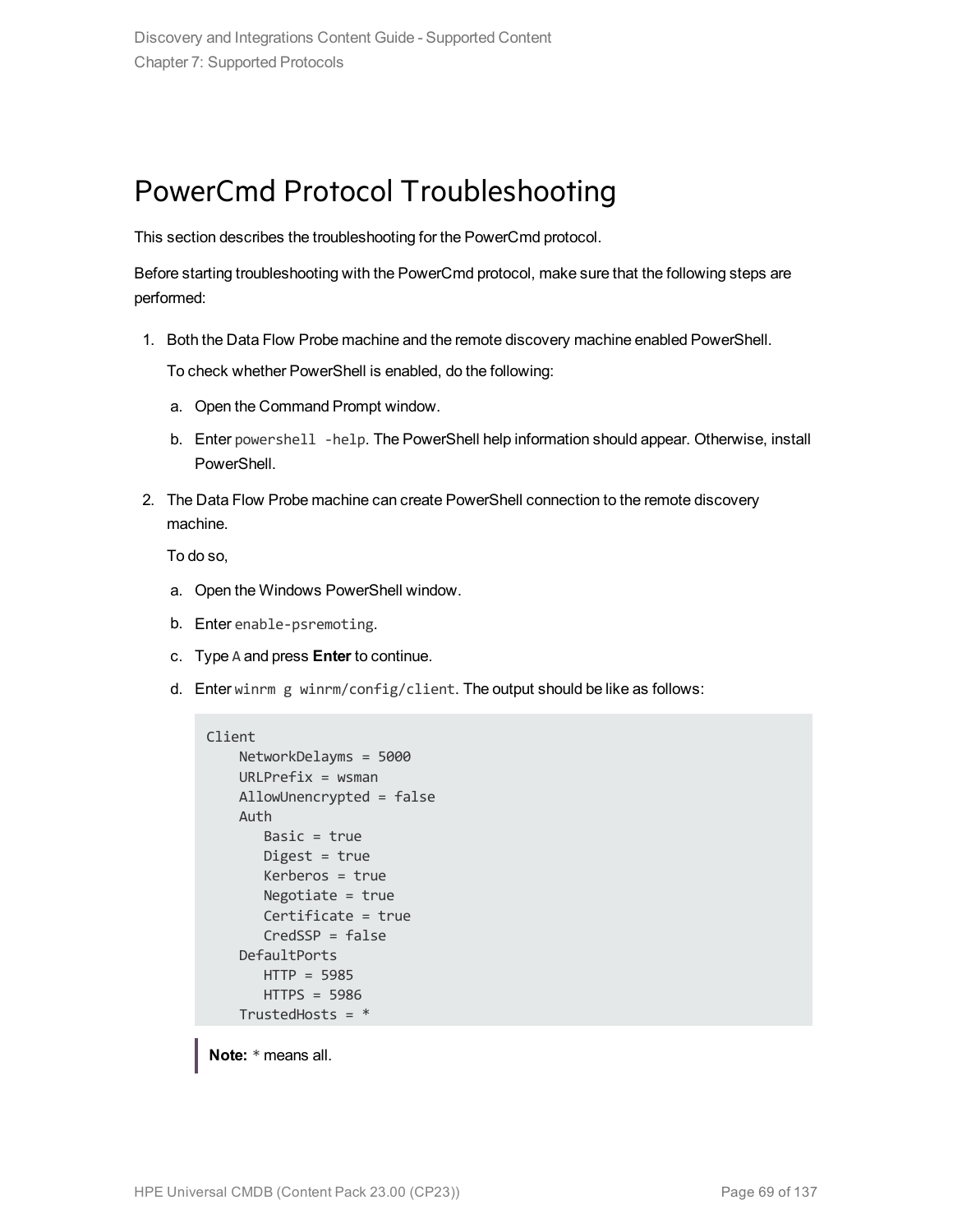- e. Enter New-pssession –computername yourservername –credential yourcredential to verify whether the connection can be created successfully.
- <span id="page-69-0"></span>3. The Data Flow Probe machine installed .Net framework 3.5.
- 4. The Data Flow Probe machine can execute all PowerShell scripts.

To do so,

- a. Run **gpedit.msc**.
- b. In the **Local Group Policy Editor** dialog box, go to **Local Computer Policy > Computer Configuration > Administrative Templates > Windows Components > Windows PowerShell > Turn on Script Execution**.
- c. Double-click **Turn on Script Execution**, and then click **Enabled**.
- d. In the **Execution Policy** list, click **Allow all scripts**.
- e. Click **OK**.
- **Problem:** A remote host cannot be connected by the PowerCmd protocol.

**Solution:** Check if the PowerCmd connection can be made between Data Flow Probe and the target host. To do so,

- a. Log in to the Data Flow Probe machine.
- b. Locate the **PowerCmd.ps1** file in the *<DataFlowProbe\_ Home>***\runtime\probeManager\discoveryResources** directory.
- c. Open the Command Prompt window in the same directory.
- d. At the Command Prompt, invoke the following command:

powershell .\PowerCmd.ps1 <machine name or ip> <username> <password>

e. The output should be like as follows:

```
powershell .\PowerCmd.ps1 1.2.3.4 admin password
Connecting to 1.2.3.4
MAM:Remote>hostname
myremotehost1
MAM: Remote>
```
<sup>l</sup> **Problem:** The **PowerCmd.ps1** file in the *<DataFlowProbe\_ Home>***\runtime\probeManager\discoveryResources** directory cannot be loaded because the

execution of scripts is disabled on this system.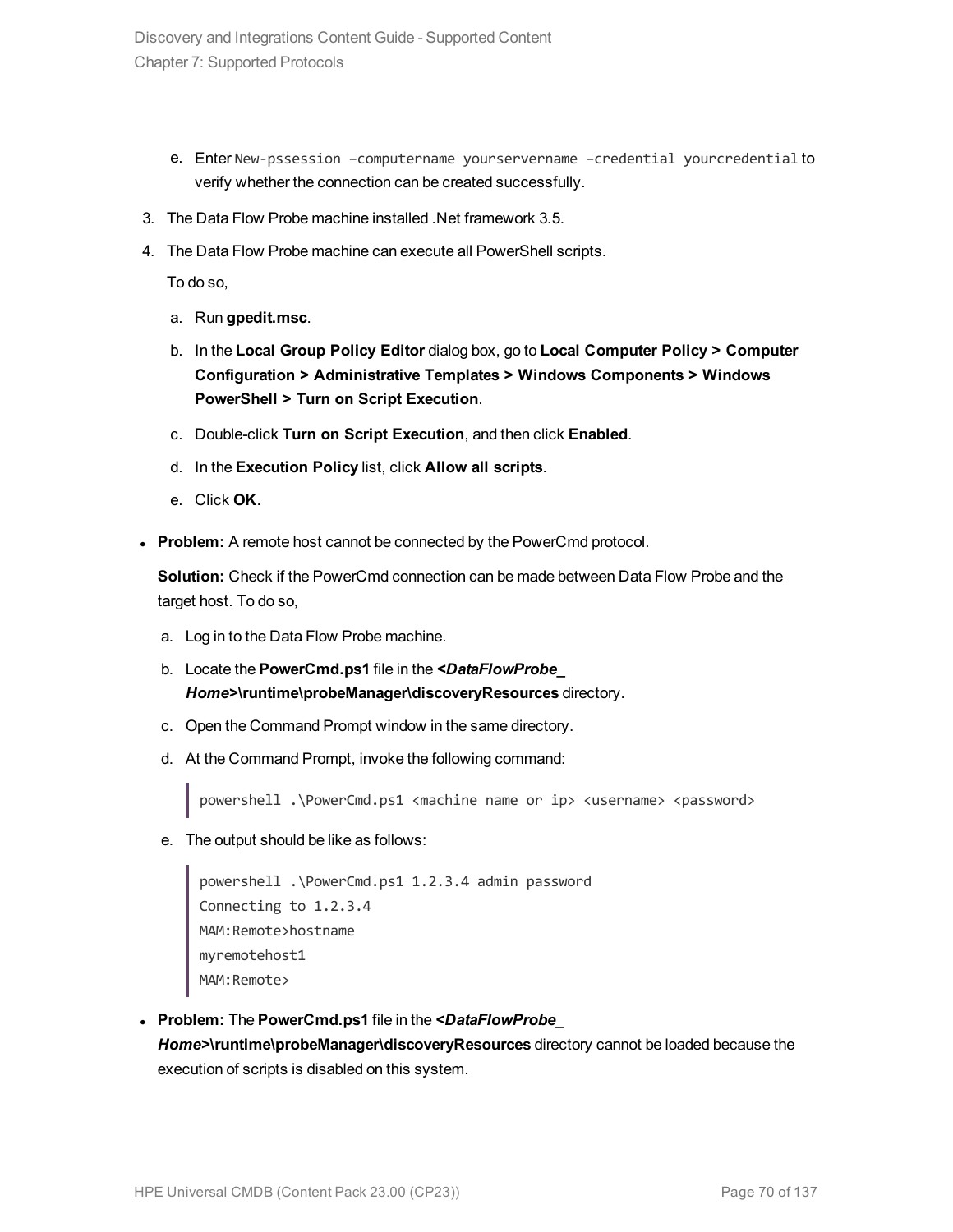**Solution:** By default, the PowerShell scripts are not allowed to execute on the Data Flow Probe machine if the scripts are not signed. To enable the feature, refer to [Step](#page-69-0) 4.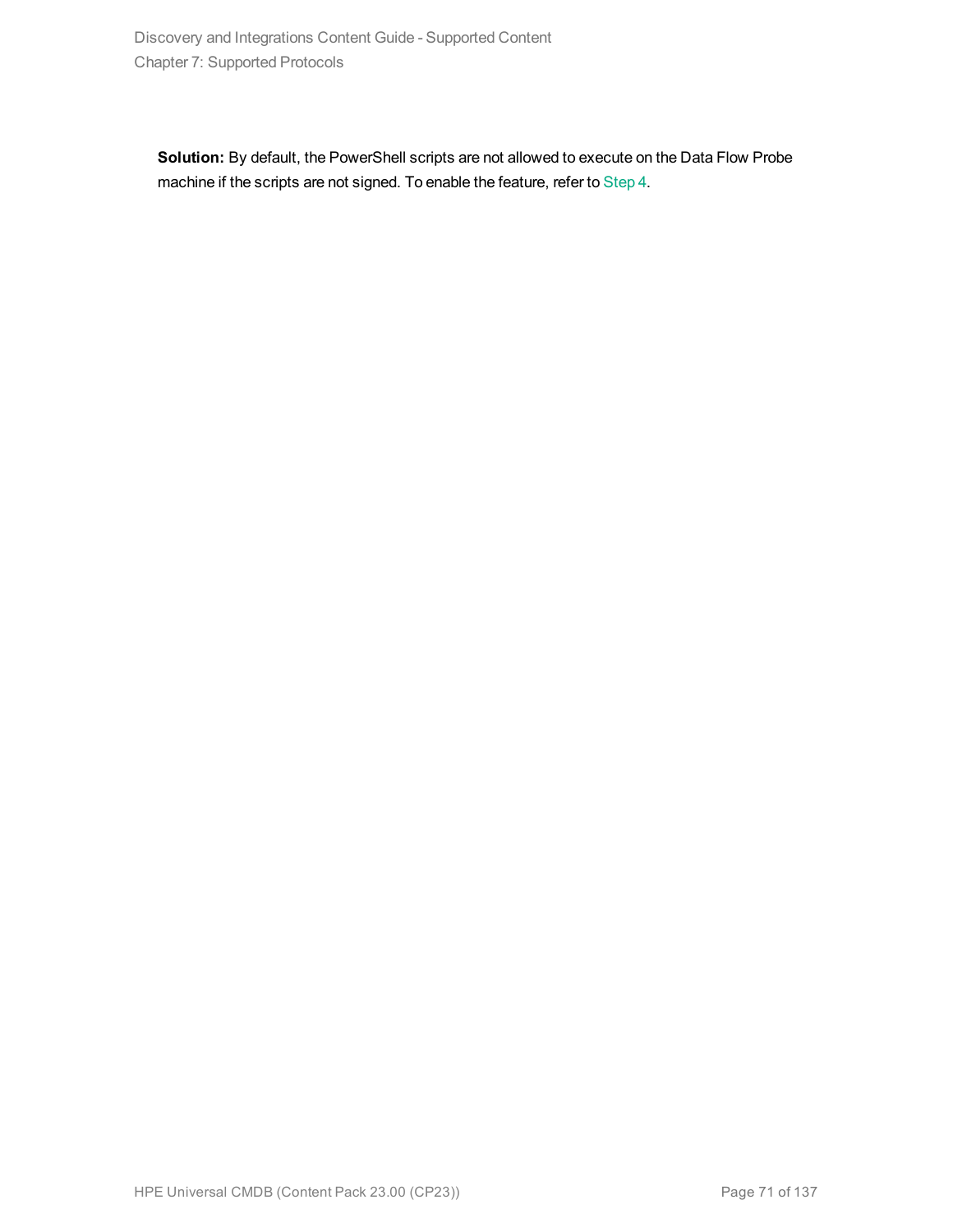### PowerShell Protocol

| <b>Parameter</b>         | <b>Description</b>                                                                                                                                                                                                                      |
|--------------------------|-----------------------------------------------------------------------------------------------------------------------------------------------------------------------------------------------------------------------------------------|
| <b>Allow Redirection</b> | Allows redirection of this connection to an alternate Uniform Resource<br>Identifier.                                                                                                                                                   |
| <b>Application Name</b>  | The application name. This parameter must be set in case the remote<br>application name is different from WSMan.                                                                                                                        |
| <b>Connection URI</b>    | A fully qualified Connection URI.                                                                                                                                                                                                       |
|                          | Default: null                                                                                                                                                                                                                           |
| Username                 | The name of the user that can connect to the remote machine by<br>PowerShell.                                                                                                                                                           |
| Password                 | The password of the user that can connect to the remote machine by<br>PowerShell.                                                                                                                                                       |
| Port Number              | The port number. By default a PowerShell agent uses port 5985 for a<br>regular connection and 5986 for a secure connection. If you are using a<br>different port for PowerShell in your environment, enter the required port<br>number. |
| <b>Windows Domain</b>    | The Windows domain on which the credentials are defined. If this field is<br>empty, PowerShell assumes that the user is defined locally on the host.                                                                                    |
| Use SSL                  | Uses the Secure Sockets Layer (SSL) protocol to establish a connection to<br>the remote computer. By default, SSL is not used.                                                                                                          |

**Note:** This protocol supports IPv6.

**Note:** When the CyberArk integration is enabled, two radio buttons (**Regular Credential** and **External Vault**) are enabled. The existing **Username** and **Password** parameters are grouped under the **Regular Credential** radio button, and CyberArk integration specific parameters **Type** and **Reference** are enabled and grouped under the **External Vault** radio button, as described in the table below.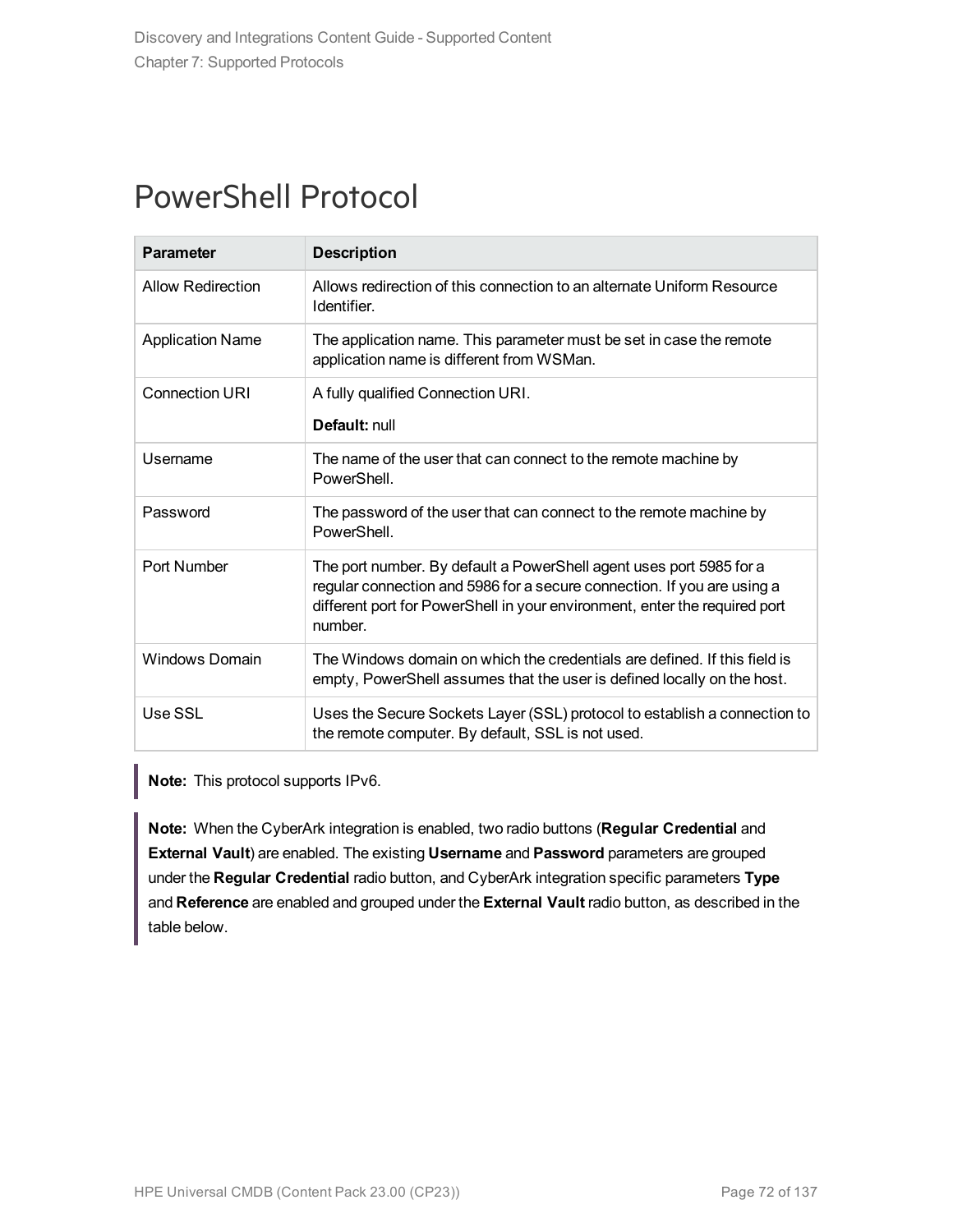**CyberArk-related Parameters**

| <b>Parameter</b>          | <b>Description</b>                                                                                             |
|---------------------------|----------------------------------------------------------------------------------------------------------------|
| <b>Regular Credential</b> | Enabled when CyberArk integration is enabled. Select this radio<br>button to use regular credential as before. |
|                           | • Username. See description above.                                                                             |
|                           | • Password. See description above.                                                                             |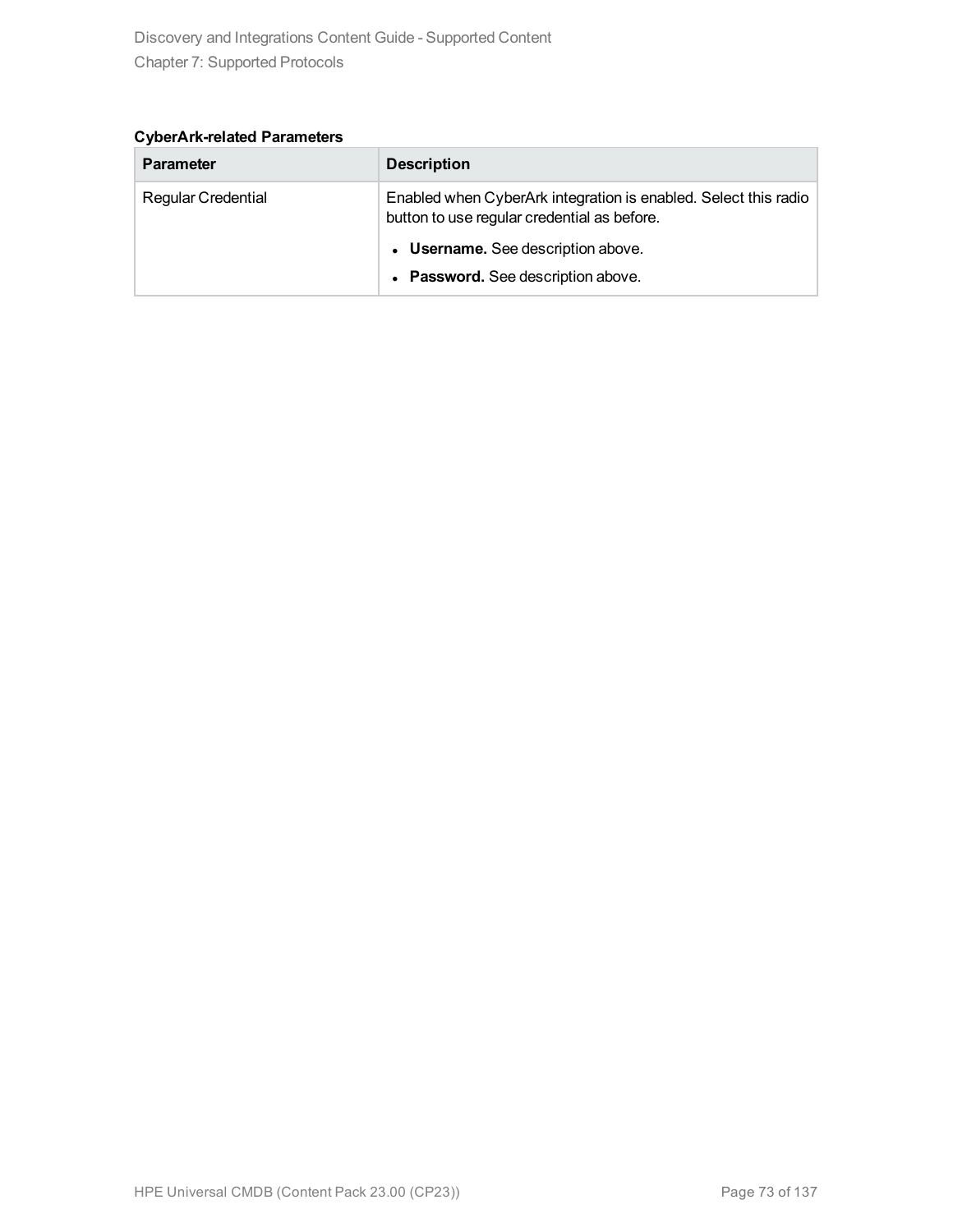| CyberArk-related Parameters, continued |  |  |
|----------------------------------------|--|--|
|----------------------------------------|--|--|

| <b>Parameter</b>                              | <b>Description</b>                                                                                                                                                                                                                                                                                                                                                |
|-----------------------------------------------|-------------------------------------------------------------------------------------------------------------------------------------------------------------------------------------------------------------------------------------------------------------------------------------------------------------------------------------------------------------------|
| <b>External Vault</b>                         | Enabled when CyberArk integration is enabled. Select this radio<br>button to use an external credential vault.                                                                                                                                                                                                                                                    |
|                                               | Type. The external vault type. Currently only CyberArk is<br>supported.                                                                                                                                                                                                                                                                                           |
|                                               | Reference. Click Configure to open the Configure dialog<br>box.                                                                                                                                                                                                                                                                                                   |
|                                               | • Reference. Select this option to configure the Reference<br>ID that will be used by UCMDB/UD to retrieve the<br>passwords from the CyberArk Enterprise Password<br>Vault when they are needed.                                                                                                                                                                  |
|                                               | Set the reference ID in the CyberArk Enterprise<br>Password Vault in the following format: <safe<br>Name&gt;\<folder path="">\<reference id="">.</reference></folder></safe<br>                                                                                                                                                                                   |
|                                               | Where <safe name=""> is the Safe value in CyberArk,<br/><folder path=""> is the folder where the Safe belongs to,<br/>and <reference id=""> is the name of the CyberArk<br/>account you specified or auto-generated in CyberArk.</reference></folder></safe>                                                                                                      |
|                                               | For example, NancySafe\Root\nancy-cyberark-<br>testing-refid.                                                                                                                                                                                                                                                                                                     |
|                                               | • Parameter. Select this option to enable configuring a list<br>of editable CyberArk properties as a query string for<br>UCMDB/UD to retrieve passwords from the CyberArk<br>Enterprise Password Vault.                                                                                                                                                           |
|                                               | To configure a CyberArk property value, click in the<br>Value column for the property, and specify the value in<br>string.                                                                                                                                                                                                                                        |
|                                               | The CyberArk properties values must not contain<br>any of the following characters: V:*?"<> '.;                                                                                                                                                                                                                                                                   |
|                                               | The out-of-the-box list of CyberArk properties displayed<br>in the Configure dialog box is editable. You can set<br>selected CyberArk properties as the default list using<br>JMX method setGlobalSettingVaule. For instructions,<br>see "How to Set a Default List of CyberArk Properties<br>Using JMX" in the HPE Universal CMDB Data Flow<br>Management Guide. |
|                                               | <b>Regex.</b> Enables configuring CyberArk properties<br>values in regular expressions.                                                                                                                                                                                                                                                                           |
|                                               | For examples of how to use regular expression<br>syntax, see "Regular Expression Examples" in the<br><b>HPE Universal CMDB Modeling Guide.</b>                                                                                                                                                                                                                    |
| HPE Universal CMDB (Content Pack 28.00 (CP23) | The CyberArk properties values in regular<br>expression must not contain any of the following<br>characters::;<br>Page 74 of 137                                                                                                                                                                                                                                  |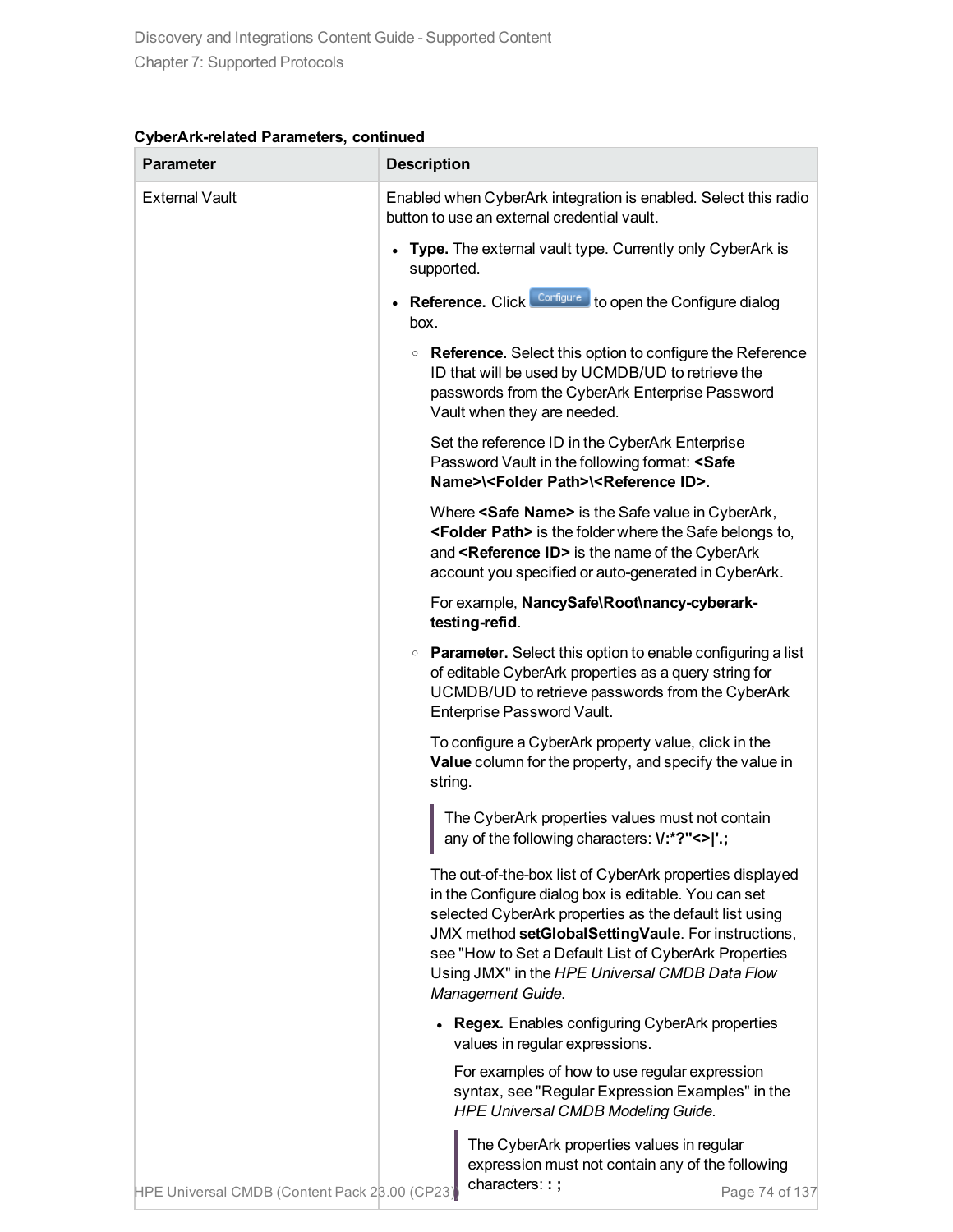# Remedy Protocol

| <b>Parameter</b>          | <b>Description</b>                                                                                                    |
|---------------------------|-----------------------------------------------------------------------------------------------------------------------|
| <b>Connection Timeout</b> | Time-out in milliseconds after which the Data Flow Probe stops trying to<br>connect to the Remedy application server. |
| Password                  | Enter the password of the user account that enables access to<br>Remedy/Atrium through the Java API.                  |
| Username                  | Enter the user name that enables access to Remedy/Atrium through the<br>Java API.                                     |

**Note:** When the CyberArk integration is enabled, two radio buttons (**Regular Credential** and **External Vault**) are enabled. The existing **Username** and **Password** parameters are grouped under the **Regular Credential** radio button, and CyberArk integration specific parameters **Type** and **Reference** are enabled and grouped under the **External Vault** radio button, as described in the table below.

| <b>Parameter</b>          | <b>Description</b>                                                                                             |
|---------------------------|----------------------------------------------------------------------------------------------------------------|
| <b>Regular Credential</b> | Enabled when CyberArk integration is enabled. Select this radio<br>button to use regular credential as before. |
|                           | • Username. See description above.                                                                             |
|                           | • Password. See description above.                                                                             |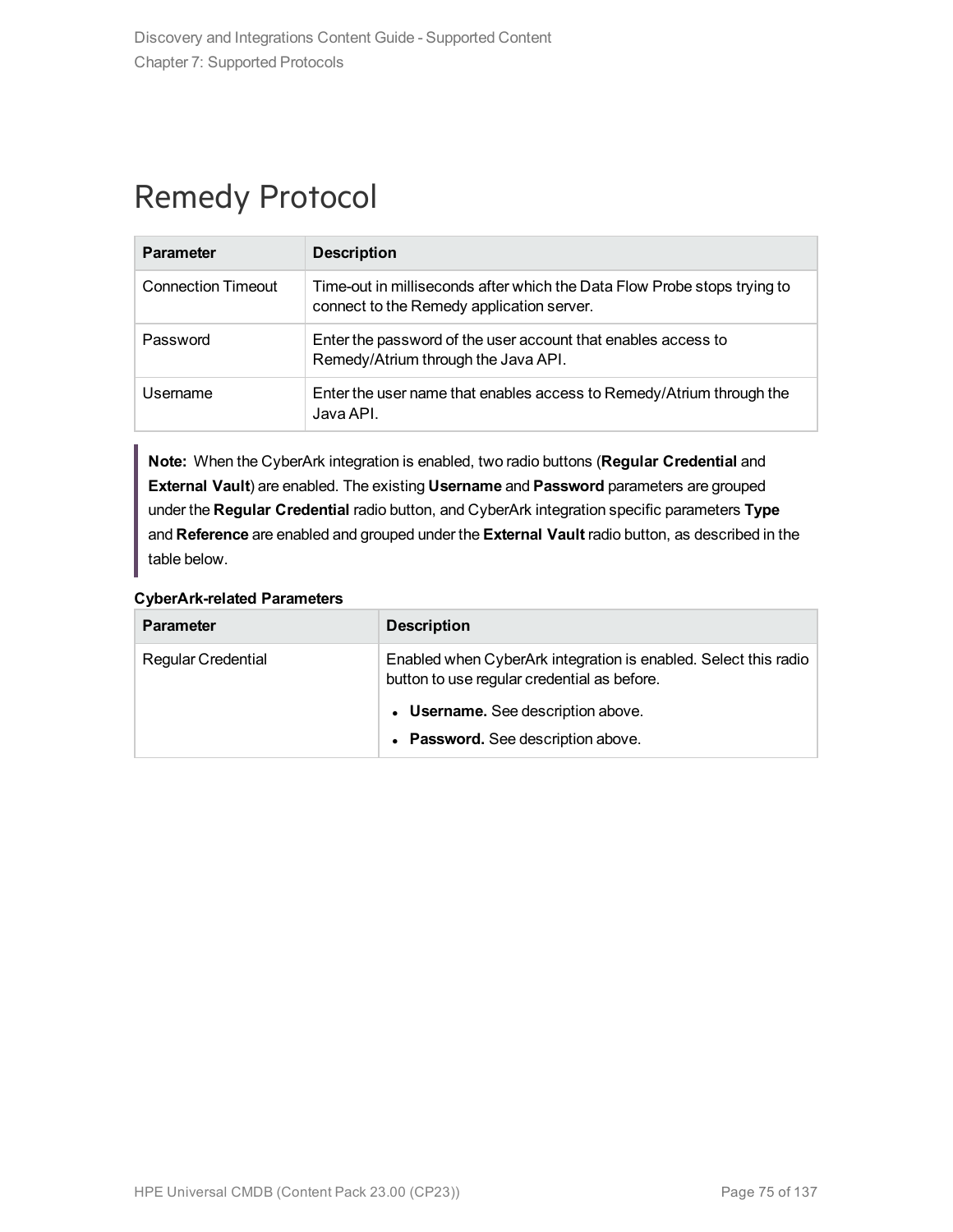| <b>Parameter</b>                              | <b>Description</b>                                                                                                                                                                                                                                                                                                                                                |
|-----------------------------------------------|-------------------------------------------------------------------------------------------------------------------------------------------------------------------------------------------------------------------------------------------------------------------------------------------------------------------------------------------------------------------|
| <b>External Vault</b>                         | Enabled when CyberArk integration is enabled. Select this radio<br>button to use an external credential vault.                                                                                                                                                                                                                                                    |
|                                               | Type. The external vault type. Currently only CyberArk is<br>supported.                                                                                                                                                                                                                                                                                           |
|                                               | Reference. Click Configure to open the Configure dialog<br>box.                                                                                                                                                                                                                                                                                                   |
|                                               | • Reference. Select this option to configure the Reference<br>ID that will be used by UCMDB/UD to retrieve the<br>passwords from the CyberArk Enterprise Password<br>Vault when they are needed.                                                                                                                                                                  |
|                                               | Set the reference ID in the CyberArk Enterprise<br>Password Vault in the following format: <safe<br>Name&gt;\<folder path="">\<reference id="">.</reference></folder></safe<br>                                                                                                                                                                                   |
|                                               | Where <safe name=""> is the Safe value in CyberArk,<br/><folder path=""> is the folder where the Safe belongs to,<br/>and <reference id=""> is the name of the CyberArk<br/>account you specified or auto-generated in CyberArk.</reference></folder></safe>                                                                                                      |
|                                               | For example, NancySafe\Root\nancy-cyberark-<br>testing-refid.                                                                                                                                                                                                                                                                                                     |
|                                               | • Parameter. Select this option to enable configuring a list<br>of editable CyberArk properties as a query string for<br>UCMDB/UD to retrieve passwords from the CyberArk<br>Enterprise Password Vault.                                                                                                                                                           |
|                                               | To configure a CyberArk property value, click in the<br>Value column for the property, and specify the value in<br>string.                                                                                                                                                                                                                                        |
|                                               | The CyberArk properties values must not contain<br>any of the following characters: V:*?"<> '.;                                                                                                                                                                                                                                                                   |
|                                               | The out-of-the-box list of CyberArk properties displayed<br>in the Configure dialog box is editable. You can set<br>selected CyberArk properties as the default list using<br>JMX method setGlobalSettingVaule. For instructions,<br>see "How to Set a Default List of CyberArk Properties<br>Using JMX" in the HPE Universal CMDB Data Flow<br>Management Guide. |
|                                               | <b>Regex.</b> Enables configuring CyberArk properties<br>values in regular expressions.                                                                                                                                                                                                                                                                           |
|                                               | For examples of how to use regular expression<br>syntax, see "Regular Expression Examples" in the<br><b>HPE Universal CMDB Modeling Guide.</b>                                                                                                                                                                                                                    |
| HPE Universal CMDB (Content Pack 28.00 (CP23) | The CyberArk properties values in regular<br>expression must not contain any of the following<br>characters::;<br>Page 76 of 137                                                                                                                                                                                                                                  |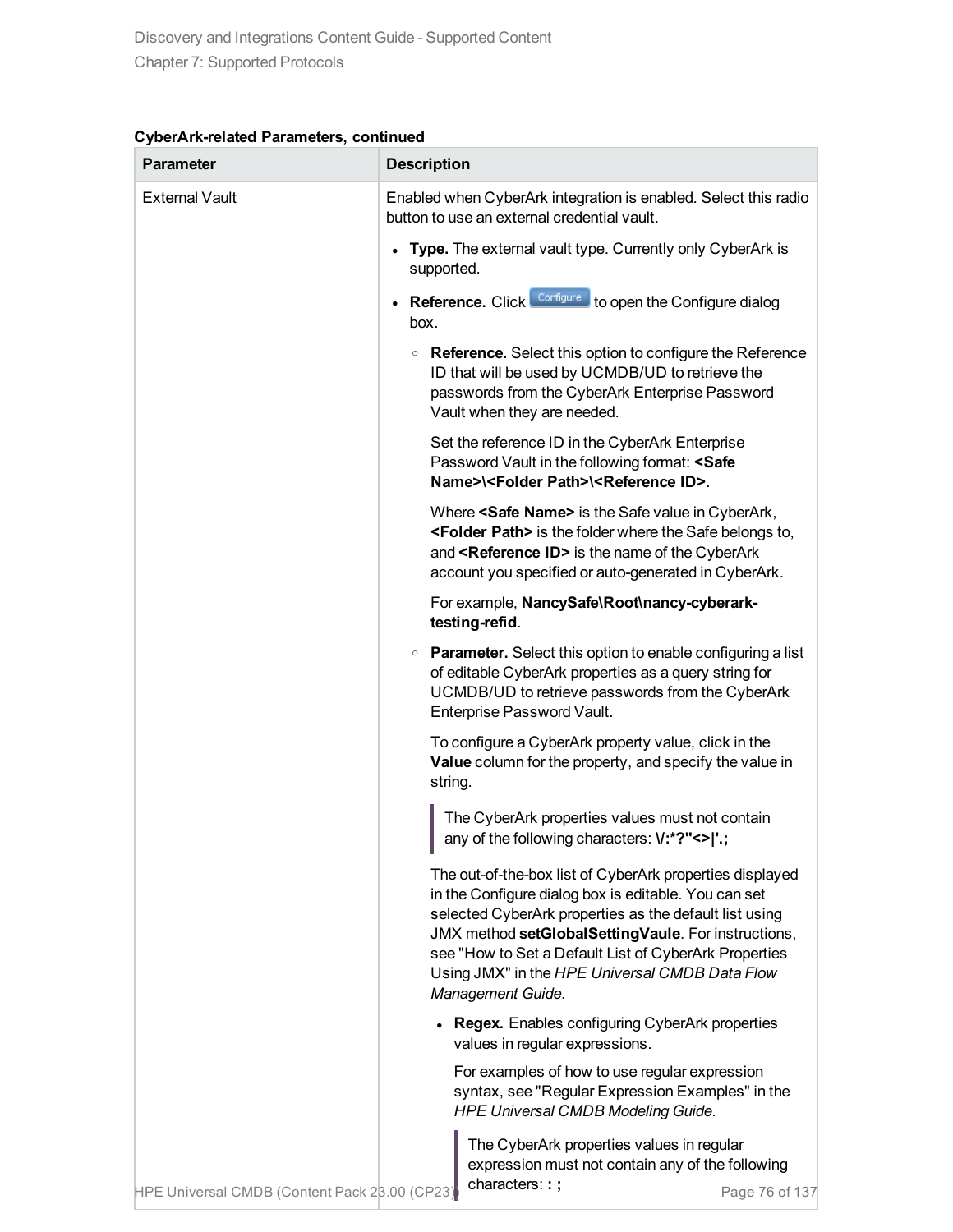### Salesforce Rest Protocol

| <b>Parameter</b>       | <b>Description</b>                                                                                                                                                                                                                        |
|------------------------|-------------------------------------------------------------------------------------------------------------------------------------------------------------------------------------------------------------------------------------------|
| Consumer Key           | The Consumer Key of the Connected App that you create in Salesforce.<br>For details on how to create Connected App, see the section of the HPE<br><b>UCMDB Discovery and Integrations Content Guide - Third Party</b><br>Integrations.    |
| <b>Consumer Secret</b> | The Consumer Secret of the Connected App that you create in Salesforce.<br>For details on how to create Connected App, see the section of the HPE<br><b>UCMDB Discovery and Integrations Content Guide - Third Party</b><br>Integrations. |
| <b>Http Proxy</b>      | If a proxy is required to access the Salesforce site from Data Flow Probe,<br>the proxy's URL needs to be filled here. For example,<br>http://example.com:8080.                                                                           |
| <b>Is Sandbox</b>      | Indicates whether the BMC Remedyforce is a Sandbox or production<br>environment.<br>Default: false                                                                                                                                        |
| Security Token         | A Security token is used along with the user name and password. You can<br>retrieve the token through Setup > My Personal Information > Reset My<br>Security Token in Salesforce. The token will be sent via email.                       |
| User Name              | The name of the user needed to access the Salesforce data.                                                                                                                                                                                |
| User Password          | The password of the user needed to access the Salesforce data.                                                                                                                                                                            |

# SAP JMX Protocol

| <b>Parameter</b> | <b>Description</b>                                                                                                                                                                                                                                                                                                                     |
|------------------|----------------------------------------------------------------------------------------------------------------------------------------------------------------------------------------------------------------------------------------------------------------------------------------------------------------------------------------|
| Port Number      | The SAP JMX port number. The SAP JMX Port structure is usually<br>5 <system number="">04. For example, if the system number is 00, the port is<br/>50004</system>                                                                                                                                                                      |
|                  | Leave this field empty to try to connect to the discovered SAP JMX port;<br>SAP JMX port numbers are defined in the portNumberToPortName.xml<br>configuration file. For details, see the section about the<br>portNumberToPortName.xml File in the HPE UCMDB Discovery and<br>Integrations Content Guide - General Reference document. |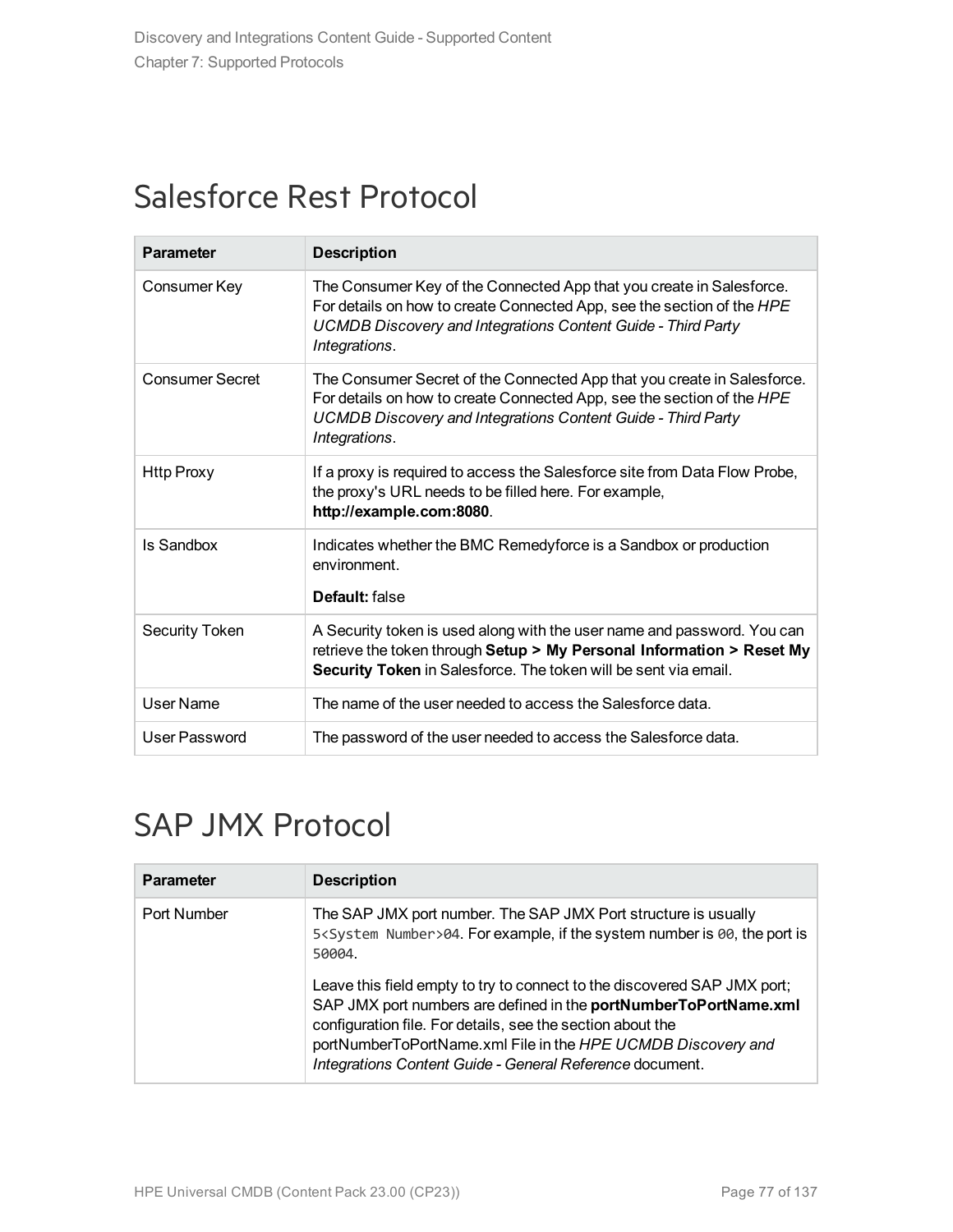| <b>Parameter</b>          | <b>Description</b>                                                                                |
|---------------------------|---------------------------------------------------------------------------------------------------|
| <b>Connection Timeout</b> | Time-out in milliseconds after which the Probe stops trying to connect to<br>the SAP JMX console. |
| User Name                 | The name of the user needed to connect to the application as<br>administrator.                    |
| Password                  | The password of the user needed to connect to the application as<br>administrator.                |

**Note:** When the CyberArk integration is enabled, two radio buttons (**Regular Credential** and **External Vault**) are enabled. The existing **Username** and **Password** parameters are grouped under the **Regular Credential** radio button, and CyberArk integration specific parameters **Type** and **Reference** are enabled and grouped under the **External Vault** radio button, as described in the table below.

| <b>Parameter</b>          | <b>Description</b>                                                                                             |
|---------------------------|----------------------------------------------------------------------------------------------------------------|
| <b>Regular Credential</b> | Enabled when CyberArk integration is enabled. Select this radio<br>button to use regular credential as before. |
|                           | • Username. See description above.                                                                             |
|                           | • Password. See description above.                                                                             |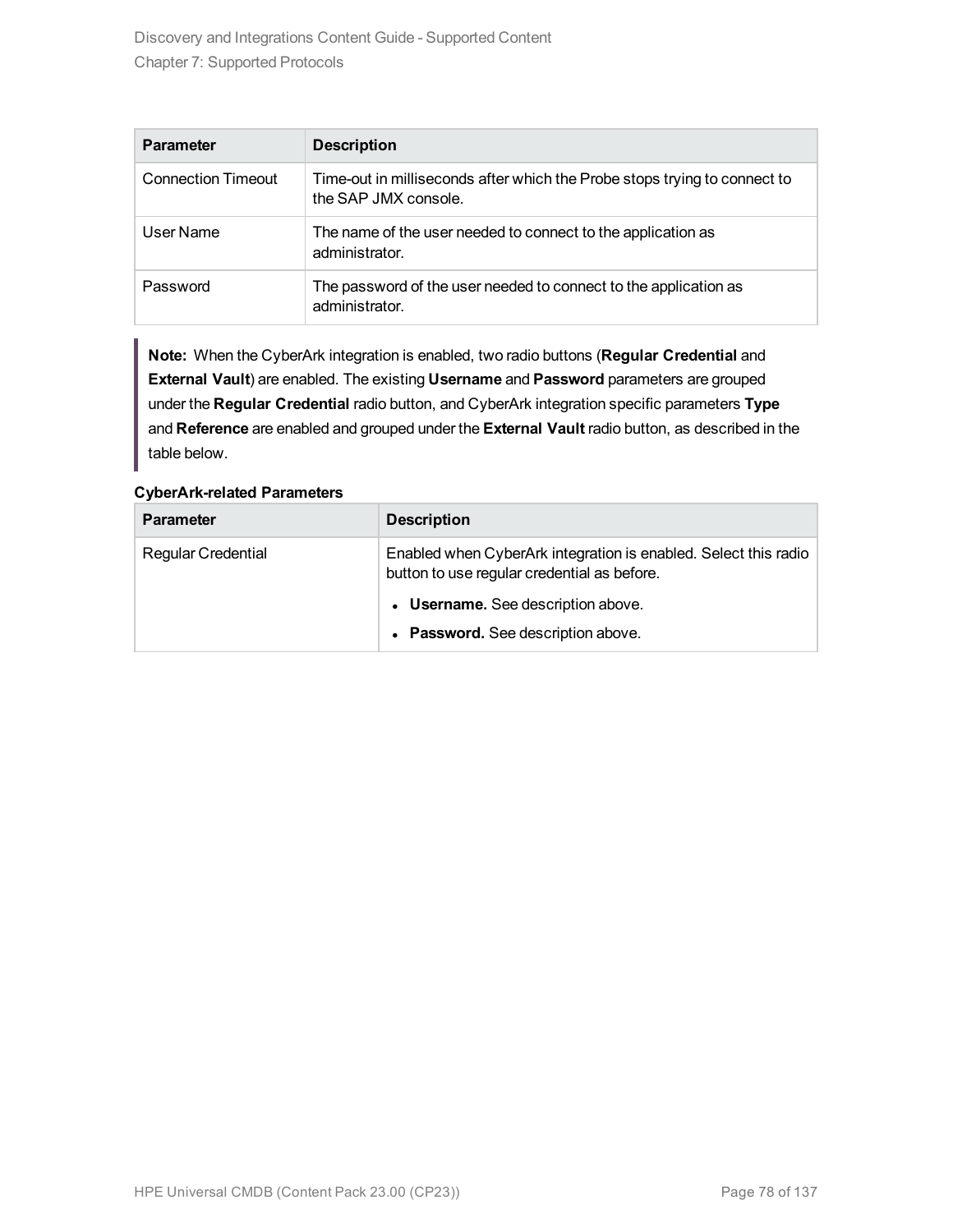| <b>Parameter</b>                              | <b>Description</b>                                                                                                                                                                                                                                                                                                                                                |
|-----------------------------------------------|-------------------------------------------------------------------------------------------------------------------------------------------------------------------------------------------------------------------------------------------------------------------------------------------------------------------------------------------------------------------|
| <b>External Vault</b>                         | Enabled when CyberArk integration is enabled. Select this radio<br>button to use an external credential vault.                                                                                                                                                                                                                                                    |
|                                               | Type. The external vault type. Currently only CyberArk is<br>supported.                                                                                                                                                                                                                                                                                           |
|                                               | Reference. Click Configure to open the Configure dialog<br>box.                                                                                                                                                                                                                                                                                                   |
|                                               | • Reference. Select this option to configure the Reference<br>ID that will be used by UCMDB/UD to retrieve the<br>passwords from the CyberArk Enterprise Password<br>Vault when they are needed.                                                                                                                                                                  |
|                                               | Set the reference ID in the CyberArk Enterprise<br>Password Vault in the following format: <safe<br>Name&gt;\<folder path="">\<reference id="">.</reference></folder></safe<br>                                                                                                                                                                                   |
|                                               | Where <safe name=""> is the Safe value in CyberArk,<br/><folder path=""> is the folder where the Safe belongs to,<br/>and <reference id=""> is the name of the CyberArk<br/>account you specified or auto-generated in CyberArk.</reference></folder></safe>                                                                                                      |
|                                               | For example, NancySafe\Root\nancy-cyberark-<br>testing-refid.                                                                                                                                                                                                                                                                                                     |
|                                               | • Parameter. Select this option to enable configuring a list<br>of editable CyberArk properties as a query string for<br>UCMDB/UD to retrieve passwords from the CyberArk<br>Enterprise Password Vault.                                                                                                                                                           |
|                                               | To configure a CyberArk property value, click in the<br>Value column for the property, and specify the value in<br>string.                                                                                                                                                                                                                                        |
|                                               | The CyberArk properties values must not contain<br>any of the following characters: V:*?"<> '.;                                                                                                                                                                                                                                                                   |
|                                               | The out-of-the-box list of CyberArk properties displayed<br>in the Configure dialog box is editable. You can set<br>selected CyberArk properties as the default list using<br>JMX method setGlobalSettingVaule. For instructions,<br>see "How to Set a Default List of CyberArk Properties<br>Using JMX" in the HPE Universal CMDB Data Flow<br>Management Guide. |
|                                               | <b>Regex.</b> Enables configuring CyberArk properties<br>values in regular expressions.                                                                                                                                                                                                                                                                           |
|                                               | For examples of how to use regular expression<br>syntax, see "Regular Expression Examples" in the<br><b>HPE Universal CMDB Modeling Guide.</b>                                                                                                                                                                                                                    |
| HPE Universal CMDB (Content Pack 28.00 (CP23) | The CyberArk properties values in regular<br>expression must not contain any of the following<br>characters::;<br>Page 79 of 137                                                                                                                                                                                                                                  |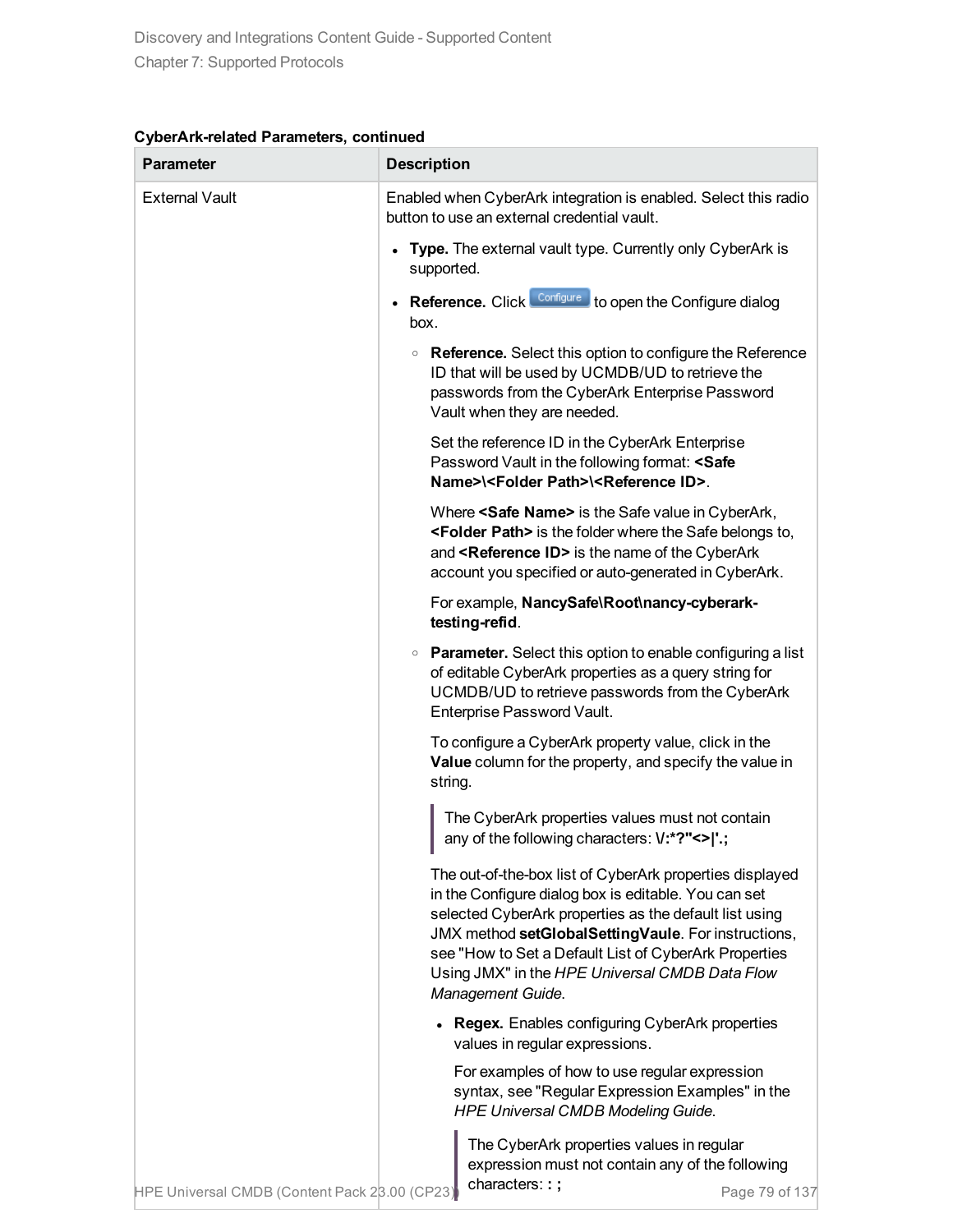### SAP Protocol

| <b>Parameter</b>           | <b>Description</b>                                                                                                                                                                                                                                                                                                                                                                                           |
|----------------------------|--------------------------------------------------------------------------------------------------------------------------------------------------------------------------------------------------------------------------------------------------------------------------------------------------------------------------------------------------------------------------------------------------------------|
| <b>Connection Timeout</b>  | Time-out in milliseconds after which the Probe stops trying to connect to<br>the SAP console.                                                                                                                                                                                                                                                                                                                |
| JCo version                | The version of the JCo connector. Default value: 2.x                                                                                                                                                                                                                                                                                                                                                         |
| User Name                  | The name of the user needed to log on to the SAP system. The user should<br>have the following permissions:                                                                                                                                                                                                                                                                                                  |
|                            | <b>Authorization Object: S_RFC</b>                                                                                                                                                                                                                                                                                                                                                                           |
|                            | Authorization: For the S_RFC object, obtain privileges: RFC1, SALX,<br>SBDC, SDIF, SDIFRUNTIME, SDTX, SLST, SRFC, STUB, STUD,<br>SUTL, SXMB, SXMI, SYST, SYSU, SEU COMPONENT.                                                                                                                                                                                                                                |
|                            | Authorization Object: S_XMI_PROD                                                                                                                                                                                                                                                                                                                                                                             |
|                            | Authorization: EXTCOMPANY=MERCURY; EXTPRODUCT=DARM;<br><b>INTERFACE=XAL</b>                                                                                                                                                                                                                                                                                                                                  |
|                            | <b>Authorization Object:S_TABU_DIS</b>                                                                                                                                                                                                                                                                                                                                                                       |
|                            | Authorization: DICBERCLS=SS; DICBERCLS=SC                                                                                                                                                                                                                                                                                                                                                                    |
| Password                   | The password of the user needed to log on to the SAP system.                                                                                                                                                                                                                                                                                                                                                 |
| <b>SAP Client Number</b>   | It is recommended to use the default value (800).                                                                                                                                                                                                                                                                                                                                                            |
| <b>SAP Instance Number</b> | By default, set to 00.                                                                                                                                                                                                                                                                                                                                                                                       |
| <b>SAP Router String</b>   | A route string describes the connection required between two hosts using<br>one or more SAProuter programs. Each of these SAProuter programs<br>checks its Route Permission Table (http://help.sap.com/saphelp_<br>nw04/helpdata<br>/en/4f/992dfe446d11d189700000e8322d00/content.htm) to see whether<br>the connection between its predecessor and successor is allowed. If it is,<br>SAProuter sets it up. |

**Note:** When the CyberArk integration is enabled, two radio buttons (**Regular Credential** and **External Vault**) are enabled. The existing **Username** and **Password** parameters are grouped under the **Regular Credential** radio button, and CyberArk integration specific parameters **Type** and **Reference** are enabled and grouped under the **External Vault** radio button, as described in the table below.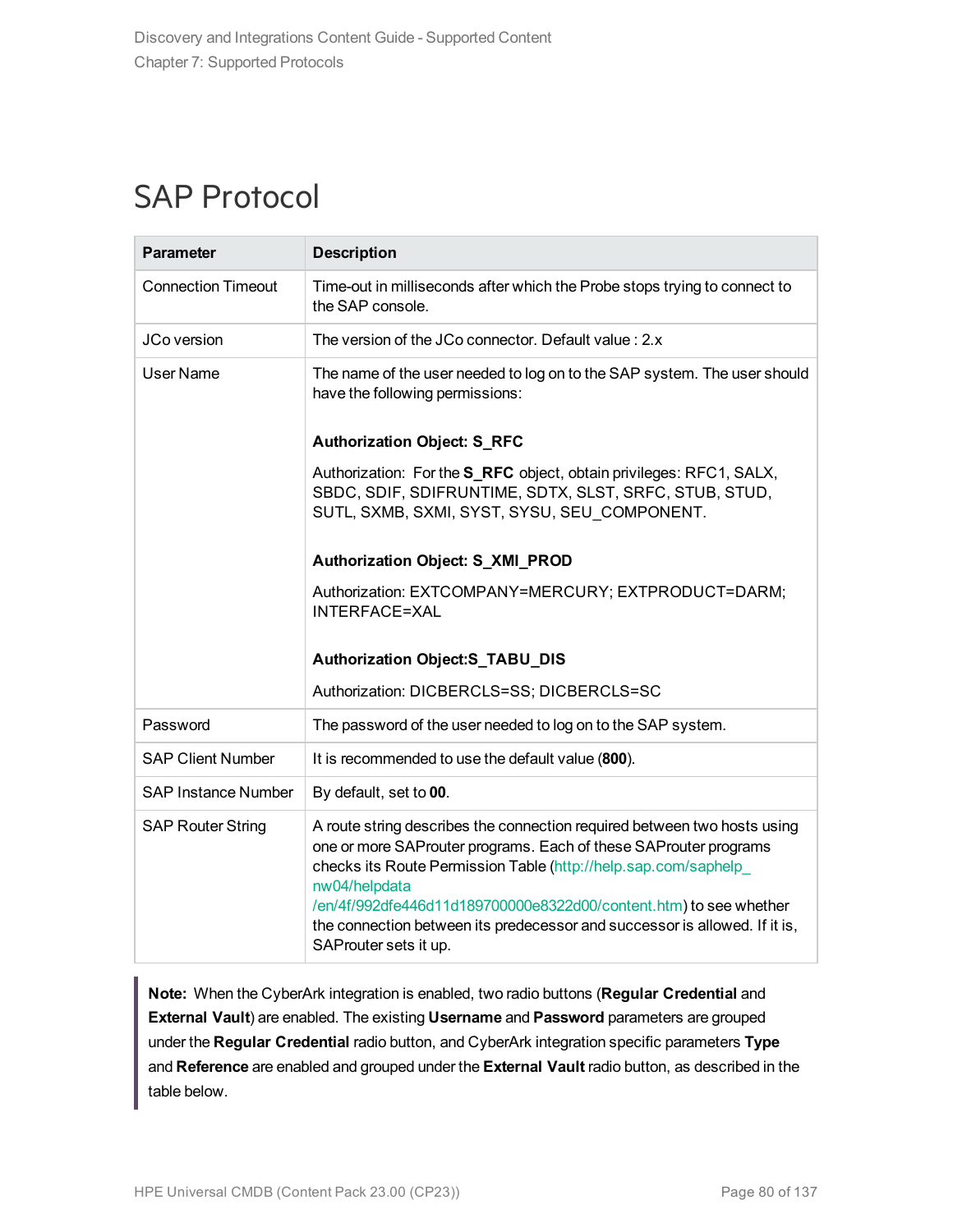**CyberArk-related Parameters**

| <b>Parameter</b>          | <b>Description</b>                                                                                             |
|---------------------------|----------------------------------------------------------------------------------------------------------------|
| <b>Regular Credential</b> | Enabled when CyberArk integration is enabled. Select this radio<br>button to use regular credential as before. |
|                           | • Username. See description above.                                                                             |
|                           | • Password. See description above.                                                                             |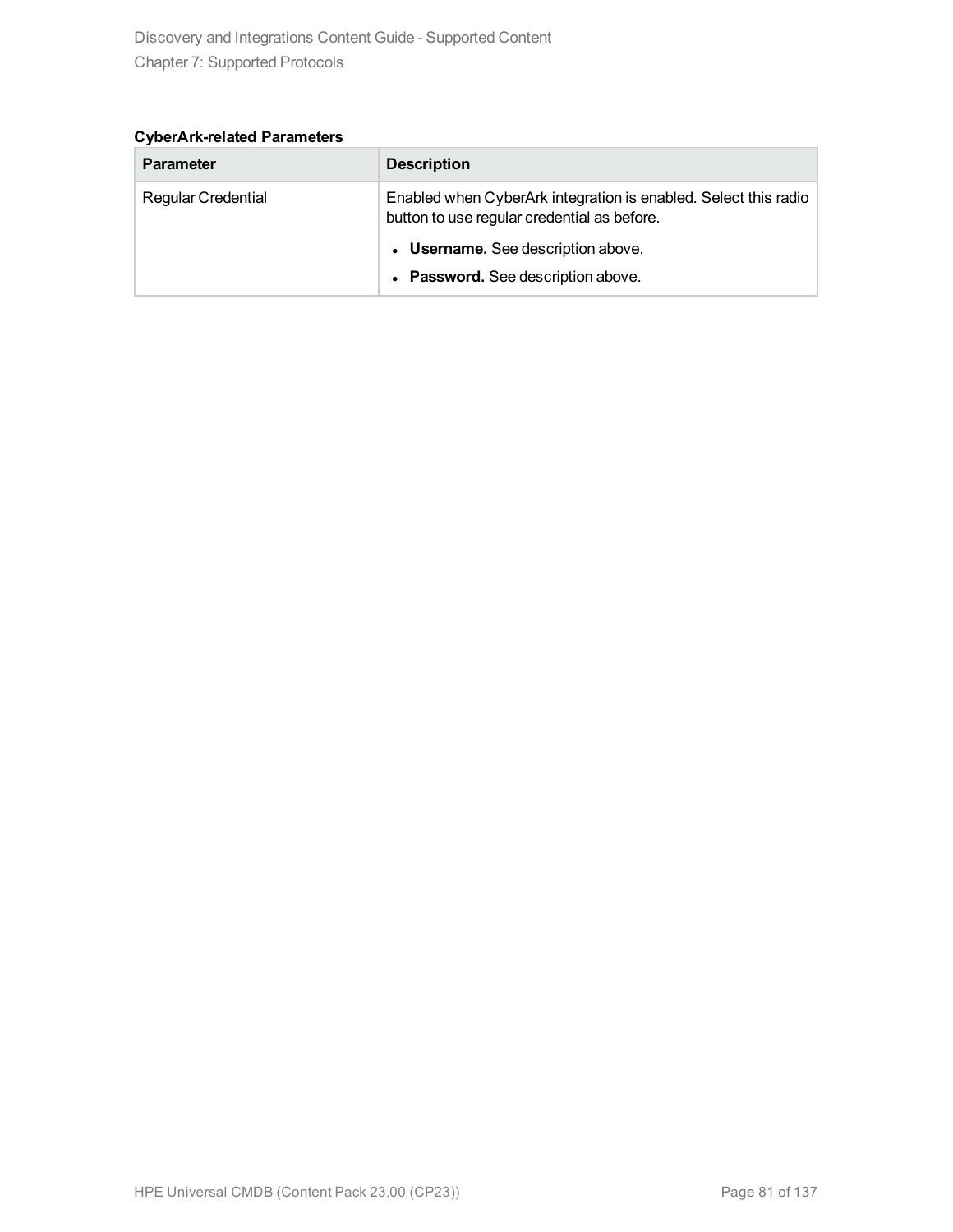| CyberArk-related Parameters, continued |  |  |
|----------------------------------------|--|--|
|----------------------------------------|--|--|

| <b>Parameter</b>                              | <b>Description</b>                                                                                                                                                                                                                                                                                                                                                |
|-----------------------------------------------|-------------------------------------------------------------------------------------------------------------------------------------------------------------------------------------------------------------------------------------------------------------------------------------------------------------------------------------------------------------------|
| <b>External Vault</b>                         | Enabled when CyberArk integration is enabled. Select this radio<br>button to use an external credential vault.                                                                                                                                                                                                                                                    |
|                                               | • Type. The external vault type. Currently only CyberArk is<br>supported.                                                                                                                                                                                                                                                                                         |
|                                               | Reference. Click Configure to open the Configure dialog<br>box.                                                                                                                                                                                                                                                                                                   |
|                                               | • Reference. Select this option to configure the Reference<br>ID that will be used by UCMDB/UD to retrieve the<br>passwords from the CyberArk Enterprise Password<br>Vault when they are needed.                                                                                                                                                                  |
|                                               | Set the reference ID in the CyberArk Enterprise<br>Password Vault in the following format: <safe<br>Name&gt;\<folder path="">\<reference id="">.</reference></folder></safe<br>                                                                                                                                                                                   |
|                                               | Where <safe name=""> is the Safe value in CyberArk,<br/><folder path=""> is the folder where the Safe belongs to,<br/>and <reference id=""> is the name of the CyberArk<br/>account you specified or auto-generated in CyberArk.</reference></folder></safe>                                                                                                      |
|                                               | For example, NancySafe\Root\nancy-cyberark-<br>testing-refid.                                                                                                                                                                                                                                                                                                     |
|                                               | • Parameter. Select this option to enable configuring a list<br>of editable CyberArk properties as a query string for<br>UCMDB/UD to retrieve passwords from the CyberArk<br>Enterprise Password Vault.                                                                                                                                                           |
|                                               | To configure a CyberArk property value, click in the<br>Value column for the property, and specify the value in<br>string.                                                                                                                                                                                                                                        |
|                                               | The CyberArk properties values must not contain<br>any of the following characters: V:*?"<> '.;                                                                                                                                                                                                                                                                   |
|                                               | The out-of-the-box list of CyberArk properties displayed<br>in the Configure dialog box is editable. You can set<br>selected CyberArk properties as the default list using<br>JMX method setGlobalSettingVaule. For instructions,<br>see "How to Set a Default List of CyberArk Properties<br>Using JMX" in the HPE Universal CMDB Data Flow<br>Management Guide. |
|                                               | <b>Regex.</b> Enables configuring CyberArk properties<br>values in regular expressions.                                                                                                                                                                                                                                                                           |
|                                               | For examples of how to use regular expression<br>syntax, see "Regular Expression Examples" in the<br><b>HPE Universal CMDB Modeling Guide.</b>                                                                                                                                                                                                                    |
| HPE Universal CMDB (Content Pack 28.00 (CP23) | The CyberArk properties values in regular<br>expression must not contain any of the following<br>characters::;<br>Page 82 of 137                                                                                                                                                                                                                                  |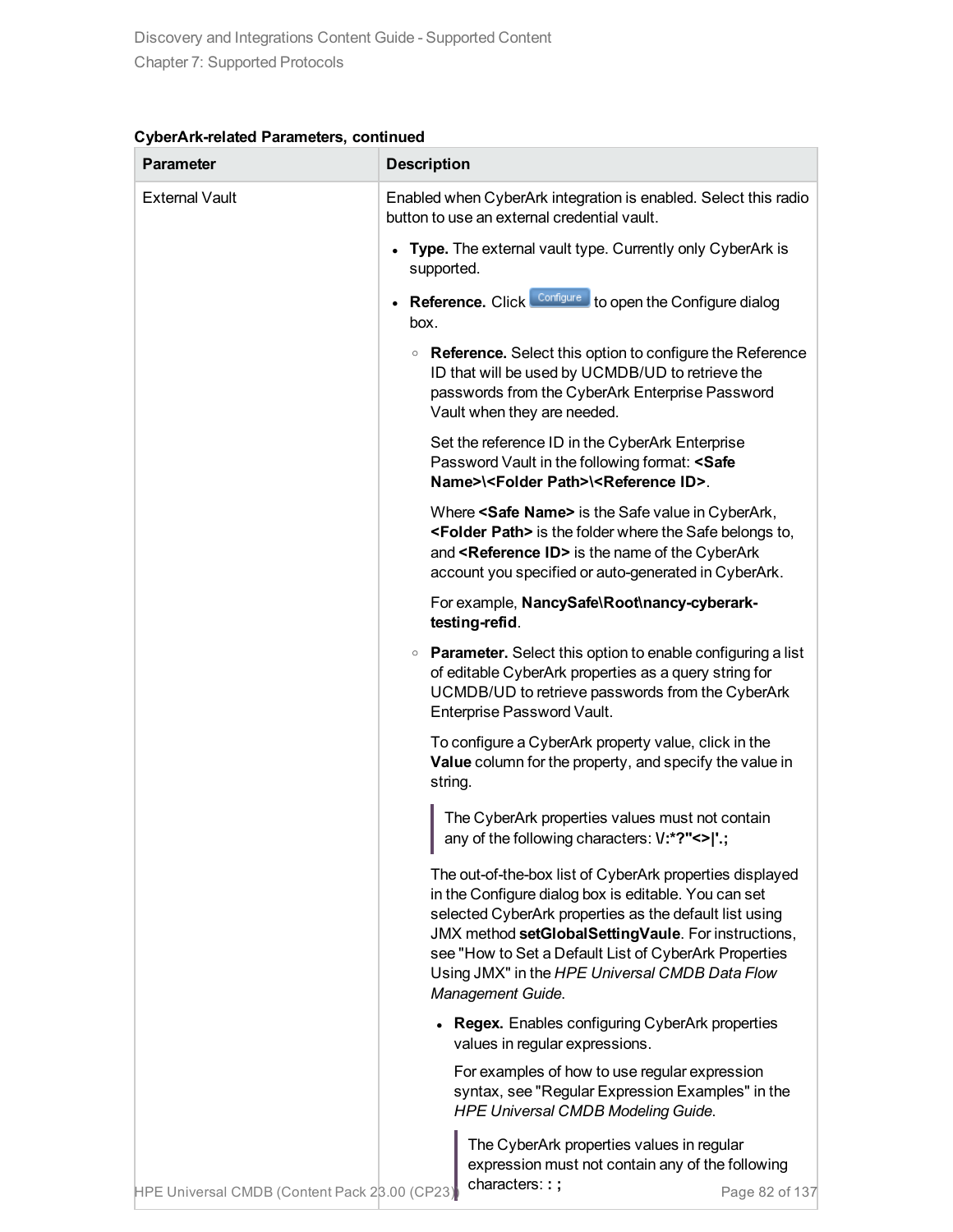### ServiceNow Protocol

| <b>Parameter</b>          | <b>Description</b>                                                                                                            |
|---------------------------|-------------------------------------------------------------------------------------------------------------------------------|
| <b>Connection Timeout</b> | Time-out in milliseconds after which the Probe stops trying to connect to<br>the destination machine.<br><b>Default: 2000</b> |
| Port Number               | The port number.                                                                                                              |
| User Name                 | The name of the user that can connect to the remote machine by<br>ServiceNow.                                                 |
| User Password             | The password of the user that can connect to the remote machine by<br>ServiceNow.                                             |

**Note:** This protocol supports IPv6.

**Note:** When the CyberArk integration is enabled, two radio buttons (**Regular Credential** and **External Vault**) are enabled. The existing **Username** and **Password** parameters are grouped under the **Regular Credential** radio button, and CyberArk integration specific parameters **Type** and **Reference** are enabled and grouped under the **External Vault** radio button, as described in the table below.

| <b>Parameter</b>          | <b>Description</b>                                                                                             |
|---------------------------|----------------------------------------------------------------------------------------------------------------|
| <b>Regular Credential</b> | Enabled when CyberArk integration is enabled. Select this radio<br>button to use regular credential as before. |
|                           | • Username. See description above.                                                                             |
|                           | • Password. See description above.                                                                             |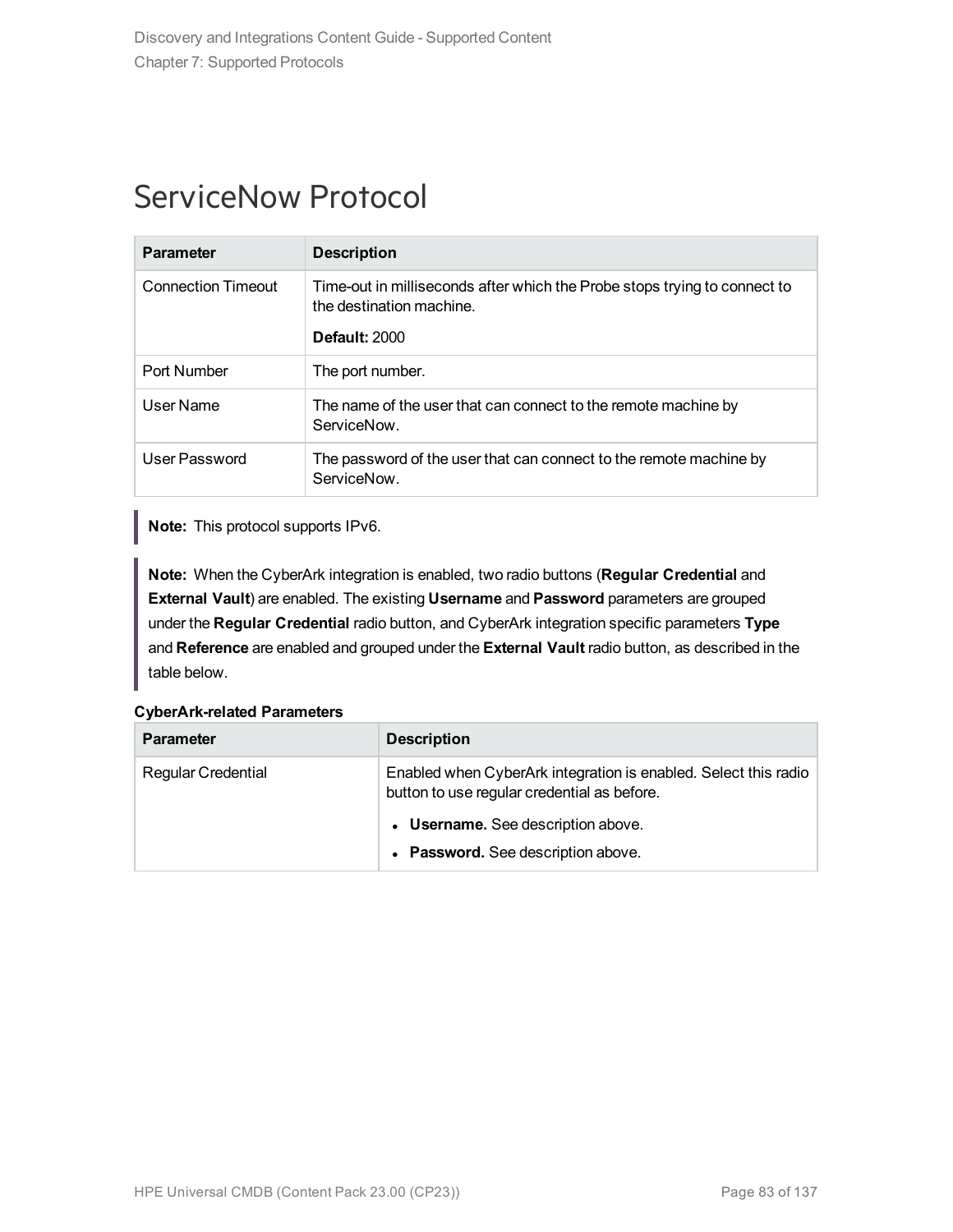| <b>Parameter</b>                              | <b>Description</b>                                                                                                                                                                                                                                                                                                                                                |
|-----------------------------------------------|-------------------------------------------------------------------------------------------------------------------------------------------------------------------------------------------------------------------------------------------------------------------------------------------------------------------------------------------------------------------|
| <b>External Vault</b>                         | Enabled when CyberArk integration is enabled. Select this radio<br>button to use an external credential vault.                                                                                                                                                                                                                                                    |
|                                               | Type. The external vault type. Currently only CyberArk is<br>supported.                                                                                                                                                                                                                                                                                           |
|                                               | Reference. Click Configure to open the Configure dialog<br>box.                                                                                                                                                                                                                                                                                                   |
|                                               | • Reference. Select this option to configure the Reference<br>ID that will be used by UCMDB/UD to retrieve the<br>passwords from the CyberArk Enterprise Password<br>Vault when they are needed.                                                                                                                                                                  |
|                                               | Set the reference ID in the CyberArk Enterprise<br>Password Vault in the following format: <safe<br>Name&gt;\<folder path="">\<reference id="">.</reference></folder></safe<br>                                                                                                                                                                                   |
|                                               | Where <safe name=""> is the Safe value in CyberArk,<br/><folder path=""> is the folder where the Safe belongs to,<br/>and <reference id=""> is the name of the CyberArk<br/>account you specified or auto-generated in CyberArk.</reference></folder></safe>                                                                                                      |
|                                               | For example, NancySafe\Root\nancy-cyberark-<br>testing-refid.                                                                                                                                                                                                                                                                                                     |
|                                               | • Parameter. Select this option to enable configuring a list<br>of editable CyberArk properties as a query string for<br>UCMDB/UD to retrieve passwords from the CyberArk<br>Enterprise Password Vault.                                                                                                                                                           |
|                                               | To configure a CyberArk property value, click in the<br>Value column for the property, and specify the value in<br>string.                                                                                                                                                                                                                                        |
|                                               | The CyberArk properties values must not contain<br>any of the following characters: V:*?"<> '.;                                                                                                                                                                                                                                                                   |
|                                               | The out-of-the-box list of CyberArk properties displayed<br>in the Configure dialog box is editable. You can set<br>selected CyberArk properties as the default list using<br>JMX method setGlobalSettingVaule. For instructions,<br>see "How to Set a Default List of CyberArk Properties<br>Using JMX" in the HPE Universal CMDB Data Flow<br>Management Guide. |
|                                               | <b>Regex.</b> Enables configuring CyberArk properties<br>values in regular expressions.                                                                                                                                                                                                                                                                           |
|                                               | For examples of how to use regular expression<br>syntax, see "Regular Expression Examples" in the<br><b>HPE Universal CMDB Modeling Guide.</b>                                                                                                                                                                                                                    |
| HPE Universal CMDB (Content Pack 28.00 (CP23) | The CyberArk properties values in regular<br>expression must not contain any of the following<br>characters::;<br>Page 84 of 137                                                                                                                                                                                                                                  |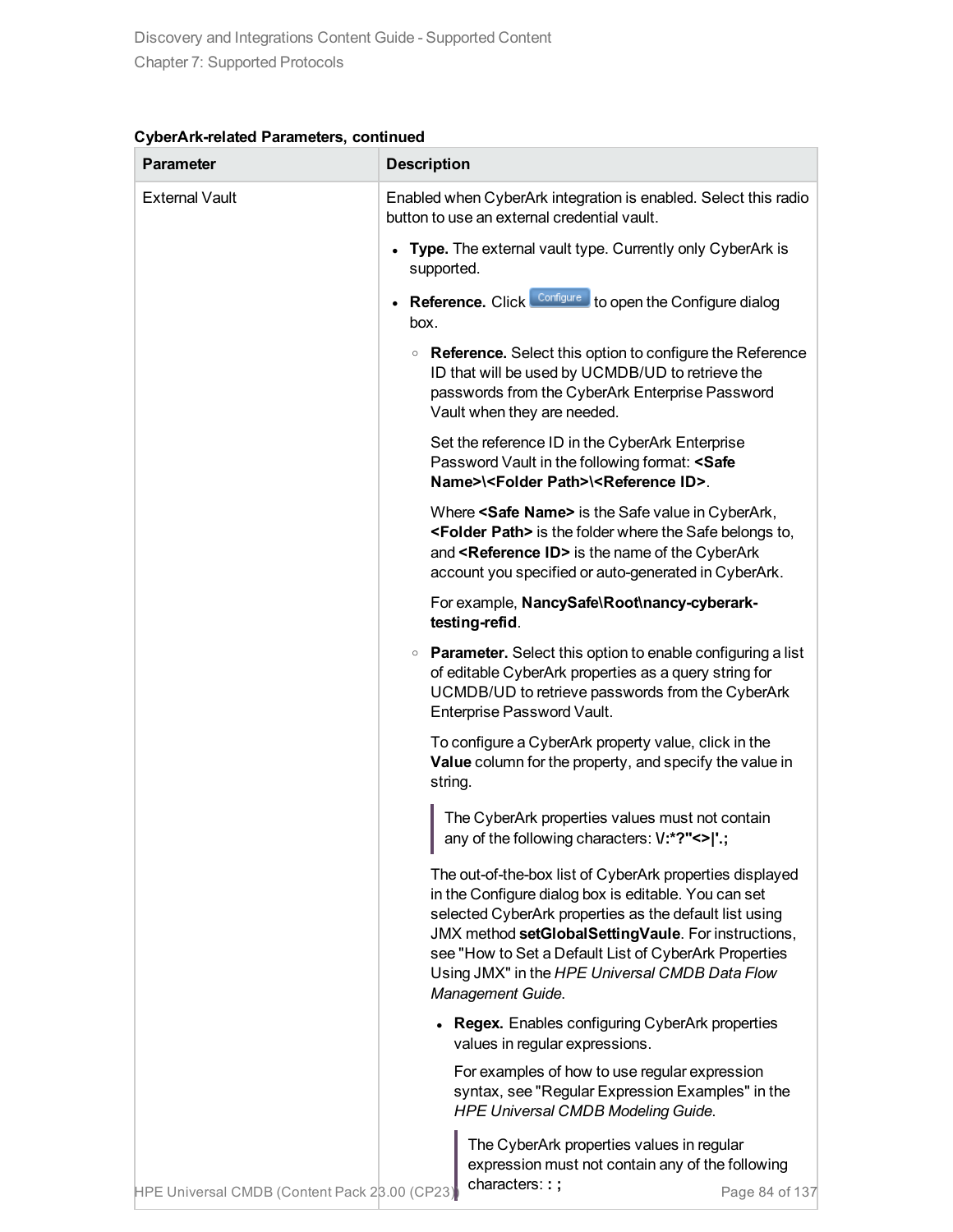### Siebel Gateway Protocol

| <b>Parameter</b>          | <b>Description</b>                                                                                                                                                                                                                                                                                                                               |
|---------------------------|--------------------------------------------------------------------------------------------------------------------------------------------------------------------------------------------------------------------------------------------------------------------------------------------------------------------------------------------------|
| <b>Connection Timeout</b> | Time-out in milliseconds after which the Probe stops trying to connect to<br>the Siebel Gateway console.                                                                                                                                                                                                                                         |
| User Name                 | The name of the user needed to log on to the Siebel enterprise.                                                                                                                                                                                                                                                                                  |
| Password                  | The password of the user needed to log on to the Siebel enterprise.                                                                                                                                                                                                                                                                              |
| Siebel Site Name          | The name of the Siebel Enterprise.                                                                                                                                                                                                                                                                                                               |
| Path to Siebel Client     | The location on the Probe machine of the Siebel driver folder, where you<br>copied srvrmgr. For details, see the section about Siebel in the HPE<br><b>UCMDB Discovery and Integrations Content Guide - Discovery Modules</b><br>document.                                                                                                       |
|                           | If there are several protocol entries with different severage versions, the<br>$\bullet$<br>entry with the newer version should appear before the entry with the<br>older version. For example, to discover Siebel 7.5.3. and Siebel 7.7,<br>define the protocol parameters for Siebel 7.7 and then the protocol<br>parameters for Siebel 7.5.3. |
|                           | • Siebel discovery. If the Data Flow Probe is installed on a 64-bit<br>machine on a Windows platform, place the ntdll.dll, MSVCR70.DLL,<br>and msvcp70.dll drivers together with the Siebel drivers in the Siebel<br>driver folder on the Probe machine.                                                                                         |
|                           | These drivers usually exist on a 32-bit machine and can be copied to the<br>64-bit machine.                                                                                                                                                                                                                                                      |
| Port number               | The port to use during connection to the Siebel Gateway. Default: empty.                                                                                                                                                                                                                                                                         |

### SNMP Protocol

| <b>Parameter</b>          | <b>Description</b>                                                                            |
|---------------------------|-----------------------------------------------------------------------------------------------|
| Port Number               | (For SNMP versions v1, v2, and v3) The port number on which the SNMP<br>agent listens.        |
| <b>Connection Timeout</b> | Timeout( in milliseconds) after which the Probe stops trying to connect to<br>the SNMP agent. |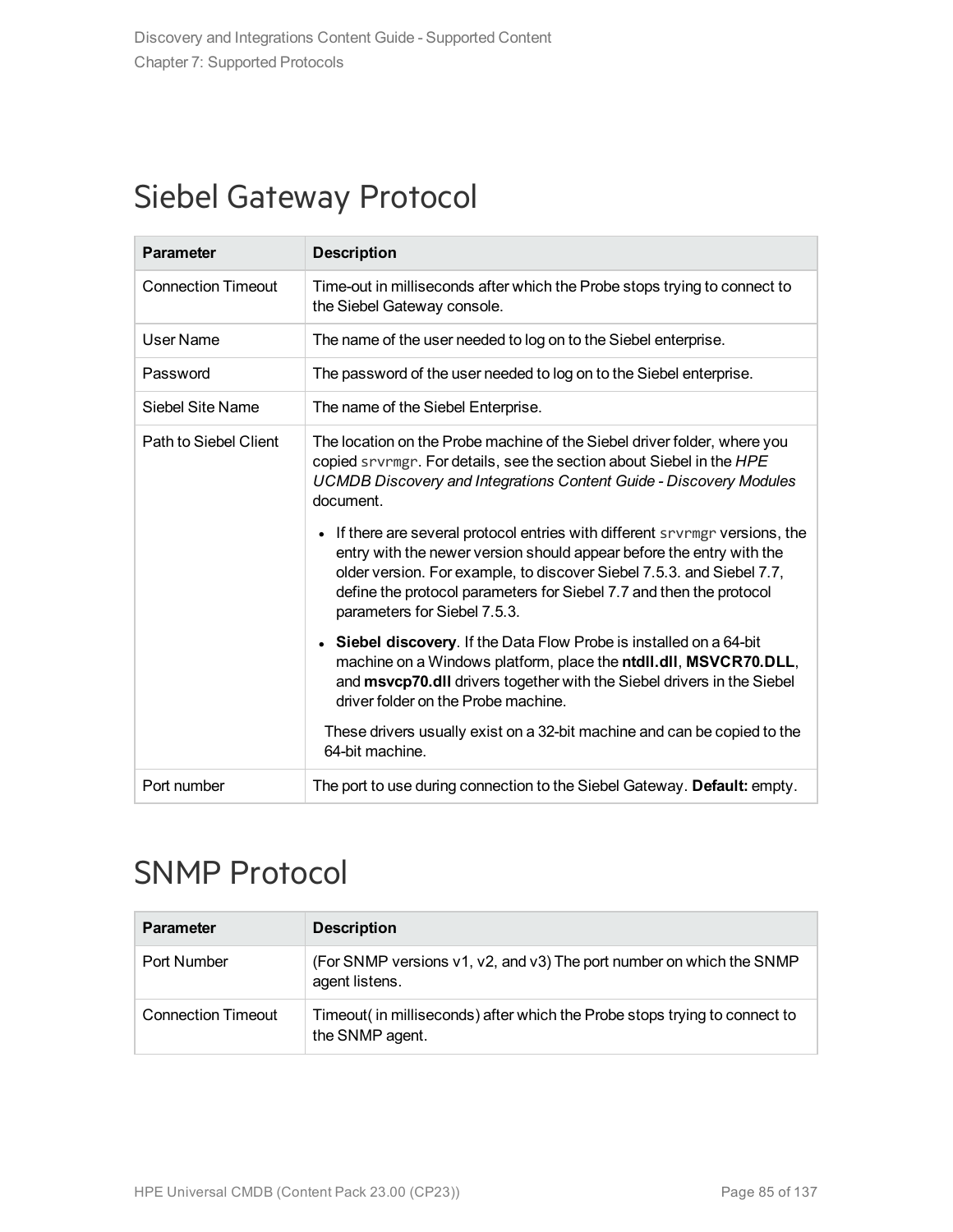| <b>Parameter</b>   | <b>Description</b>                                                                                                                                                                                                                                                                                                                                                                                                                                                                       |
|--------------------|------------------------------------------------------------------------------------------------------------------------------------------------------------------------------------------------------------------------------------------------------------------------------------------------------------------------------------------------------------------------------------------------------------------------------------------------------------------------------------------|
| <b>Retry Count</b> | The number of times the Probe tries to connect to the SNMP agent. If the<br>number is exceeded, the Probe stops attempting to make the connection.                                                                                                                                                                                                                                                                                                                                       |
| Versions 1, 2      | <b>Community.</b> Enter the authentication password you used when<br>connecting to the SNMP service community (which you defined when<br>configuring the SNMP service-for example, a community for read-only or<br>read/write).                                                                                                                                                                                                                                                          |
|                    | GET Request Operation Type. The type of GET operation used to<br>execute SNMP queries; either GET-NEXT or GET-BULK. Default: GET-<br>NEXT.                                                                                                                                                                                                                                                                                                                                               |
| Version 3          | Authentication Method: Select one of the following options for securing<br>the access to management information:                                                                                                                                                                                                                                                                                                                                                                         |
|                    | • noAuthNoPriv. Using this option provides no security, confidentiality,<br>or privacy at all. It can be useful for certain applications, such as<br>development and debugging, to turn security off. This option requires<br>only a user name for authentication (similar to requirements for v1<br>and $v2$ ).                                                                                                                                                                         |
|                    | • authNoPriv. The user logging on to the management application is<br>authenticated by the SNMP v3 entity before the entity allows the user<br>to access any of the values in the MIB objects on the agent. Using this<br>option requires a user name, password, and the authentication<br>algorithm (HMAC-MD5 or HMAC-SHA algorithms).                                                                                                                                                  |
|                    | • authPriv. The user logging on to the management application is<br>authenticated by the SNMP v3 entity before the entity allows the user<br>to access any of the values in the MIB objects on the agent. In addition,<br>all of the requests and responses from the management application to<br>the SNMP v3 entity are encrypted, so that all the data is completely<br>secure. This option requires a user name, password, and an<br>authentication algorithm (HMAC-MD5 or HMAC-SHA). |
|                    | <b>Username:</b> The name of the user authorized to log on to the management<br>application.                                                                                                                                                                                                                                                                                                                                                                                             |
|                    | Password: The password used to log on to the management application.                                                                                                                                                                                                                                                                                                                                                                                                                     |
|                    | Authentication Algorithm: The MD5 and SHA algorithms are supported.                                                                                                                                                                                                                                                                                                                                                                                                                      |
|                    | Privacy Key: The secret key used to encrypt the scoped PDU portion in<br>an SNMP v3 message.                                                                                                                                                                                                                                                                                                                                                                                             |
|                    | Privacy Algorithm: The DES, 3DES, AES-128, AES-192 and AES-256<br>algorithms are supported.                                                                                                                                                                                                                                                                                                                                                                                              |

### **Note:**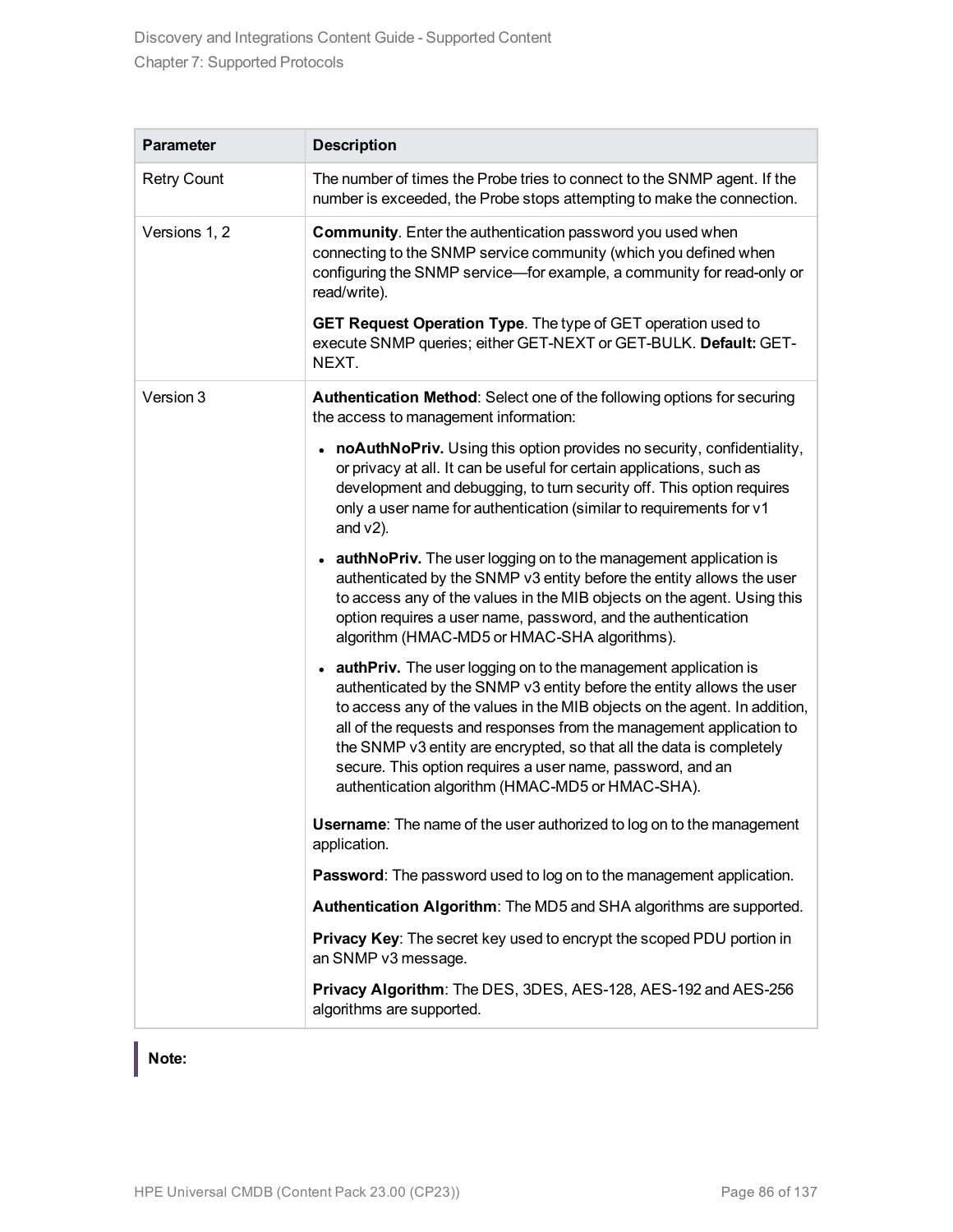- This protocol supports IPv6.
- By default, SNMP queries are executed with a timeout of 3000 milliseconds. This value is defined in the snmpGlobalRequestTimeout parameter in the globalSettings.xml configuration file.
- Due to control restrictions for some countries, the JDK has a deliberate, built-in key size restriction. If required (for example, if SNMP agents use 256-bit AES encryption), the restriction can be removed as follows:
	- a. Download the .zip file from <http://www.oracle.com/technetwork/java/javase/downloads/jce-7-download-432124.html>.
	- b. Extract **local\_policy.jar** and **US\_export\_policy.jar** from the .zip file.
	- c. Copy these files and replace the files that arrived with the probe installation in the **\${PROBE\_INSTALL}\bin\jre\lib\security\** folder.
	- d. Restart the probe.

**Note:** When the CyberArk integration is enabled, two radio buttons (**Regular Credential** and **External Vault**) are enabled. The existing **Username** and **Password** parameters are grouped under the **Regular Credential** radio button, and CyberArk integration specific parameters **Type** and **Reference** are enabled and grouped under the **External Vault** radio button, as described in the table below.

| <b>Parameter</b>          | <b>Description</b>                                                                                             |
|---------------------------|----------------------------------------------------------------------------------------------------------------|
| <b>Regular Credential</b> | Enabled when CyberArk integration is enabled. Select this radio<br>button to use regular credential as before. |
|                           | • Username. See description above.                                                                             |
|                           | • Password. See description above.                                                                             |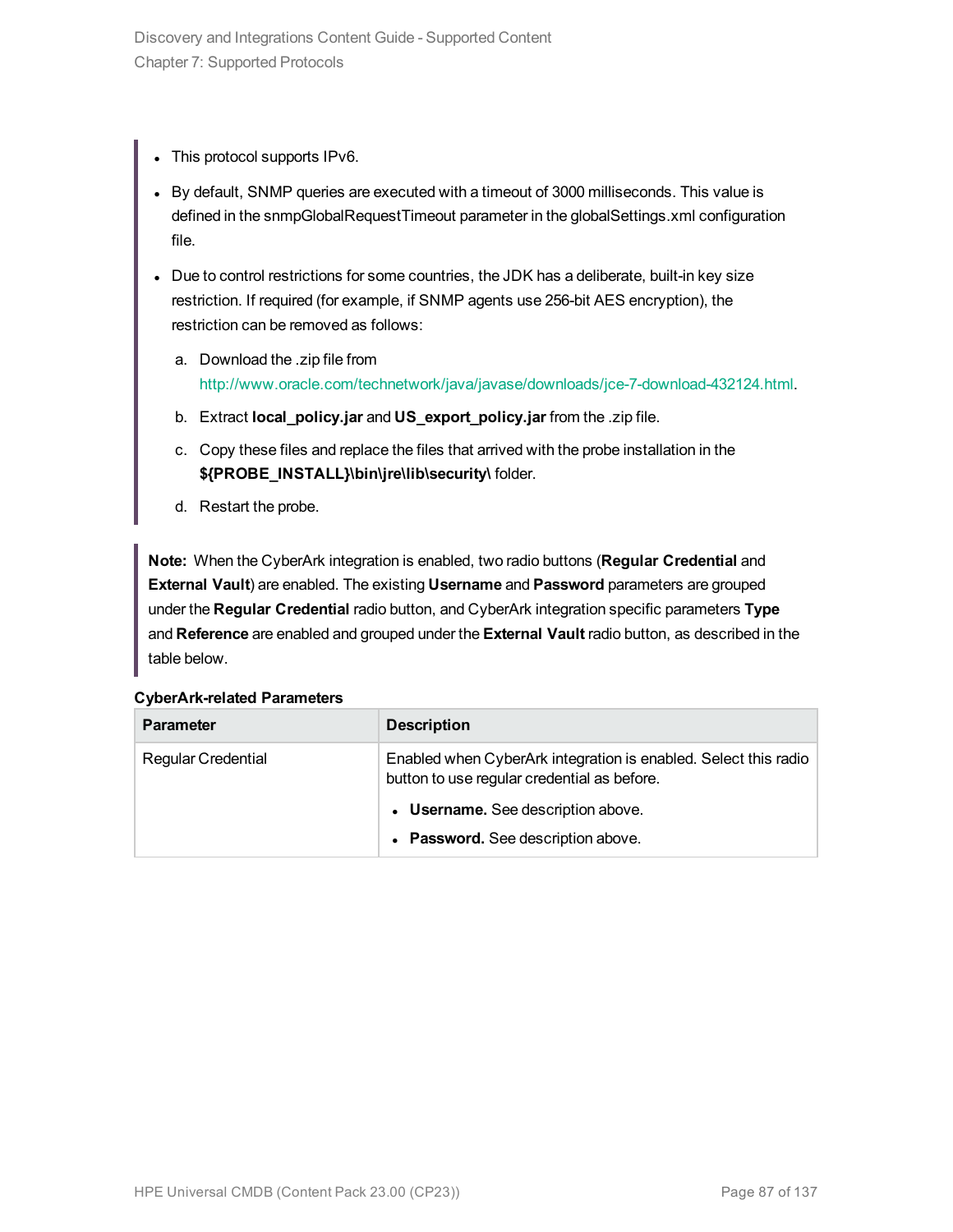| <b>Parameter</b>                              | <b>Description</b>                                                                                                                                                                                                                                                                                                                                                |
|-----------------------------------------------|-------------------------------------------------------------------------------------------------------------------------------------------------------------------------------------------------------------------------------------------------------------------------------------------------------------------------------------------------------------------|
| <b>External Vault</b>                         | Enabled when CyberArk integration is enabled. Select this radio<br>button to use an external credential vault.                                                                                                                                                                                                                                                    |
|                                               | • Type. The external vault type. Currently only CyberArk is<br>supported.                                                                                                                                                                                                                                                                                         |
|                                               | Reference. Click Configure to open the Configure dialog<br>box.                                                                                                                                                                                                                                                                                                   |
|                                               | • Reference. Select this option to configure the Reference<br>ID that will be used by UCMDB/UD to retrieve the<br>passwords from the CyberArk Enterprise Password<br>Vault when they are needed.                                                                                                                                                                  |
|                                               | Set the reference ID in the CyberArk Enterprise<br>Password Vault in the following format: <safe<br>Name&gt;\<folder path="">\<reference id="">.</reference></folder></safe<br>                                                                                                                                                                                   |
|                                               | Where <safe name=""> is the Safe value in CyberArk,<br/><folder path=""> is the folder where the Safe belongs to,<br/>and <reference id=""> is the name of the CyberArk<br/>account you specified or auto-generated in CyberArk.</reference></folder></safe>                                                                                                      |
|                                               | For example, NancySafe\Root\nancy-cyberark-<br>testing-refid.                                                                                                                                                                                                                                                                                                     |
|                                               | • Parameter. Select this option to enable configuring a list<br>of editable CyberArk properties as a query string for<br>UCMDB/UD to retrieve passwords from the CyberArk<br>Enterprise Password Vault.                                                                                                                                                           |
|                                               | To configure a CyberArk property value, click in the<br>Value column for the property, and specify the value in<br>string.                                                                                                                                                                                                                                        |
|                                               | The CyberArk properties values must not contain<br>any of the following characters: V:*?"<> '.;                                                                                                                                                                                                                                                                   |
|                                               | The out-of-the-box list of CyberArk properties displayed<br>in the Configure dialog box is editable. You can set<br>selected CyberArk properties as the default list using<br>JMX method setGlobalSettingVaule. For instructions,<br>see "How to Set a Default List of CyberArk Properties<br>Using JMX" in the HPE Universal CMDB Data Flow<br>Management Guide. |
|                                               | <b>Regex.</b> Enables configuring CyberArk properties<br>values in regular expressions.                                                                                                                                                                                                                                                                           |
|                                               | For examples of how to use regular expression<br>syntax, see "Regular Expression Examples" in the<br><b>HPE Universal CMDB Modeling Guide.</b>                                                                                                                                                                                                                    |
| HPE Universal CMDB (Content Pack 28.00 (CP23) | The CyberArk properties values in regular<br>expression must not contain any of the following<br>characters::;<br>Page 88 of 137                                                                                                                                                                                                                                  |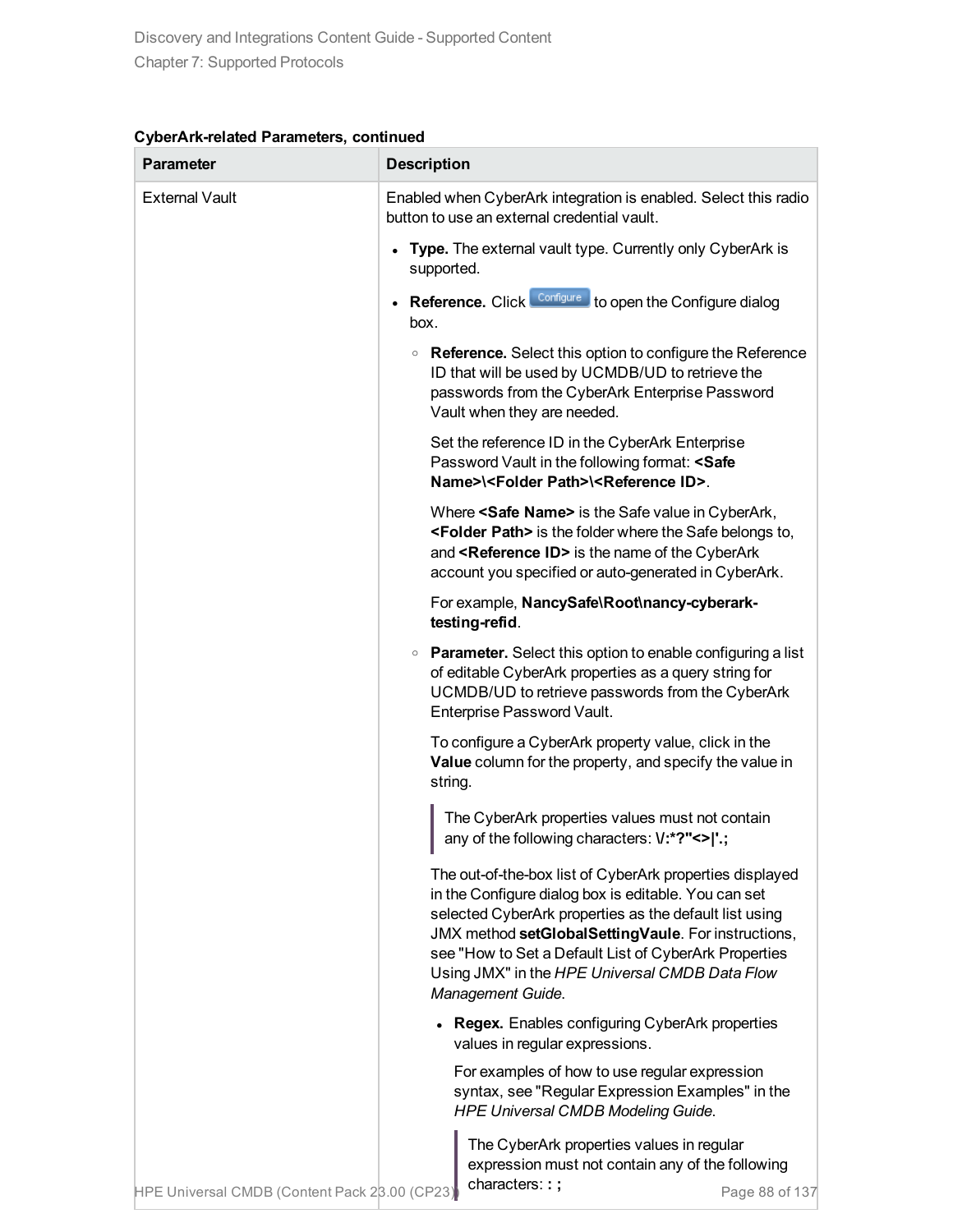### Troubleshooting and Limitations

**Problem**. Failure to collect information from SNMP devices.

- **Solution 1:** Verify that you can actually access information from your Network Management station by using a utility that can verify the connectivity with the SNMP agent. An example of such a utility is **GetIf**.
- **Solution 2::** Verify that the connection data to the SNMP protocol has been defined correctly.
- **Solution 3:** Verify that you have the necessary access rights to retrieve data from the MIB objects on the SNMP agent.

# <span id="page-88-0"></span>SSH Protocol

**Parameters** 

| <b>Parameter</b>           | <b>Description</b>                                                                                                                          |
|----------------------------|---------------------------------------------------------------------------------------------------------------------------------------------|
| Port Number                | By default an SSH agent uses port 22. If you are using a different port for<br>SSH, enter that port number.                                 |
| <b>Connection Timeout</b>  | Time-out in milliseconds after which the Probe stops trying to connect to<br>the remote machine.                                            |
|                            | For the UNIX platform: If your server is slow, it is recommended to change<br>Timeout to 40000.                                             |
| Handshake Hello<br>Timeout | The handshake timeout (in milliseconds).                                                                                                    |
| Version                    | <b>SSH2.</b> Connect through SSH-2 only.                                                                                                    |
|                            | <b>SSH1.</b> Connect through SSH-1 only.                                                                                                    |
|                            | <b>SSH2 or SSH1.</b> Connect through SSH-2 and in case of error (if SSH-2 is<br>not supported by the server), try to connect through SSH-1. |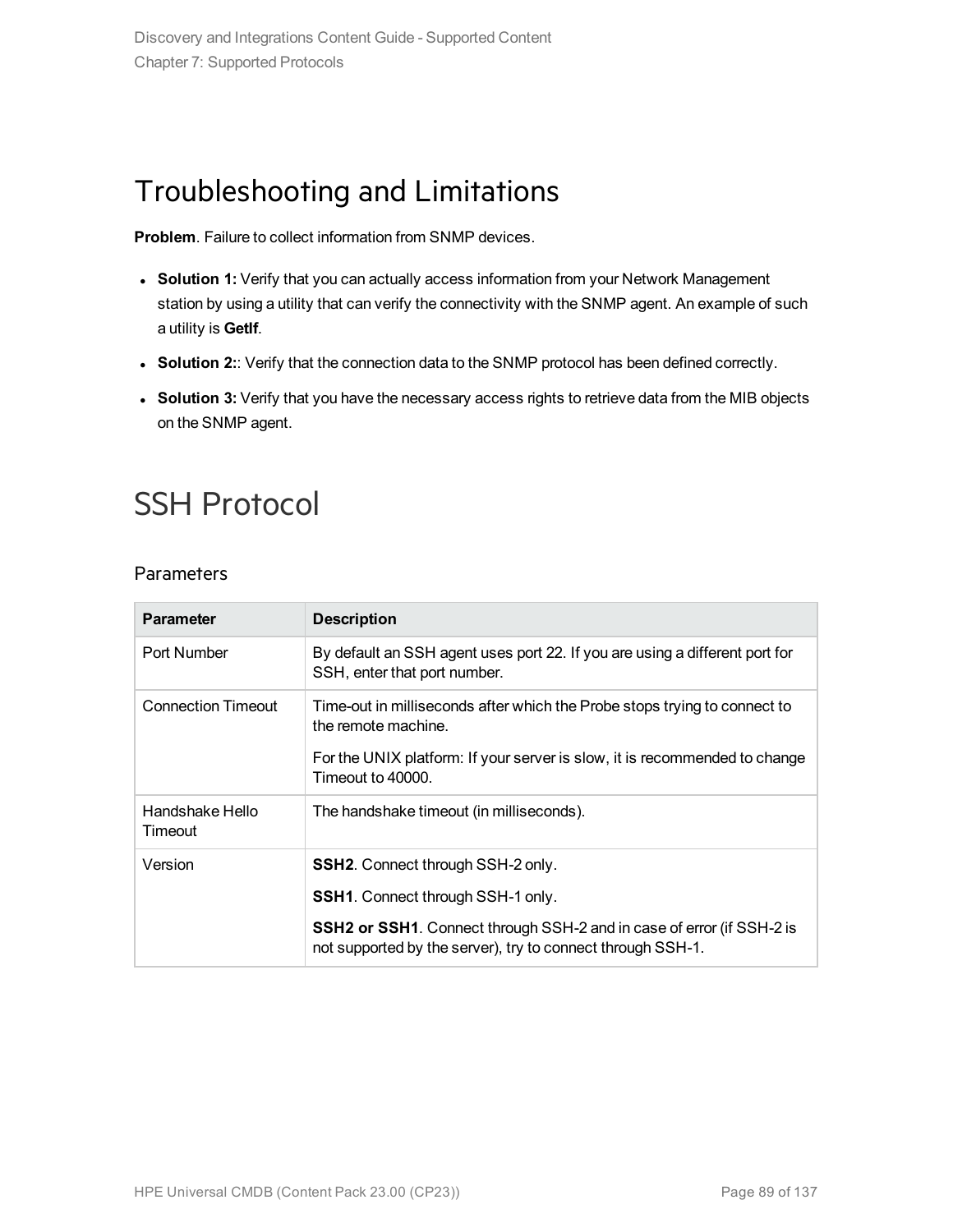| <b>Parameter</b>           | <b>Description</b>                                                                                                                                                                             |
|----------------------------|------------------------------------------------------------------------------------------------------------------------------------------------------------------------------------------------|
| Shell Command<br>Separator | The character that separates different commands in a shell (to enable the<br>execution of several commands in the same line).                                                                  |
|                            | • For UNIX, the default shell command separator is a semicolon $($ ;).                                                                                                                         |
|                            | For Windows, the shell command separator is an ampersand $(8)$ .                                                                                                                               |
|                            | For Cygwin, select auto detect.                                                                                                                                                                |
| Authentication Method      | Choose one of the following authentication options to access SSH:                                                                                                                              |
|                            | <b>password.</b> Enter a user name and password.                                                                                                                                               |
|                            | publickey. Enter the user name and path to the key file that<br>$\bullet$<br>authenticates the client.                                                                                         |
|                            | See also: "How to Create an SSH Connection Based on Public/Private<br>Keys Pair" in the HPE UCMDB Discovery and Integrations Content<br>Guide - General Reference document.                    |
|                            | keyboard-interactive. Enter questions and answers. For details, see<br>$\bullet$<br>"SSH Protocol" on the previous page below.                                                                 |
| Username                   | The name of the user needed to connect to the host through the SSH<br>network protocol.                                                                                                        |
| Password                   | The password of the user needed to connect to the host.                                                                                                                                        |
| Key File Path              | (Enabled when the publickey authentication method is selected.)<br>Location of the authentication key. (In certain environments, the full key<br>path is required to connect to an SSH agent.) |
|                            | See also: "How to Create an SSH Connection Based on Public/Private<br>Keys Pair" in the HPE UCMDB Discovery and Integrations Content Guide<br>- General Reference document.                    |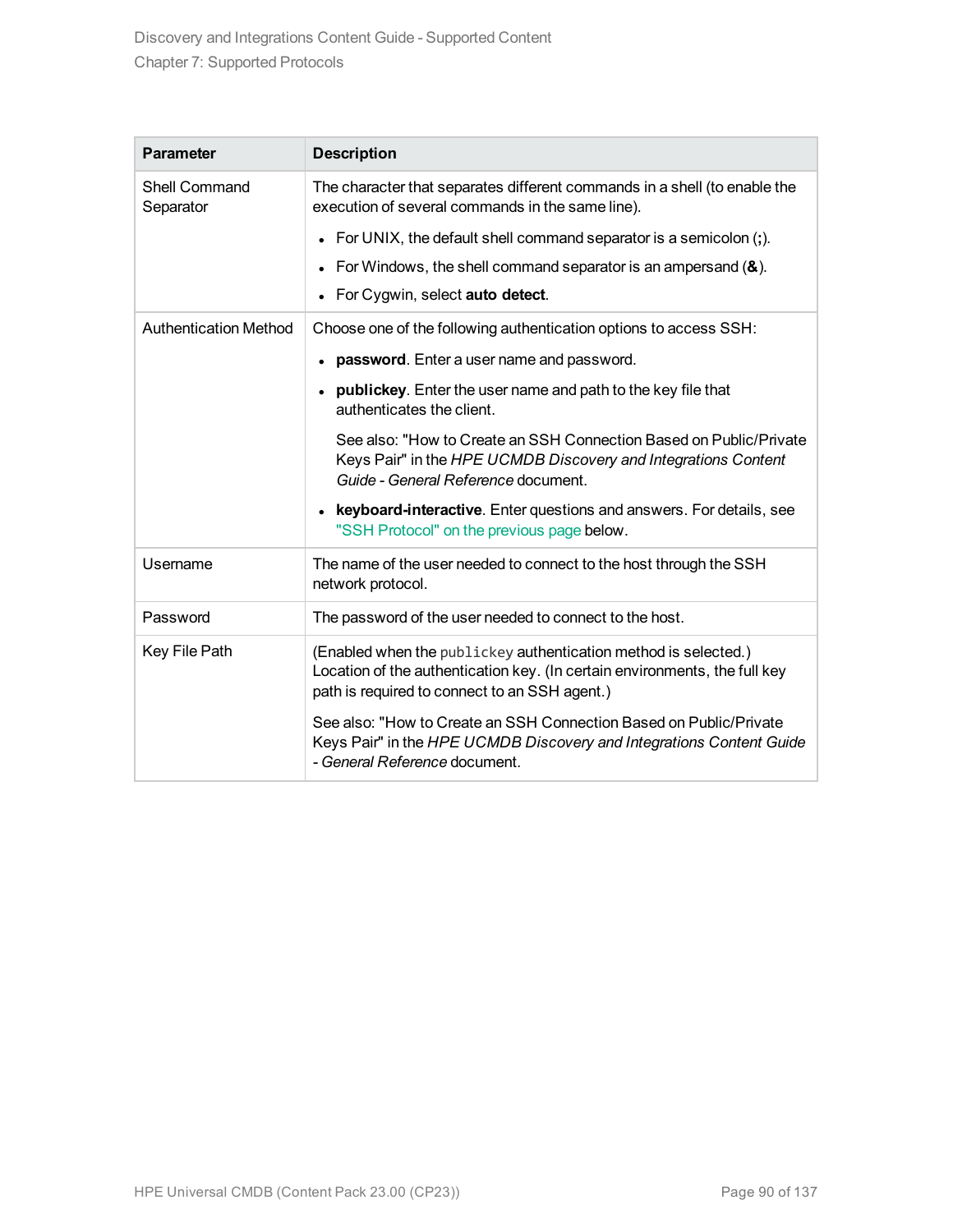| <b>Parameter</b>         | <b>Description</b>                                                                                                                                                                                                                         |
|--------------------------|--------------------------------------------------------------------------------------------------------------------------------------------------------------------------------------------------------------------------------------------|
| Prompts and<br>Responses | (Enabled when the keyboard-interactive authentication method is<br>selected.) A method whereby the server sends one or more prompts to<br>enter information and the client displays them and sends back responses<br>keyed-in by the user. |
|                          | The following is an example of prompts and expected responses:                                                                                                                                                                             |
|                          | Prompt: Please enter your user name.                                                                                                                                                                                                       |
|                          | Response: Shelly-Ann                                                                                                                                                                                                                       |
|                          | <b>Prompt:</b> What is your age?                                                                                                                                                                                                           |
|                          | Response: 21                                                                                                                                                                                                                               |
|                          | <b>Prompt:</b> This computer is HP property. Press y to enter.                                                                                                                                                                             |
|                          | Response: y                                                                                                                                                                                                                                |
|                          | To create these prompts and responses, enter the following strings in the<br>fields, separated by commas:                                                                                                                                  |
|                          | Prompts: user, age, enter                                                                                                                                                                                                                  |
|                          | Response: Shelly-Ann, 21, y                                                                                                                                                                                                                |
|                          | You can enter the full string as it appears in the SSH prompt, or you can<br>enter a key word, for example, user. DFM maps this word to the correct<br>prompt.                                                                             |

**Note:** When the CyberArk integration is enabled, two radio buttons (**Regular Credential** and **External Vault**) are enabled. The existing **Username** and **Password** parameters are grouped under the **Regular Credential** radio button, and CyberArk integration specific parameters **Type** and **Reference** are enabled and grouped under the **External Vault** radio button, as described in the table below.

| <b>Parameter</b>          | <b>Description</b>                                                                                             |
|---------------------------|----------------------------------------------------------------------------------------------------------------|
| <b>Regular Credential</b> | Enabled when CyberArk integration is enabled. Select this radio<br>button to use regular credential as before. |
|                           | • Username. See description above.                                                                             |
|                           | • Password. See description above.                                                                             |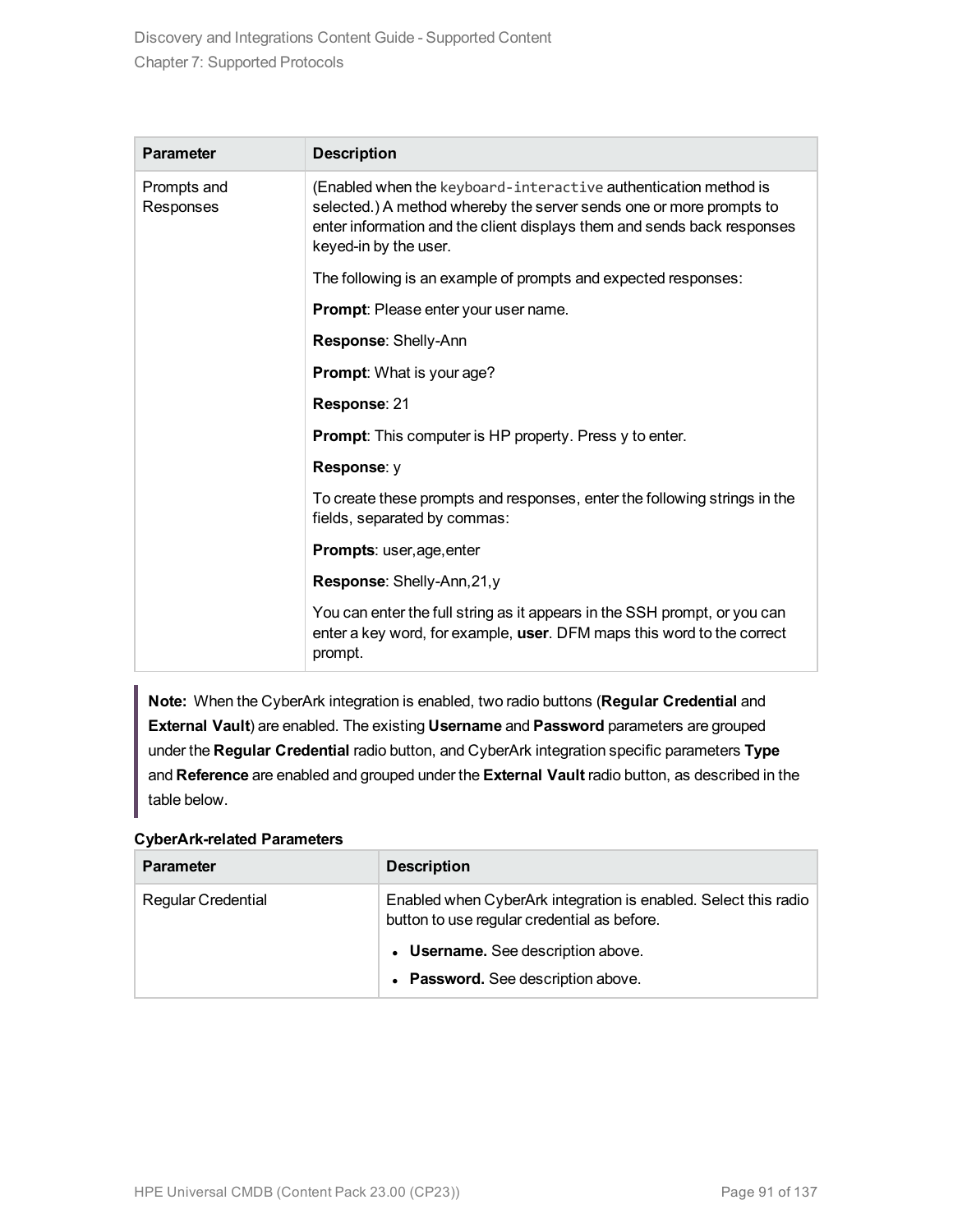#### **CyberArk-related Parameters, continued**

| <b>Parameter</b>                              | <b>Description</b>                                                                                                                                                                                                                                                                                                                                                |
|-----------------------------------------------|-------------------------------------------------------------------------------------------------------------------------------------------------------------------------------------------------------------------------------------------------------------------------------------------------------------------------------------------------------------------|
| <b>External Vault</b>                         | Enabled when CyberArk integration is enabled. Select this radio<br>button to use an external credential vault.                                                                                                                                                                                                                                                    |
|                                               | Type. The external vault type. Currently only CyberArk is<br>$\bullet$<br>supported.                                                                                                                                                                                                                                                                              |
|                                               | Reference. Click Configure to open the Configure dialog<br>$\bullet$<br>box.                                                                                                                                                                                                                                                                                      |
|                                               | • Reference. Select this option to configure the Reference<br>ID that will be used by UCMDB/UD to retrieve the<br>passwords from the CyberArk Enterprise Password<br>Vault when they are needed.                                                                                                                                                                  |
|                                               | Set the reference ID in the CyberArk Enterprise<br>Password Vault in the following format: <safe<br>Name&gt;\<folder path="">\<reference id="">.</reference></folder></safe<br>                                                                                                                                                                                   |
|                                               | Where <safe name=""> is the Safe value in CyberArk,<br/><folder path=""> is the folder where the Safe belongs to,<br/>and <reference id=""> is the name of the CyberArk<br/>account you specified or auto-generated in CyberArk.</reference></folder></safe>                                                                                                      |
|                                               | For example, NancySafe\Root\nancy-cyberark-<br>testing-refid.                                                                                                                                                                                                                                                                                                     |
|                                               | • Parameter. Select this option to enable configuring a list<br>of editable CyberArk properties as a query string for<br>UCMDB/UD to retrieve passwords from the CyberArk<br>Enterprise Password Vault.                                                                                                                                                           |
|                                               | To configure a CyberArk property value, click in the<br>Value column for the property, and specify the value in<br>string.                                                                                                                                                                                                                                        |
|                                               | The CyberArk properties values must not contain<br>any of the following characters: V:*?"<> '.;                                                                                                                                                                                                                                                                   |
|                                               | The out-of-the-box list of CyberArk properties displayed<br>in the Configure dialog box is editable. You can set<br>selected CyberArk properties as the default list using<br>JMX method setGlobalSettingVaule. For instructions,<br>see "How to Set a Default List of CyberArk Properties<br>Using JMX" in the HPE Universal CMDB Data Flow<br>Management Guide. |
|                                               | • Regex. Enables configuring CyberArk properties<br>values in regular expressions.                                                                                                                                                                                                                                                                                |
|                                               | For examples of how to use regular expression<br>syntax, see "Regular Expression Examples" in the<br><b>HPE Universal CMDB Modeling Guide.</b>                                                                                                                                                                                                                    |
| HPE Universal CMDB (Content Pack 23.00 (CP23) | The CyberArk properties values in regular<br>expression must not contain any of the following<br>characters::;<br>Page 92 of 137                                                                                                                                                                                                                                  |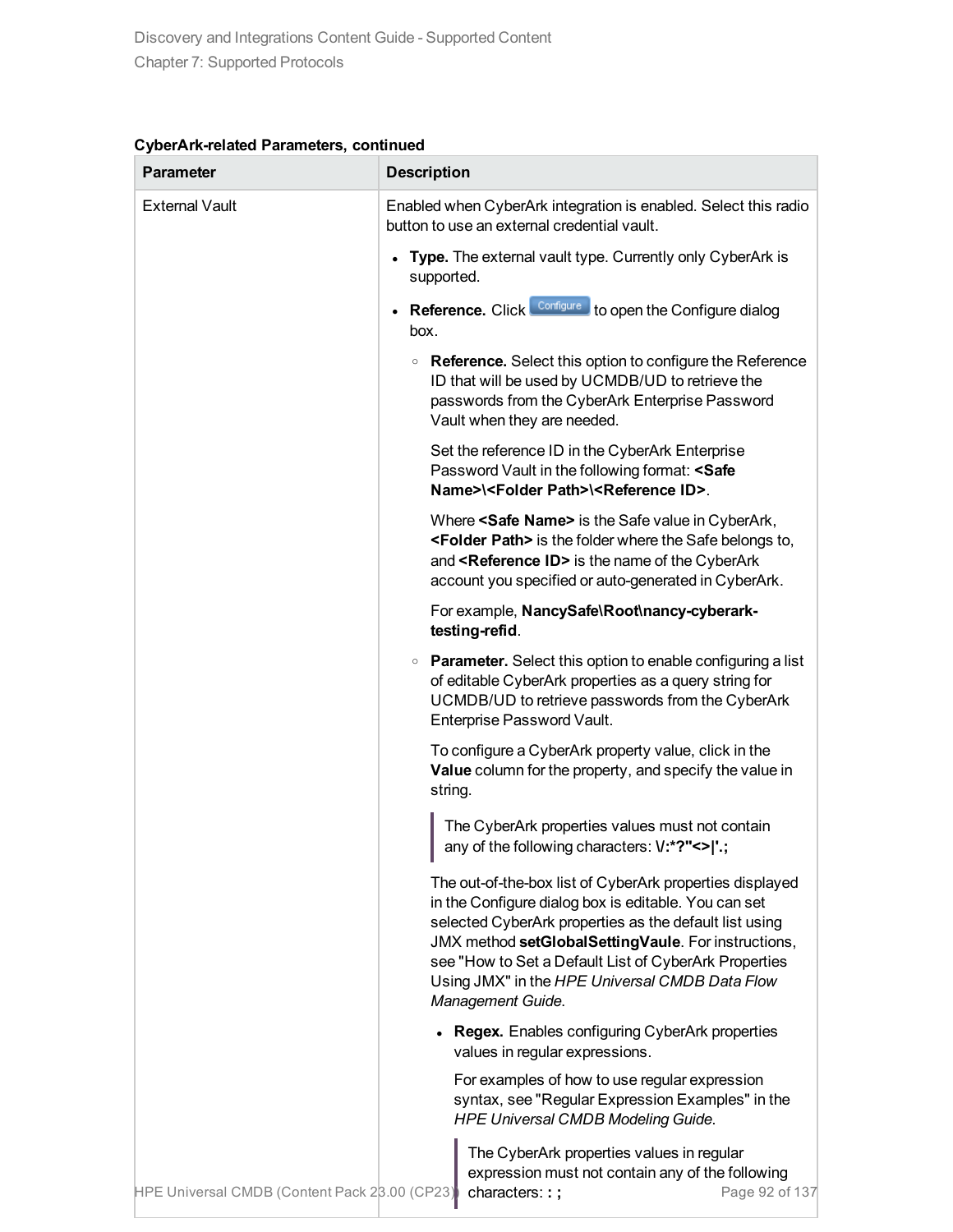### **Privileged Mode Properties**

| Policy                                  | Select one of the following options:                                                                                                                                                                                                                                                                                                                                                                                                                                               |
|-----------------------------------------|------------------------------------------------------------------------------------------------------------------------------------------------------------------------------------------------------------------------------------------------------------------------------------------------------------------------------------------------------------------------------------------------------------------------------------------------------------------------------------|
|                                         | • Privileged Mode. Enables you to run commands in a privileged shell<br>environment, after entering a privileged shell.                                                                                                                                                                                                                                                                                                                                                            |
|                                         | • Sudo-like. Enables you to run commands in privileged command<br>execution mode by using a specified prefix before the target command.                                                                                                                                                                                                                                                                                                                                            |
|                                         | • Privileged Mode or Sudo-like. A combination of both of the above<br>options.                                                                                                                                                                                                                                                                                                                                                                                                     |
| Mode                                    | Based on your Policy selection, select the Mode.                                                                                                                                                                                                                                                                                                                                                                                                                                   |
|                                         | For Privileged Mode, select one of the following options:                                                                                                                                                                                                                                                                                                                                                                                                                          |
|                                         | • Su. DFM executes the su command and enters the password at the<br>prompt to enter the privileged shell, then executes the required<br>command, and then executes exit to exit the privileged shell.                                                                                                                                                                                                                                                                              |
|                                         | <b>Enable.</b> DFM executes the <b>enable <level></level></b> command and enters the<br>password at the prompt to enter the privileged shell, then executes the<br>required command, and then executes the disable <previous_level><br/>command to exit the privileged shell (where <level> represents the<br/>selected privileged mode level and <previous_level> represents the<br/>original level before running the enable command).</previous_level></level></previous_level> |
|                                         | <b>Custom.</b> DFM executes the user-defined Enter command and enters<br>the password at the prompt to enter the privileged shell, then executes<br>the required command, and then executes the user-defined Exit<br>command to exit the privileged shell.                                                                                                                                                                                                                         |
|                                         | For Sudo-like, select one of the following options:                                                                                                                                                                                                                                                                                                                                                                                                                                |
|                                         | • Sudo. DFM executes the sudo command followed by the required<br>command and then enters the password at the prompt.                                                                                                                                                                                                                                                                                                                                                              |
|                                         | • Custom. DFM executes the user-defined Command line followed by<br>the required command and then enters the password at the prompt.                                                                                                                                                                                                                                                                                                                                               |
|                                         | For Privileged Mode or Sudo-like, select an option in each panel.                                                                                                                                                                                                                                                                                                                                                                                                                  |
| <privileged mode="" su=""></privileged> | When you select Privileged Mode as the policy and Su as the mode, the<br>following fields are relevant:                                                                                                                                                                                                                                                                                                                                                                            |
|                                         | <b>Username.</b> Enter the user name for the su command.                                                                                                                                                                                                                                                                                                                                                                                                                           |
|                                         | <b>Password.</b> Enter the password for the su command.                                                                                                                                                                                                                                                                                                                                                                                                                            |
|                                         | <b>Command List. See "Command List".</b>                                                                                                                                                                                                                                                                                                                                                                                                                                           |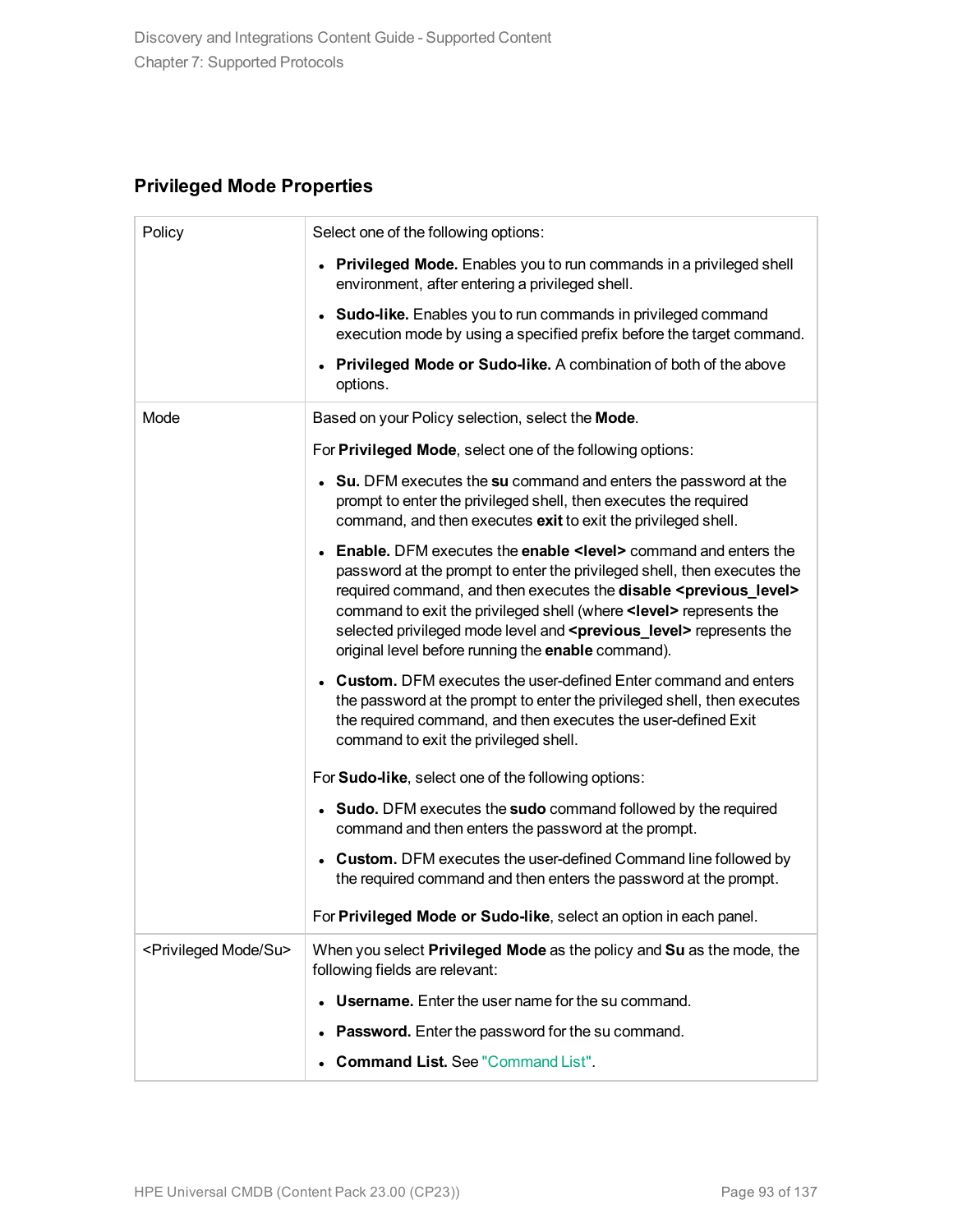| <privileged<br>Mode/Enable&gt;</privileged<br> | When you select Privileged Mode as the policy and Enable as the mode,<br>the following fields are relevant:                               |
|------------------------------------------------|-------------------------------------------------------------------------------------------------------------------------------------------|
|                                                | • Level. Enter the privileged mode level for the enable command.                                                                          |
|                                                | Note: Entering an empty value selects the highest level, 15.                                                                              |
|                                                | <b>Password.</b> Enter the password for the enable command.                                                                               |
|                                                | <b>Command List. See "Command List".</b>                                                                                                  |
| <privileged<br>Mode/Custom&gt;</privileged<br> | When you select Privileged Mode as the policy and Custom as the<br>mode, the following fields are relevant:                               |
|                                                | <b>Enter Command.</b> Command used to enter privileged command<br>execution mode. For example:                                            |
|                                                | for enable: enable 10<br>$\circ$                                                                                                          |
|                                                | ∘ for su: <b>su root</b>                                                                                                                  |
|                                                | <b>Exit Command.</b> Command used to exit privileged command execution<br>mode. For example:                                              |
|                                                | ○ for enable: <b>disable 5</b>                                                                                                            |
|                                                | ∘ for su: exit                                                                                                                            |
|                                                | <b>Password Prompt.</b> The prompt string that appears after entering the<br>$\bullet$<br>privileged command execution mode. For example: |
|                                                | ∘ for both enable and su: <b>Password:</b>                                                                                                |
|                                                | <b>Password.</b> Enter the password to use when the password prompt<br>$\bullet$<br>appears.                                              |
|                                                | <b>Command List. See "Command List".</b>                                                                                                  |
| <sudo-like sudo=""></sudo-like>                | When you select <b>Sudo-like</b> as the policy and <b>Sudo</b> as the mode, the<br>following fields are relevant:                         |
|                                                | • Sudo Paths. Enter the full paths to the sudo command. Paths should<br>be separated by commas.                                           |
|                                                | <b>Command List. See "Command List".</b>                                                                                                  |
| <sudo-like custom=""></sudo-like>              | When you select <b>Sudo-like</b> as the policy and <b>Custom</b> as the mode, the<br>following fields are relevant:                       |
|                                                | <b>Command Line.</b> Enter the full command line before the target<br>command to be executed in privileged mode. For example:             |
|                                                | ○ for sudo: / <b>usr/bin/sudo</b>                                                                                                         |
|                                                | ○ for pbrun: /bin/pbrun                                                                                                                   |
|                                                | <b>Command List. See "Command List".</b>                                                                                                  |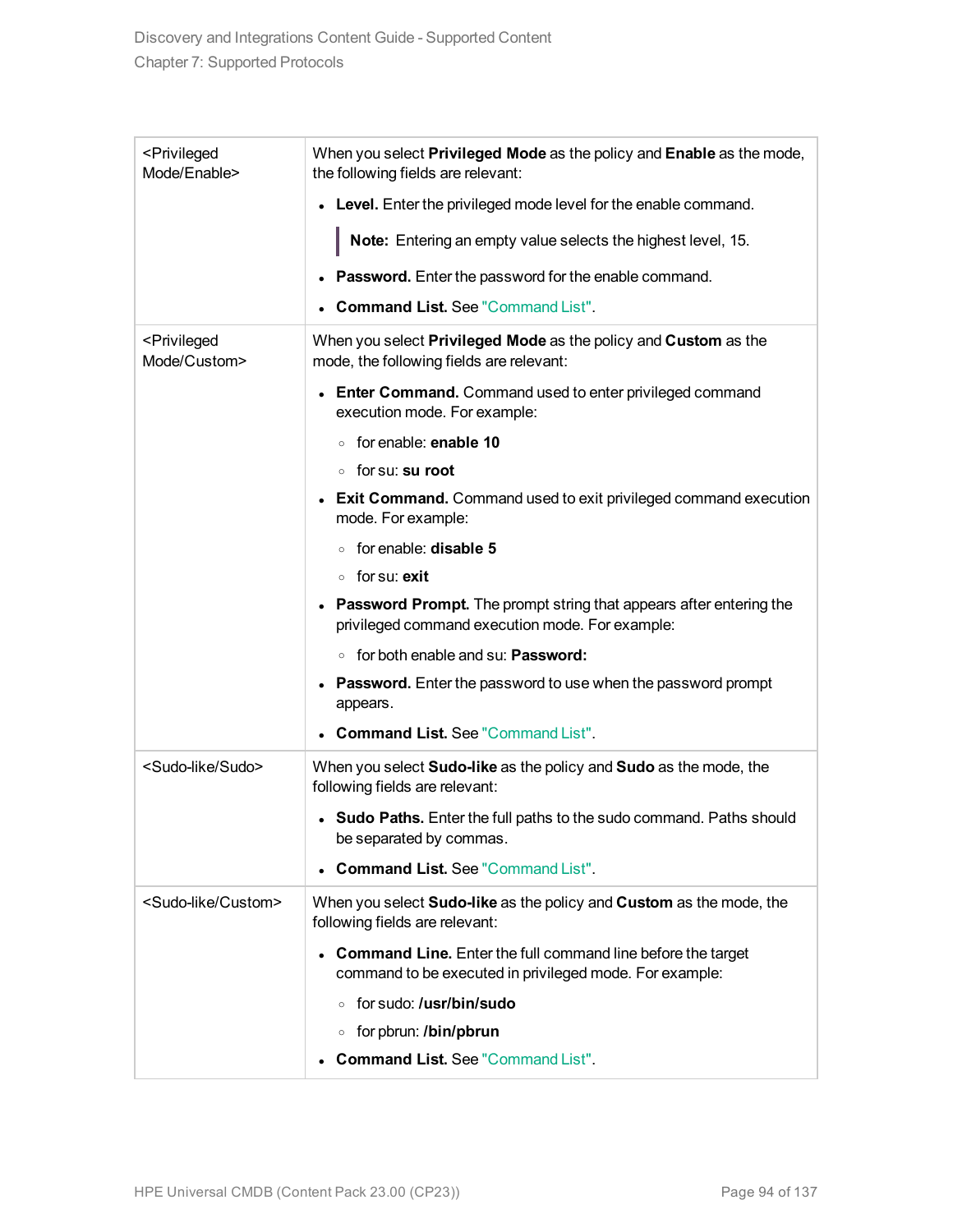<span id="page-94-0"></span>

| <privileged mode="" or<br="">Sudo-like&gt;</privileged> | When you select Privileged Mode or Sudo-like as the policy, you have<br>the option to configure both types of policy. Each policy appears in a<br>separate panel with the relevant options as described for each policy/mode<br>selection.                                                                                                  |
|---------------------------------------------------------|---------------------------------------------------------------------------------------------------------------------------------------------------------------------------------------------------------------------------------------------------------------------------------------------------------------------------------------------|
| <b>Command List</b>                                     | Enter a list of commands that can be executed with the current<br>policy/mode selection. Commands must be separated by commas. This<br>field accepts a sudo command that prompts for the user's password.                                                                                                                                   |
|                                                         | You can select commands by pattern matching and pattern completion<br>using Python/Jython regular expressions. For example, entering .* uname<br>would select all of the following expressions:                                                                                                                                             |
|                                                         | /usr/sbin/uname                                                                                                                                                                                                                                                                                                                             |
|                                                         | uname-a                                                                                                                                                                                                                                                                                                                                     |
|                                                         | uname-r                                                                                                                                                                                                                                                                                                                                     |
|                                                         | /mypath/my_other_path/uname -my args -my other args                                                                                                                                                                                                                                                                                         |
|                                                         | Note:                                                                                                                                                                                                                                                                                                                                       |
|                                                         | It is not recommended to simply enter an asterisk $(*)$ in this field,<br>which may cause unexpected issues.                                                                                                                                                                                                                                |
|                                                         | • Entering an empty value in this field means that no commands can<br>be run in privileged command execution mode.                                                                                                                                                                                                                          |
|                                                         | The list of commands that can be executed with sudo (where the<br>$\bullet$<br>policy/mode selection is Sudo-like/Sudo) depends on the<br>configuration of sudo commands on the discovered destination.<br>Entering an asterisk (*) in this field means that all commands<br>configured on the discovered destination can be run with sudo. |
|                                                         | To enable a non-root user to deploy the UD Agent on a UNIX<br>$\bullet$<br>system, ensure that the list of commands includes the<br>agentinstall.sh and nohup commands.                                                                                                                                                                     |

**Note:** The SSH1 protocol does not support public keys of the SSH2 protocol. Therefore, it is not advisable to set the alternative version ("SSH2 or SSH1") if Authentication Method is configured to use publickey. In such a case, you should configure using the exact SSH protocol.

#### Troubleshooting

**Problem**. Failure to connect to the TTY (SSH/Telnet) agent.

**Solution**. To troubleshoot connectivity problems with the TTY (SSH/Telnet) agent, use a utility that can verify the connectivity with the TTY (SSH/Telnet) agent. An example of such a utility is the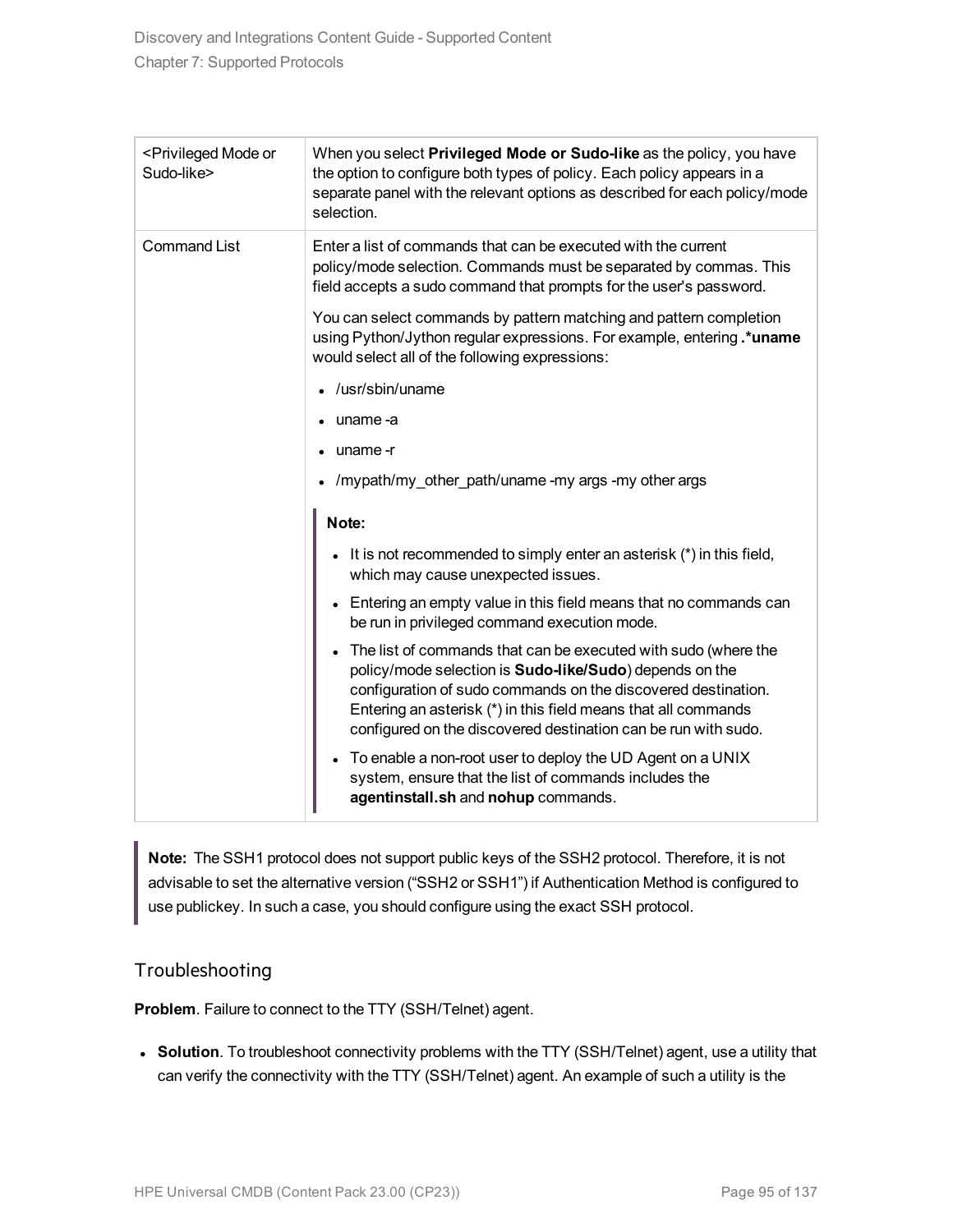client tool PuTTY.

**Problem**. Discovery job(s) fail with error message "Time out exception".

- <sup>l</sup> **Solution 1**. Increase the value of the **shellGlobalCommandTimeout** parameter in **globalSettings.xml**.
- **Solution 2.** Check the shell of the discovery user on the discovered destination. The command line for the ksh(korn shell) has a limit of 256 characters. Some discovery commands exceed that limit and can cause a "Time out exception" error message. In this case (a) Change the default shell for the discovery user from ksh to bash; or (b) Consult with the system administrator to determine if it is possible to increase the maximum command line size for korn shell on the problematic destination.

#### **Note:**

- This protocol supports IPv6.
- If you use the SSH or Telnet credentials for discovery, we recommend that you add the following folders to the system path:
	- <sup>o</sup> /sbin
	- <sup>o</sup> /usr/sbin
	- <sup>o</sup> /usr/local/sbin

For details on configuring F-Secure when discovering Windows machines on which the F-Secure application is running on an SSH server, see the section about Windows Processes in the *HPE UCMDB Discovery and Integrations Content Guide - Discovery Modules* document.

For additional information about the SSH protocol, see the sections about the Extended Shell Interface and SSH Connection in the *HPE UCMDB Discovery and Integrations Content Guide - General Reference* document.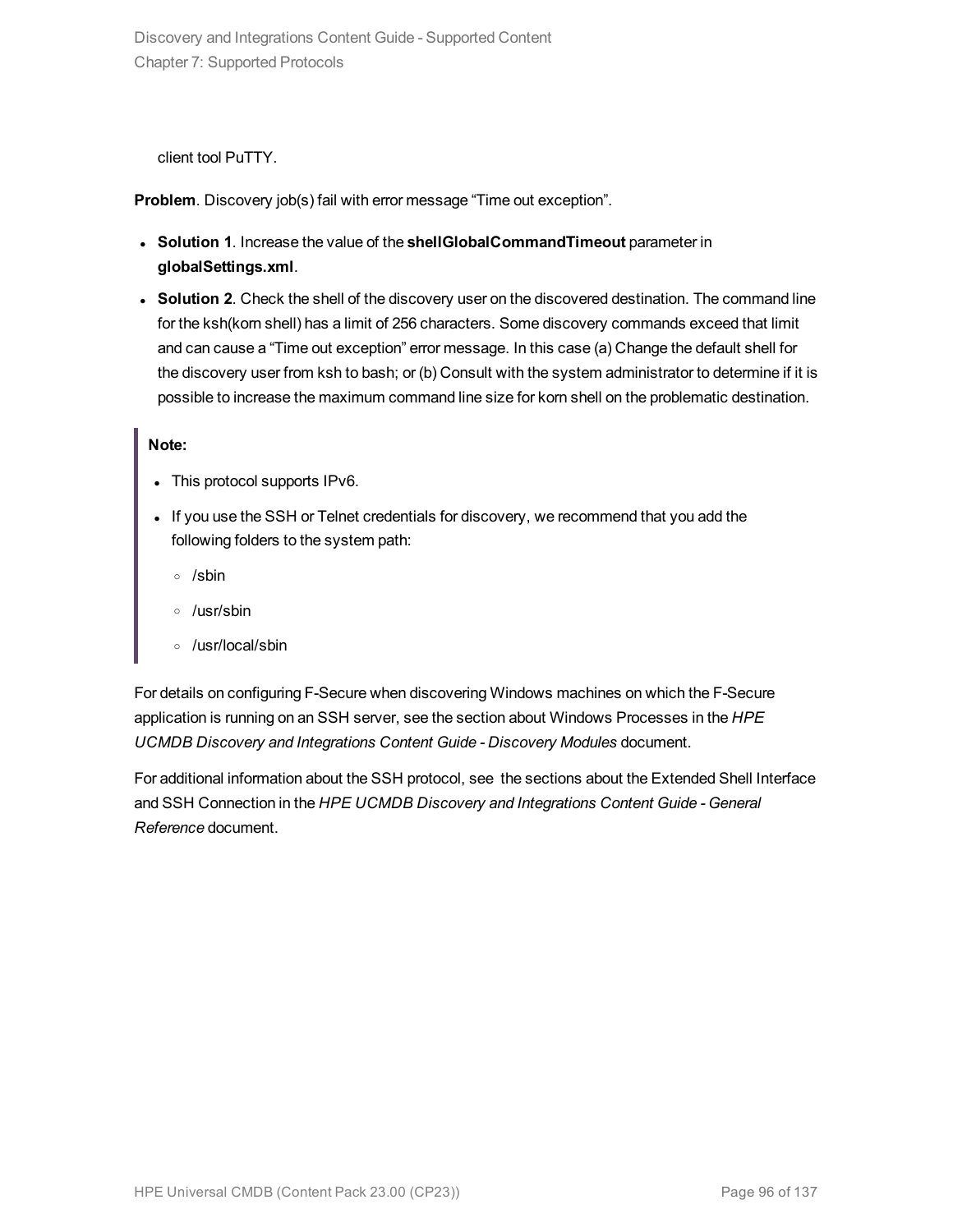# <span id="page-96-0"></span>Telnet Protocol

### **Parameters**

| <b>Parameter</b>             | <b>Description</b>                                                                                                                                                                                                                             |
|------------------------------|------------------------------------------------------------------------------------------------------------------------------------------------------------------------------------------------------------------------------------------------|
| Port Number                  | The port number. By default a Telnet agent uses port 23. If you are using a<br>different port for Telnet in your environment, enter the required port number.                                                                                  |
| <b>Connection Timeout</b>    | Time-out in milliseconds after which the Probe stops trying to connect to<br>the remote machine.                                                                                                                                               |
|                              | For UNIX platforms: If your server is slow, it is recommended to change<br>Connection Timeout to 40000.                                                                                                                                        |
| <b>Authentication Method</b> | Choose one of the following authentication options to access Telnet:<br><b>password.</b> Enter a user name and password.<br>$\bullet$<br>keyboard-interactive. Enter questions and answers. For details, see<br>"Telnet Protocol" above below. |
| Username                     | The name of the user needed to connect to the host.                                                                                                                                                                                            |
| Password                     | The password of the user needed to connect to the host.                                                                                                                                                                                        |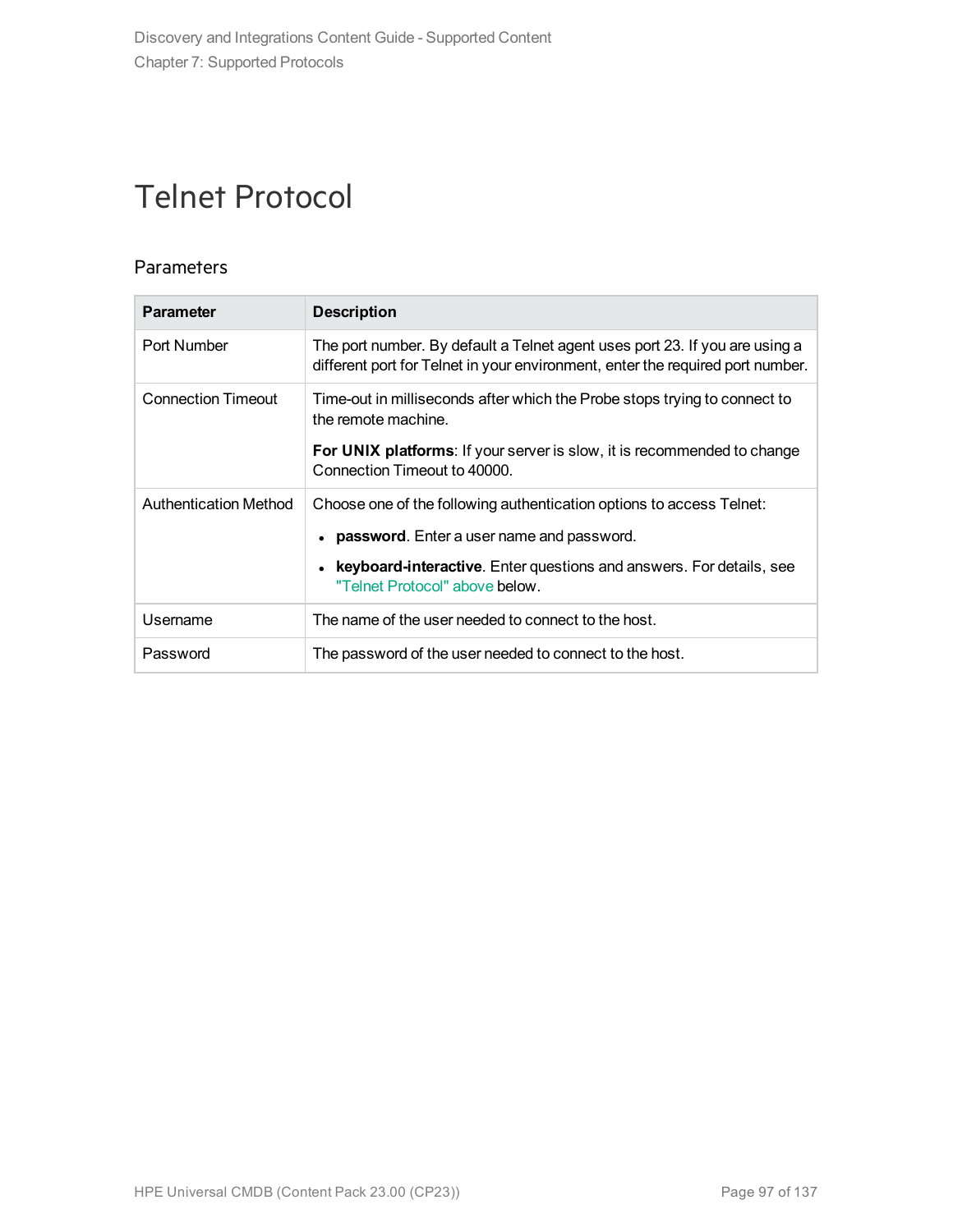| <b>Parameter</b>         | <b>Description</b>                                                                                                                                                                                                                         |
|--------------------------|--------------------------------------------------------------------------------------------------------------------------------------------------------------------------------------------------------------------------------------------|
| Prompts and<br>Responses | (Enabled when the keyboard-interactive authentication method is<br>selected.) A method whereby the server sends one or more prompts to<br>enter information and the client displays them and sends back responses<br>keyed-in by the user. |
|                          | The following is an example of prompts and expected responses:                                                                                                                                                                             |
|                          | Prompt: Please enter your user name.                                                                                                                                                                                                       |
|                          | Response: Shelly-Ann                                                                                                                                                                                                                       |
|                          | <b>Prompt:</b> What is your age?                                                                                                                                                                                                           |
|                          | Response: 21                                                                                                                                                                                                                               |
|                          | <b>Prompt:</b> This computer is HP property. Press y to enter.                                                                                                                                                                             |
|                          | Response: y                                                                                                                                                                                                                                |
|                          | To create these prompts and responses, enter the following strings in the<br>fields, separated by commas:                                                                                                                                  |
|                          | Prompts: user, age, enter                                                                                                                                                                                                                  |
|                          | Response: Shelly-Ann, 21, y                                                                                                                                                                                                                |
|                          | You can enter the full string as it appears in the Telnet prompt, or you can<br>enter a key word, for example, user. DFM maps this word to the correct<br>prompt.                                                                          |

**Note:** When the CyberArk integration is enabled, two radio buttons (**Regular Credential** and **External Vault**) are enabled. The existing **Username** and **Password** parameters are grouped under the **Regular Credential** radio button, and CyberArk integration specific parameters **Type** and **Reference** are enabled and grouped under the **External Vault** radio button, as described in the table below.

| <b>Parameter</b>          | <b>Description</b>                                                                                             |
|---------------------------|----------------------------------------------------------------------------------------------------------------|
| <b>Regular Credential</b> | Enabled when CyberArk integration is enabled. Select this radio<br>button to use regular credential as before. |
|                           | • Username. See description above.                                                                             |
|                           | • Password. See description above.                                                                             |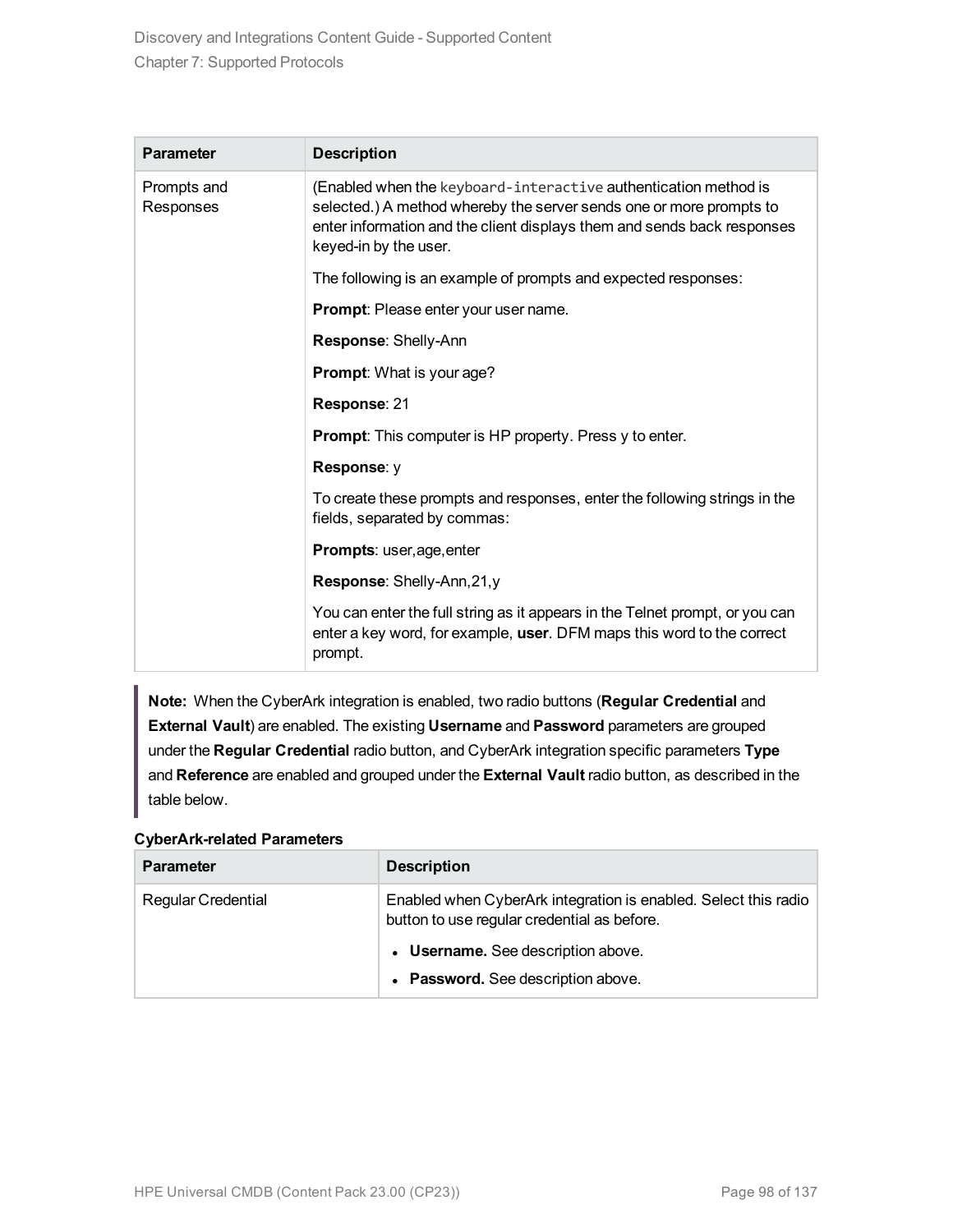#### **CyberArk-related Parameters, continued**

| <b>Parameter</b>                              | <b>Description</b>                                                                                                                                                                                                                                                                                                                                                |
|-----------------------------------------------|-------------------------------------------------------------------------------------------------------------------------------------------------------------------------------------------------------------------------------------------------------------------------------------------------------------------------------------------------------------------|
| <b>External Vault</b>                         | Enabled when CyberArk integration is enabled. Select this radio<br>button to use an external credential vault.                                                                                                                                                                                                                                                    |
|                                               | Type. The external vault type. Currently only CyberArk is<br>$\bullet$<br>supported.                                                                                                                                                                                                                                                                              |
|                                               | Reference. Click Configure to open the Configure dialog<br>$\bullet$<br>box.                                                                                                                                                                                                                                                                                      |
|                                               | • Reference. Select this option to configure the Reference<br>ID that will be used by UCMDB/UD to retrieve the<br>passwords from the CyberArk Enterprise Password<br>Vault when they are needed.                                                                                                                                                                  |
|                                               | Set the reference ID in the CyberArk Enterprise<br>Password Vault in the following format: <safe<br>Name&gt;\<folder path="">\<reference id="">.</reference></folder></safe<br>                                                                                                                                                                                   |
|                                               | Where <safe name=""> is the Safe value in CyberArk,<br/><folder path=""> is the folder where the Safe belongs to,<br/>and <reference id=""> is the name of the CyberArk<br/>account you specified or auto-generated in CyberArk.</reference></folder></safe>                                                                                                      |
|                                               | For example, NancySafe\Root\nancy-cyberark-<br>testing-refid.                                                                                                                                                                                                                                                                                                     |
|                                               | • Parameter. Select this option to enable configuring a list<br>of editable CyberArk properties as a query string for<br>UCMDB/UD to retrieve passwords from the CyberArk<br>Enterprise Password Vault.                                                                                                                                                           |
|                                               | To configure a CyberArk property value, click in the<br>Value column for the property, and specify the value in<br>string.                                                                                                                                                                                                                                        |
|                                               | The CyberArk properties values must not contain<br>any of the following characters: V:*?"<> '.;                                                                                                                                                                                                                                                                   |
|                                               | The out-of-the-box list of CyberArk properties displayed<br>in the Configure dialog box is editable. You can set<br>selected CyberArk properties as the default list using<br>JMX method setGlobalSettingVaule. For instructions,<br>see "How to Set a Default List of CyberArk Properties<br>Using JMX" in the HPE Universal CMDB Data Flow<br>Management Guide. |
|                                               | • Regex. Enables configuring CyberArk properties<br>values in regular expressions.                                                                                                                                                                                                                                                                                |
|                                               | For examples of how to use regular expression<br>syntax, see "Regular Expression Examples" in the<br><b>HPE Universal CMDB Modeling Guide.</b>                                                                                                                                                                                                                    |
| HPE Universal CMDB (Content Pack 23.00 (CP23) | The CyberArk properties values in regular<br>expression must not contain any of the following<br>characters::;<br>Page 99 of 137                                                                                                                                                                                                                                  |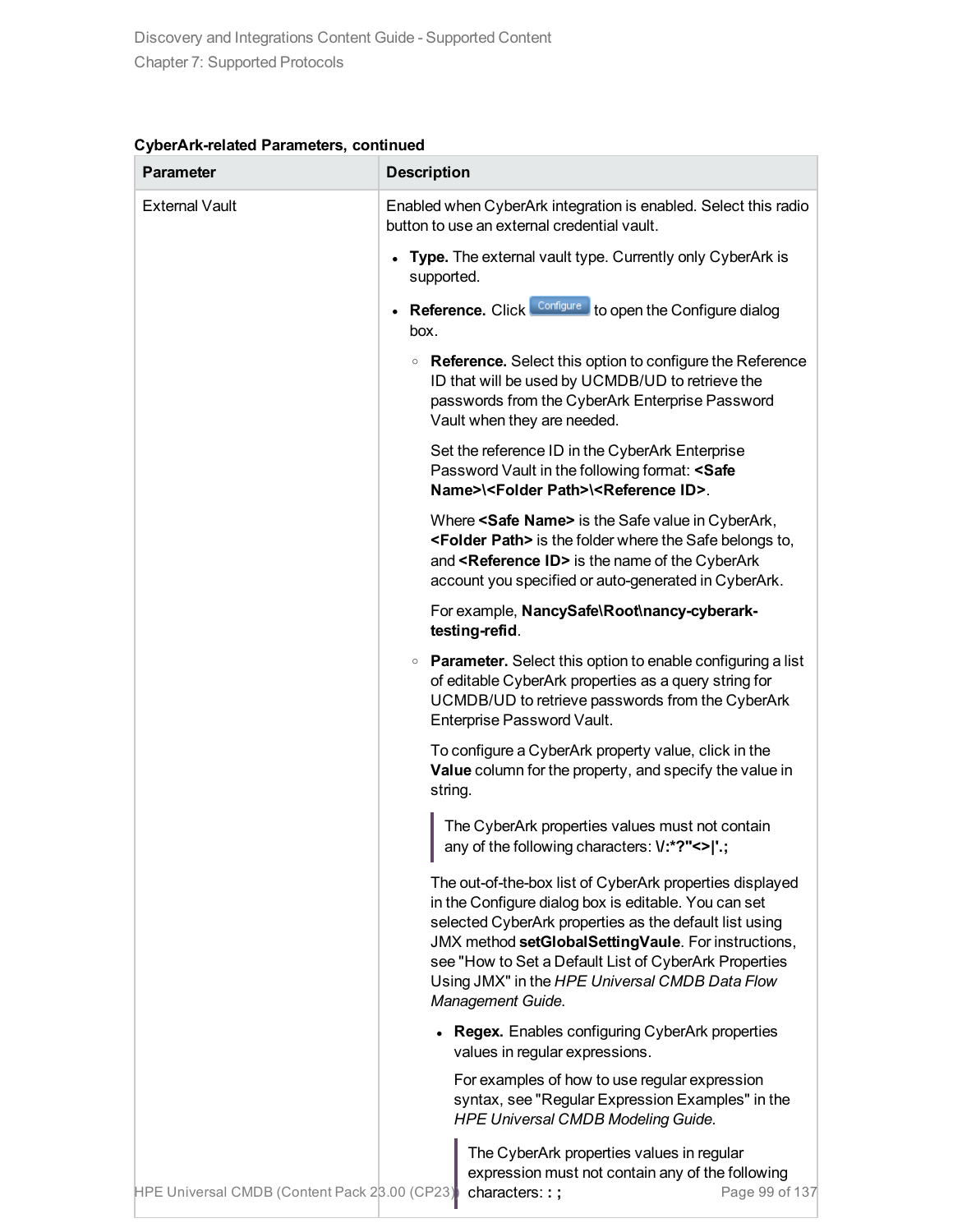### **Privileged Mode Properties**

| Policy                                  | Select one of the following options:                                                                                                                                                                                                                                                                                                                                                                                                                                               |
|-----------------------------------------|------------------------------------------------------------------------------------------------------------------------------------------------------------------------------------------------------------------------------------------------------------------------------------------------------------------------------------------------------------------------------------------------------------------------------------------------------------------------------------|
|                                         | • Privileged Mode. Enables you to run commands in a privileged shell<br>environment, after entering a privileged shell.                                                                                                                                                                                                                                                                                                                                                            |
|                                         | • Sudo-like. Enables you to run commands in privileged command<br>execution mode by using a specified prefix before the target command.                                                                                                                                                                                                                                                                                                                                            |
|                                         | Privileged Mode or Sudo-like. A combination of both of the above<br>options.                                                                                                                                                                                                                                                                                                                                                                                                       |
| Mode                                    | Based on your Policy selection, select the Mode.                                                                                                                                                                                                                                                                                                                                                                                                                                   |
|                                         | For Privileged Mode, select one of the following options:                                                                                                                                                                                                                                                                                                                                                                                                                          |
|                                         | • Su. DFM executes the su command and enters the password at the<br>prompt to enter the privileged shell, then executes the required<br>command, and then executes exit to exit the privileged shell.                                                                                                                                                                                                                                                                              |
|                                         | <b>Enable.</b> DFM executes the <b>enable <level></level></b> command and enters the<br>password at the prompt to enter the privileged shell, then executes the<br>required command, and then executes the disable <previous_level><br/>command to exit the privileged shell (where <level> represents the<br/>selected privileged mode level and <previous_level> represents the<br/>original level before running the enable command).</previous_level></level></previous_level> |
|                                         | <b>Custom.</b> DFM executes the user-defined Enter command and enters<br>the password at the prompt to enter the privileged shell, then executes<br>the required command, and then executes the user-defined Exit<br>command to exit the privileged shell.                                                                                                                                                                                                                         |
|                                         | For Sudo-like, select one of the following options:                                                                                                                                                                                                                                                                                                                                                                                                                                |
|                                         | • Sudo. DFM executes the sudo command followed by the required<br>command and then enters the password at the prompt.                                                                                                                                                                                                                                                                                                                                                              |
|                                         | <b>Custom.</b> DFM executes the user-defined Command line followed by<br>the required command and then enters the password at the prompt.                                                                                                                                                                                                                                                                                                                                          |
|                                         | For Privileged Mode or Sudo-like, select an option in each panel.                                                                                                                                                                                                                                                                                                                                                                                                                  |
| <privileged mode="" su=""></privileged> | When you select Privileged Mode as the policy and Su as the mode, the<br>following fields are relevant:                                                                                                                                                                                                                                                                                                                                                                            |
|                                         | Username. Enter the user name for the su command.                                                                                                                                                                                                                                                                                                                                                                                                                                  |
|                                         | Password. Enter the password for the su command.                                                                                                                                                                                                                                                                                                                                                                                                                                   |
|                                         | <b>Command List. See "Command List".</b>                                                                                                                                                                                                                                                                                                                                                                                                                                           |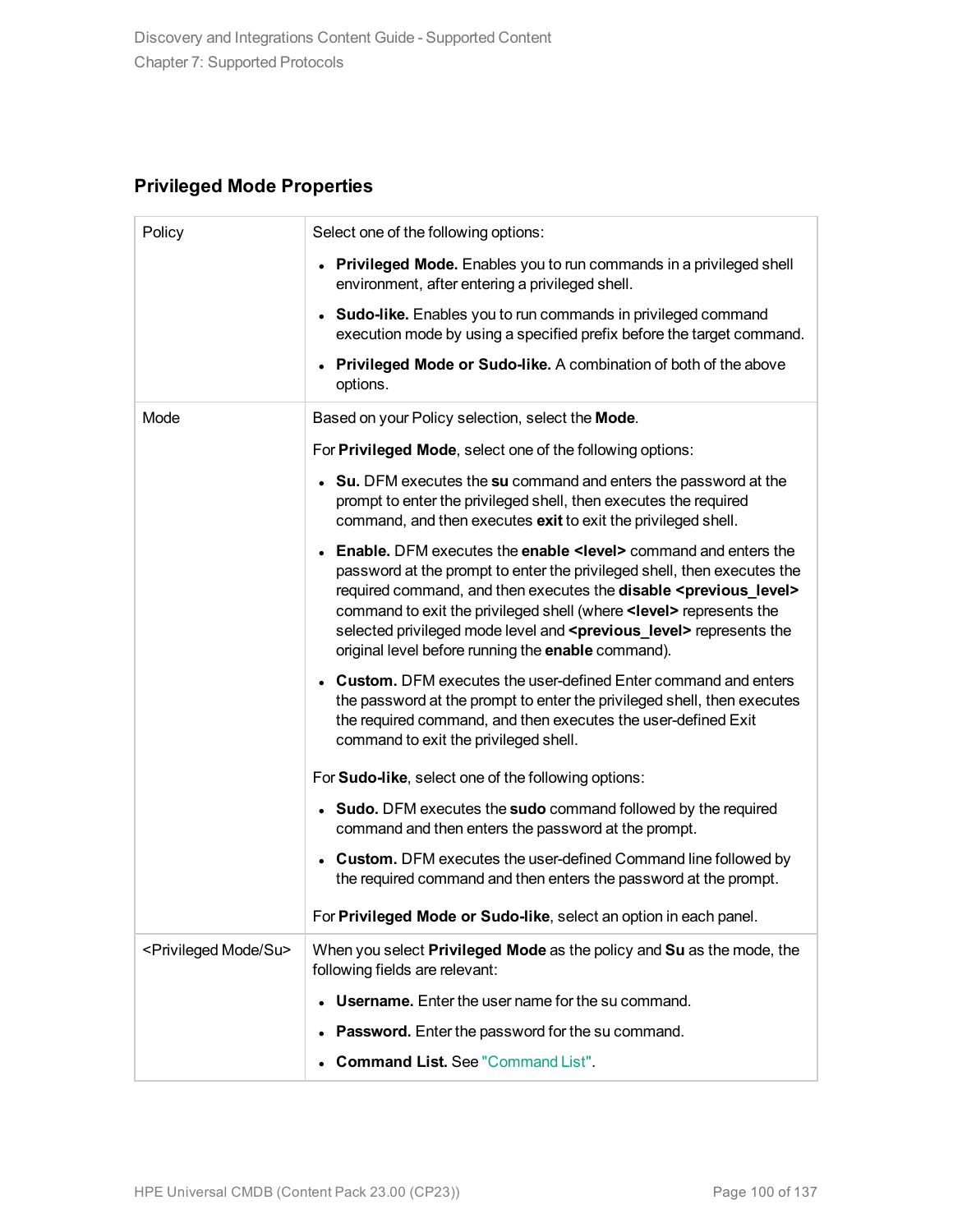| <privileged<br>Mode/Enable&gt;</privileged<br> | When you select Privileged Mode as the policy and Enable as the mode,<br>the following fields are relevant:                                |  |
|------------------------------------------------|--------------------------------------------------------------------------------------------------------------------------------------------|--|
|                                                | Level. Enter the privileged mode level for the enable command.<br>$\bullet$                                                                |  |
|                                                | Note: Entering an empty value selects the highest level, 15.                                                                               |  |
|                                                | <b>Password.</b> Enter the password for the enable command.                                                                                |  |
|                                                | <b>Command List. See "Command List".</b>                                                                                                   |  |
| <privileged<br>Mode/Custom&gt;</privileged<br> | When you select Privileged Mode as the policy and Custom as the<br>mode, the following fields are relevant:                                |  |
|                                                | <b>Enter Command.</b> Command used to enter privileged command<br>execution mode. For example:                                             |  |
|                                                | ○ for enable: enable 10                                                                                                                    |  |
|                                                | ∘ for su: <b>su root</b>                                                                                                                   |  |
|                                                | <b>Exit Command.</b> Command used to exit privileged command execution<br>mode. For example:                                               |  |
|                                                | $\circ$ for enable: <b>disable 5</b>                                                                                                       |  |
|                                                | ∘ for su: exit                                                                                                                             |  |
|                                                | <b>Password Prompt.</b> The prompt string that appears after entering the<br>$\bullet$<br>privileged command execution mode. For example:  |  |
|                                                | ∘ for both enable and su: <b>Password:</b>                                                                                                 |  |
|                                                | <b>Password.</b> Enter the password to use when the password prompt<br>$\bullet$<br>appears.                                               |  |
|                                                | <b>Command List. See "Command List".</b>                                                                                                   |  |
| <sudo-like sudo=""></sudo-like>                | When you select Sudo-like as the policy and Sudo as the mode, the<br>following fields are relevant:                                        |  |
|                                                | • Sudo Paths. Enter the full paths to the sudo command. Paths should<br>be separated by commas.                                            |  |
|                                                | <b>Command List. See "Command List".</b>                                                                                                   |  |
| <sudo-like custom=""></sudo-like>              | When you select Sudo-like as the policy and Custom as the mode, the<br>following fields are relevant:                                      |  |
|                                                | <b>Command Line.</b> Enter the full command line before the target<br>$\bullet$<br>command to be executed in privileged mode. For example: |  |
|                                                | ∘ for sudo: / <b>usr/bin/sudo</b>                                                                                                          |  |
|                                                | ○ for pbrun: /bin/pbrun                                                                                                                    |  |
|                                                | <b>Command List. See "Command List".</b>                                                                                                   |  |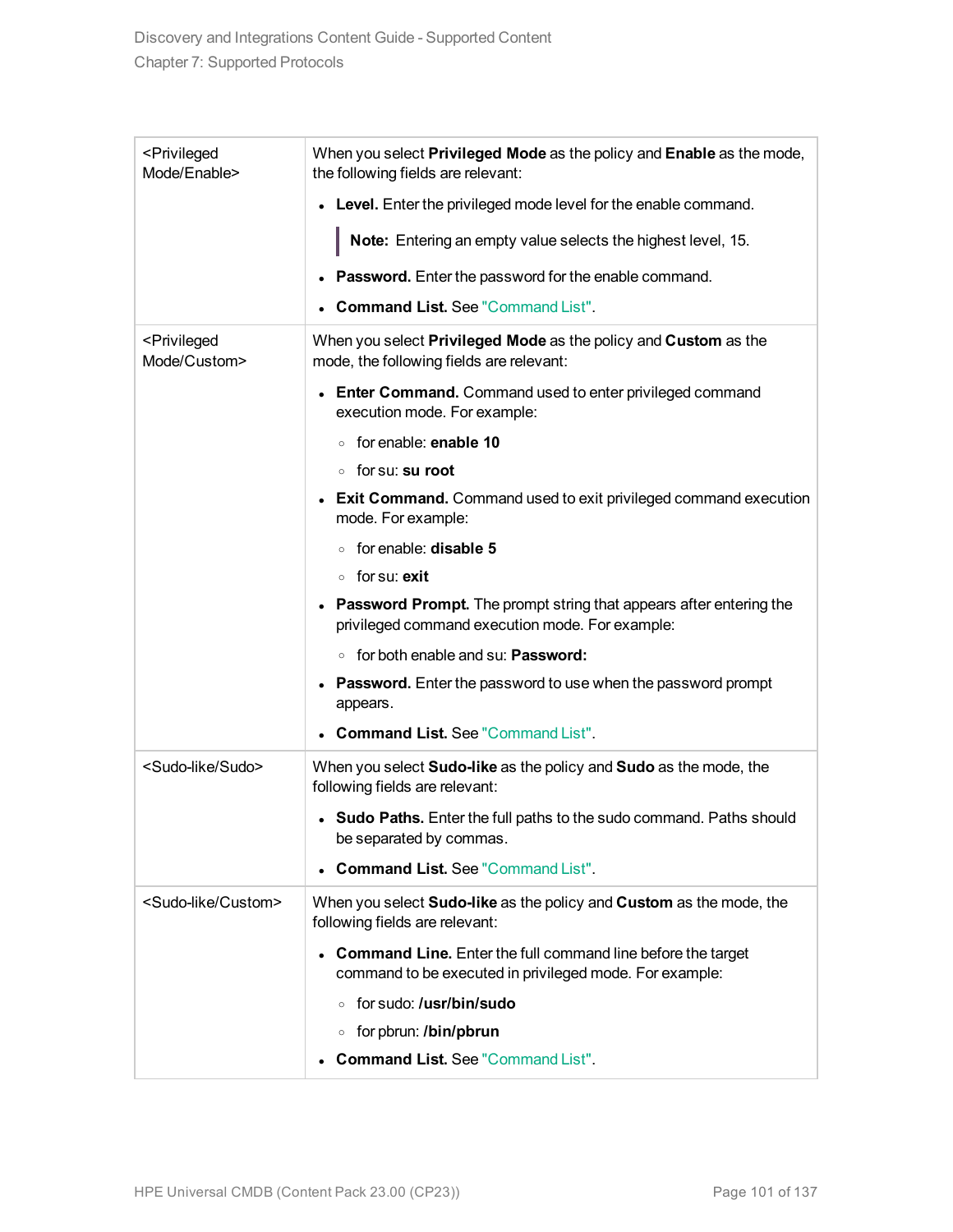<span id="page-101-0"></span>

| <privileged mode="" or<br="">Sudo-like&gt;</privileged> | When you select Privileged Mode or Sudo-like as the policy, you have<br>the option to configure both types of policy. Each policy appears in a<br>separate panel with the relevant options as described for each policy/mode<br>selection.                                                                                      |
|---------------------------------------------------------|---------------------------------------------------------------------------------------------------------------------------------------------------------------------------------------------------------------------------------------------------------------------------------------------------------------------------------|
| <b>Command List</b>                                     | Enter a list of commands that can be executed with the current<br>policy/mode selection. Commands must be separated by commas. This<br>field accepts a sudo command that prompts for the user's password. To<br>select all possible commands to be executed in the current policy/mode,<br>enter an asterisk (*) in this field. |
|                                                         | You can also select commands by pattern matching and pattern<br>completion using Python/Jython regular expressions. For example,<br>entering *uname would select all of the following expressions:                                                                                                                              |
|                                                         | /usr/sbin/uname                                                                                                                                                                                                                                                                                                                 |
|                                                         | uname-a                                                                                                                                                                                                                                                                                                                         |
|                                                         | uname-r                                                                                                                                                                                                                                                                                                                         |
|                                                         | /mypath/my other path/uname -my args -my other args                                                                                                                                                                                                                                                                             |
|                                                         | Note:                                                                                                                                                                                                                                                                                                                           |
|                                                         | Entering an empty value in this field means that no commands can<br>be run in privileged command execution mode.                                                                                                                                                                                                                |
|                                                         | The list of commands that can be executed with sudo (where the<br>policy/mode selection is Sudo-like/Sudo) depends on the<br>configuration of sudo commands on the discovered destination.<br>Entering an asterisk (*) in this field means that all commands<br>configured on the discovered destination can be run with sudo.  |
|                                                         | To enable a non-root user to deploy the UD Agent on a UNIX<br>$\bullet$<br>system, ensure that the list of commands includes the<br>agentinstall.sh and nohup commands.                                                                                                                                                         |

### Troubleshooting and Limitations

**Problem:** Failure to connect to the TTY (SSH/Telnet) agent.

**Solution:** To troubleshoot connectivity problems with the TTY (SSH/Telnet) agent, use a utility that can verify the connectivity with the TTY (SSH/Telnet) agent. An example of such a utility is the client tool PuTTY.

**Limitation:** The Telnet protocol does not support discovery of Windows Telnet servers.

**Problem:** Discovery job(s) fail with error message "Time out exception".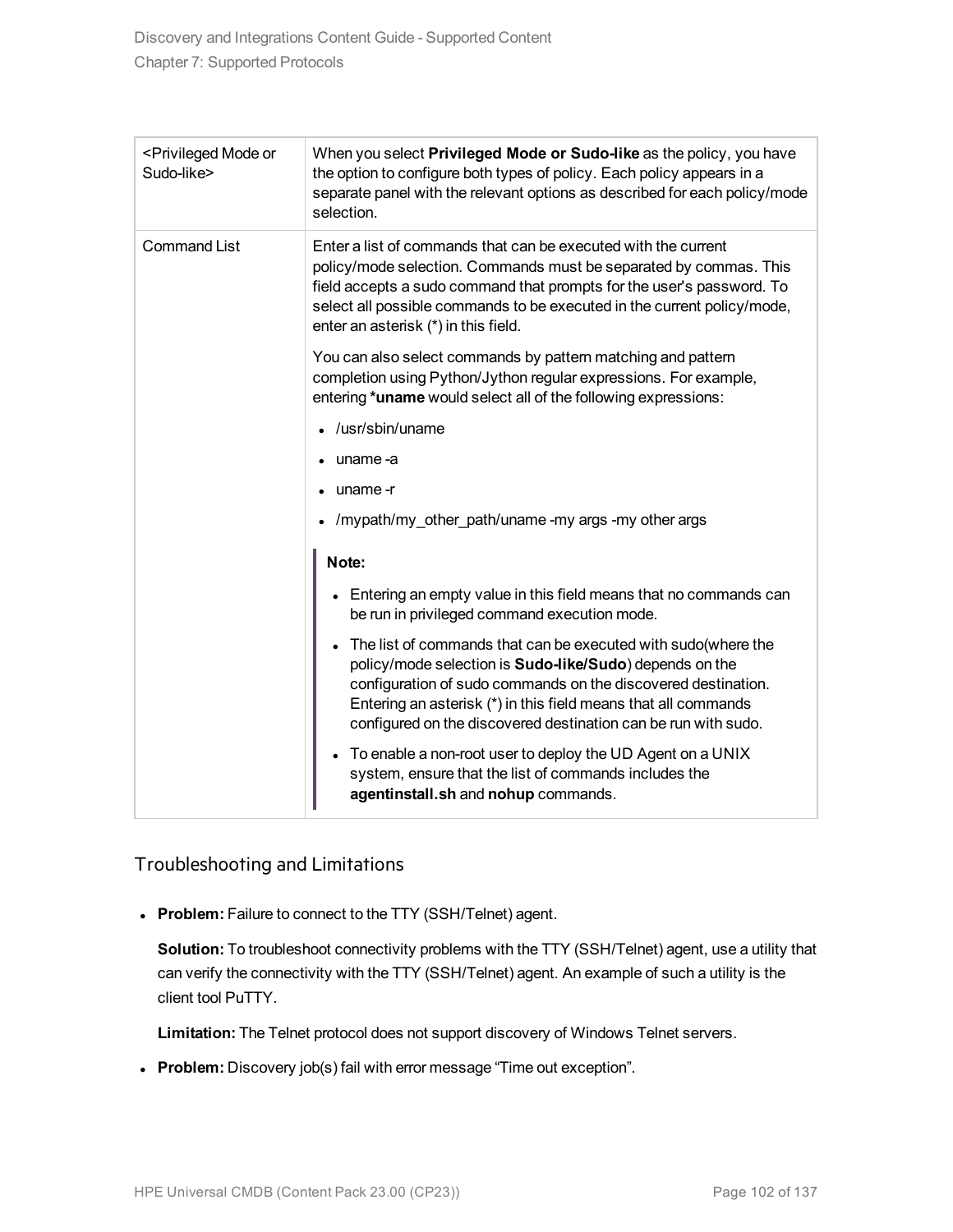### **Solution 1**. Increase the value of the **shellGlobalCommandTimeout** parameter in **globalSettings.xml**.

**Solution 2**. Check the shell of the discovery user on the discovered destination. The command line for the ksh(korn shell) has a limit of 256 characters. Some discovery commands exceed that limit and can cause a "Time out exception" error message. In this case (a) Change the default shell for the discovery user from ksh to bash; or (b) Consult with the system administrator to determine if it is possible to increase the maximum command line size for korn shell on the problematic destination.

**Note:** If you use the SSH or Telnet credentials for discovery, it is recommended to add the following folders to the system path:

- $\cdot$  /sbin
- $\cdot$  /usr/sbin
- /usr/local/sbin

# TIBCO Protocol

| <b>Parameter</b>          | <b>Description</b>                                                                            |
|---------------------------|-----------------------------------------------------------------------------------------------|
| <b>Connection Timeout</b> | Time-out in milliseconds after which the Probe stops trying to connect to<br>the application. |
| User Name                 | The name of the user needed to log into the TIBCO system.                                     |
| Password                  | The password of the user needed to log into the TIBCO system.                                 |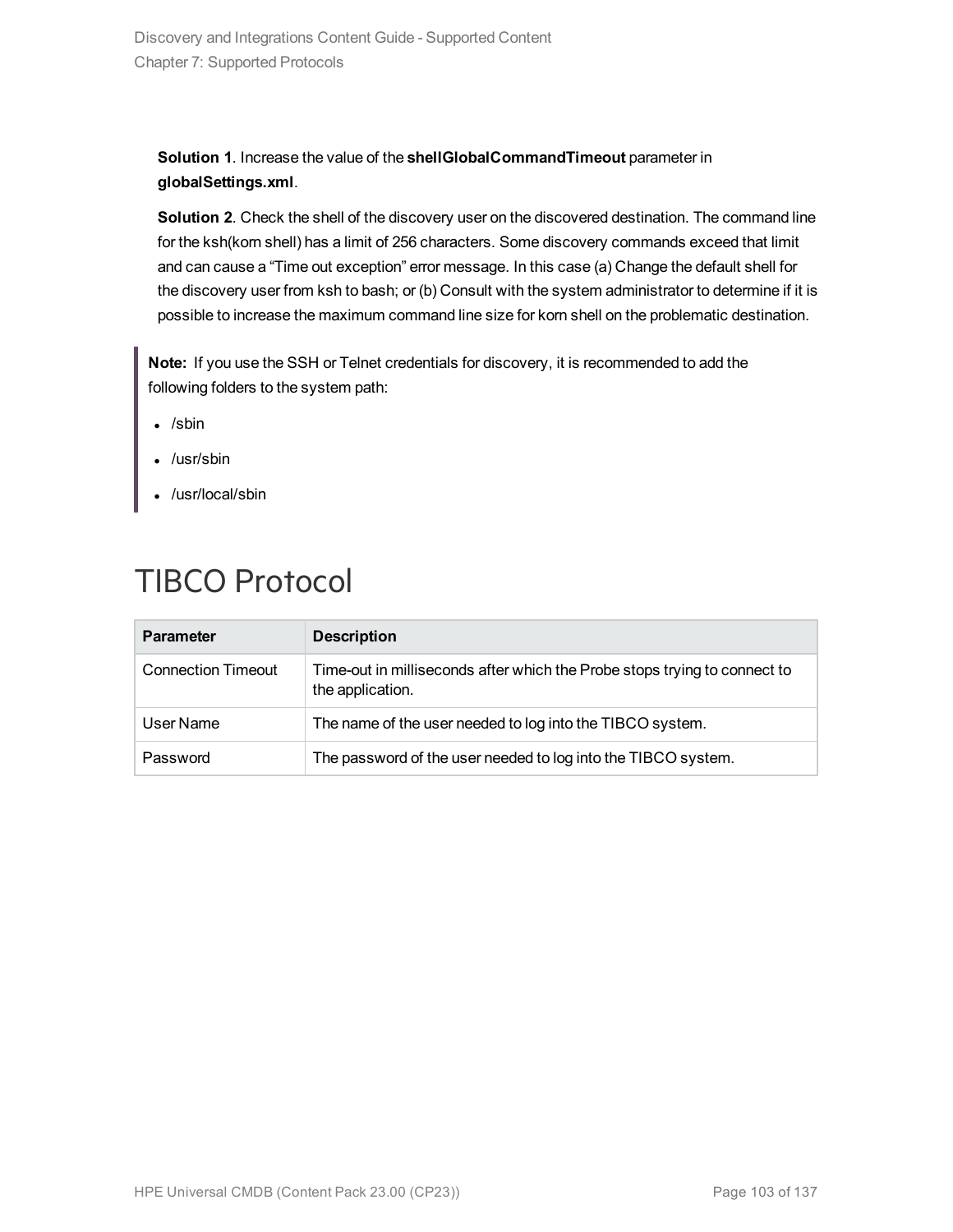# UCS Protocol

| <b>Parameter</b>              | <b>Description</b>                                                                          |
|-------------------------------|---------------------------------------------------------------------------------------------|
| Https enabled                 | Indicates whether to enable HTTPS.                                                          |
|                               | <b>Default:</b> true                                                                        |
| Port Number                   | The port number.                                                                            |
|                               | Default: 443                                                                                |
| Trust All SSL<br>Certificates | Indicates whether to trust all SSL certificates if the server does not have a<br>valid one. |
|                               | <b>Default:</b> true                                                                        |
| User Name                     | The name of the user that can connect to the remote machine by UCS.                         |
| User Password                 | The password of the user that can connect to the remote machine by UCS.                     |

**Note:** This protocol supports IPv6.

**Note:** When the CyberArk integration is enabled, two radio buttons (**Regular Credential** and **External Vault**) are enabled. The existing **Username** and **Password** parameters are grouped under the **Regular Credential** radio button, and CyberArk integration specific parameters **Type** and **Reference** are enabled and grouped under the **External Vault** radio button, as described in the table below.

| <b>Parameter</b>          | <b>Description</b>                                                                                             |
|---------------------------|----------------------------------------------------------------------------------------------------------------|
| <b>Regular Credential</b> | Enabled when CyberArk integration is enabled. Select this radio<br>button to use regular credential as before. |
|                           | • Username. See description above.                                                                             |
|                           | • Password. See description above.                                                                             |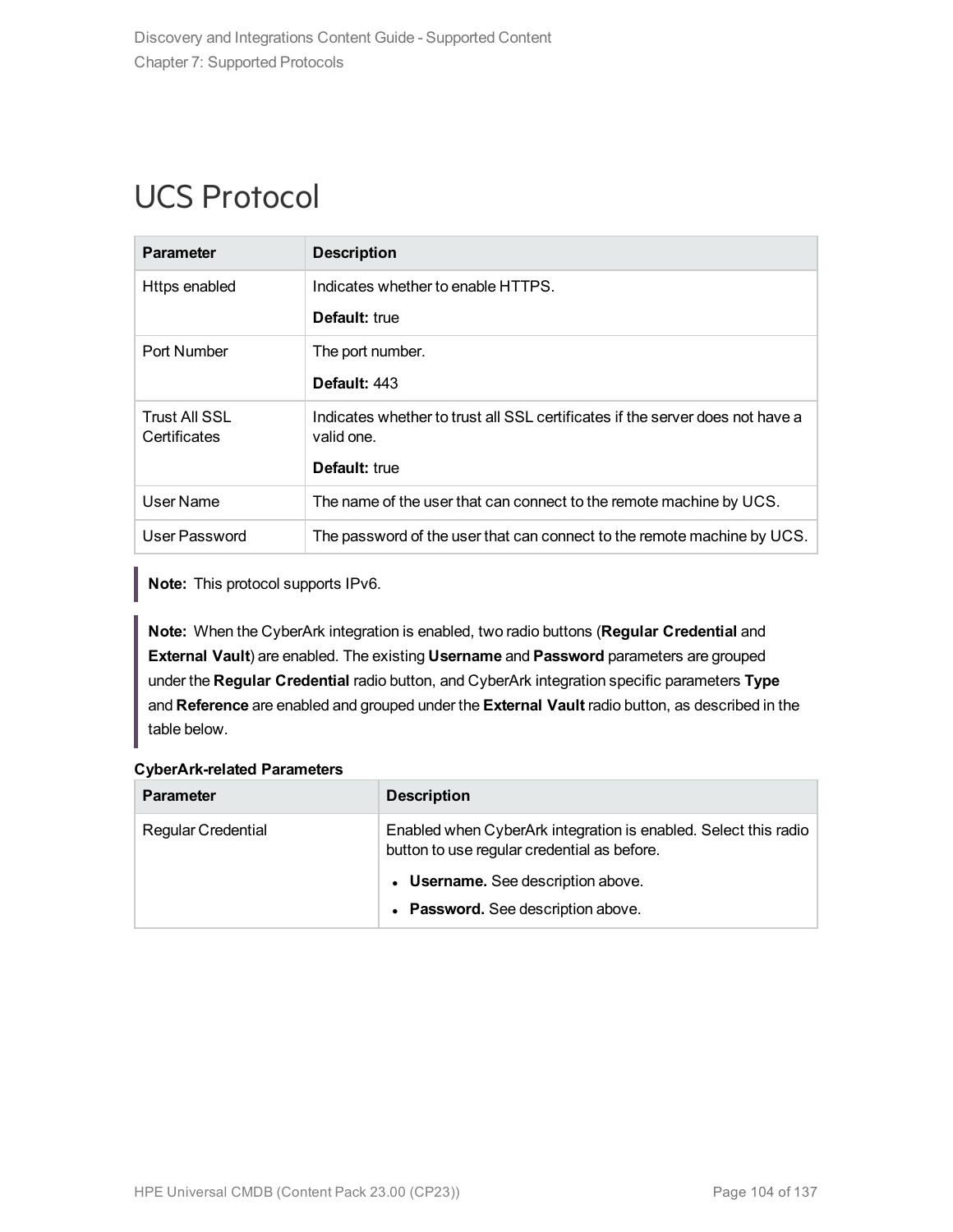| CyberArk-related Parameters, continued |  |  |
|----------------------------------------|--|--|
|----------------------------------------|--|--|

| <b>Parameter</b>                              | <b>Description</b>                                                                                                                                                                                                                                                                                                                                                |
|-----------------------------------------------|-------------------------------------------------------------------------------------------------------------------------------------------------------------------------------------------------------------------------------------------------------------------------------------------------------------------------------------------------------------------|
| <b>External Vault</b>                         | Enabled when CyberArk integration is enabled. Select this radio<br>button to use an external credential vault.                                                                                                                                                                                                                                                    |
|                                               | Type. The external vault type. Currently only CyberArk is<br>supported.                                                                                                                                                                                                                                                                                           |
|                                               | Reference. Click Configure to open the Configure dialog<br>box.                                                                                                                                                                                                                                                                                                   |
|                                               | • Reference. Select this option to configure the Reference<br>ID that will be used by UCMDB/UD to retrieve the<br>passwords from the CyberArk Enterprise Password<br>Vault when they are needed.                                                                                                                                                                  |
|                                               | Set the reference ID in the CyberArk Enterprise<br>Password Vault in the following format: <safe<br>Name&gt;\<folder path="">\<reference id="">.</reference></folder></safe<br>                                                                                                                                                                                   |
|                                               | Where <safe name=""> is the Safe value in CyberArk,<br/><folder path=""> is the folder where the Safe belongs to,<br/>and <reference id=""> is the name of the CyberArk<br/>account you specified or auto-generated in CyberArk.</reference></folder></safe>                                                                                                      |
|                                               | For example, NancySafe\Root\nancy-cyberark-<br>testing-refid.                                                                                                                                                                                                                                                                                                     |
|                                               | • Parameter. Select this option to enable configuring a list<br>of editable CyberArk properties as a query string for<br>UCMDB/UD to retrieve passwords from the CyberArk<br>Enterprise Password Vault.                                                                                                                                                           |
|                                               | To configure a CyberArk property value, click in the<br>Value column for the property, and specify the value in<br>string.                                                                                                                                                                                                                                        |
|                                               | The CyberArk properties values must not contain<br>any of the following characters: V:*?"<> '.;                                                                                                                                                                                                                                                                   |
|                                               | The out-of-the-box list of CyberArk properties displayed<br>in the Configure dialog box is editable. You can set<br>selected CyberArk properties as the default list using<br>JMX method setGlobalSettingVaule. For instructions,<br>see "How to Set a Default List of CyberArk Properties<br>Using JMX" in the HPE Universal CMDB Data Flow<br>Management Guide. |
|                                               | <b>Regex.</b> Enables configuring CyberArk properties<br>values in regular expressions.                                                                                                                                                                                                                                                                           |
|                                               | For examples of how to use regular expression<br>syntax, see "Regular Expression Examples" in the<br><b>HPE Universal CMDB Modeling Guide.</b>                                                                                                                                                                                                                    |
| HPE Universal CMDB (Content Pack 28.00 (CP23) | The CyberArk properties values in regular<br>expression must not contain any of the following<br>characters::;<br>Page 105 of 137                                                                                                                                                                                                                                 |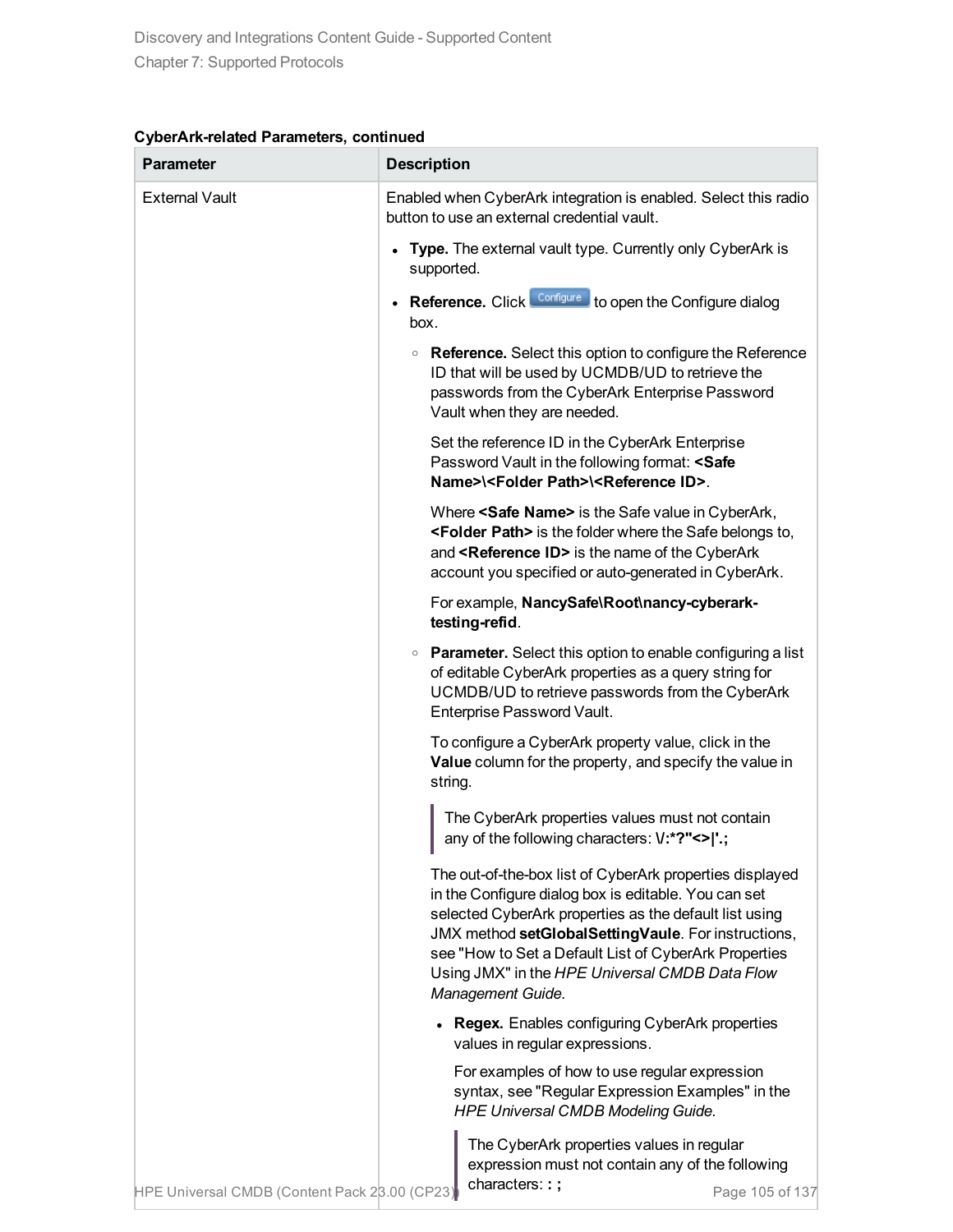# UDDI Registry Protocol

| <b>Parameter</b>          | <b>Description</b>                                                                              |
|---------------------------|-------------------------------------------------------------------------------------------------|
| <b>Connection Timeout</b> | Time-out in milliseconds after which the Probe stops trying to connect to<br>the UDDI Registry. |
| <b>UDDI Registry URL</b>  | The URL where the UDDI Registry is located.                                                     |

# Universal Discovery Protocol

| <b>Parameter</b>          | <b>Description</b>                                                                                                                                                                                                                                                                               |
|---------------------------|--------------------------------------------------------------------------------------------------------------------------------------------------------------------------------------------------------------------------------------------------------------------------------------------------|
| UD SHA1 ID                | A hash of UD credential's certificates. Enables you to visually<br>distinguish between UD credentials that have different<br>certificates (different hash) and those that have similar<br>certificates (similar hash).<br>Note: This value is generated automatically and cannot<br>be modified. |
| Port Number               | The port number on which the UD Agent listens.                                                                                                                                                                                                                                                   |
|                           | Select one of the following ports:                                                                                                                                                                                                                                                               |
|                           | 2738                                                                                                                                                                                                                                                                                             |
|                           | .7738                                                                                                                                                                                                                                                                                            |
| <b>Connection Timeout</b> | The amount of time (in milliseconds) after which the Probe<br>stops trying to connect to the UD Agent.                                                                                                                                                                                           |
| Sudo paths                | The full paths to the sudo command. Paths are separated by<br>commas.                                                                                                                                                                                                                            |
| Sudo commands             | A list of commands that can be executed with the sudo<br>command. Commands are separated by commas. For all<br>commands to be executed with sudo, add an asterisk (*) to<br>this field. This field accepts a sudo command that prompts for<br>the user's password.                               |
|                           | There is both pattern matching and pattern completion using<br>Python/Jython regular expressions. For example, for the<br>expressions:                                                                                                                                                           |
|                           | /usr/sbin/uname                                                                                                                                                                                                                                                                                  |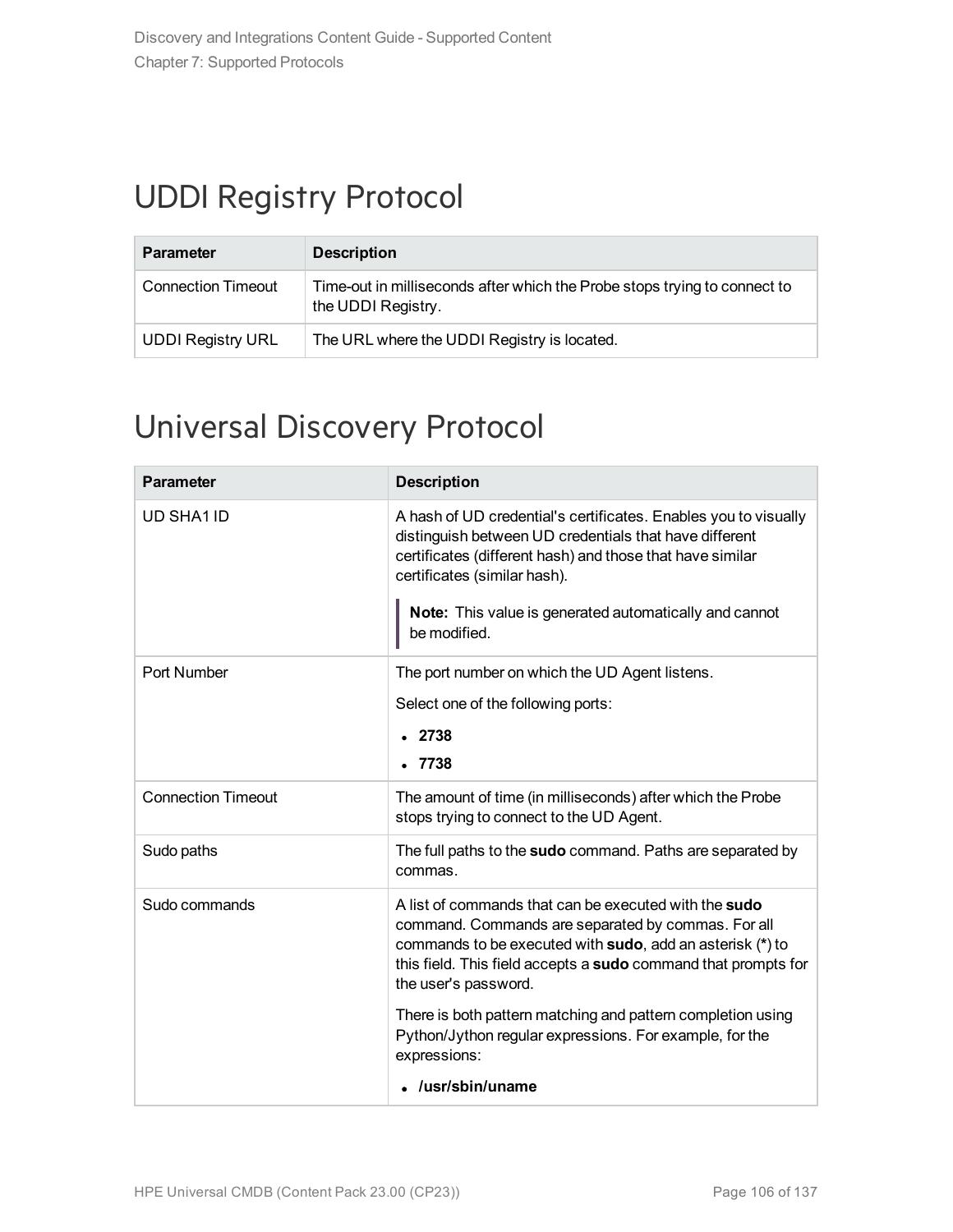| <b>Parameter</b>           | <b>Description</b>                                                                                                                                                                                                                                                                                    |
|----------------------------|-------------------------------------------------------------------------------------------------------------------------------------------------------------------------------------------------------------------------------------------------------------------------------------------------------|
|                            | uname -a                                                                                                                                                                                                                                                                                              |
|                            | uname -r                                                                                                                                                                                                                                                                                              |
|                            | /mypath/my_other_path/uname -my args -my other<br>args                                                                                                                                                                                                                                                |
|                            | the pattern match would be: .*uname                                                                                                                                                                                                                                                                   |
|                            | This matches anything before uname, and any arguments<br>uname has.                                                                                                                                                                                                                                   |
|                            | The list of commands that can be executed with sudo is<br>dependant on the configuration of sudo commands on the<br>discovered destination. Therefore, an asterisk (*) in this field<br>means that all commands configured on the discovered<br>destination should be run with sudo.                  |
|                            | Note: To enable a non-root user to deploy the UD Agent<br>on a UNIX environment, ensure that the list of commands<br>includes the agentinstall.sh and nohup commands.                                                                                                                                 |
| Agent Certificate/Key File | Enabled after clicking the Import DDMI certificates<br>button in the Universal Discovery Protocol pane. Allows you<br>to select and import a Universal Discovery agent certificate /<br>key file for use in encrypted communication between the<br>Universal Discovery Agent and the Data Flow Probe. |
| Probe Certificate File     | Enabled after clicking the Import DDMI certificates<br>button in the Universal Discovery Protocol pane. Allows you<br>to select and import the probe certificate file for use in<br>encrypted communication between the Universal Discovery<br>Agent and the Data Flow Probe.                         |
| Key Store File             | Enabled after clicking the Import DDMI certificates<br>button in the Universal Discovery Protocol pane. Allows you<br>to select and import the probe keystore file for use in<br>encrypted communication between the Universal Discovery<br>Agent and the Data Flow Probe.                            |

**Note:** This protocol supports IPv6.

See also the section about the Extended Shell Interface in the *HPE UCMDB Discovery and Integrations Content Guide - General Reference* document.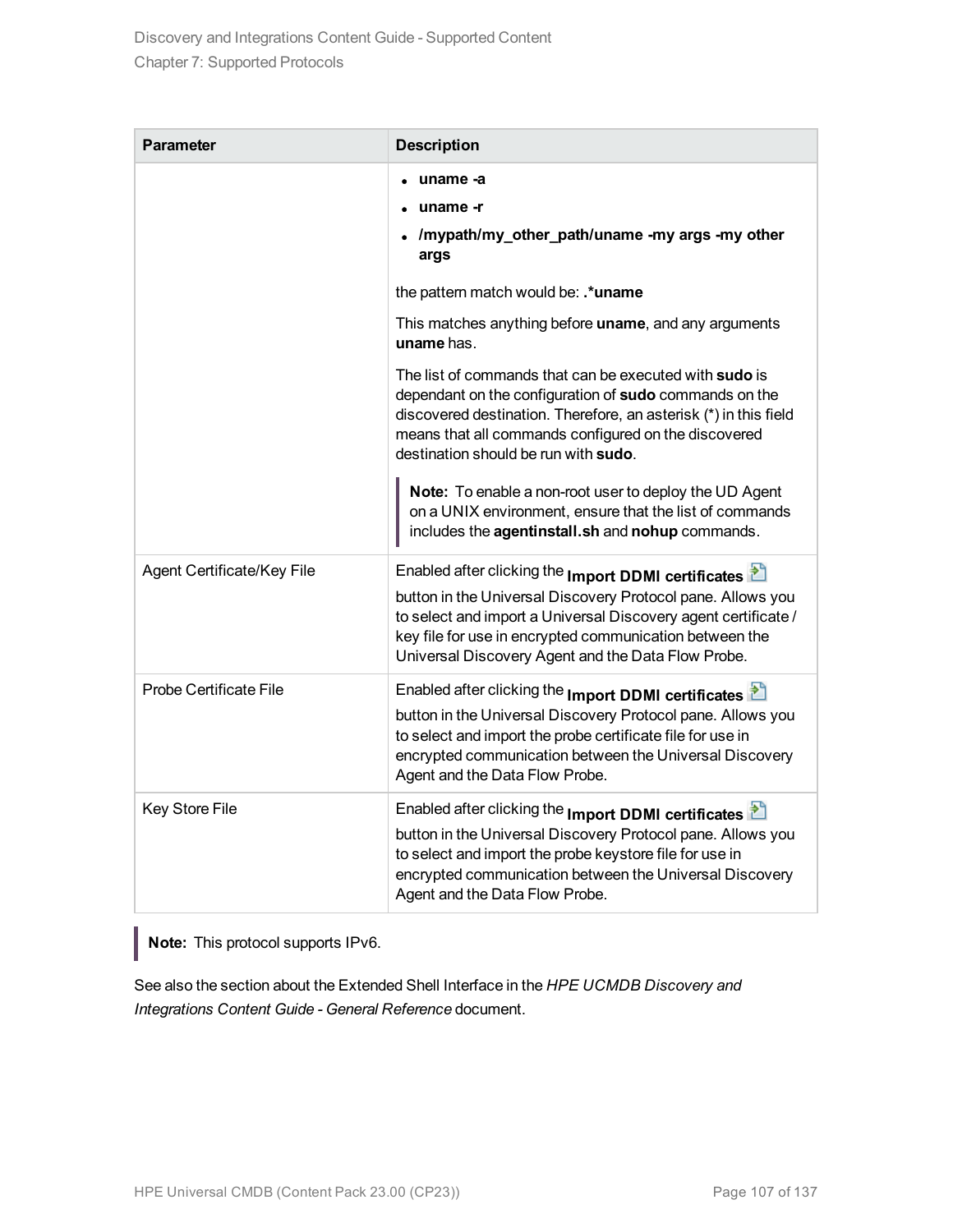### vCloud Protocol

| <b>Parameter</b>          | <b>Description</b>                                                                                                 |
|---------------------------|--------------------------------------------------------------------------------------------------------------------|
| Username                  | The name of the user needed to connect to the application.                                                         |
| Password                  | The password of the user needed to connect to the application.                                                     |
| <b>Connection Timeout</b> | Time-out in milliseconds after which the Probe stops trying to connect to<br>the vCloud application server.        |
| vCloud Organization       | The organization the user belongs to. When connecting with the global<br>vCloud Administrator, set this to System. |

**Note:** When the CyberArk integration is enabled, two radio buttons (**Regular Credential** and **External Vault**) are enabled. The existing **Username** and **Password** parameters are grouped under the **Regular Credential** radio button, and CyberArk integration specific parameters **Type** and **Reference** are enabled and grouped under the **External Vault** radio button, as described in the table below.

| <b>Parameter</b>          | <b>Description</b>                                                                                             |
|---------------------------|----------------------------------------------------------------------------------------------------------------|
| <b>Regular Credential</b> | Enabled when CyberArk integration is enabled. Select this radio<br>button to use regular credential as before. |
|                           | • Username. See description above.                                                                             |
|                           | • Password. See description above.                                                                             |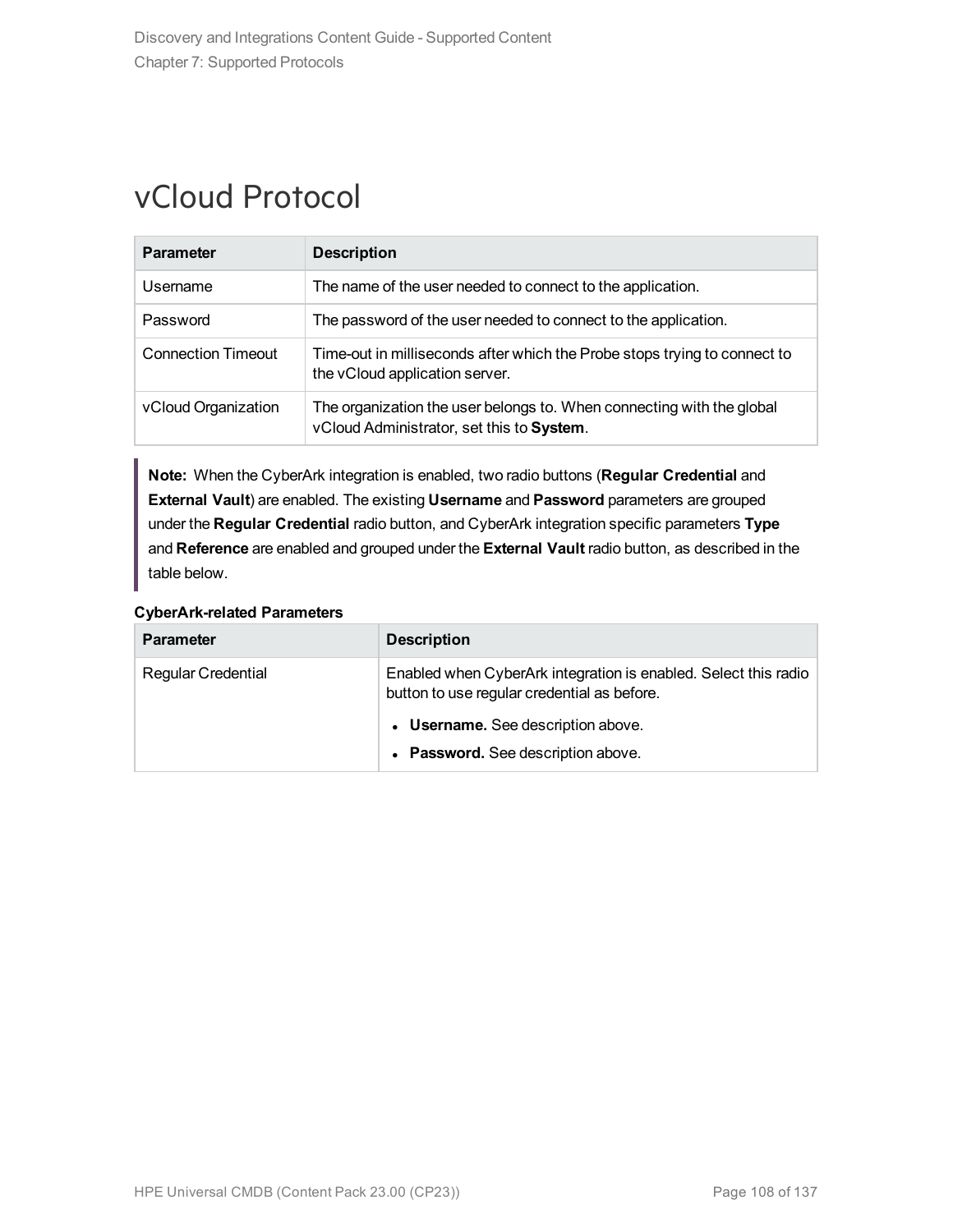| CyberArk-related Parameters, continued |  |  |
|----------------------------------------|--|--|
|----------------------------------------|--|--|

| <b>Parameter</b>                              | <b>Description</b>                                                                                                                                                                                                                                                                                                                                                |
|-----------------------------------------------|-------------------------------------------------------------------------------------------------------------------------------------------------------------------------------------------------------------------------------------------------------------------------------------------------------------------------------------------------------------------|
| <b>External Vault</b>                         | Enabled when CyberArk integration is enabled. Select this radio<br>button to use an external credential vault.                                                                                                                                                                                                                                                    |
|                                               | • Type. The external vault type. Currently only CyberArk is<br>supported.                                                                                                                                                                                                                                                                                         |
|                                               | Reference. Click Configure to open the Configure dialog<br>box.                                                                                                                                                                                                                                                                                                   |
|                                               | • Reference. Select this option to configure the Reference<br>ID that will be used by UCMDB/UD to retrieve the<br>passwords from the CyberArk Enterprise Password<br>Vault when they are needed.                                                                                                                                                                  |
|                                               | Set the reference ID in the CyberArk Enterprise<br>Password Vault in the following format: <safe<br>Name&gt;\<folder path="">\<reference id="">.</reference></folder></safe<br>                                                                                                                                                                                   |
|                                               | Where <safe name=""> is the Safe value in CyberArk,<br/><folder path=""> is the folder where the Safe belongs to,<br/>and <reference id=""> is the name of the CyberArk<br/>account you specified or auto-generated in CyberArk.</reference></folder></safe>                                                                                                      |
|                                               | For example, NancySafe\Root\nancy-cyberark-<br>testing-refid.                                                                                                                                                                                                                                                                                                     |
|                                               | • Parameter. Select this option to enable configuring a list<br>of editable CyberArk properties as a query string for<br>UCMDB/UD to retrieve passwords from the CyberArk<br>Enterprise Password Vault.                                                                                                                                                           |
|                                               | To configure a CyberArk property value, click in the<br>Value column for the property, and specify the value in<br>string.                                                                                                                                                                                                                                        |
|                                               | The CyberArk properties values must not contain<br>any of the following characters: V:*?"<> '.;                                                                                                                                                                                                                                                                   |
|                                               | The out-of-the-box list of CyberArk properties displayed<br>in the Configure dialog box is editable. You can set<br>selected CyberArk properties as the default list using<br>JMX method setGlobalSettingVaule. For instructions,<br>see "How to Set a Default List of CyberArk Properties<br>Using JMX" in the HPE Universal CMDB Data Flow<br>Management Guide. |
|                                               | <b>Regex.</b> Enables configuring CyberArk properties<br>values in regular expressions.                                                                                                                                                                                                                                                                           |
|                                               | For examples of how to use regular expression<br>syntax, see "Regular Expression Examples" in the<br><b>HPE Universal CMDB Modeling Guide.</b>                                                                                                                                                                                                                    |
| HPE Universal CMDB (Content Pack 28.00 (CP23) | The CyberArk properties values in regular<br>expression must not contain any of the following<br>characters::;<br>Page 109 of 137                                                                                                                                                                                                                                 |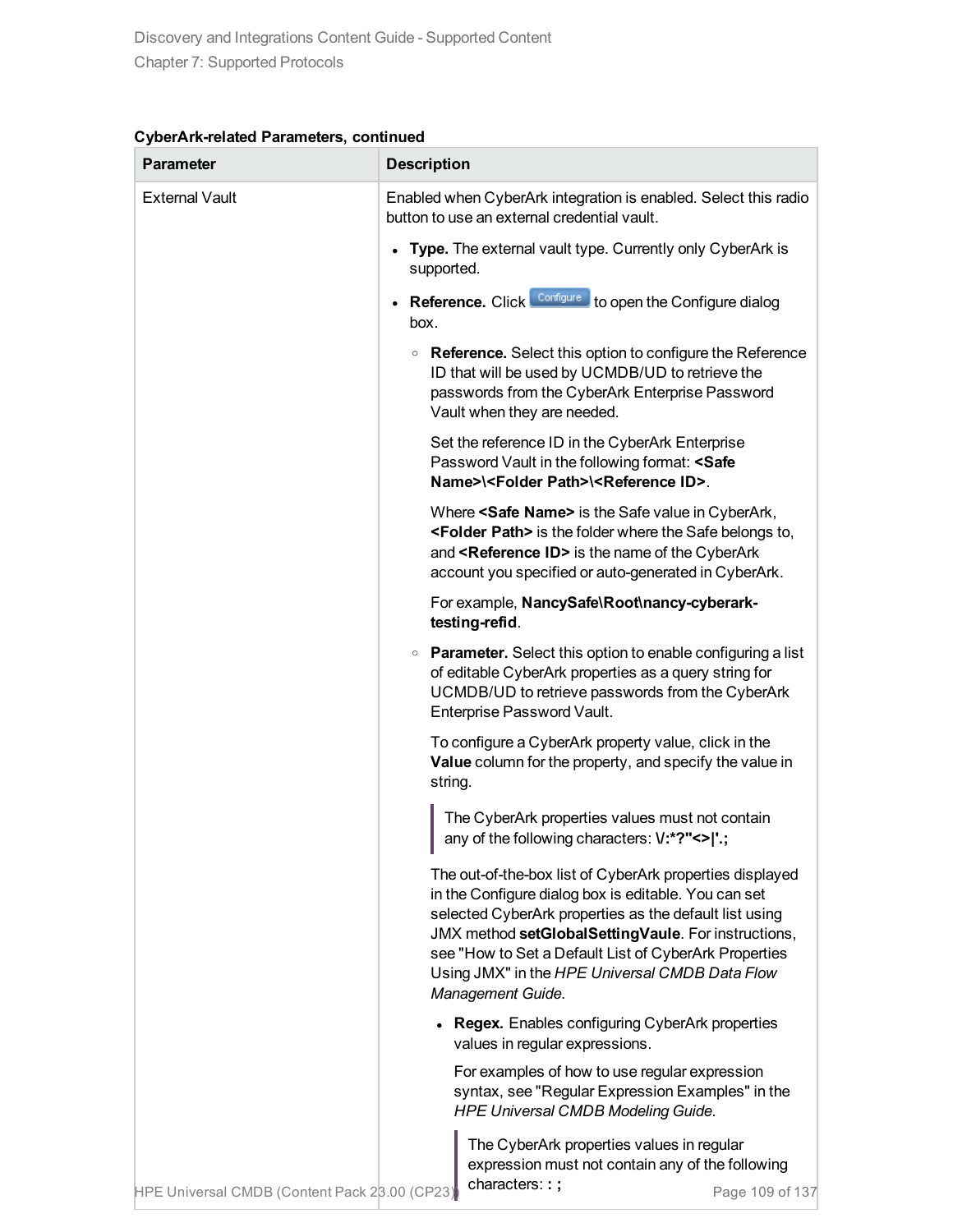## VMware Infrastructure Management (VIM) Protocol

| <b>Parameter</b>          | <b>Description</b>                                                                                                                                                                                                                                     |
|---------------------------|--------------------------------------------------------------------------------------------------------------------------------------------------------------------------------------------------------------------------------------------------------|
| <b>Connection Timeout</b> | Time-out in milliseconds after which the Probe stops trying to connect to<br>VMware Infrastructure.                                                                                                                                                    |
| Port Number               | DFM uses the number defined here when processing one of the Network -<br>VMware jobs:                                                                                                                                                                  |
|                           | If the port number is left empty, DFM performs a WMI query to extract the<br>port number from the registry. DFM queries HKLM\SOFTWARE\VMware,<br>Inc. VMware Virtual Center and searches for the HttpsProxyPort or<br><b>HttpProxyPort</b> attributes: |
|                           | If the <b>HttpsProxyPort</b> attribute is found, DFM uses its value for the<br>$\bullet$<br>port and sets the prefix to HTTPS.                                                                                                                         |
|                           | If the <b>HttpProxyPort</b> attribute is found, DFM uses its value for the port<br>$\bullet$<br>and sets the prefix to <b>HTTP</b> .                                                                                                                   |
| Use SSL                   | true: DFM uses a Secure Sockets Layer (SSL) protocol to access VMware<br>Infrastructure, and the prefix is set to <b>HTTPS</b> .                                                                                                                       |
|                           | false: DFM uses the http protocol.                                                                                                                                                                                                                     |
| User Name                 | The name of the user needed to connect to VMware Infrastructure.                                                                                                                                                                                       |
| Password                  | The password of the user needed to connect to VMware Infrastructure.                                                                                                                                                                                   |

**Note:** When the CyberArk integration is enabled, two radio buttons (**Regular Credential** and **External Vault**) are enabled. The existing **Username** and **Password** parameters are grouped under the **Regular Credential** radio button, and CyberArk integration specific parameters **Type** and **Reference** are enabled and grouped under the **External Vault** radio button, as described in the table below.

#### **CyberArk-related Parameters**

| <b>Parameter</b>          | <b>Description</b>                                                                                             |
|---------------------------|----------------------------------------------------------------------------------------------------------------|
| <b>Regular Credential</b> | Enabled when CyberArk integration is enabled. Select this radio<br>button to use regular credential as before. |
|                           | • Username. See description above.                                                                             |
|                           | • Password. See description above.                                                                             |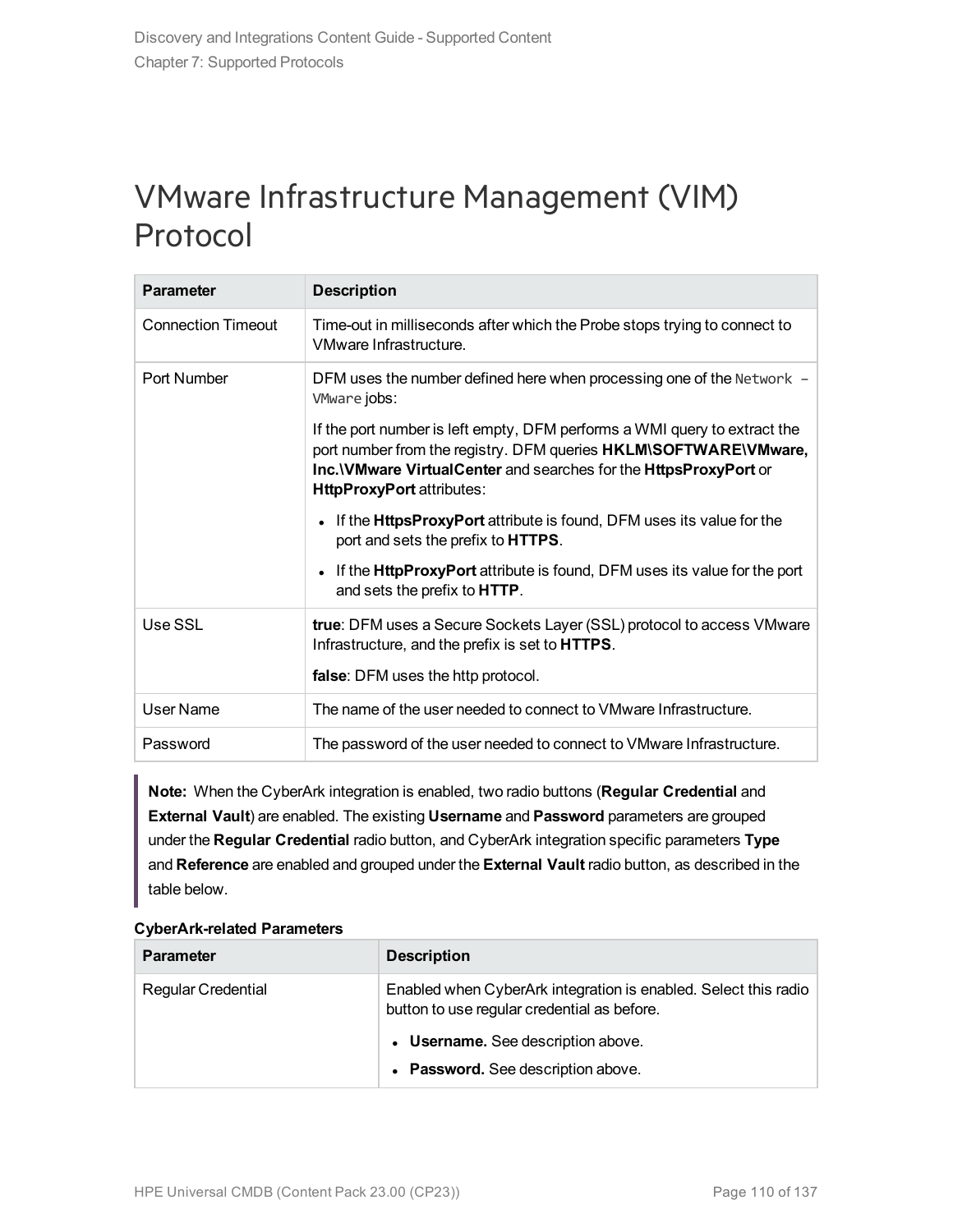| CyberArk-related Parameters, continued |  |  |
|----------------------------------------|--|--|
|----------------------------------------|--|--|

| <b>Parameter</b>                              | <b>Description</b>                                                                                                                                                                                                                                                                                                                                                |
|-----------------------------------------------|-------------------------------------------------------------------------------------------------------------------------------------------------------------------------------------------------------------------------------------------------------------------------------------------------------------------------------------------------------------------|
| <b>External Vault</b>                         | Enabled when CyberArk integration is enabled. Select this radio<br>button to use an external credential vault.                                                                                                                                                                                                                                                    |
|                                               | • Type. The external vault type. Currently only CyberArk is<br>supported.                                                                                                                                                                                                                                                                                         |
|                                               | Reference. Click Configure to open the Configure dialog<br>box.                                                                                                                                                                                                                                                                                                   |
|                                               | • Reference. Select this option to configure the Reference<br>ID that will be used by UCMDB/UD to retrieve the<br>passwords from the CyberArk Enterprise Password<br>Vault when they are needed.                                                                                                                                                                  |
|                                               | Set the reference ID in the CyberArk Enterprise<br>Password Vault in the following format: <safe<br>Name&gt;\<folder path="">\<reference id="">.</reference></folder></safe<br>                                                                                                                                                                                   |
|                                               | Where <safe name=""> is the Safe value in CyberArk,<br/><folder path=""> is the folder where the Safe belongs to,<br/>and <reference id=""> is the name of the CyberArk<br/>account you specified or auto-generated in CyberArk.</reference></folder></safe>                                                                                                      |
|                                               | For example, NancySafe\Root\nancy-cyberark-<br>testing-refid.                                                                                                                                                                                                                                                                                                     |
|                                               | • Parameter. Select this option to enable configuring a list<br>of editable CyberArk properties as a query string for<br>UCMDB/UD to retrieve passwords from the CyberArk<br>Enterprise Password Vault.                                                                                                                                                           |
|                                               | To configure a CyberArk property value, click in the<br>Value column for the property, and specify the value in<br>string.                                                                                                                                                                                                                                        |
|                                               | The CyberArk properties values must not contain<br>any of the following characters: V:*?"<> '.;                                                                                                                                                                                                                                                                   |
|                                               | The out-of-the-box list of CyberArk properties displayed<br>in the Configure dialog box is editable. You can set<br>selected CyberArk properties as the default list using<br>JMX method setGlobalSettingVaule. For instructions,<br>see "How to Set a Default List of CyberArk Properties<br>Using JMX" in the HPE Universal CMDB Data Flow<br>Management Guide. |
|                                               | <b>Regex.</b> Enables configuring CyberArk properties<br>values in regular expressions.                                                                                                                                                                                                                                                                           |
|                                               | For examples of how to use regular expression<br>syntax, see "Regular Expression Examples" in the<br><b>HPE Universal CMDB Modeling Guide.</b>                                                                                                                                                                                                                    |
| HPE Universal CMDB (Content Pack 28.00 (CP23) | The CyberArk properties values in regular<br>expression must not contain any of the following<br>characters::;<br>Page 111 of 137                                                                                                                                                                                                                                 |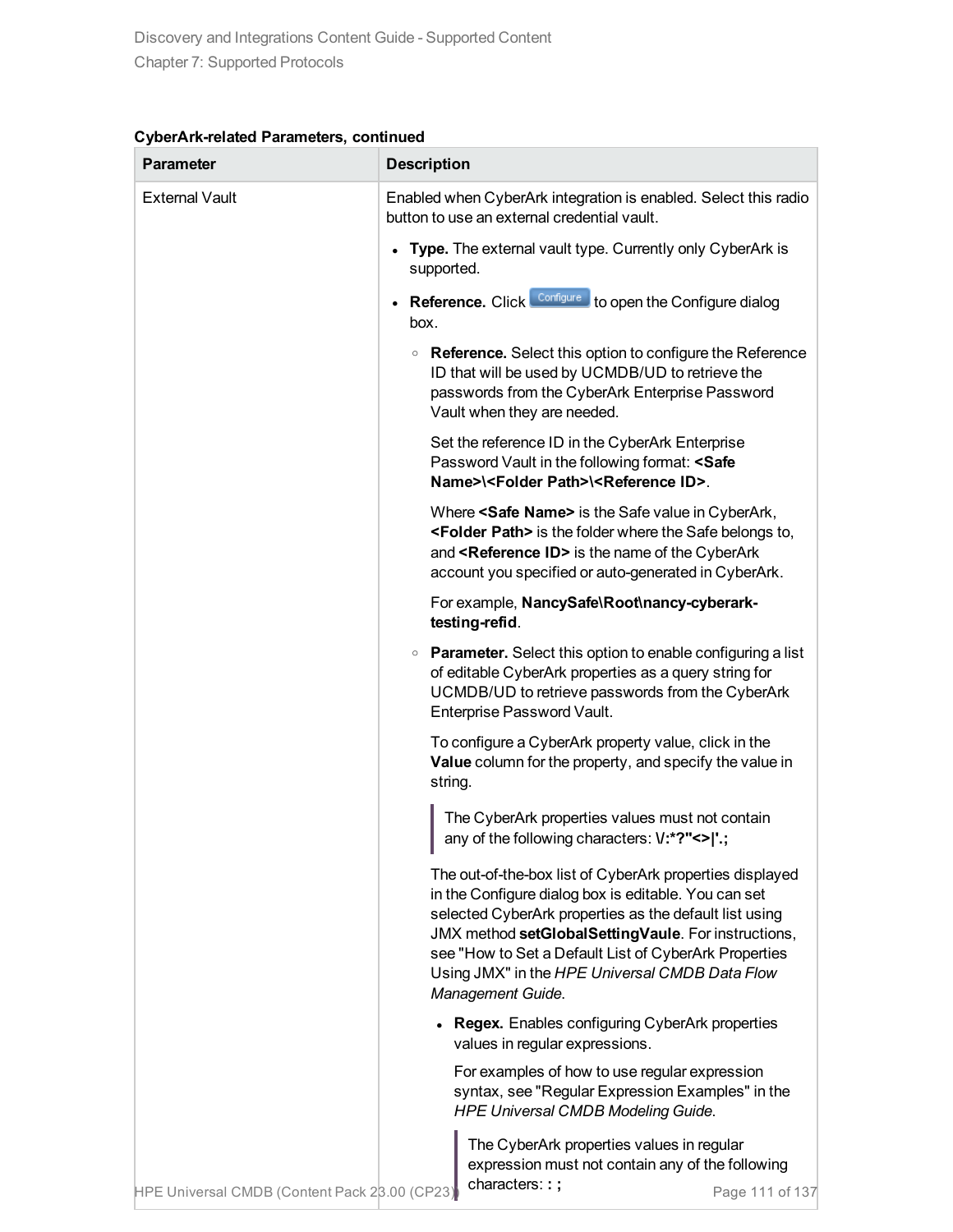## WebLogic Protocol

| <b>Parameter</b>             | <b>Description</b>                                                                                                                                                                                                                                                                                                                                                  |
|------------------------------|---------------------------------------------------------------------------------------------------------------------------------------------------------------------------------------------------------------------------------------------------------------------------------------------------------------------------------------------------------------------|
| Port Number                  | If you enter a port number, DFM tries to connect to WebLogic using this<br>port number.                                                                                                                                                                                                                                                                             |
|                              | However, say you know that there are many WebLogic machines in the<br>environment and do not want to have to create a new credential for each<br>machine. You leave the Port Number field empty. When accessing a<br>WebLogic machine, DFM refers to the WebLogic port (defined in<br>portNumberToPortName.xml) already found on this machine (by TCP<br>scanning). |
|                              | Note: You can leave the port number empty on condition that:                                                                                                                                                                                                                                                                                                        |
|                              | • All WebLogic ports are added to the<br>portNumberToPortName.xml file. For details, see the section<br>about the portNumberToPortName.xml File in the HPE UCMDB<br>Discovery and Integrations Content Guide - General Reference<br>document.                                                                                                                       |
|                              | • The same user name and password is needed to access all<br>WebLogic instances.                                                                                                                                                                                                                                                                                    |
| <b>Connection Timeout</b>    | Time-out in milliseconds after which the Probe stops trying to connect to<br>the WebLogic application server.                                                                                                                                                                                                                                                       |
| User Name                    | The name of the user needed to connect to the application.                                                                                                                                                                                                                                                                                                          |
| Password                     | The password of the user needed to connect to the application.                                                                                                                                                                                                                                                                                                      |
| Protocol                     | An application-level protocol that determines whether DFM should connect<br>to the server securely. Enter http or https.                                                                                                                                                                                                                                            |
| <b>Trust Store File Path</b> | Enter the full path to the SSL trust store file.                                                                                                                                                                                                                                                                                                                    |
|                              | To use the trust store file, do one of the following:                                                                                                                                                                                                                                                                                                               |
|                              | • Enter the name (including the extension) and place the file in the<br>following resources folder: C:\hp\UCMDB\DataFlowProbe\runtime\<br>probeManager\discoveryResources\j2ee\weblogic\<br><weblogic version="">.</weblogic>                                                                                                                                       |
|                              | Insert the trust store file full path.<br>$\bullet$                                                                                                                                                                                                                                                                                                                 |
| <b>Trust Store Password</b>  | The SSL trust store password.                                                                                                                                                                                                                                                                                                                                       |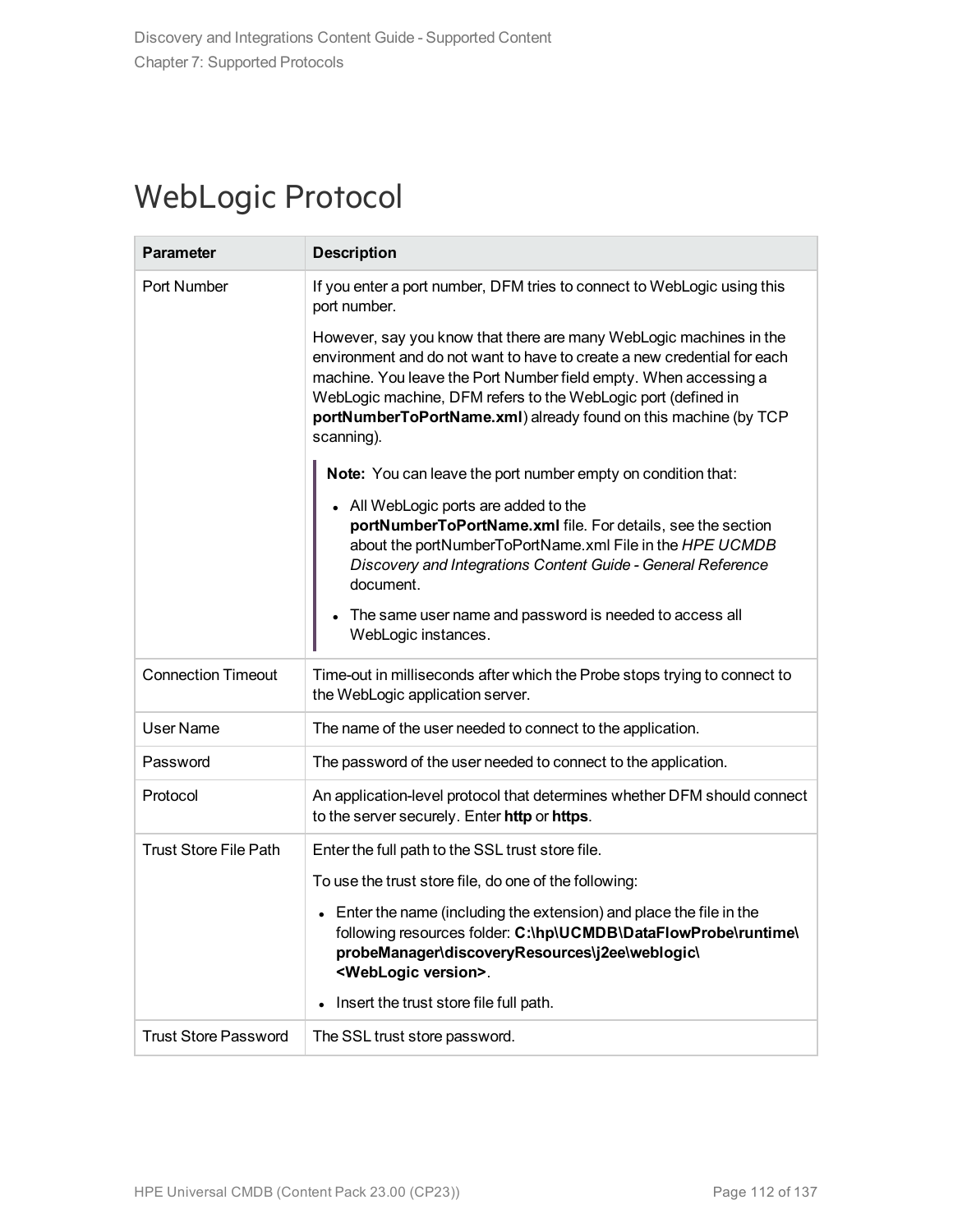| <b>Parameter</b>    | <b>Description</b>                                                                                                                                                                                                                       |
|---------------------|------------------------------------------------------------------------------------------------------------------------------------------------------------------------------------------------------------------------------------------|
| Key Store File Path | Enter the full path to the SSL keystore file.                                                                                                                                                                                            |
|                     | To use the keystore file, do one of the following:                                                                                                                                                                                       |
|                     | Enter the name (including the extension) and place the file in the<br>$\bullet$<br>following resources folder: C:\hp\UCMDB\DataFlowProbe\runtime\<br>probeManager\discoveryResources\j2ee\weblogic\<br><weblogic version="">.</weblogic> |
|                     | Insert the keystore file full path.<br>$\bullet$                                                                                                                                                                                         |
| Key Store Password  | The password for the keystore file.                                                                                                                                                                                                      |

## WebSphere Protocol

| <b>Parameter</b>          | <b>Description</b>                                                                                                                                                                |
|---------------------------|-----------------------------------------------------------------------------------------------------------------------------------------------------------------------------------|
| Port Number               | The protocol port number as provided by the WebSphere system<br>administrator.                                                                                                    |
|                           | You can also retrieve the protocol port number by connecting to the<br>Administrative Console using the user name and password provided by the<br>WebSphere system administrator. |
|                           | In your browser, enter the following URL: http:/ <host>:9060/admin,<br/>where:</host>                                                                                             |
|                           | <host> is the IP address of the host running the WebSphere protocol</host>                                                                                                        |
|                           | • 9060 is the port used to connect to the WebSphere console                                                                                                                       |
|                           | Access Servers > Application Servers > Ports > SOAP<br><b>CONNECTOR_ADDRESS</b> to retrieve the required port number.                                                             |
| <b>Connection Timeout</b> | Time-out in milliseconds after which the Probe stops trying to connect to<br>the WebSphere server.                                                                                |
| User Name                 | The name of the user needed to connect to the application.                                                                                                                        |
| Password                  | The password of the user needed to connect to the application.                                                                                                                    |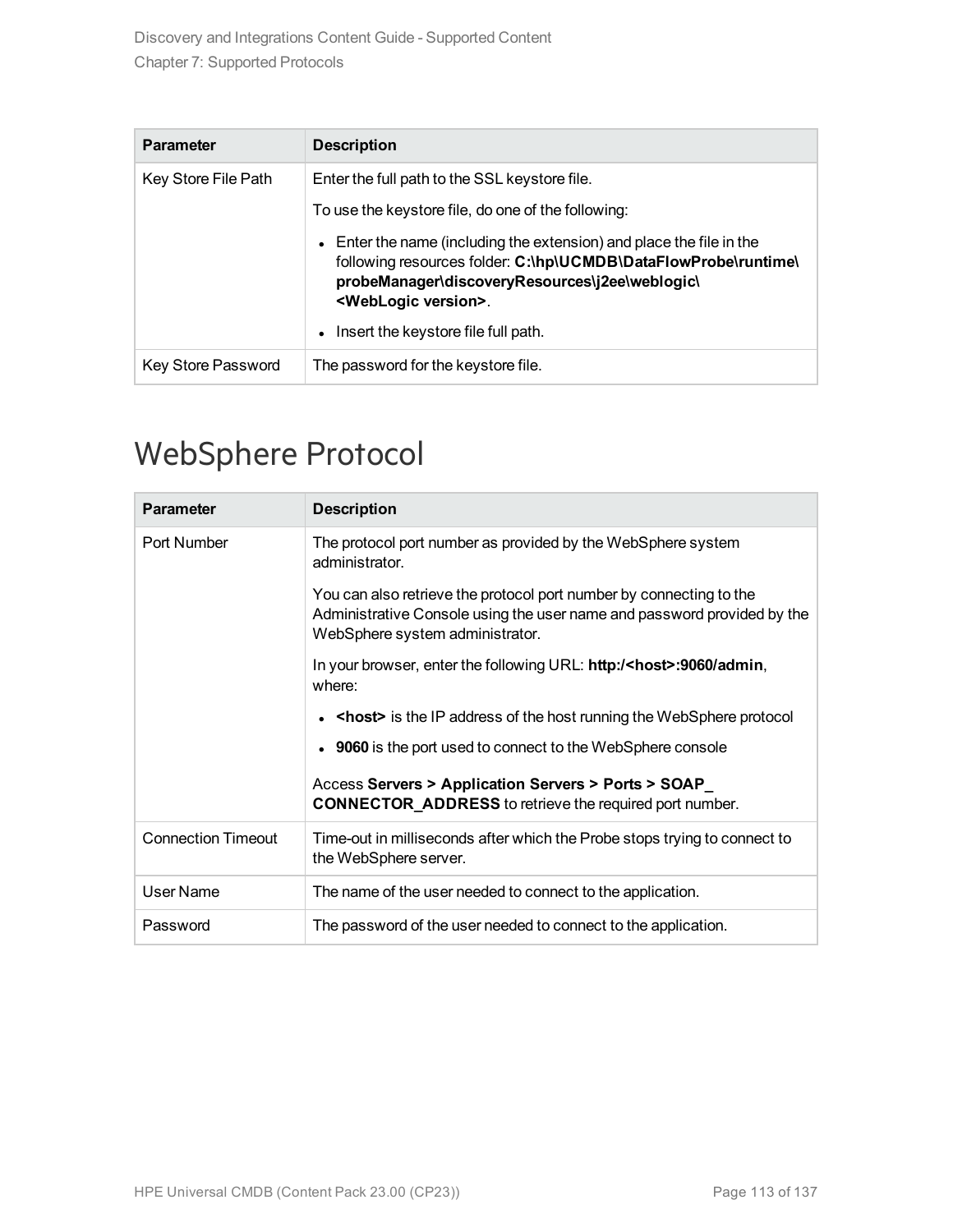| <b>Parameter</b>            | <b>Description</b>                                                                                                                                                                                   |
|-----------------------------|------------------------------------------------------------------------------------------------------------------------------------------------------------------------------------------------------|
| Trust Store File Path       | The name of the SSL trust store file.                                                                                                                                                                |
|                             | To use the trust store file, do one of the following:                                                                                                                                                |
|                             | Enter the name (including the extension) and place the file in the<br>$\bullet$<br>following resources folder: C:\hp\UCMDB\DataFlowProbe\runtime\<br>probeManager\discoveryResources\j2ee\websphere. |
|                             | Insert the trust store file full path.                                                                                                                                                               |
| <b>Trust Store Password</b> | The SSL trust store password.                                                                                                                                                                        |
| Key Store File Path         | The name of the SSL keystore file.                                                                                                                                                                   |
|                             | To use the keystore file, do one of the following:                                                                                                                                                   |
|                             | Enter the name (including the extension) and place the file in the<br>$\bullet$<br>following resources folder: C:\hp\UCMDB\DataFlowProbe\runtime\<br>probeManager\discoveryResources\j2ee\websphere. |
|                             | Insert the keystore file full path.<br>$\bullet$                                                                                                                                                     |
| Key Store Password          | The password for the keystore file.                                                                                                                                                                  |

## WMI Protocol

| <b>Parameter</b> | <b>Description</b>                                                                                                                                                                     |
|------------------|----------------------------------------------------------------------------------------------------------------------------------------------------------------------------------------|
| Username         | The name of the user needed to connect to the host.                                                                                                                                    |
| Password         | The password of the user needed to connect to the host.                                                                                                                                |
| Windows Domain   | The Windows domain in which the credentials are defined. If this field is<br>left empty or is not a valid domain, the WMI protocol assumes the user is<br>defined locally on the host. |

#### **Note:**

- This protocol supports  $IPv6$ .
- For improved performance, it is recommended to use domain accounts rather than local accounts, with the WMI protocol.
- This protocol uses the DCOM protocol for connecting to remote machines. The DCOM protocol requires that the following port is open: 135. In addition the DCOM protocol uses arbitrary ports between 1024 and 65535, but there are ways to restrict the port range used by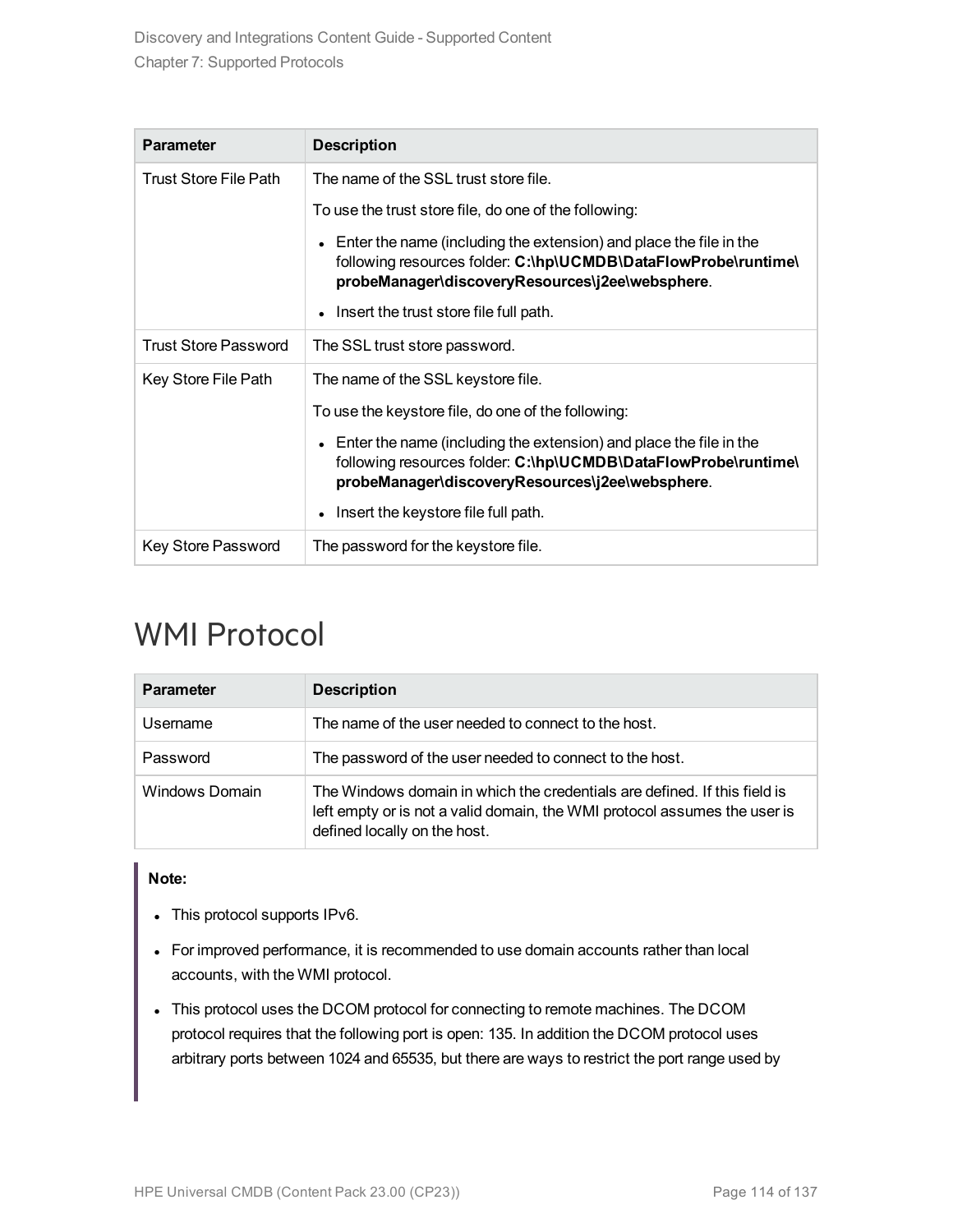WMI/DCOM/RPC. In addition, for information about for configuring DCOM to work with firewalls, see <http://support.microsoft.com/kb/154596/en-us>.

**Note:** When the CyberArk integration is enabled, two radio buttons (**Regular Credential** and **External Vault**) are enabled. The existing **Username** and **Password** parameters are grouped under the **Regular Credential** radio button, and CyberArk integration specific parameters **Type** and **Reference** are enabled and grouped under the **External Vault** radio button, as described in the table below.

#### **CyberArk-related Parameters**

| <b>Parameter</b>          | <b>Description</b>                                                                                             |
|---------------------------|----------------------------------------------------------------------------------------------------------------|
| <b>Regular Credential</b> | Enabled when CyberArk integration is enabled. Select this radio<br>button to use regular credential as before. |
|                           | • Username. See description above.                                                                             |
|                           | • Password. See description above.                                                                             |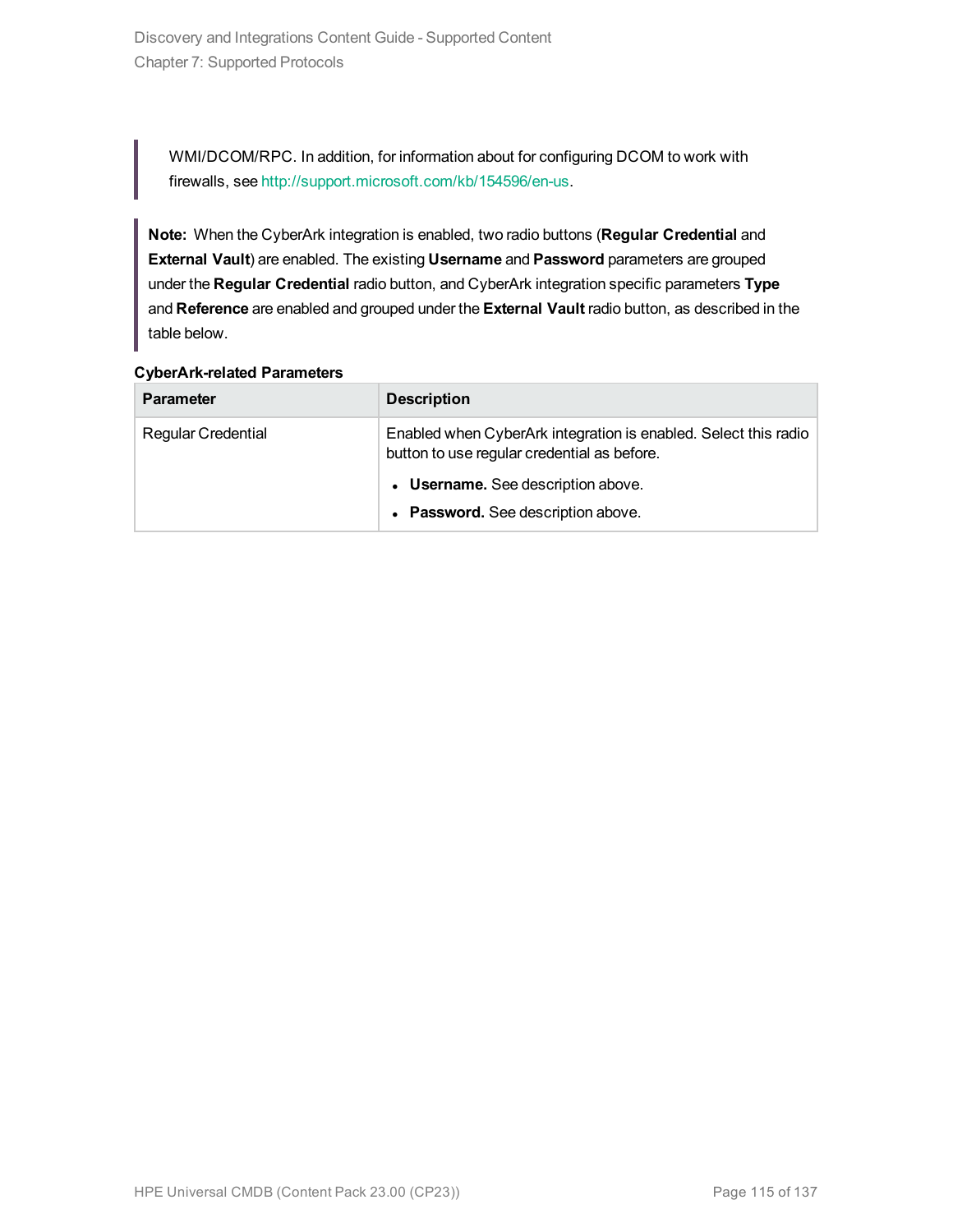| CyberArk-related Parameters, continued |  |  |
|----------------------------------------|--|--|
|----------------------------------------|--|--|

| Parameter                                     | <b>Description</b>                                                                                                                                                                                                                                                                                                                                                |  |
|-----------------------------------------------|-------------------------------------------------------------------------------------------------------------------------------------------------------------------------------------------------------------------------------------------------------------------------------------------------------------------------------------------------------------------|--|
| <b>External Vault</b>                         | Enabled when CyberArk integration is enabled. Select this radio<br>button to use an external credential vault.                                                                                                                                                                                                                                                    |  |
|                                               | Type. The external vault type. Currently only CyberArk is<br>supported.                                                                                                                                                                                                                                                                                           |  |
|                                               | Reference. Click Configure to open the Configure dialog<br>box.                                                                                                                                                                                                                                                                                                   |  |
|                                               | • Reference. Select this option to configure the Reference<br>ID that will be used by UCMDB/UD to retrieve the<br>passwords from the CyberArk Enterprise Password<br>Vault when they are needed.                                                                                                                                                                  |  |
|                                               | Set the reference ID in the CyberArk Enterprise<br>Password Vault in the following format: <safe<br>Name&gt;\<folder path="">\<reference id="">.</reference></folder></safe<br>                                                                                                                                                                                   |  |
|                                               | Where <safe name=""> is the Safe value in CyberArk,<br/><folder path=""> is the folder where the Safe belongs to,<br/>and <reference id=""> is the name of the CyberArk<br/>account you specified or auto-generated in CyberArk.</reference></folder></safe>                                                                                                      |  |
|                                               | For example, NancySafe\Root\nancy-cyberark-<br>testing-refid.                                                                                                                                                                                                                                                                                                     |  |
|                                               | • Parameter. Select this option to enable configuring a list<br>of editable CyberArk properties as a query string for<br>UCMDB/UD to retrieve passwords from the CyberArk<br>Enterprise Password Vault.                                                                                                                                                           |  |
|                                               | To configure a CyberArk property value, click in the<br>Value column for the property, and specify the value in<br>string.                                                                                                                                                                                                                                        |  |
|                                               | The CyberArk properties values must not contain<br>any of the following characters: V:*?"<> '.;                                                                                                                                                                                                                                                                   |  |
|                                               | The out-of-the-box list of CyberArk properties displayed<br>in the Configure dialog box is editable. You can set<br>selected CyberArk properties as the default list using<br>JMX method setGlobalSettingVaule. For instructions,<br>see "How to Set a Default List of CyberArk Properties<br>Using JMX" in the HPE Universal CMDB Data Flow<br>Management Guide. |  |
|                                               | <b>Regex.</b> Enables configuring CyberArk properties<br>values in regular expressions.                                                                                                                                                                                                                                                                           |  |
|                                               | For examples of how to use regular expression<br>syntax, see "Regular Expression Examples" in the<br><b>HPE Universal CMDB Modeling Guide.</b>                                                                                                                                                                                                                    |  |
| HPE Universal CMDB (Content Pack 28.00 (CP23) | The CyberArk properties values in regular<br>expression must not contain any of the following<br>characters::;<br>Page 116 of 137                                                                                                                                                                                                                                 |  |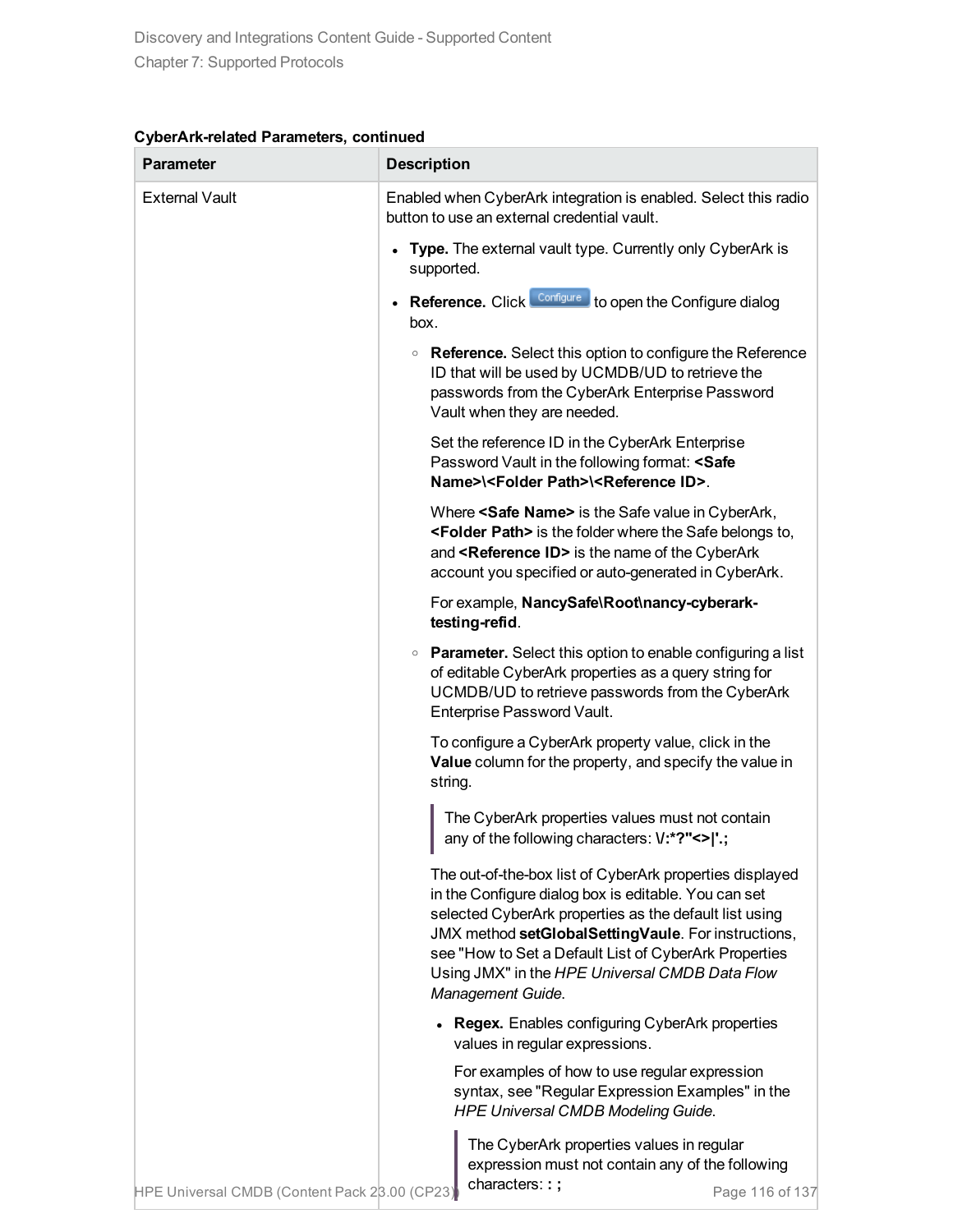# Chapter 8: Default Ports for Supported Protocols

The following table lists the default ports for each supported protocol.

| <b>Protocol</b>                      | <b>Default Port</b>                                                                                                                                                                                                                                                                                                |
|--------------------------------------|--------------------------------------------------------------------------------------------------------------------------------------------------------------------------------------------------------------------------------------------------------------------------------------------------------------------|
| <b>AMQP</b>                          | 5672                                                                                                                                                                                                                                                                                                               |
| <b>CIM</b>                           | 5989                                                                                                                                                                                                                                                                                                               |
| <b>HP Network Automation</b><br>Java | 1098, 1099, 4446                                                                                                                                                                                                                                                                                                   |
| <b>HP SIM</b>                        | 50001, 280                                                                                                                                                                                                                                                                                                         |
| <b>HTTP</b>                          | 80                                                                                                                                                                                                                                                                                                                 |
| <b>JBoss</b>                         | 1099                                                                                                                                                                                                                                                                                                               |
| <b>LDAP</b>                          | 389                                                                                                                                                                                                                                                                                                                |
| <b>NetApp</b>                        | 443                                                                                                                                                                                                                                                                                                                |
| NetApp<br>SANscreen/OnCommand        | 80                                                                                                                                                                                                                                                                                                                 |
| <b>NNM</b>                           | 80                                                                                                                                                                                                                                                                                                                 |
| <b>NTCMD</b>                         | 135, 137, 138, 139, 445<br>Note: It is recommended that you use port 445. This is because, by<br>default, Windows 2000 and later versions use SMB over TCP/IP<br>via port 445 rather than over NetBIOS whenever possible. If port<br>445 is disabled, it will fall back to NetBIOS using port 137, 138, or<br>139. |
| PowerCmd                             | 5985, 5986                                                                                                                                                                                                                                                                                                         |
| PowerShell                           | 80, 443, 5985, 5986<br>Note: The ports depend on the Microsoft Windows operating<br>system configuration.                                                                                                                                                                                                          |
| <b>SAP</b>                           | .3200<br>3300-3303                                                                                                                                                                                                                                                                                                 |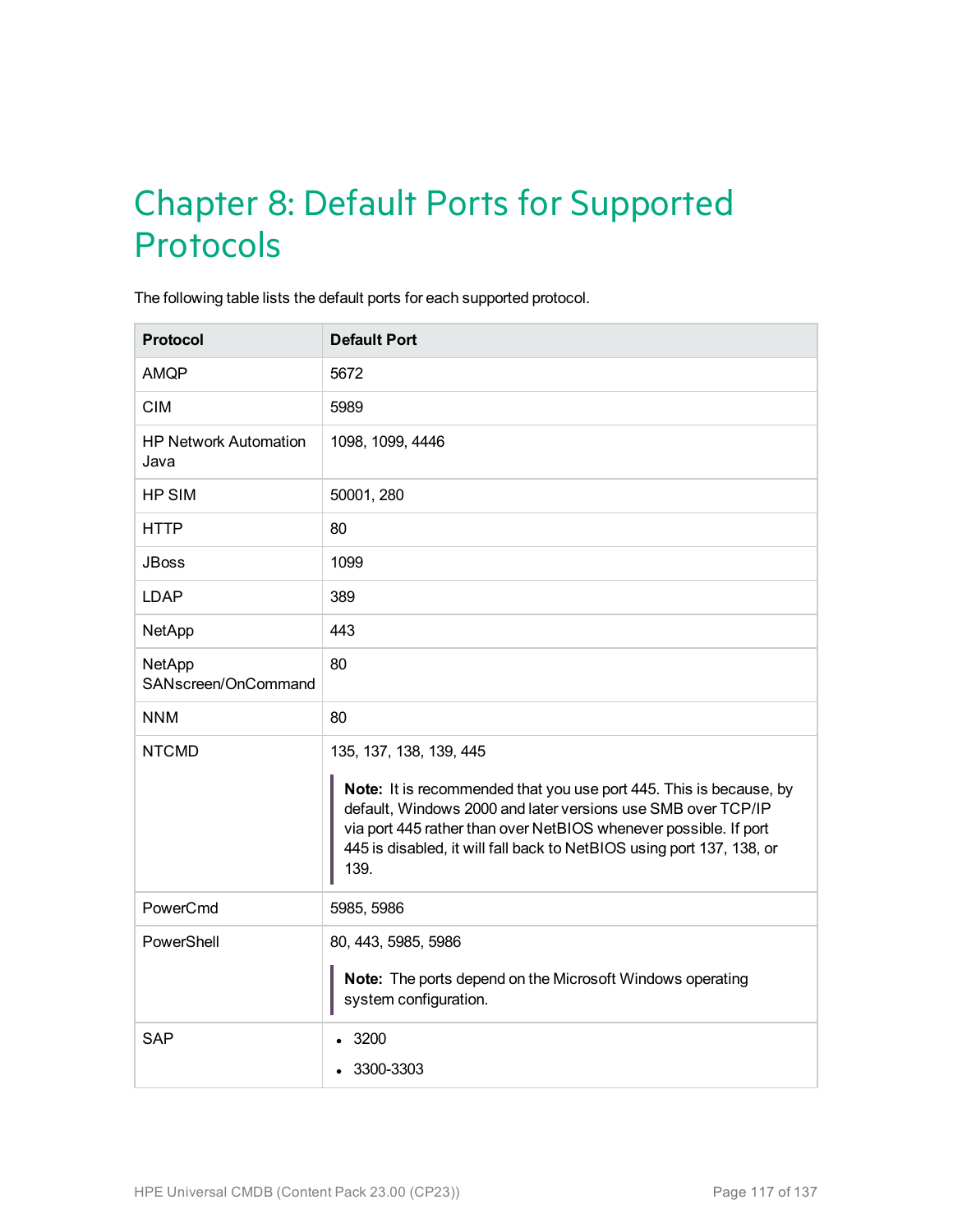| <b>Protocol</b>     | <b>Default Port</b>                                                                                                                                                                                                                                                                      |
|---------------------|------------------------------------------------------------------------------------------------------------------------------------------------------------------------------------------------------------------------------------------------------------------------------------------|
|                     | • 33xx, where xx is the SAP server instance number                                                                                                                                                                                                                                       |
|                     | Note: To enable UCMDB to identify other port numbers mapped to<br>SAP instances, you must configure the<br>portNumberToPortName.xml file. For more details, see "How to<br>Define a New Port" in the HPE UCMDB Discovery and Integrations<br>Content Guide - General Reference document. |
| <b>SAP JMX</b>      | 50004, 50104, 50204, 50304, 50404<br>$\bullet$                                                                                                                                                                                                                                           |
|                     | • 5xx04, where xx is the SAP J2EE server instance number                                                                                                                                                                                                                                 |
|                     | Note: To enable UCMDB to identify other port numbers mapped to<br>SAP instances, you must configure the<br>portNumberToPortName.xml file. For more details, see "How to<br>Define a New Port" in the HPE UCMDB Discovery and Integrations<br>Content Guide - General Reference document. |
| Siebel Gateway      | 2320                                                                                                                                                                                                                                                                                     |
| <b>SNMP</b>         | 161                                                                                                                                                                                                                                                                                      |
| SQL                 | HanaDB: 1521                                                                                                                                                                                                                                                                             |
|                     | MaxDB: 1521                                                                                                                                                                                                                                                                              |
|                     | Oracle: 1521                                                                                                                                                                                                                                                                             |
|                     | MicrosoftSQLServer: 1433                                                                                                                                                                                                                                                                 |
|                     | MicrosoftSQLServerNTLM: 1433                                                                                                                                                                                                                                                             |
|                     | MicrosoftSQLServerNTLMv2: 1433                                                                                                                                                                                                                                                           |
|                     | MySQL: 3306                                                                                                                                                                                                                                                                              |
|                     | DB2: 6789                                                                                                                                                                                                                                                                                |
|                     | Sybase: 2048                                                                                                                                                                                                                                                                             |
|                     | PostgreSQL: 5432                                                                                                                                                                                                                                                                         |
| <b>SSH</b>          | 22                                                                                                                                                                                                                                                                                       |
| <b>Telnet</b>       | 23                                                                                                                                                                                                                                                                                       |
| <b>UCS</b>          | 443                                                                                                                                                                                                                                                                                      |
| <b>UDDI</b>         | 80, 443                                                                                                                                                                                                                                                                                  |
| Universal Discovery | 2738, 7738                                                                                                                                                                                                                                                                               |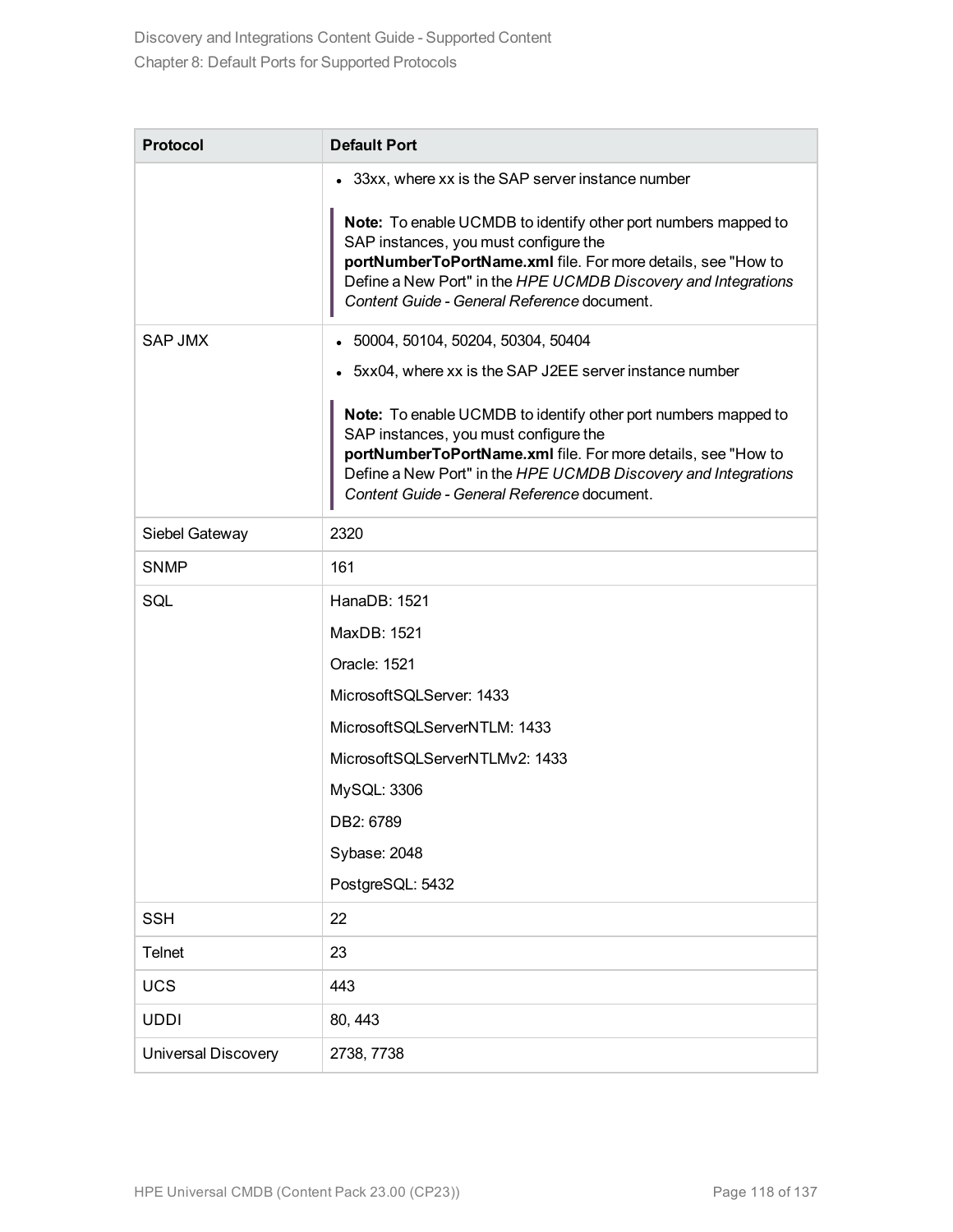Discovery and Integrations Content Guide - Supported Content Chapter 8: Default Ports for Supported Protocols

| <b>Protocol</b>   | <b>Default Port</b>     |
|-------------------|-------------------------|
| <b>VMWare VIM</b> | 80, 443                 |
| WebLogic          | 7001, 7002              |
| WebSphere         | 8880                    |
| WMI               | 135, 137, 138, 139, 445 |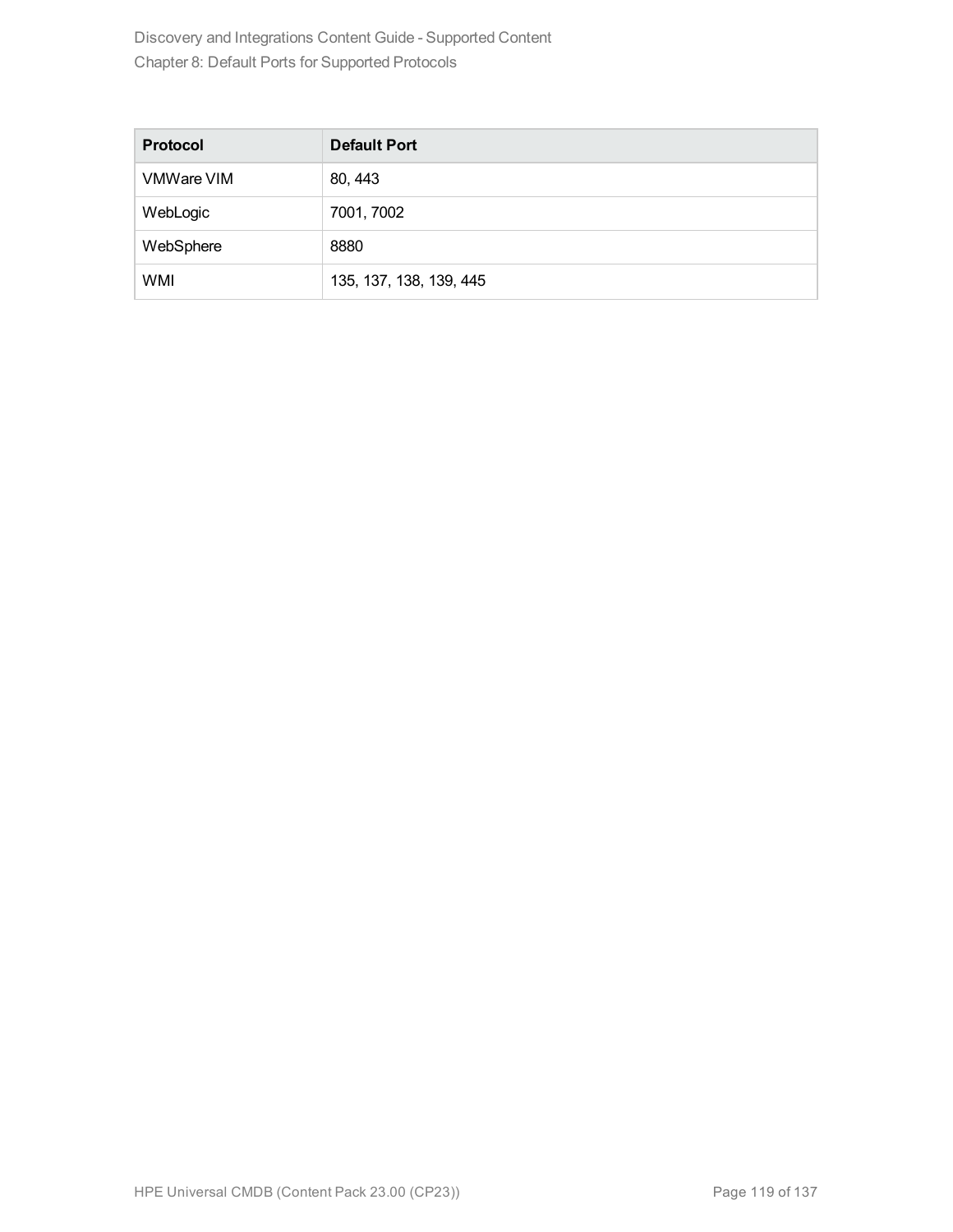# Chapter 9: Supported Discovery Modules and Jobs

The following is a list of the supported discovery modules and the discovery jobs they contain.

**Note:**

- For a list of jobs that support IPv6, see ["Universal](#page-23-0) Discovery IPv6 Support" on page 24.
- For more information about script-based and scanner-based jobs, see the section that describes the script-based and scanner-based jobs in the *HPE Universal CMDB Data Flow Management Guide*.

| <b>Module</b>                                                                | <b>Discovery Jobs</b>                                                            |
|------------------------------------------------------------------------------|----------------------------------------------------------------------------------|
| Cloud and Virtualization > Cloud > Amazon Web<br><b>Services</b>             | • AWS by Web Services                                                            |
| Cloud and Virtualization > Cloud > Cloud Foundry<br><b>Discovery</b>         | • CloudFoundry by Web Services                                                   |
| Cloud and Virtualization > Cloud > Microsoft Azure<br><b>Discovery</b>       | • Azure by WebServices                                                           |
| Cloud and Virtualization > Cloud > OpenStack Web<br><b>Services</b>          | • OpenStack by Web Services                                                      |
| Cloud and Virtualization > Cloud > OpenStack Event                           | • Manual AMQP for OpenStack<br><b>OpenStack Event Monitor</b>                    |
| Cloud and Virtualization > Cloud > VMware yCloud                             | • vCloud Director by vCloud API<br>• vCloud Director URL by vCloud<br><b>API</b> |
| Cloud and Virtualization > Cloud > VMware vCloud<br>Event                    | • vCloud Event Monitor                                                           |
| Cloud and Virtualization > Virtualization > Citrix                           | • Citrix Xen Connection<br>Citirx Xen Topology                                   |
| Cloud and Virtualization > Virtualization > Docker                           | Docker Discovery by Shell                                                        |
| Cloud and Virtualization > Virtualization > Docker<br><b>Swarm Discovery</b> | • Docker Swarm Discovery by<br><b>RESTful API</b>                                |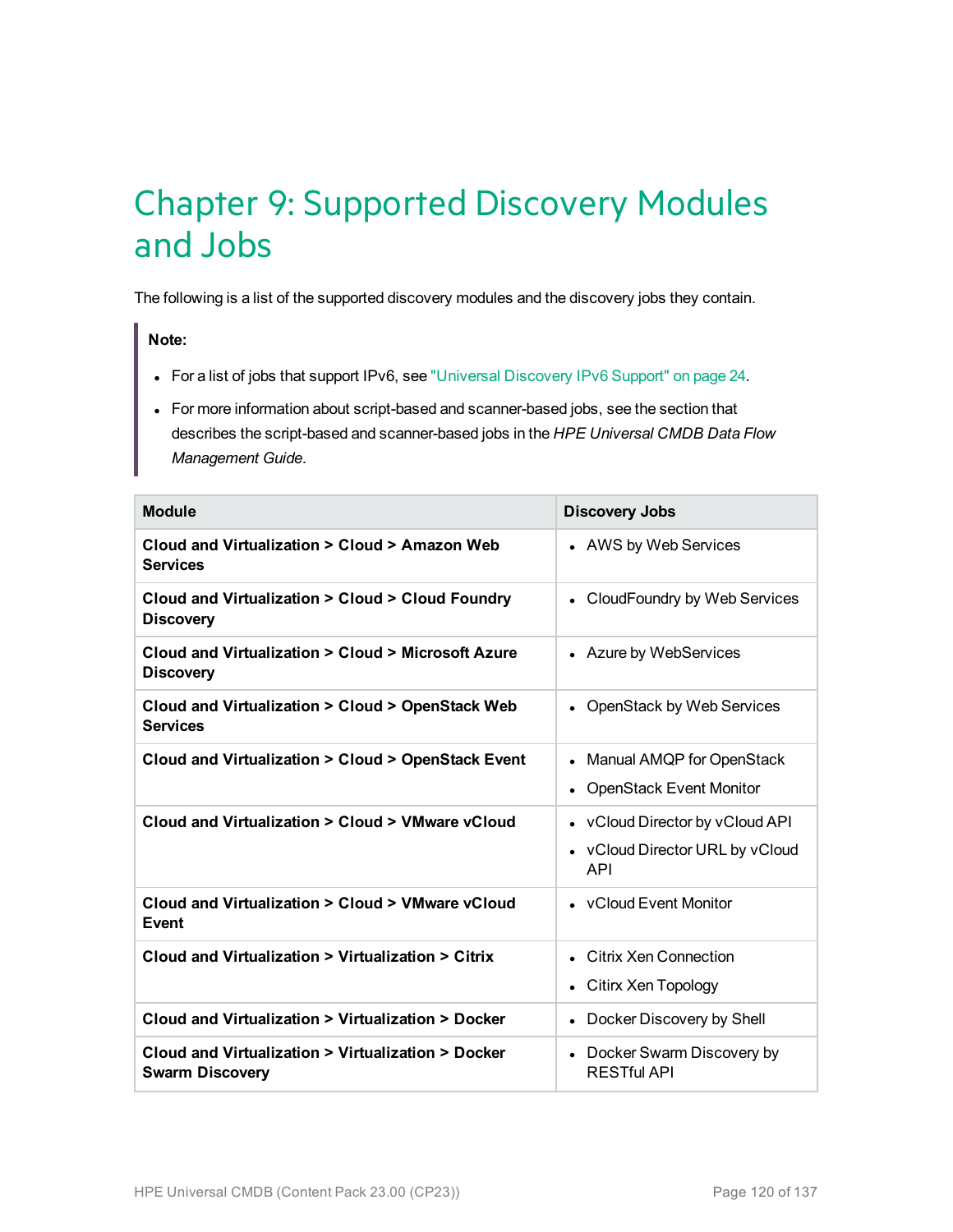| <b>Module</b>                                                                            | <b>Discovery Jobs</b>                                      |
|------------------------------------------------------------------------------------------|------------------------------------------------------------|
| Cloud and Virtualization > Virtualization > Docker<br>Event                              | Docker Swarm Event Monitor                                 |
| Cloud and Virtualization > Virtualization > HP IVM                                       | • HP IVM by Shell                                          |
| Cloud and Virtualization > Virtualization ><br><b>HP nPartitions</b>                     | HP nPars and vPars by Shell                                |
| Cloud and Virtualization > Virtualization > Hyper-V                                      | Hyper-V Topology by Shell                                  |
|                                                                                          | Hyper-V Topology by WMI                                    |
| Cloud and Virtualization > Virtualization > IBM                                          | <b>IBM Virtualization by Shell</b>                         |
|                                                                                          | <b>IBM LPAR And VIO Server</b><br><b>Topology by Shell</b> |
|                                                                                          | IBM PureFlex Topology by Shell                             |
| Cloud and Virtualization > Virtualization > Oracle VM<br><b>Server for SPARC</b>         | Oracle VM Server for SPARC<br><b>Technology by Shell</b>   |
| Cloud and Virtualization > Virtualization > Oracle VM<br>Server for x86                  | Oracle VM for x86 by Manager<br>Main CLI                   |
| Cloud and Virtualization > Virtualization > Solaris<br><b>Zones</b>                      | • Solaris Zones by TTY                                     |
| Cloud and Virtualization > Virtualization > VMware                                       | <b>Manual VMware VIM Connection</b>                        |
|                                                                                          | VMware ESX Connection by<br><b>CIM</b>                     |
|                                                                                          | • VMware ESX Connection by VIM                             |
|                                                                                          | • VMware ESX Topology by CIM                               |
|                                                                                          | • VMware ESX Topology by VIM                               |
|                                                                                          | • VMware vCenter Connection by<br><b>VIM</b>               |
|                                                                                          | VMware vCenter Topology by<br><b>VIM</b>                   |
|                                                                                          | VMware vMotion Monitor by VIM                              |
| Cloud and Virtualization > Virtualization > Xen and<br><b>KVM</b>                        | • Xen and KVM by Shell                                     |
| <b>Clustering and Load Balancing &gt; Failover Clusters &gt;</b><br><b>EMC AutoStart</b> | • EMC AutoStart By Shell                                   |
| <b>Clustering and Load Balancing &gt; Failover Clusters</b>                              | <b>HACMP Application Discovery</b>                         |
| > HACMP                                                                                  | <b>HACMP Topology Discovery</b>                            |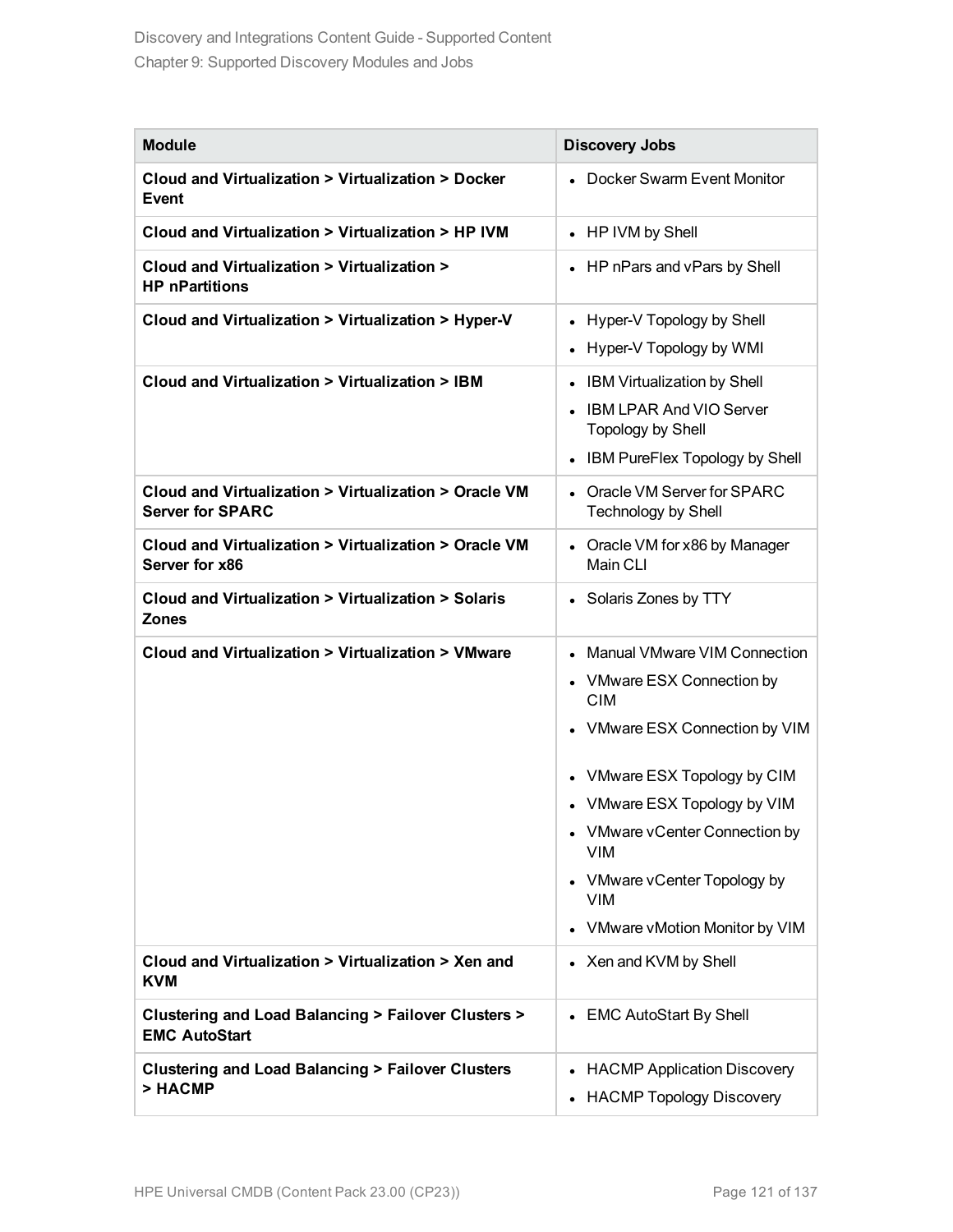| <b>Module</b>                                                                          | <b>Discovery Jobs</b>                              |
|----------------------------------------------------------------------------------------|----------------------------------------------------|
| <b>Clustering and Load Balancing &gt; Failover Clusters</b><br>> Microsoft Cluster     | • MS Cluster by NTCMD or UDA                       |
| <b>Clustering and Load Balancing &gt; Failover Clusters</b><br>> Red Hat Cluster Suite | • Red Hat Cluster by Shell                         |
| <b>Clustering and Load Balancing &gt; Failover Clusters</b><br>> ServiceGuard          | • Service Guard Cluster Topology<br>by TTY         |
| <b>Clustering and Load Balancing &gt; Failover Clusters</b><br>>Solaris Cluster        | • Sun Cluster by Shell                             |
| <b>Clustering and Load Balancing &gt; Failover Clusters</b><br>> Veritas               | • Veritas Cluster by Shell                         |
| Clustering and Load Balancing > Load Balancers > A10<br>vThunder                       | • A10 vThunder by SNMP                             |
| <b>Clustering and Load Balancing &gt; Load Balancers</b><br>> Alteon LB                | • Alteon application switch by<br><b>SNMP</b>      |
| <b>Clustering and Load Balancing &gt; Load Balancers</b><br>> Cisco ACE                | • Cisco ACE by SNMP                                |
| <b>Clustering and Load Balancing &gt; Load Balancers</b><br>> Cisco CSS                | • Cisco CSS by SNMP                                |
| Clustering and Load Balancing > Load Balancers ><br><b>Citrix NetScaler</b>            | • Citrix NetScaler by SNMP                         |
| Clustering and Load Balancing > Load Balancers > F5<br><b>Big IP</b>                   | • F5 BIG-IP LTM by SNMP                            |
| <b>Clustering and Load Balancing &gt; Load Balancers</b><br>> Microsoft NLB            | • MS NLB by NTCMD or UDA                           |
| Database > Connections using Host Credentials                                          | <b>DB Connections by Shell</b>                     |
|                                                                                        | • DB Connections by WMI                            |
| Database > DB2                                                                         | Databases TCP Ports                                |
|                                                                                        | DB2 Topology by SQL                                |
|                                                                                        | <b>DB2 Universal Database</b><br>Connection by SQL |
| Database > HP NonStop SQL                                                              | HP NonStop Topology by Shell                       |
| Database > HanaDb                                                                      | • HanaDb by Shell                                  |
|                                                                                        | HanaDb Connection by SQL                           |
|                                                                                        | HanaDb Topology by SQL                             |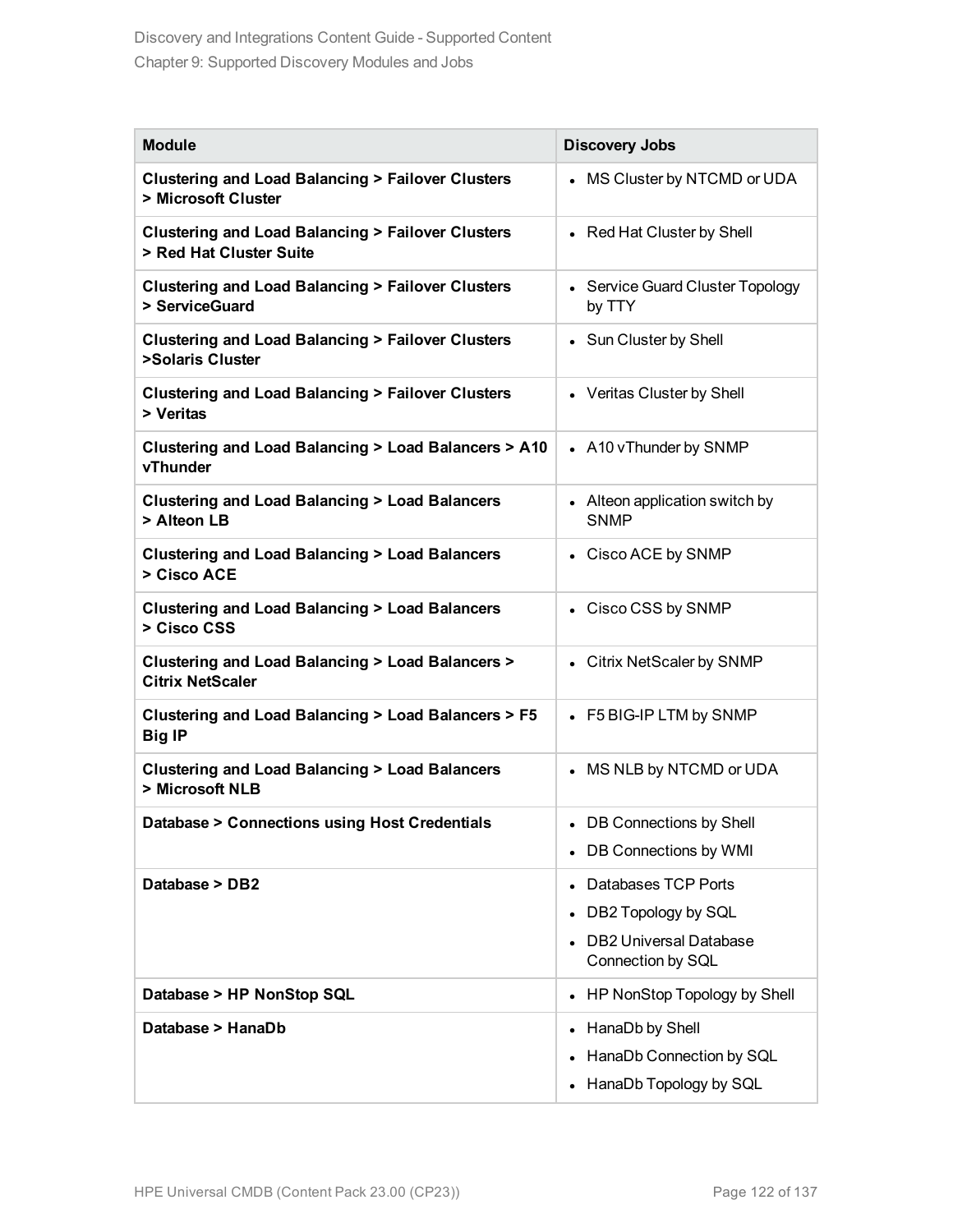| <b>Module</b>                                        | <b>Discovery Jobs</b>                              |
|------------------------------------------------------|----------------------------------------------------|
| Database > MS-SQL                                    | • Databases TCP Ports                              |
|                                                      | • MSSQL Server Connection by<br>SQL                |
|                                                      | MSSQL Topology by SQL                              |
| Database > MaxDb                                     | • MaxDb by Shell                                   |
|                                                      | • MaxDb Connection by SQL                          |
|                                                      | MaxDb Topology by SQL                              |
| Database > MySQL                                     | • Databases TCP Ports                              |
|                                                      | • MySQL by Shell                                   |
|                                                      | • MySQL Connection by SQL                          |
| Database > Oracle                                    | Databases TCP Ports                                |
|                                                      | • Oracle Config Files by SQL                       |
|                                                      | • Oracle Connection by Shell                       |
|                                                      | • Oracle Database Connection by<br>SQL             |
|                                                      | • Oracle Database Connection by<br>SQL-Lightweight |
|                                                      | • Oracle Listeners by Shell                        |
|                                                      | • Oracle RAC Topology by Shell                     |
|                                                      | • Oracle TNS Names by LDAP                         |
|                                                      | • Oracle Topology by SQL                           |
| Database > PostgreSQL                                | Databases TCP Ports                                |
|                                                      | PostgreSQL Connection by SQL                       |
| Database > Sybase                                    | • Databases TCP Ports                              |
|                                                      | • Sybase Database Connection by<br>SQL             |
|                                                      | • Sybase Topology by SQL                           |
| <b>Enterprise Applications &gt; Active Directory</b> | • Active Directory Connection by<br><b>LDAP</b>    |
|                                                      | • Active Directory Topology by<br><b>LDAP</b>      |
| <b>Enterprise Applications &gt; Cisco</b>            | • Cisco UCS Connection                             |
|                                                      | • Cisco UCS Manual                                 |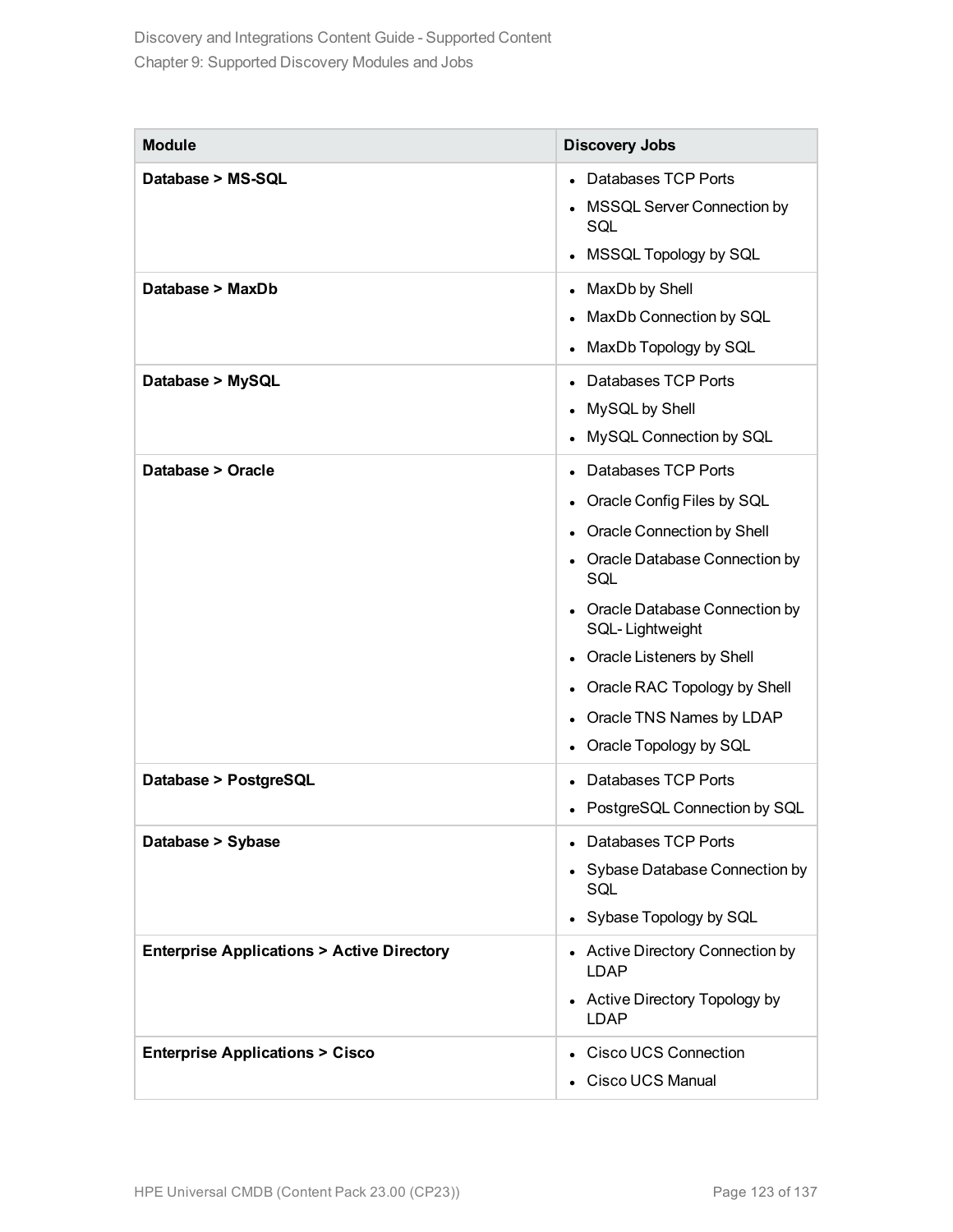| <b>Module</b>                                               | <b>Discovery Jobs</b>                              |
|-------------------------------------------------------------|----------------------------------------------------|
|                                                             | • Cisco UCS Topology                               |
| <b>Enterprise Applications &gt; Microsoft Exchange</b>      | Microsoft Exchange Connection<br>by NTCMD or UDA   |
|                                                             | • Microsoft Exchange Connection<br>by WMI          |
|                                                             | Microsoft Exchange Topology by<br><b>LDAP</b>      |
|                                                             | Microsoft Exchange Topology by<br>NTCMD or UDA     |
|                                                             | • Microsoft Exchange Topology by<br>PowerShell     |
|                                                             | Microsoft Exchange Topology by<br><b>WMI</b>       |
| <b>Enterprise Applications &gt; Microsoft SharePoint</b>    | Microsoft SharePoint Topology                      |
| <b>Enterprise Applications &gt; Oracle E-Business Suite</b> | • Oracle Applications by SQL                       |
| <b>Enterprise Applications &gt; SAP</b>                     | • SAP ABAP Connection by SAP<br><b>JCO</b>         |
|                                                             | • SAP ABAP Topology by SAP<br><b>JCO</b>           |
|                                                             | • SAP Applications by SAP JCO                      |
|                                                             | • SAP ITS by NTCMD or UDA                          |
|                                                             | • SAP Java Topology by HTTP                        |
|                                                             | • SAP Java Topology by SAP JMX                     |
|                                                             | SAP Java Topology by<br>WebServices                |
|                                                             | • SAP Solution Manager by SAP<br><b>JCO</b>        |
|                                                             | <b>SAP Solution Manager Topology</b><br>by SAP JCO |
|                                                             | <b>SAP TCP Ports</b>                               |
| <b>Enterprise Applications &gt; Siebel</b>                  | • Siebel Application Server<br>Configuration       |
|                                                             | • Siebel Application Servers                       |
|                                                             | Siebel DB by NTCMD or UDA                          |
|                                                             | • Siebel DB by TTY                                 |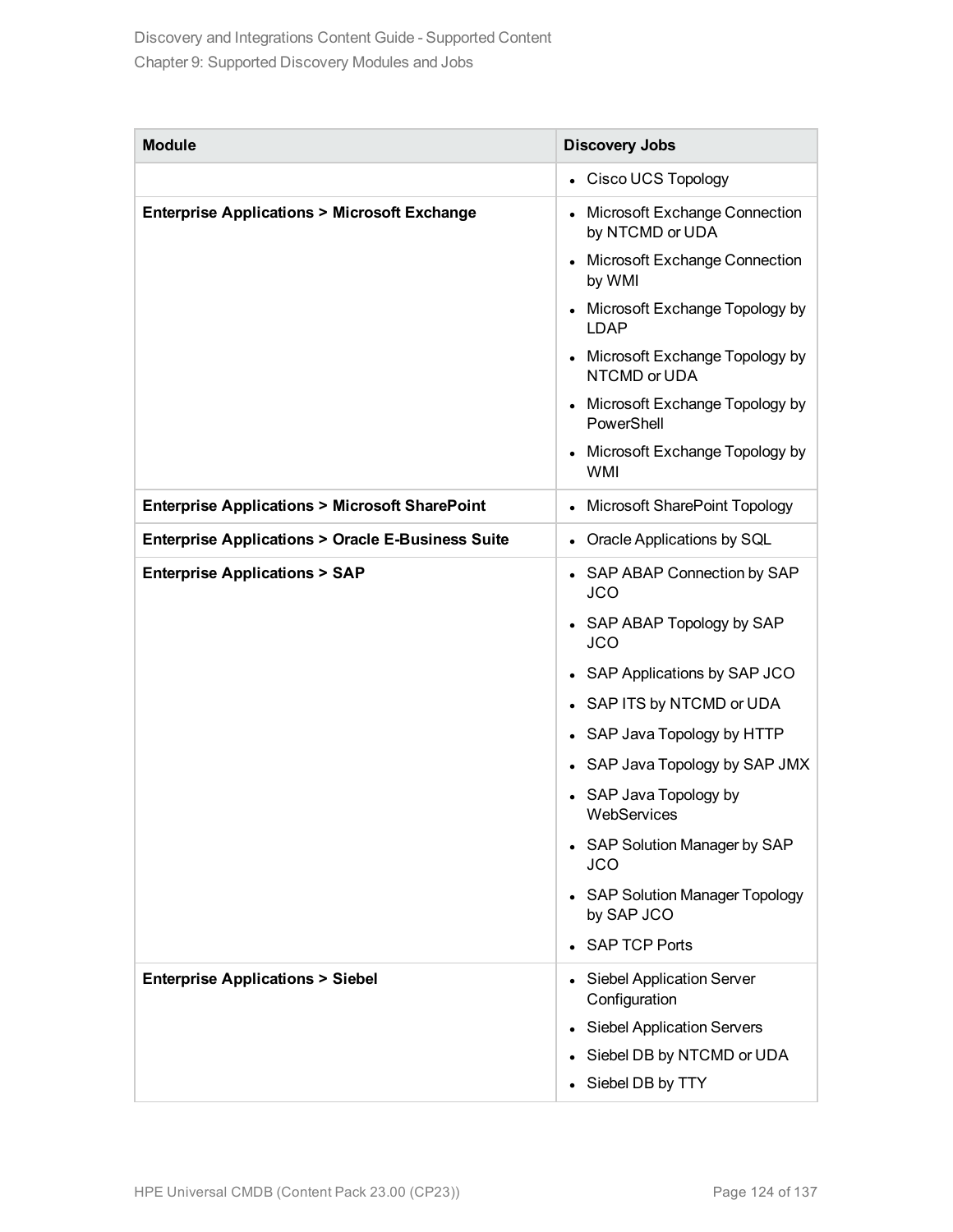| <b>Module</b>                                                       | <b>Discovery Jobs</b>                                                                                                         |
|---------------------------------------------------------------------|-------------------------------------------------------------------------------------------------------------------------------|
|                                                                     | • Siebel Gateway Connection<br>• Siebel Web Applications by<br>NTCMD or UDA<br>Siebel Web Applications by TTY<br>$\bullet$    |
| <b>Hosts and Resources &gt; Basic Applications</b>                  | <b>Host Applications by PowerShell</b><br>Host Applications by Shell<br>Host Applications by SNMP<br>Host Applications by WMI |
| Hosts and Resources > IBM i (iSeries) > IBM i By Eview              | <b>IBM i Connection</b><br>IBM i Objects<br><b>IBM i Resources</b>                                                            |
| Hosts and Resources > Inventory Discovery > Basic<br>Inventory      | Host Resources by PowerShell<br>Host Resources by Shell<br>Host Resources by SNMP<br>Host Resources by WMI                    |
| Hosts and Resources > Inventory Discovery > Inventory<br>by Scanner | • Call Home Processing<br>Inventory Discovery by Manual<br><b>Scanner Deployment</b><br>Inventory Discovery by Scanner        |
| Hosts and Resources > Mainframe > Mainframe by<br><b>SNMP</b>       | Mainframe TCP by SNMP<br>Mainframe topology by SNMP                                                                           |
| Hosts and Resources > Storage > NetApp Filer                        | NetApp Filer by WebServices<br>NetApp Filer Connection by<br>WebServices                                                      |
| Hosts and Resources > Storage > SMI-S                               | • Storage Devices Connection by<br><b>CIM</b><br>Storage Devices Topology by<br><b>CIM</b>                                    |
| <b>Mainframe &gt; EView Agent</b>                                   | CICS by EView<br>DB2 by EView<br><b>EView Connection</b><br>IMS by EView<br><b>LPAR Resources by EView</b>                    |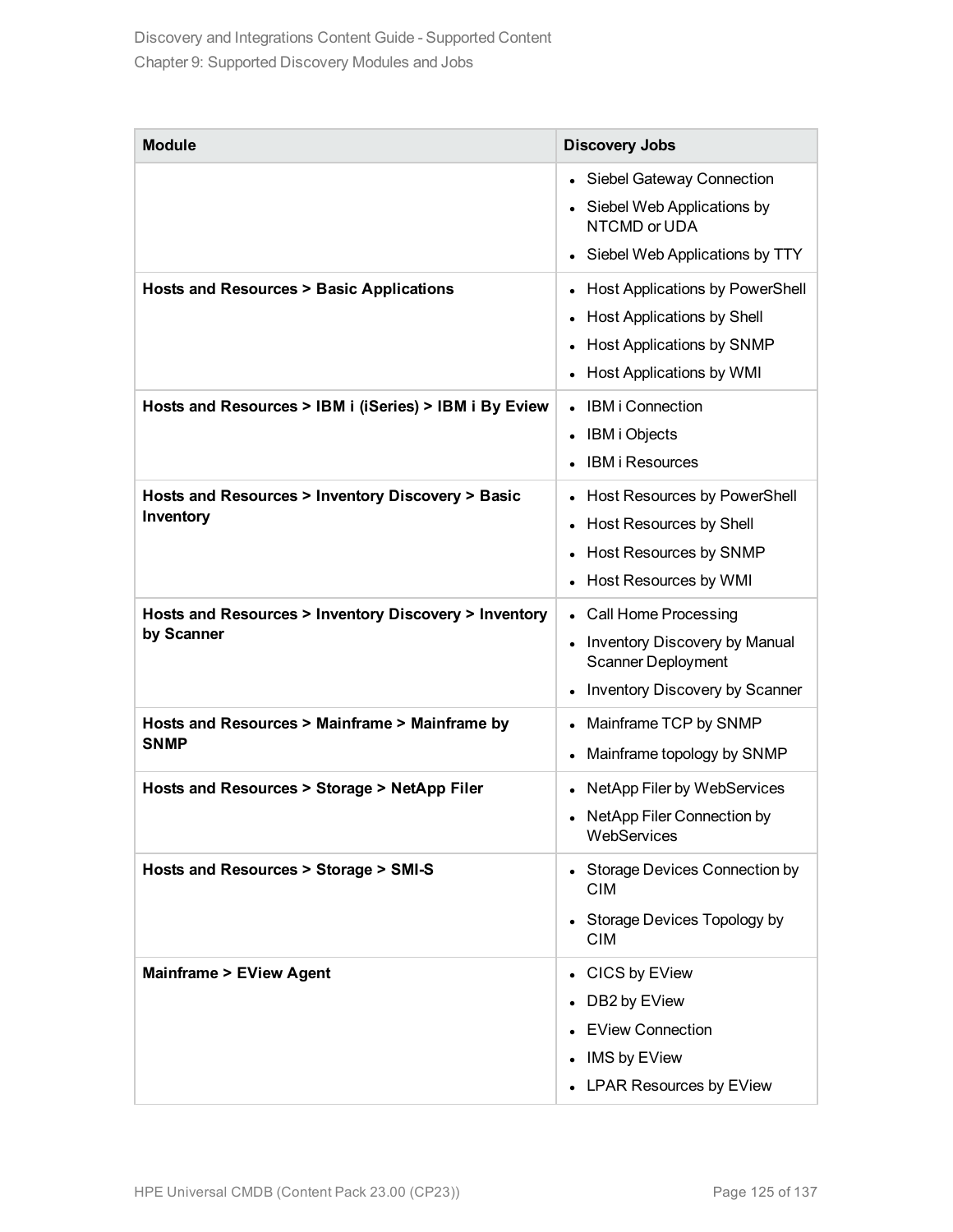| <b>Module</b>                                                                         | <b>Discovery Jobs</b>                                                                                                                                             |
|---------------------------------------------------------------------------------------|-------------------------------------------------------------------------------------------------------------------------------------------------------------------|
|                                                                                       | • MQ by EView                                                                                                                                                     |
| Middleware > Java EE Application Servers > Apache<br><b>Tomcat</b>                    | • Apache Tomcat by Shell                                                                                                                                          |
| Middleware > Java EE Application Servers > Glassfish                                  | • JEE Glassfish by Shell                                                                                                                                          |
| Middleware > Java EE Application Servers > JBoss                                      | • JEE JBoss by JMX<br>• JEE JBoss by Shell<br>• JEE JBoss Connections by JMX<br>• JEE TCP Ports                                                                   |
| Middleware > Java EE Application Servers > Oracle iAS                                 | • Oracle Application Server by<br>Shell<br>• Web Services by URL                                                                                                  |
| Middleware > Java EE Application Servers > WebLogic                                   | • JEE TCP Ports<br>• JEE Weblogic by JMX<br>• JEE Weblogic by Shell<br>• JEE Weblogic Connections by<br><b>JMX</b><br>• WebServices by URL                        |
| Middleware > Java EE Application<br>Servers > WebSphere                               | • JEE TCP Ports<br>• JEE WebSphere by Shell<br>• JEE WebSphere by Shell or JMX<br>• JEE WebSphere Connections by<br><b>JMX</b><br>• JEE WebSphere Manual by Shell |
| Middleware > Java EE Application<br>Servers > WebSphere Liberty Core Server Discovery | • JEE WebSphere Liberty Core by<br>Shell                                                                                                                          |
| Middleware > Messaging Servers > Microsoft MQ                                         | • Active Directory Connection by<br><b>LDAP</b><br>Microsoft Message Queue<br>Topology by LDAP<br>• Microsoft Message Queue<br>Topology by NTCMD or UDA           |
| Middleware > Messaging Servers > TIBCO                                                | TIBCO BusinessWorks by Shell<br>TIBCO EMS by Shell                                                                                                                |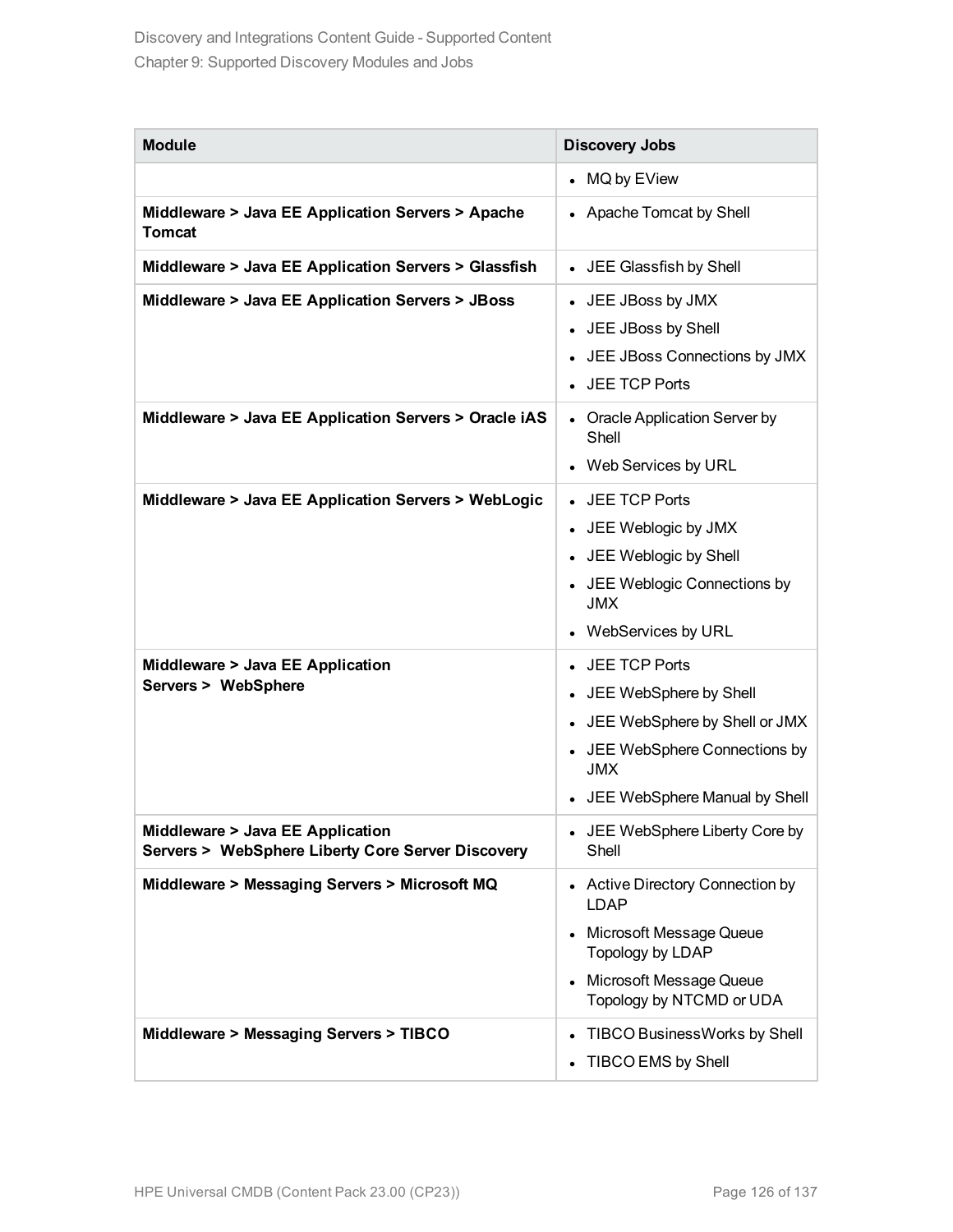| <b>Module</b>                                                      | <b>Discovery Jobs</b>                                                                                                                                                                                                                                                   |
|--------------------------------------------------------------------|-------------------------------------------------------------------------------------------------------------------------------------------------------------------------------------------------------------------------------------------------------------------------|
| Middleware > Messaging Servers > WebSphere MQ                      | • MQ by Shell                                                                                                                                                                                                                                                           |
| Middleware > Proxy Servers > Reverse Proxy > IBM                   | • Webseal Connection by Shell<br>• Webseal Connection by Web<br><b>Services</b><br>• Webseal Policy Server<br><b>Connection by Shell</b><br>• Webseal Policy Server Topology<br>by Shell<br>• Webseal Topology by Shell<br>• Webseal Topology by Web<br><b>Services</b> |
| Middleware > Security Servers > Oracle Access<br><b>Management</b> | • Oracle Access Management<br><b>Connection by Web Services</b><br>• Oracle Access Management<br>Policies by Web Services<br>• Oracle Access Management<br>Dependencies via URL                                                                                         |
| Middleware > Web Servers > Basic                                   | • Web Server by Shell<br>• Web Server Detection using<br><b>TCP Ports</b><br>• WebSphere to Web Server<br>Dependency                                                                                                                                                    |
| Middleware > Web Servers > IIS                                     | • IIS Applications by NTCMD or<br><b>UDA</b><br>• Web Services by URL                                                                                                                                                                                                   |
| Middleware > Web Services > UDDI Registry                          | • Web Service Connections by<br><b>UDDI Registry</b><br>Web Services by UDDI Registry<br>$\bullet$<br>• Web Services by URL                                                                                                                                             |
| <b>Network Infrastructure &gt; Basic</b>                           | • Arp Table by SNMP<br>Cisco HSRP by SNMP<br>• Class B IPs by ICMP<br>• Class C IPs by ICMP<br>• Client Connection by SNMP<br><b>DNS Resolver</b>                                                                                                                       |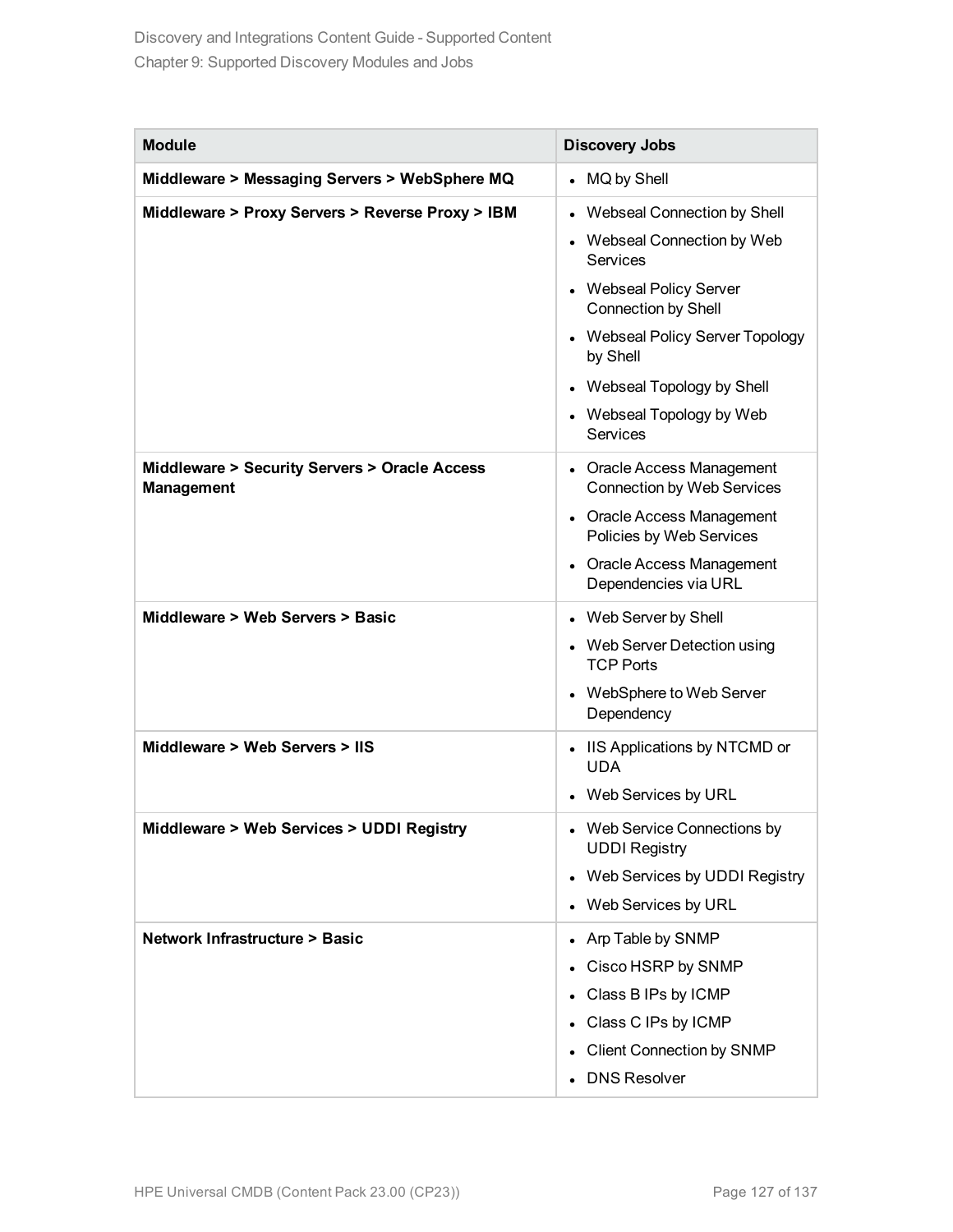| <b>Module</b>                                               | <b>Discovery Jobs</b>                                                                                                                                                                                                                                                                                                           |  |  |
|-------------------------------------------------------------|---------------------------------------------------------------------------------------------------------------------------------------------------------------------------------------------------------------------------------------------------------------------------------------------------------------------------------|--|--|
|                                                             | IP MAC Harvesting by SNMP<br>$\bullet$<br>Manual UriEndpoint Discovery<br>Range IPs by ICMP<br>Range IPs by nmap                                                                                                                                                                                                                |  |  |
| <b>Network Infrastructure &gt; DNS</b>                      | DNS Zone by DNS<br>$\bullet$<br>DNS Zone by nslookup<br>Hosts by Shell using nslookup on<br><b>DNS Server</b>                                                                                                                                                                                                                   |  |  |
| <b>Network Infrastructure &gt; Firewall</b>                 | Firewall Topology by SNMP                                                                                                                                                                                                                                                                                                       |  |  |
| <b>Network Infrastructure &gt; Host Connection</b>          | <b>Host Connection by PowerShell</b><br><b>Host Connection by Shell</b><br><b>Host Connection by SNMP</b><br><b>Host Connection by WMI</b><br>Host Connection by AS400                                                                                                                                                          |  |  |
| <b>Network Infrastructure &gt; JIT Discovery</b>            | JIT Passive Discovery<br>$\bullet$                                                                                                                                                                                                                                                                                              |  |  |
| <b>Network Infrastructure &gt; Layer2</b>                   | Host Networking by SNMP<br>Layer2 Topology Bridge-based by<br><b>SNMP</b><br>Layer2 Topology by Shell<br>Layer2 Topology CDP-LLDP-<br>based by SNMP<br>Layer2 Topology VLAN-based by<br><b>SNMP</b><br>Merge VLANs by Ports<br>٠<br>Process Layer2 Saved Files<br>Report Linux with Duplicated<br>MAC Layer2<br>• VLANs by SNMP |  |  |
| <b>Network Infrastructure &gt; No-Credentials Discovery</b> | Host Fingerprint using nmap<br>Hosts using nslookup on Probe<br><b>Microsoft Windows Domains</b><br><b>Microsoft Windows Domains</b><br>Topology                                                                                                                                                                                |  |  |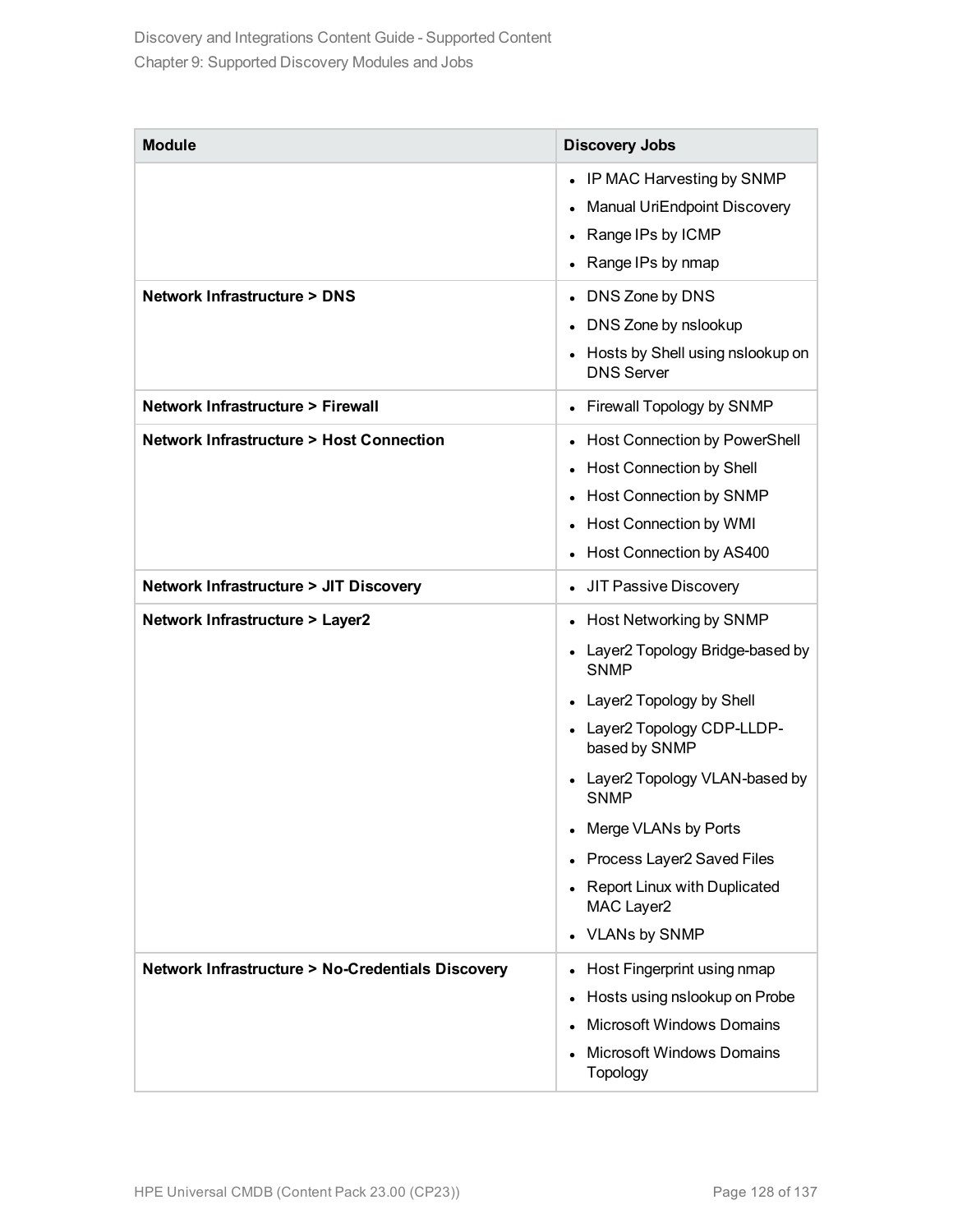| <b>Module</b>                                                           | <b>Discovery Jobs</b>                                                                                                                                                                                                                                |
|-------------------------------------------------------------------------|------------------------------------------------------------------------------------------------------------------------------------------------------------------------------------------------------------------------------------------------------|
| Network Infrastructure > TCP Connectivity > Active<br><b>Discovery</b>  | • TCP Data by Shell<br>• TCP Data by SNMP                                                                                                                                                                                                            |
| Network Infrastructure > TCP Connectivity > Passive<br><b>Discovery</b> | Collect Network Data by<br><b>NetFlow</b><br>• Network Connectivity Data<br>Analyzer                                                                                                                                                                 |
| <b>Tools and Samples &gt; Deprecated Jobs</b>                           | • IHS Websphere Plugin by Shell<br>• IP Traffic by Network Data<br>• Potential Servers by Network<br>Data<br>• SAP Profiles by Shell<br>• SAP System by Shell<br>• Server Ports by Network Data<br>• Servers by Network Data<br>• VLAN ports by SNMP |
| <b>Tools and Samples &gt; Discovery Samples</b>                         | <b>Dynamic Credential Sample</b>                                                                                                                                                                                                                     |
| <b>Tools and Samples &gt; Discovery Tools</b>                           | • File Monitor by Shell<br>• Link DB Datafiles And Clustered<br><b>FS</b><br><b>Merge Clustered Software</b><br><b>TCP Ports</b><br>Thin Clients MAC-based<br>Detection                                                                              |
| <b>Tools and Samples &gt; Getting Started Guide</b>                     | • SQL Discovery Tutorial                                                                                                                                                                                                                             |
| <b>Tools and Samples &gt; SSL Certificates</b>                          | • SSL Certificates Discovery by<br><b>HTTPS</b>                                                                                                                                                                                                      |
| <b>Tools and Samples &gt; UD Agent Management</b>                       | Install UD Agent<br>Migrate DDMI Agent<br>Uninstall UD Agent<br>• Update UD Agent                                                                                                                                                                    |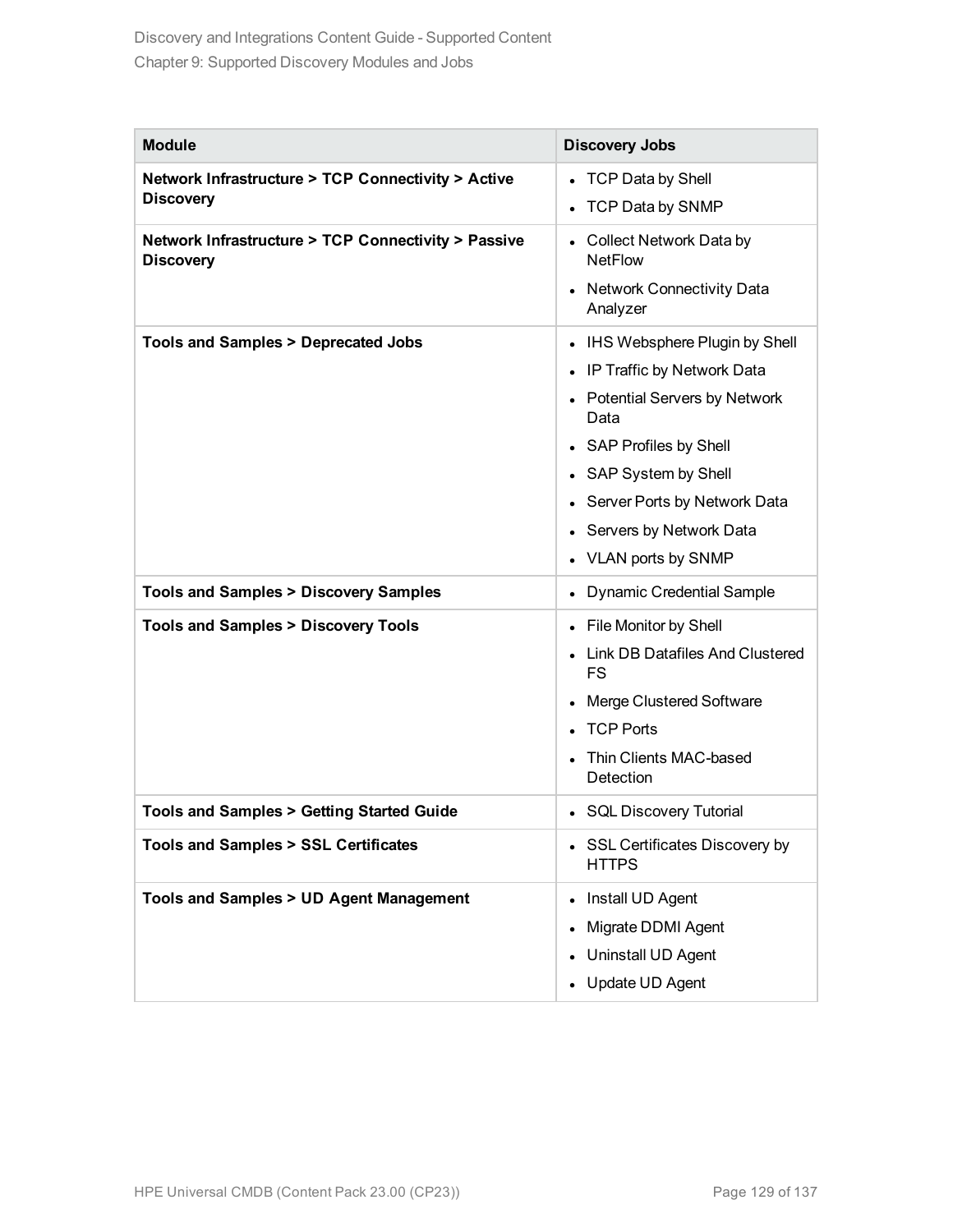# Chapter 10: Supported Integrations

## **Note:**

- For a list of out-of-the-box integration adapters for these integrations, see ["Out-of-the-Box](#page-131-0) [Integration](#page-131-0) Adapters" on page 132.
- For a list of integrations that support IPv6, see ["Universal](#page-23-0) Discovery IPv6 Support" on page 24.

### HPE Product Integrations

| Integration                                      | <b>Population</b> | <b>Federation</b> | Push |
|--------------------------------------------------|-------------------|-------------------|------|
| <b>HPEIT Executive Scorecard</b>                 |                   |                   | X    |
| <b>HPE APM</b>                                   |                   |                   | X    |
| <b>HPE Configuration Manager</b>                 |                   | X                 |      |
| <b>HPE Network Automation</b>                    | X                 |                   |      |
| <b>HPE Network Node Manager (NNMi)</b>           | X                 |                   | X    |
| <b>HPE OneView</b>                               |                   | X                 |      |
| <b>HPE Service Anywhere</b>                      |                   |                   | X    |
| <b>HPE ServiceCenter/Service Manager</b>         | X                 | X                 | X    |
| <b>HPE UCMDB</b>                                 | X                 | X                 | X    |
| <b>HPE BSM</b>                                   | X                 | X                 | X    |
| HPE Data Dependency and Mapping Inventory (DDMI) | X                 |                   |      |
| HPE Systems Insight Manager (HPE SIM)            | X                 |                   |      |
| HPE Storage Essentials (SE)                      | X                 |                   |      |
| HPE Storage Operations Manager (SOM)             | X                 |                   |      |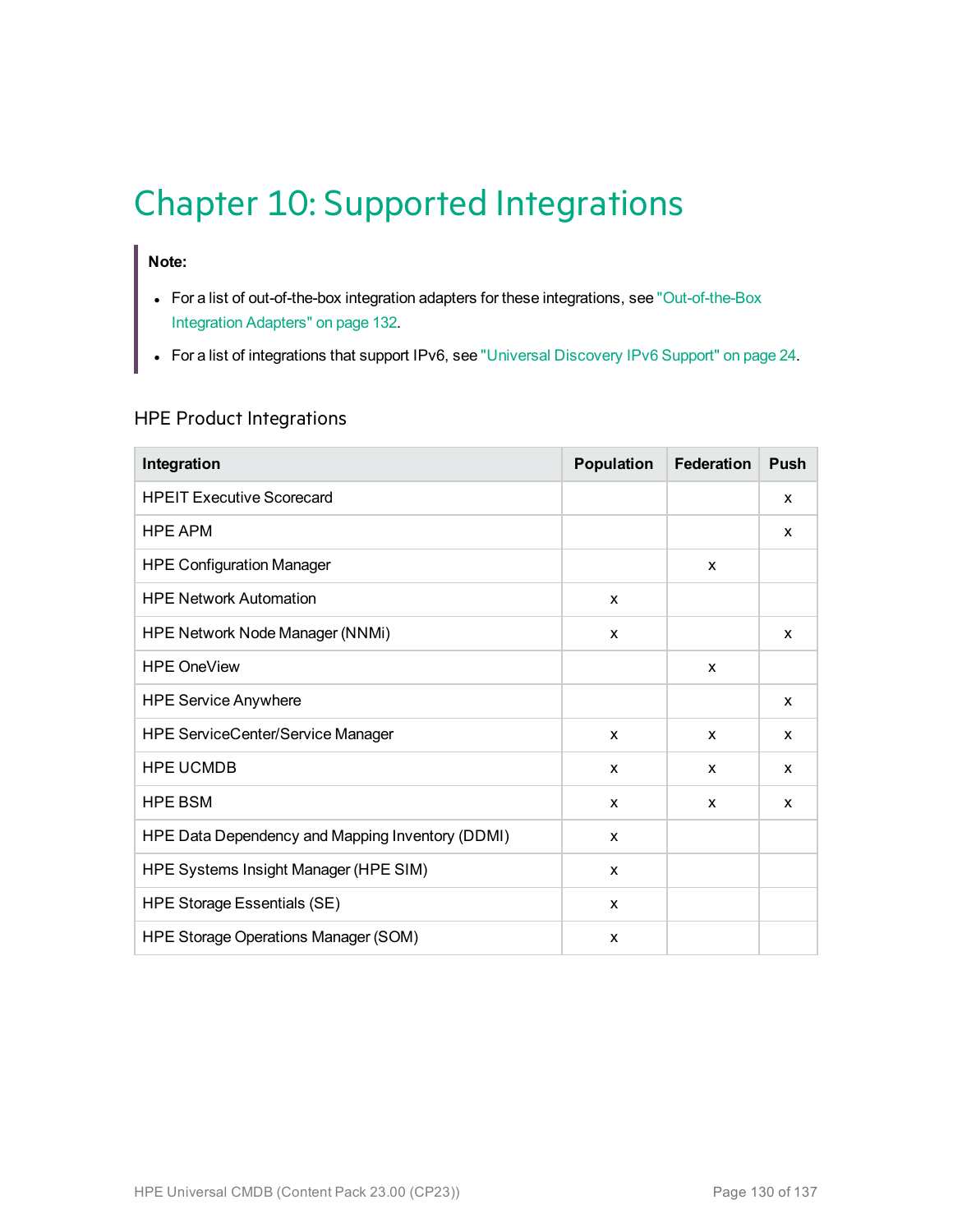## Third Party Integrations

| Integration                                              | <b>Population</b>         | <b>Federation</b> | <b>Push</b> |
|----------------------------------------------------------|---------------------------|-------------------|-------------|
| Aperture VISTA                                           | X                         |                   |             |
| <b>Arxscan Arxview</b>                                   | X                         |                   |             |
| <b>BMC</b>                                               | X                         |                   | X           |
| <b>BMC Remedyforce</b>                                   | X                         |                   | X           |
| <b>CA CMDB</b>                                           |                           |                   | X           |
| CiscoWorks LMS                                           | X                         |                   |             |
| CiscoWorks Layer 2                                       |                           |                   |             |
| <b>CiscoWorks NetDevices</b>                             |                           |                   |             |
| EMC Control Center (ECC)                                 | X                         |                   |             |
| <b>IDS Scheer ARIS</b>                                   | X                         |                   |             |
| Microsoft System Center Configuration Manager (SCCM)/SMS | X                         | X                 |             |
| NetApp SANscreen/OnCommand Insight                       | X                         |                   |             |
| NetApp OnCommand Insight (OCI)                           | X                         |                   |             |
| ServiceNow                                               |                           |                   | X           |
| <b>Troux</b>                                             | $\boldsymbol{\mathsf{x}}$ |                   | X           |

## Integration Tools

| Integration                          | <b>Population</b> | <b>Push</b> |
|--------------------------------------|-------------------|-------------|
| Import topology from CSV file        | x                 |             |
| Import topology from Database        | X                 |             |
| Import topology from Excel Workbook  | X                 |             |
| Import topology from Properties file | X                 |             |
| <b>UCMDB to XML Adapter</b>          |                   | x           |
| <b>UCMDB API Population</b>          | x                 |             |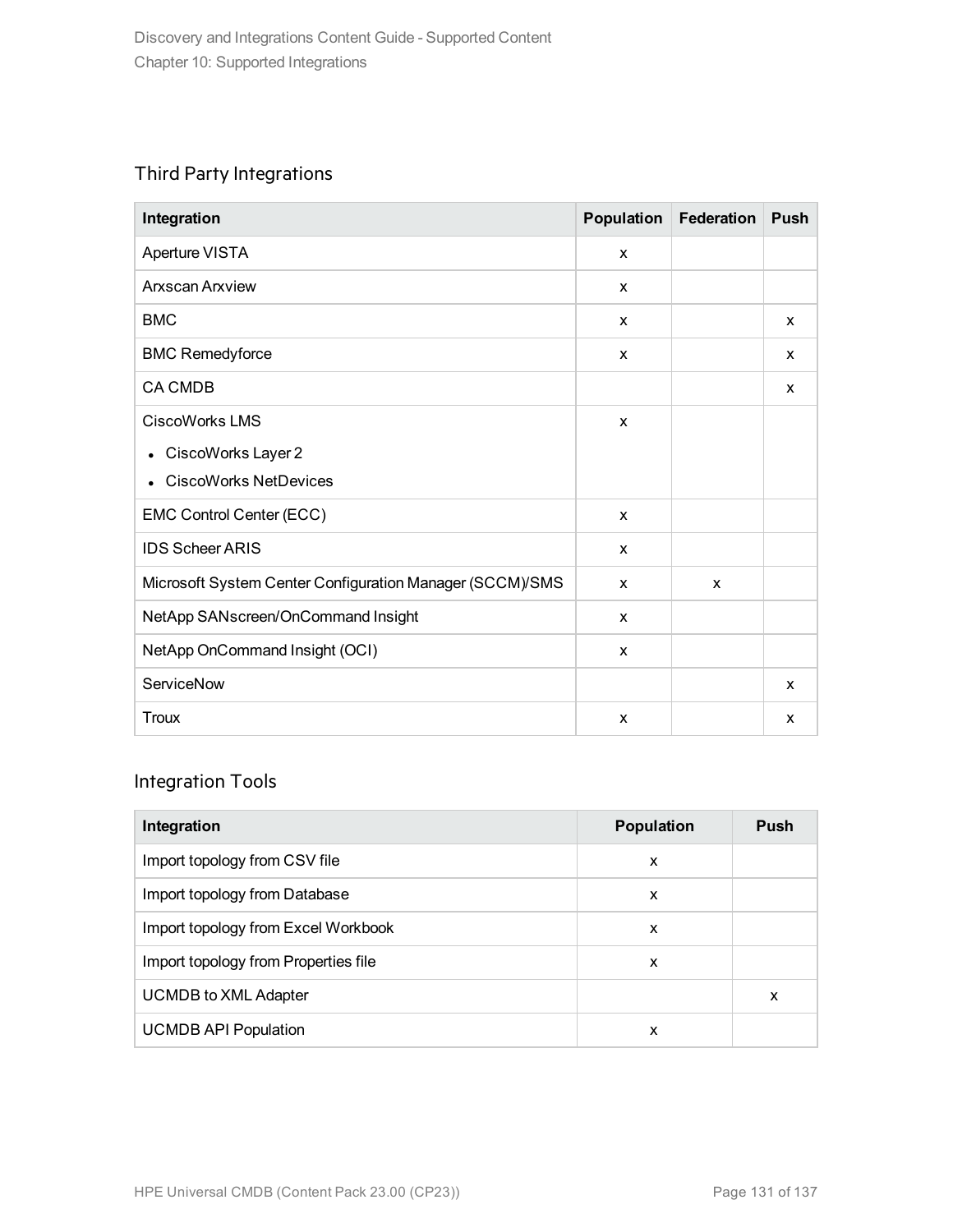## <span id="page-131-0"></span>Out-of-the-Box Integration Adapters

**Note:** Most of the adapters listed below are provided with the Discovery and Integrations Content Pack. Unless otherwise indicated, information on each of these adapters can be found in the

relevant integration section of this guide, or by clicking the **Show Content Help** button for each adapter.

### HPE Product Adapters

| <b>Adapter Name (A-Z)</b>         | <b>Description</b>                                                                                                                                 |
|-----------------------------------|----------------------------------------------------------------------------------------------------------------------------------------------------|
| <b>BSM 9.x</b>                    | Used to perform a population sync from BSM to<br>UCMDB. For details, see the RTSM Best Practices<br>document.                                      |
| <b>CM KPI Adapter</b>             | Used to federate KPI data from Configuration<br>Manager.                                                                                           |
| <b>CM New Policy Adapter</b>      | Used to federate policy data from Configuration<br>Manager.                                                                                        |
| <b>DDMI</b>                       | Used to populate and federate data from DDMI.                                                                                                      |
| <b>NNMi: Population from NNMi</b> | Used to populate data from NNMi.                                                                                                                   |
| <b>NNMi: Push IDs into NNMi</b>   | Used to push UCMDB Node IDs to NNMi.                                                                                                               |
| <b>Service Center 6.2x</b>        | Used to federate data from HPE ServiceCenter<br>version 6.2x.                                                                                      |
| <b>Service Manager 7.0x</b>       | Used to federate data from HPE Service Manager<br>version 7.0x.                                                                                    |
| Service Manager 7.1x - 9.2x       | Used to federate data from and push data to<br>HPE Service Manager versions 7.1x-9.2x.                                                             |
| ServiceManagerAdapter9.x          | Used to populate and federate data from and push data<br>to Service Manager 9.3x and 9.40.                                                         |
| ServiceManagerEnhancedAdapter9.x  | Used to populate and federate data from and push data<br>to Service Manager 9.40. This adapter is based on the<br>UCMDB generic adapter framework. |
| ServiceManagerAdapter9.41         | Used to populate and federate data from and push data<br>to Service Manager 9.41.                                                                  |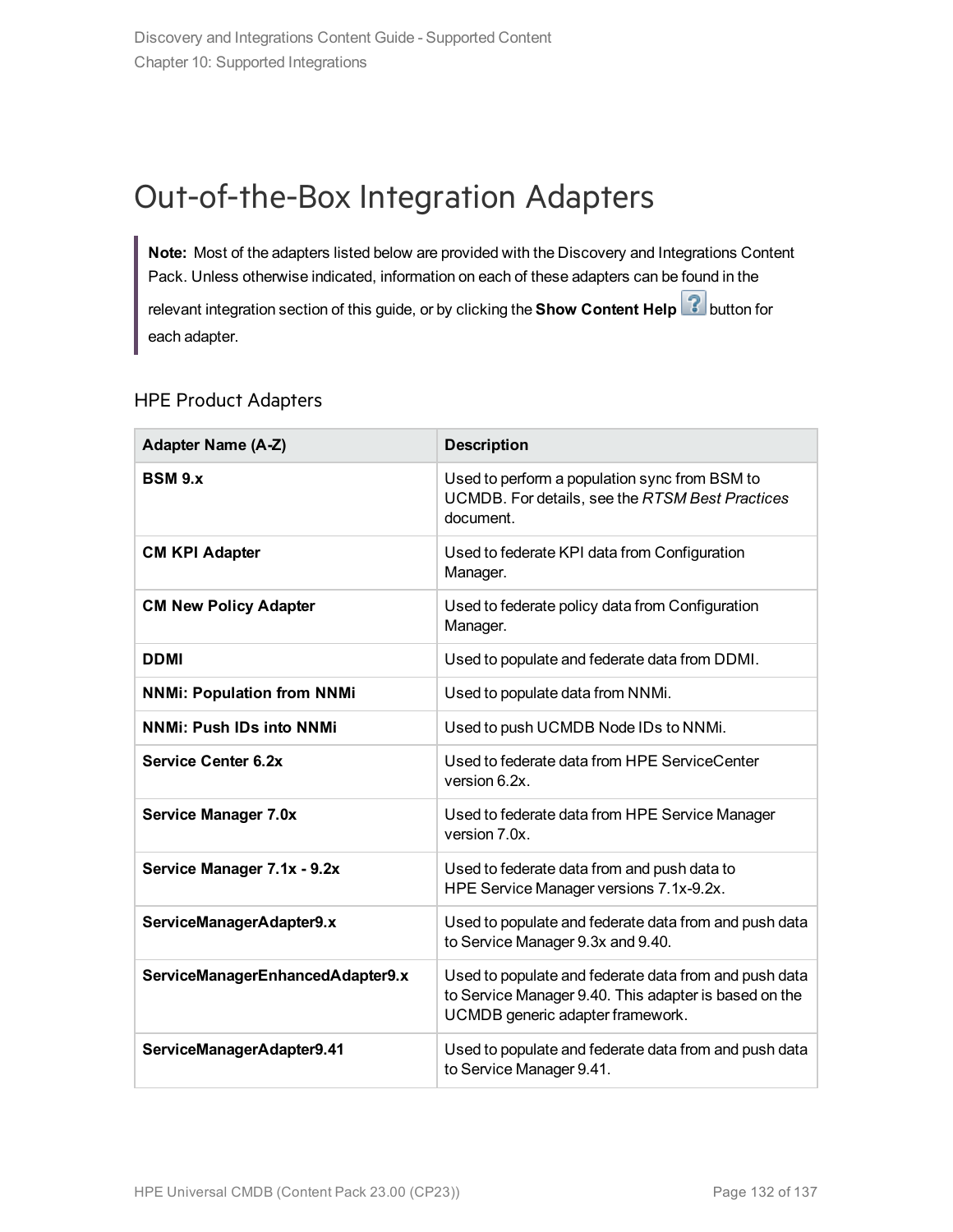| <b>Adapter Name (A-Z)</b>         | <b>Description</b>                                                                                                                                                                       |
|-----------------------------------|------------------------------------------------------------------------------------------------------------------------------------------------------------------------------------------|
| ServiceManagerEnhancedAdapter9.41 | Used to populate and federate data from and push data<br>to Service Manager 9.41. This adapter is based on the<br>UCMDB generic adapter framework.                                       |
| <b>Storage Essentials</b>         | Used to populate CIs and relationships from Storage<br>Essentials.                                                                                                                       |
| <b>Storage Operations Manager</b> | Used to populate CIs and relationships from Storage<br>Operations Manager.                                                                                                               |
| <b>Systems Insight Manager</b>    | Used to populate CIs and relationships from HPE SIM.                                                                                                                                     |
| <b>UCMDB 9.x</b>                  | Used for populating and federating data from<br>UCMDB 9.x.<br>For details, see the section about integrating multiple<br>CMDBs in the HPE Universal CMDB Data Flow<br>Management Guide.  |
| $UCMDB$ 10. $x$                   | Used for populating and federating data from<br>UCMDB 10.x.<br>For details, see the section about integrating multiple<br>CMDBs in the HPE Universal CMDB Data Flow<br>Management Guide. |
| <b>UCMDB to XML</b>               | Used to export the results (CIs and relationships) of<br>TQL queries and convert these to XML files.                                                                                     |

### Third Party Product Adapters

| Adapter Name (A-Z)           | <b>Description</b>                                                 |
|------------------------------|--------------------------------------------------------------------|
| <b>Atrium to UCMDB</b>       | Used to populate CIs and relationships from Atrium.                |
| <b>Arxview Integration</b>   | Used to populate CIs and relationships from Arxscan Arxview.       |
| <b>CiscoWorks Layer 2</b>    | Used to populate server data from CiscoWorks.                      |
| <b>CiscoWorks NetDevices</b> | Used to populate network device data from CiscoWorks.              |
| <b>CA CMDB</b>               | Used to push CIs and relationships to CA CMDB.                     |
| Data Push into Atrium        | Used to push CIs and relationships to BMC Atrium.                  |
| <b>EMC Control Center</b>    | Used to populate CIs and relationships from EMC Control<br>Center. |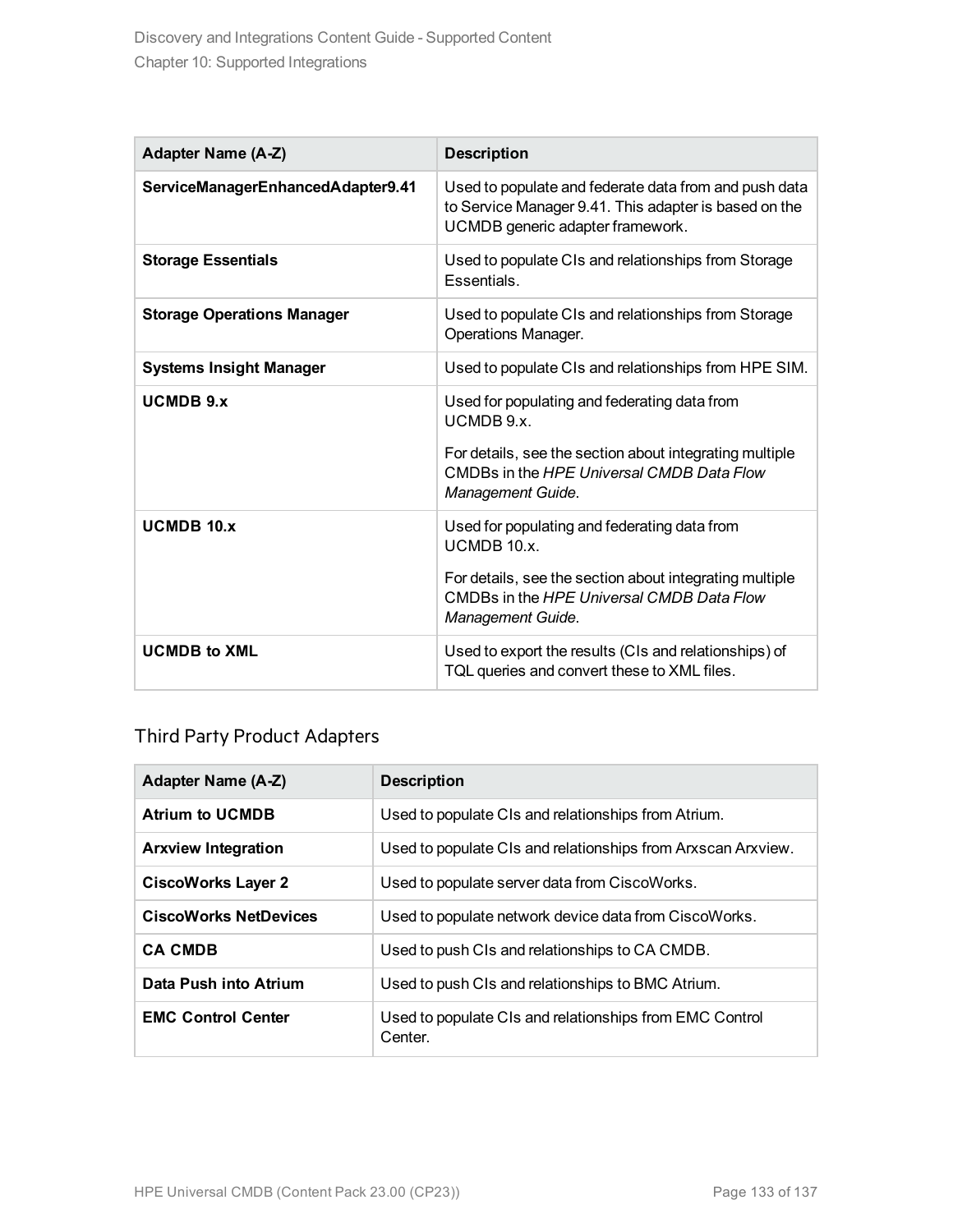| <b>Adapter Name (A-Z)</b>                                     | <b>Description</b>                                                       |
|---------------------------------------------------------------|--------------------------------------------------------------------------|
| Import topology (CSV,<br>Database, Excel, Properties<br>File) | Used to import topology from a specified file type.                      |
| <b>Microsoft SMS</b>                                          | Used to populate and federate data from Microsoft SMS.                   |
| <b>NetApp SANscreen or</b><br><b>OnCommand Insight</b>        | Used to populate data from SANscreen to UCMDB.                           |
| <b>NetApp OCI Pull Integration</b>                            | Used to populate data from NetApp OCI to UCMDB.                          |
| <b>Remedyforce Pull Integration</b>                           | Used to populate CIs and relationships from BMC Remedyforce<br>to UCMDB. |
| <b>Remedyforce Push Integration</b>                           | Used to push CIs and relationships from UCMDB to BMC<br>Remedyforce.     |
| <b>ServiceNow to UCMDB</b>                                    | Used to populate CIs and relationships from ServiceNow to<br>UCMDB.      |
| <b>Push to Service-Now</b>                                    | Used to push CIs and relationships from UCMDB to<br>ServiceNow.          |
| <b>Software AG ARIS</b>                                       | Used to populate CIs and relationships from IDS Scheer ARIS.             |
| <b>Troux: Population from Troux</b>                           | Used to populate CIs from Troux.                                         |
| <b>Troux: Data Push into Troux</b>                            | Used to push data to Troux.                                              |

### **Other**

| <b>Adapter Name (A-Z)</b>   | <b>Description</b>                                                                                                                                                                                            |
|-----------------------------|---------------------------------------------------------------------------------------------------------------------------------------------------------------------------------------------------------------|
| <b>UCMDB API Population</b> | Used to define an integration that specifies the reconciliation<br>priority for data that is added to the UCMDB using the UCMDB<br>API. For details, see the HPE Universal CMDB Developer<br>Reference Guide. |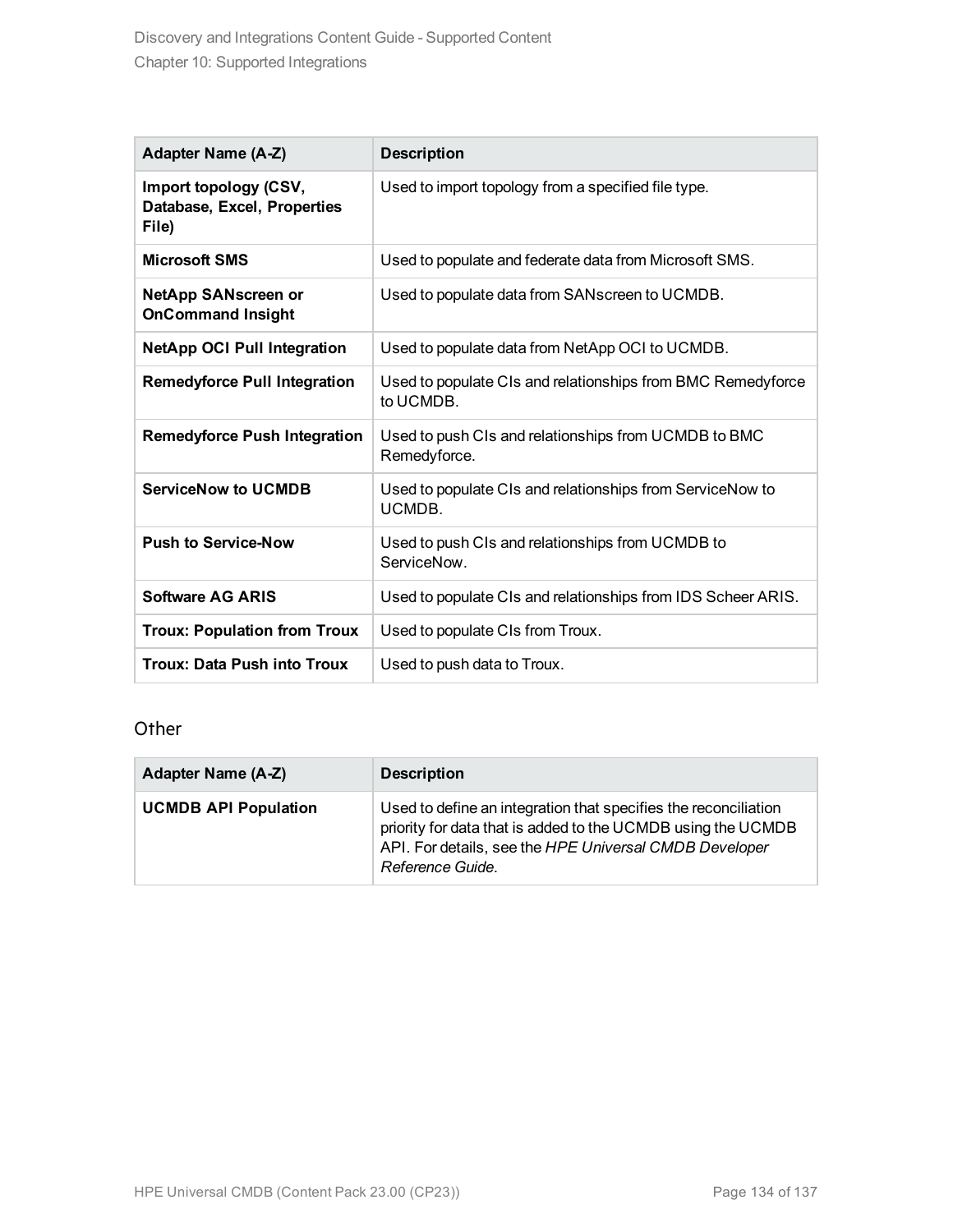# Chapter 11: Support for HPE UCMDB Integration Service on Linux

The following table lists the integration adapters that support the HPE UCMDB Integration Service on the Linux platform.

| <b>Adapter</b>                                                                    | Population              | Federation               | <b>Data</b><br><b>Push</b>   |
|-----------------------------------------------------------------------------------|-------------------------|--------------------------|------------------------------|
| HPE Service Manager 6.2x\7.0x\7.1x-9.2x                                           |                         | <b>Not</b><br>supported  | <b>Not</b><br>supported      |
| HPE Service Manager M 9.x                                                         | Supported               | Supported                | Supported                    |
| HPE UCMDB $9x/10x$                                                                | Supported               | Supported                | $\qquad \qquad \blacksquare$ |
| HPE Configuration Manager policy\kpi adapters                                     | -                       | Supported                | $\overline{\phantom{0}}$     |
| HPE Discovery and Dependency Mapping Inventory                                    | <b>Not</b><br>supported | Supported                | $\overline{\phantom{0}}$     |
| Generic Push adapters                                                             |                         |                          | Not<br>supported             |
| Microsoft System Center Configuration Manager/Systems<br><b>Management Server</b> | <b>Not</b><br>supported | Supported                | $\qquad \qquad$              |
| ServiceNow                                                                        |                         |                          | Not<br>supported             |
| <b>EMC Control Center</b>                                                         | Supported               | $\overline{\phantom{a}}$ | $\qquad \qquad$              |
| <b>Storage Essentials</b>                                                         | Supported               | $\overline{\phantom{a}}$ | $\overline{\phantom{a}}$     |
| <b>HPE Network Node Manager</b>                                                   | Supported               | $\overline{\phantom{a}}$ | Supported                    |
| <b>HPE Systems Insight Manager</b>                                                | Supported               | $\overline{\phantom{a}}$ |                              |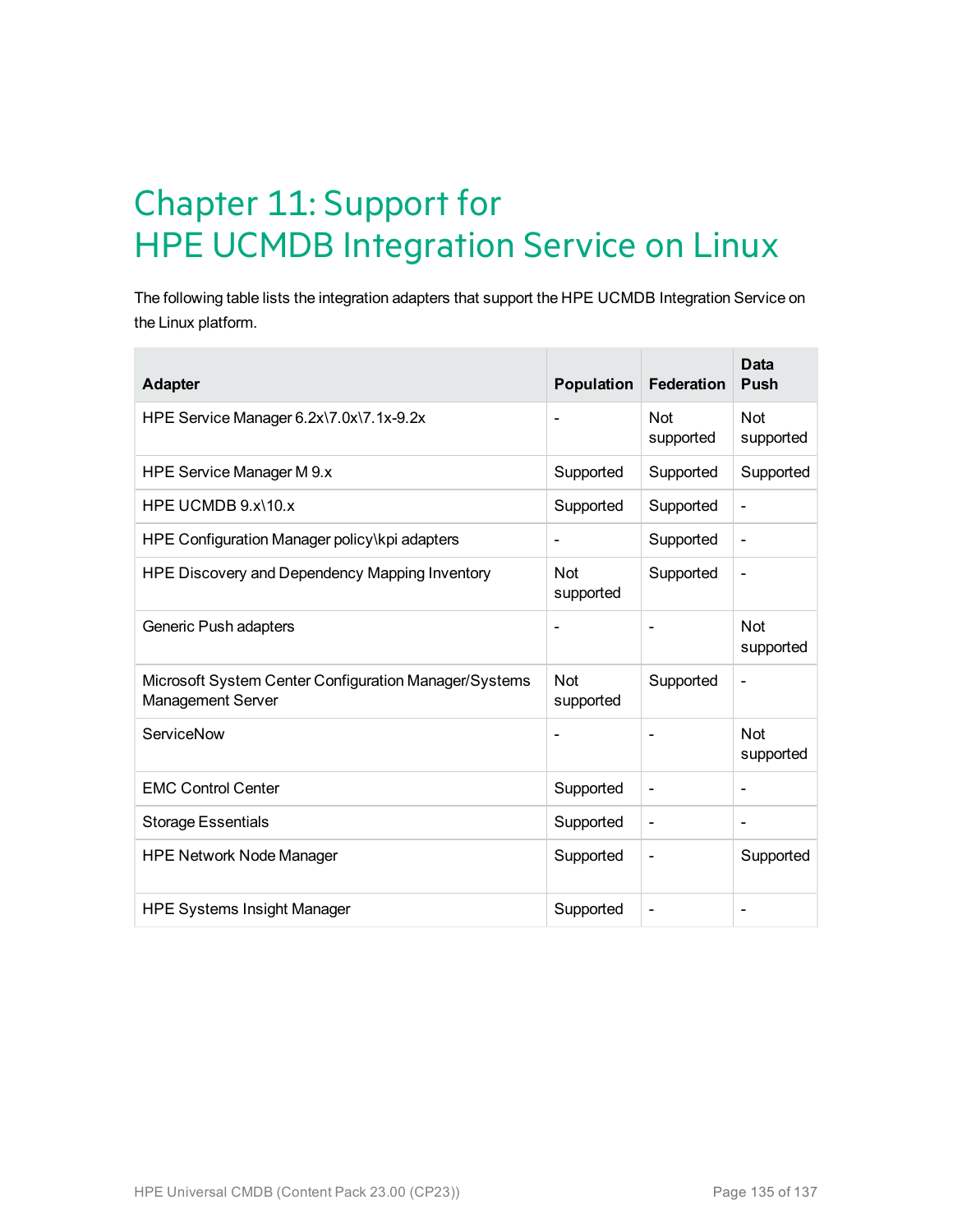# Chapter 12: Localization

This section details localized versions of operating systems and applications that are supported by UCMDB.

### Operating Systems

Discovery of host resources, Universal Discovery Agent installation (including the Software Utilization Plug-In) and inventory discovery using Inventory Scanners, is supported for the following localized versions of **Windows**:

- Chinese
- Dutch
- French
- German
- Italian
- Japanese
- Korean
- Portuguese
- Russian
- Spanish

### Applications

| <b>Vendor</b> | <b>Product</b>          | <b>Versions</b> | <b>Supported Localized Versions</b> |
|---------------|-------------------------|-----------------|-------------------------------------|
| Microsoft     | <b>Active Directory</b> | 2003, 2008      | Japanese                            |
| Microsoft     | <b>Cluster Services</b> | 2003R2, 2008R2  | Japanese                            |
| Microsoft     | Hyper-V                 | 2008, 2008R2    | Japanese, Traditional Chinese       |